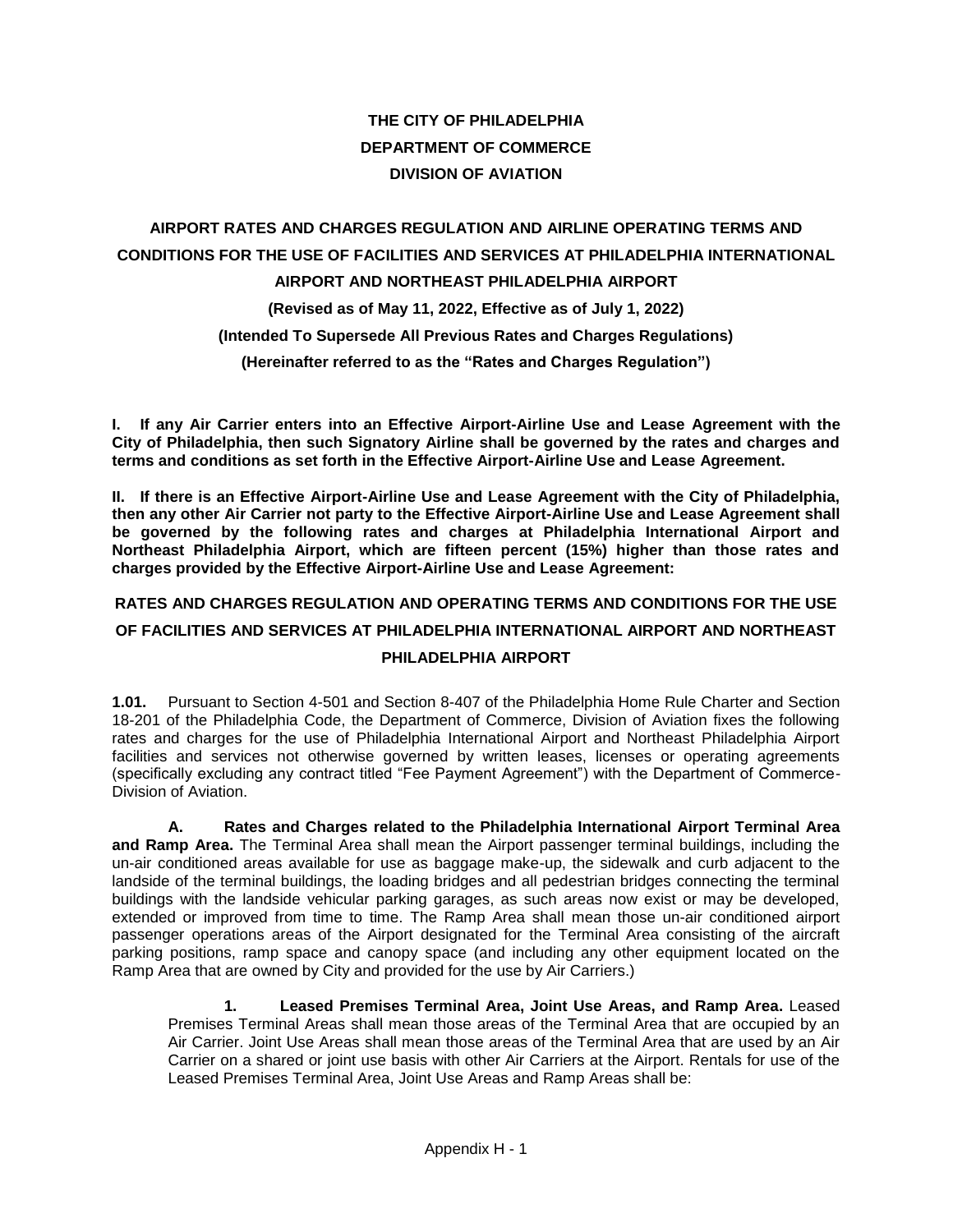**a.** Type 1: Ticket Counter and Ticket Counter Office space - \$233.73 per square foot per annum.

**b.** Type 2: Holdrooms, Baggage Claim Area, Baggage Claim Offices, Airline Lounge, and Airline Space - \$175.29 per square foot per annum.

c. Type 3: Airline Operations Space, Baggage Makeup Area, Inbound Baggage - \$116.86 per square foot per annum.

**d.** Type 4: FIS Area, Cart Tunnel/Baggage Recheck - \$58.43 per square foot per annum.

**e.** Ramp Area: Ramp space adjacent to preferentially-used Aircraft gates - \$7.59 per linear foot per annum.

**2. International Common Use Area Fees.** The following rates and charges are applicable for the use of the International Common Use Areas. International Common Use Areas shall mean the International Common Use Ticket Counter Areas, the International Common Use Enplaning Areas, the International Common Use Deplaning Areas and the Federal Inspections Services (FIS) Areas. International Common Use Enplaning and Deplaning Areas include the baggage make-up, holdroom, aircraft parking ramp area, loading bridges, and associated fixtures and equipment located thereon (that are not the property of an Air Carrier). Written authorization may be granted for permission to process international and charter operations at locations other than the International Common Use Areas on the condition that the rates and charges paid to the City as set forth below will apply to these operations.

**a. International Common Use Enplaning Area Fee.** For the use of International Common Use Enplaning Areas: \$4.98 per Enplaned Passenger.

**b. International Common Use Deplaning Area Fee.** For the use of International Common Use Deplaning Areas in common with other Air Carriers: \$4.83 per deplaned passenger.

**c. FIS Area Fee.** For the use of FIS Areas, those areas where Deplaned Passengers are processed and collect their checked baggage and the baggage cart movement areas associated therewith: \$7.31 per deplaned passenger processed thru Federal Inspection Service facilities.

**d. Ramp Use Charge.** For use, in common with other Air Carriers, of the Ramp space adjacent to the International Common Use Area: applicable rates to be charged in accordance with Section 1.01.A.4. This charge shall apply only to flights which incur no other International Common Use Enplaning or Deplaning Area Fees and FIS Area Fees as set forth above.

**e. International Common Use Ticket Counter Area Fee.** For the use of International Common Use Ticket Counter Areas in common with other Air Carriers: \$1.96 per Enplaned Passenger.

**3. Domestic Common Use Area Fees**. Domestic Common Use Terminal Areas shall mean those portions of the Terminal Area that could be allocated to an individual airline on a preferential basis, but are available for use for individual flights or other limited use upon agreement by City. Domestic Common Use Areas are available for use for individual flights or other limited use upon agreement by the City, including but not limited to, Domestic Common Use Gates, Ticket Counters and Bag Claim for operations by Air Carriers.

**a. Domestic Common Use Gate Fee**, including the associated ramp area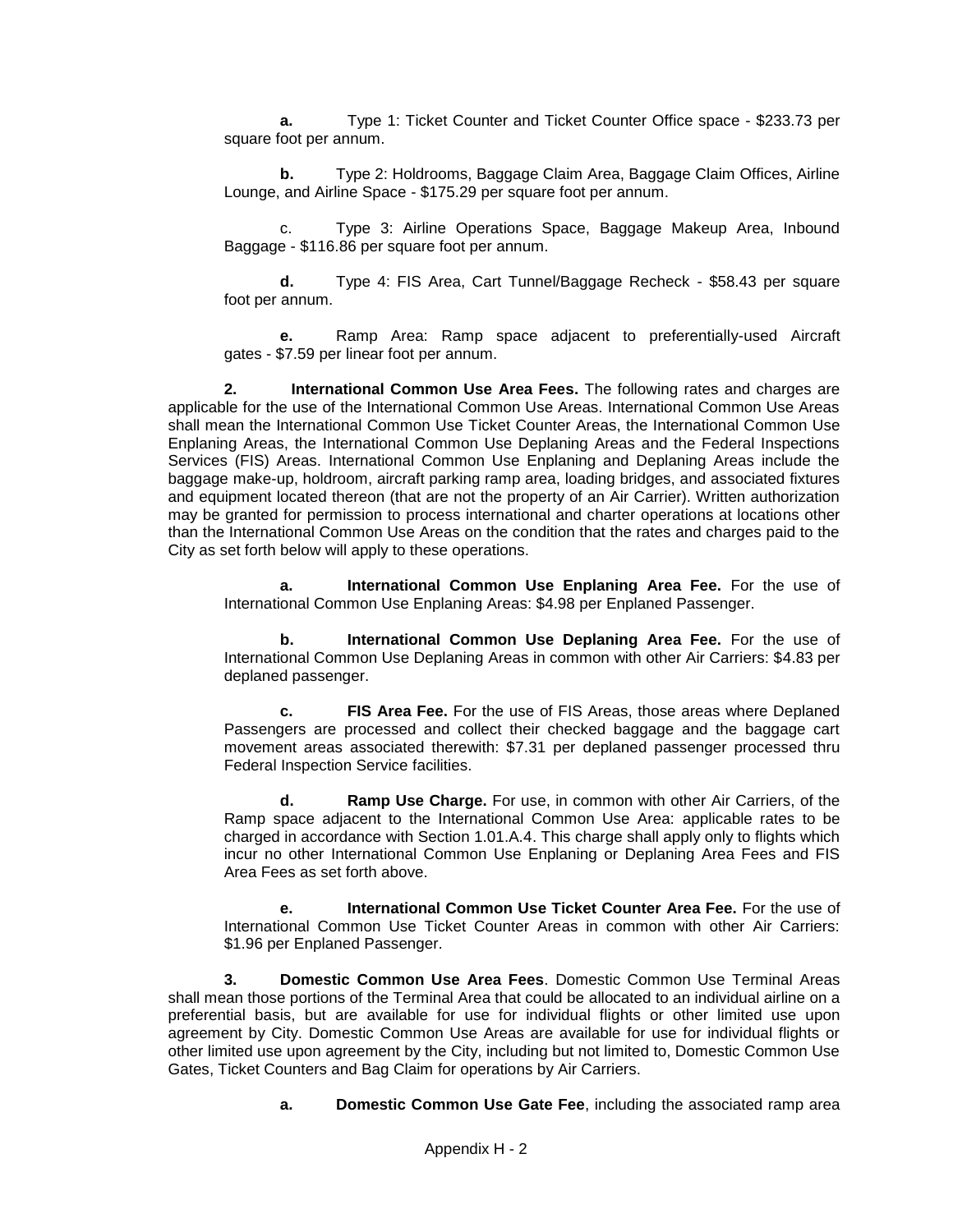and equipment necessary to operate from the gates - \$438 per aircraft turn (an aircraft arrival and departure).

**b. Domestic Common Use Ticket Counter Fee**, including associated back office, baggage makeup areas and baggage conveyors - \$150 per aircraft departure.

**c. Domestic Common Use Bag Claim Fee**, including associated cart circulation and recheck area, bag claim and operations space - \$1.00 per deplaned passenger from aircraft operations utilizing such space in the terminal complex.

**4. Aircraft Parking.** The following charges apply for the parking of Aircraft by Air Carriers not paying rentals under Section 1.01.A.1 above at all designated parking areas within the Airport:

|                      | <b>Hours</b> |         |            |          |        |
|----------------------|--------------|---------|------------|----------|--------|
| <b>Maximum Gross</b> |              |         |            |          |        |
| Landing (lbs)        | $0 - 2$      | $2 - 4$ | 4-8        | $8 - 12$ | 12-24  |
| $<$ 200.000          | \$300        | \$450   | \$450      | \$450    | \$450  |
| $200,001 - 365,000$  | \$300        | \$450   | \$450      | \$450    | \$500  |
| $365,001 - 575,000$  | \$300        | \$450   | \$450      | \$ 600   | \$750  |
| $575,001 - 675,000$  | \$400        | \$450   | \$450      | \$700    | \$1250 |
| 675,001 - 800,000    | \$500        | \$500   | \$500      | \$1000   | \$1750 |
| >800.001             | \$750        | \$750   | 750<br>SS. | \$1500   | \$2750 |

#### **B. Rates and Charges related to the Airfield Area at Philadelphia International Airport**

**1. Landing Fees** at Philadelphia International Airport by Large Certificated Air Carriers, Commuter Air Carriers and Small Certificated Air Carriers, Foreign Flag Air Carriers and Air Taxi/Commercial Operators - \$3.93 per thousand pounds of maximum allowable gross landing weight.

**2. General Aviation Aircraft Landing Fees** at Philadelphia International Airport for all non-based, general aviation aircraft and those based general aviation aircraft engaged in commercial activities approved in writing by the City will be based on a sliding weight scale as follows:

| <b>Maximum Allowable</b>   | <b>Landing Fee</b> |
|----------------------------|--------------------|
| <b>Gross Landed Weight</b> | per Landing        |
| $0 - 5,000$ lbs.           | \$10.00            |
| 5,001 - 10,000 lbs.        | \$33.00            |
| 10,001 - 25,000 lbs.       | \$76.00            |
| 25,001 - 50,000 lbs.       | \$163.00           |
| 50,001 - 100,000 lbs.      | \$326.00           |
| 100,001 - 200,000 lbs.     | \$651.00           |
| over 200,000 lbs.          | \$868.00           |
|                            |                    |

#### **C. Rates and Charges Related to Northeast Philadelphia Airport**

- 1. Terminal Building Ticket counter space: \$22.19 per square foot per annum.
- 2. Terminal Building All other space: \$20.40 per square foot per annum.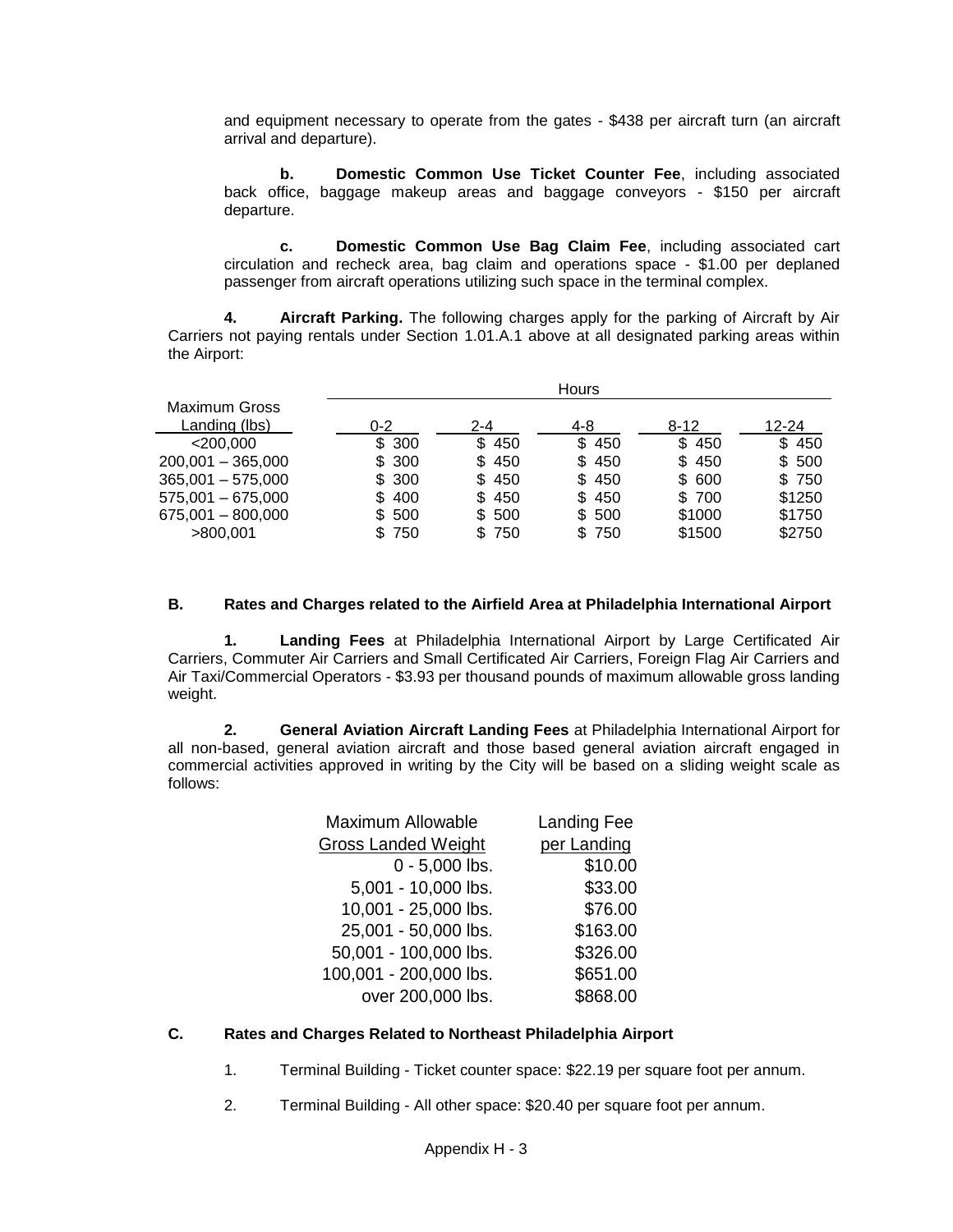a. Mooring Fee for airships, blimps and similar aircraft types that are less than 210 ft. in length: \$75.00 per day or fraction thereof for the first four days; \$35.00 per day thereafter.

b. Mooring Fee for airships, blimps and similar aircraft types that are more than 210 ft. in length: \$100.00 per day or fraction thereof for the first four days; \$50.00 per day thereafter.

3. Landings at Northeast Philadelphia Airport by Commuter Air Carriers: \$1.65 per thousand pounds of maximum allowable gross landing weight.

4. Landings at Northeast Philadelphia Airport by all non-based general aviation aircraft and those based general aviation aircraft engaged in commercial activities approved in writing by the City will be based on a following sliding weight scale:

| <b>Maximum Allowable</b>   | <b>Landing Fee</b> |
|----------------------------|--------------------|
| <b>Gross Landed Weight</b> | per Landing        |
| $0 - 5,000$ lbs.           | \$5.00             |
| 5,001 - 10,000 lbs.        | \$10.00            |
| 10,001 - 25,000 lbs.       | \$15.00            |
| 25,001 - 50,000 lbs.       | \$35.00            |
| 50,001 - 75,000 lbs.       | \$60.00            |
| over 75,000 lbs.           | \$95.00            |
|                            |                    |

**D. Demurrage**. The Chief Executive Officer will allow the use of the designated non-leased and/or common use area for such time as may be reasonably required for Aircraft loading and unloading; provided, however, that if such area is needed for another Aircraft, the Chief Executive Officer may require the operator to relocate the Aircraft. If the Aircraft is not moved within ten minutes of such request, a demurrage charge of \$150.00 will be assessed for each additional ten minute period or part thereof the Aircraft remains at the designated area.

**E. Armed Guard Security Charge.** Each Air Carrier shall be charged a proportionate amount of the costs incurred by the Airport in complying with the security requirements of Federal Aviation Regulation Part 107 or any other federally-mandated security requirements.

**F. Utility Charges**. All utilities, including but not limited to electricity, water and sewer service and natural gas, shall be billed at rates which shall not be in excess of rates charged for such service to users of the class and volume level using the service at the airports by utility suppliers authorized to provide such service in the vicinity of the airports.

**G. Ground Handling Fees**. All Air Carriers shall be subject to a fee equal to 10% of ground handling fees charged by a provider of ground handling services to the Air Carrier. Ground handling services provided to Signatory Airlines, their Affiliates, and other Air Carriers that are party to Airline Operating License Agreements with the Department of Commerce-Division of Aviation are exempt from ground handling fees. Affiliates shall mean any Air Carrier that is either a wholly-owned subsidiary of the Air Carrier or operates under essentially the same trade name as the Air Carrier at the Airport and uses essentially the same livery as the Air Carrier.

**H. Fuel Flowage Fees.** Fuel dispensed on-airport to Aircraft operating at Philadelphia International Airport and Northeast Philadelphia Airport: \$0.12 per gallon. Fuel dispensed to Signatory Airlines and other Air Carriers that are party to Airline Operating License Agreements with the Department of Commerce-Division of Aviation are exempt from the fuel flowage fee.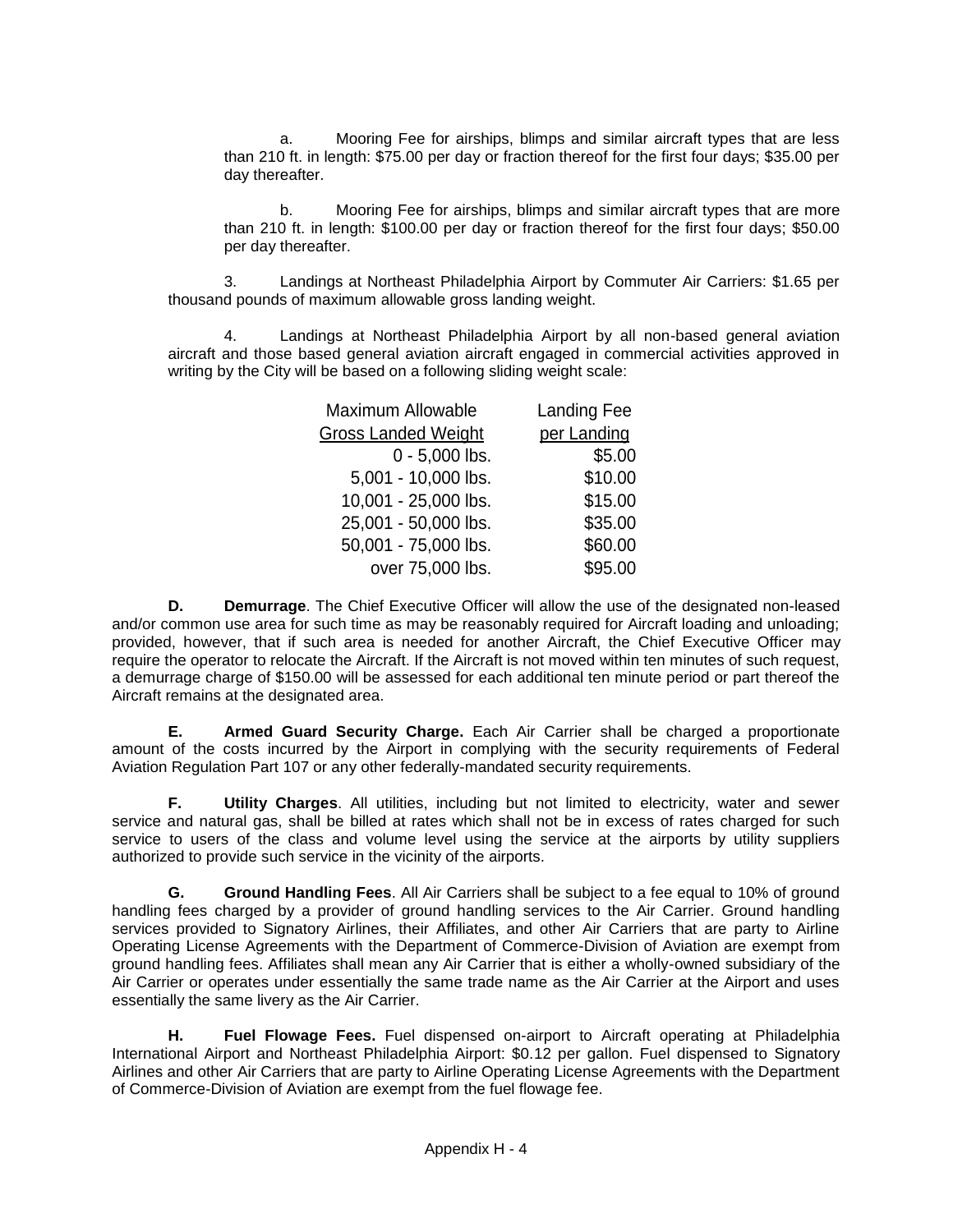**I. Aviation Lubricants Fees.** Aviation lubricants sold at Philadelphia International Airport and Northeast Philadelphia Airport: \$0.15 per gallon. Aviation lubricants sold to Signatory Airlines and other Air Carriers that are party to Airline Operating License Agreements with the Department of Commerce - Division of Aviation are exempt from the aviation lubricants fee.

## **1.02. Passenger Facility Charge ("PFC")**

In accordance with regulations of the U.S. Department of Transportation, Federal Aviation Administration ("FAA"), found at 14 Code of Federal Regulations ("CFR") Part 158, the City of Philadelphia has been given approval by notice from the FAA dated January 30, 2001 to impose a \$4.50 Passenger Facility Charge ("PFC") on the fares charged to passengers departing from Philadelphia International Airport. Additional information concerning the PFC and the obligations of Air Carriers with respect thereto is on file with the City of Philadelphia's Division of Aviation and is found in 14 CFR Part 158.

## **1.03. Airport I.D. Badge Fees**

Airport I.D. Badges are issued to provide positive identification, authorization and access to controlled airport areas. The following fees apply to new badge issues, replacement of expired badges and replacement of damaged badges:

- **A.** Philadelphia International Airport
	- **1.** PHL-based employees of Air Carriers: \$18.00 per badge.
	- **2.** All others: \$33.00 per badge.
	- **3.** Replacement of all lost or stolen badges: fines will escalate as follows
		- **a.** 1  $1<sup>st</sup>$  incident of a lost or stolen badge – \$100.00
		- **b.** 2  $2^{nd}$  incident of a lost or stolen badge - \$150.00
		- **c.** 3  $3<sup>rd</sup>$  incident of a lost or stolen badge – \$200.00
		- **d.** 4  $4<sup>th</sup>$  incident of a lost or stolen badge – possible loss of badge
- B. Northeast Philadelphia Airport
	- **1.** Initial badge issuance No charge.
	- **2.** Replacement of all lost or stolen badges \$35.00 per badge.

Airport I.D. Badge fees will be invoiced to the company of the employee who is being badged, unless a prior arrangement has been made between a company and the Division of Aviation. Payment may be accepted from an individual by the City for replacement of lost or stolen Airport I.D. Badges and for badges issued to non-based crew members. The City reserves the right to make reasonable exceptions in the assessment of I.D. Badge fees.

#### **1.04. Fingerprinting Fee**

Pursuant to 49 CFR Part 1542.209, Criminal History Record Checks, the U. S. Transportation Security Administration (TSA) requires that all airports within the United States submit fingerprints for all personnel working in airport Sterile and Security Identification Display Areas (SIDA).

The Division of Aviation processes fingerprints through the Aviation Security Clearinghouse (ASC). A fee for fingerprint processing is mandated by the TSA. The current fee is \$32.00 per applicant, including employees of governmental agencies. The fee must be paid to the City at the time of fingerprinting by the employee or the company of the employee being fingerprinted unless a prior pre-payment arrangement has been made between the company and the Division of Aviation.

The fingerprinting process must be satisfactorily completed prior to the issuance of Airport I.D. Badges for access to SIDA.

#### **1.05. Payments**

**A.** Leased Premises Terminal Area, Joint Use Areas, Ramp Areas, and Northeast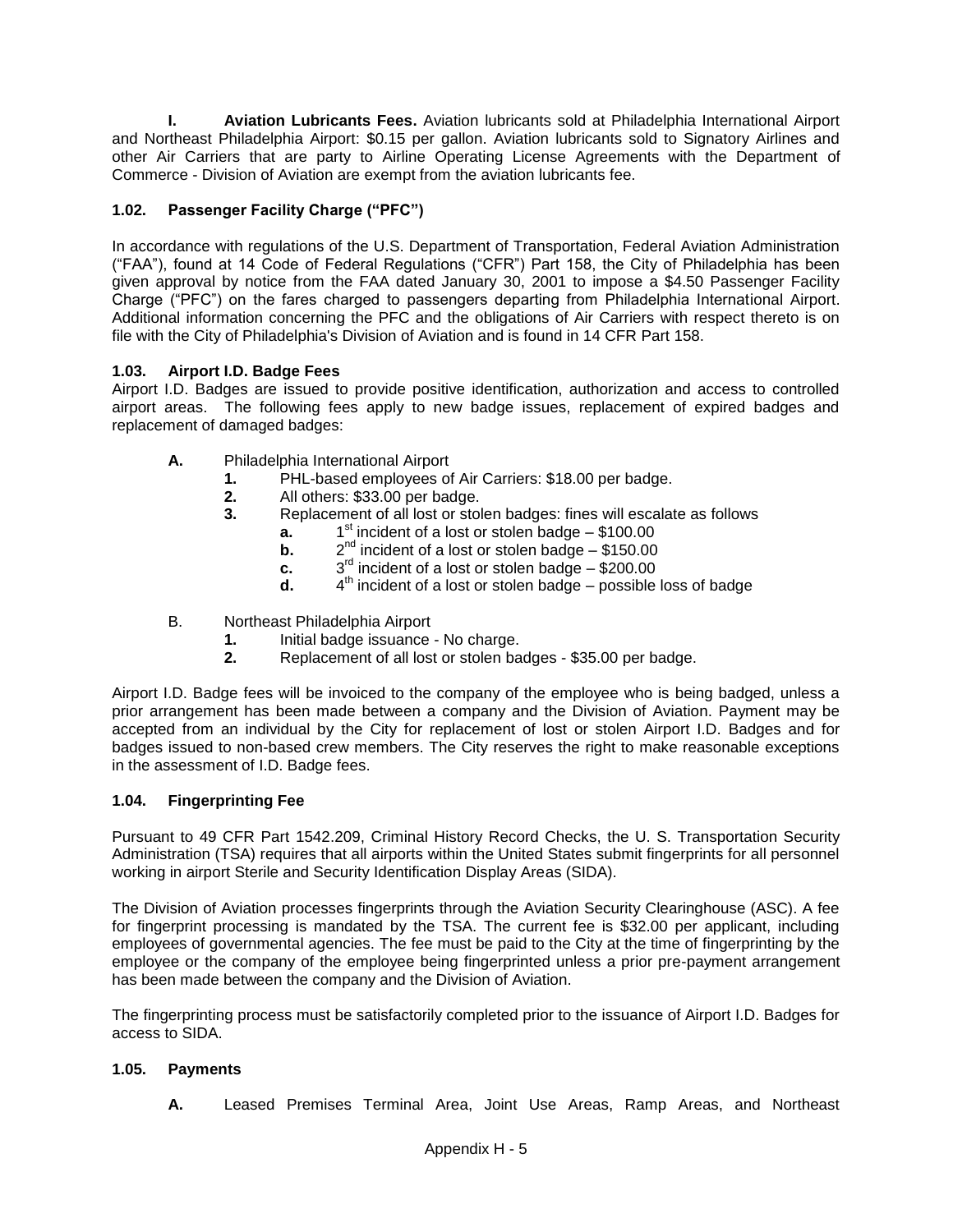Philadelphia Airport Terminal Building rentals shall be due to City without invoice, in advance, on the first day of each calendar month, pertaining to that calendar month without notice, demand, set-off or counterclaim.

**B.** The City reserves the right to invoice certain non-scheduled Air Carriers not paying rentals under Section 1.01.A.1. All invoiced charges shall be due 20 days after invoice date unless otherwise stated on invoice.

**C.** All other charges and activity reports proscribed by City shall be due to City without invoice on or before the tenth (10th) day of each subsequent calendar month during the term of the Agreement.

**D.** Non-tenant Air Carriers and Operators not providing adequate surety or security in form and amount satisfactory to the Department of Commerce, to ensure payment of fees and charges, shall be required to pay all incurred fees and charges prior to aircraft departure.

## **E. Penalties and Interest for Late Payments**

**1.** Interest charges on unpaid amounts shall be charged effective on the first day after the due date.

**2.** Air Carriers, Operators and other tenants shall pay interest at the default rate of five percent (5%) plus the Prime Rate (as hereinafter defined) on all payments which are unpaid as of the first day after the day on which such payment is due to City. City's failure to impose such an interest charge in any particular case shall not be deemed a waiver of City's right to do so in any future case. As used in this Rates and Charges Regulation, the "Prime Rate" shall be the prime rate as published in the Wall Street Journal as being the base rate on corporate loans posted by at least seventy five percent (75%) of the nations' thirty largest banks.

**3.** If any charges remain unpaid for a period of twenty (20) days after the due date, the City may:

**a.** Bar operator from the Airport and the use thereof; and/or

**b.** Deny operator the use of Airport facilities; and/or

**c.** Commence such actions at law or in equity as are deemed in the best interests of the City.

**1.06.** This Rates and Charges Regulation shall not apply to space occupied by any governmental agencies or to services rendered to governmental agencies, except as specifically provided herein.

**1.07.** This Rates and Charges Regulation shall be effective on the earliest date possible after filing with the Department of Records in accordance with Section 8-407 of the Philadelphia Home Rule Charter, and shall apply on and after that date, and shall supersede all prior Airport Rates and Charges Regulations.

**1.08**. In the event that any portion of this Rates and Charges Regulation shall be determined to be illegal, for any reason whatsoever, such determination shall not affect any other portion of the Rates and Charges Regulation, it being the intent of the Department of Commerce that each charge set forth in the Rates and Charges Regulation shall be absolutely independent of every other charge.

#### **1.09. Payment Method**

**A. Rates and Charges.** Unless and until City notifies Air Carriers, Operators or other tenants in writing designating an alternative payment method, all payments pursuant to this Rates and Charges Regulation (save and except PFC) shall be submitted due hereunder shall be made by either:

**1.** Separate wire transfer as follows: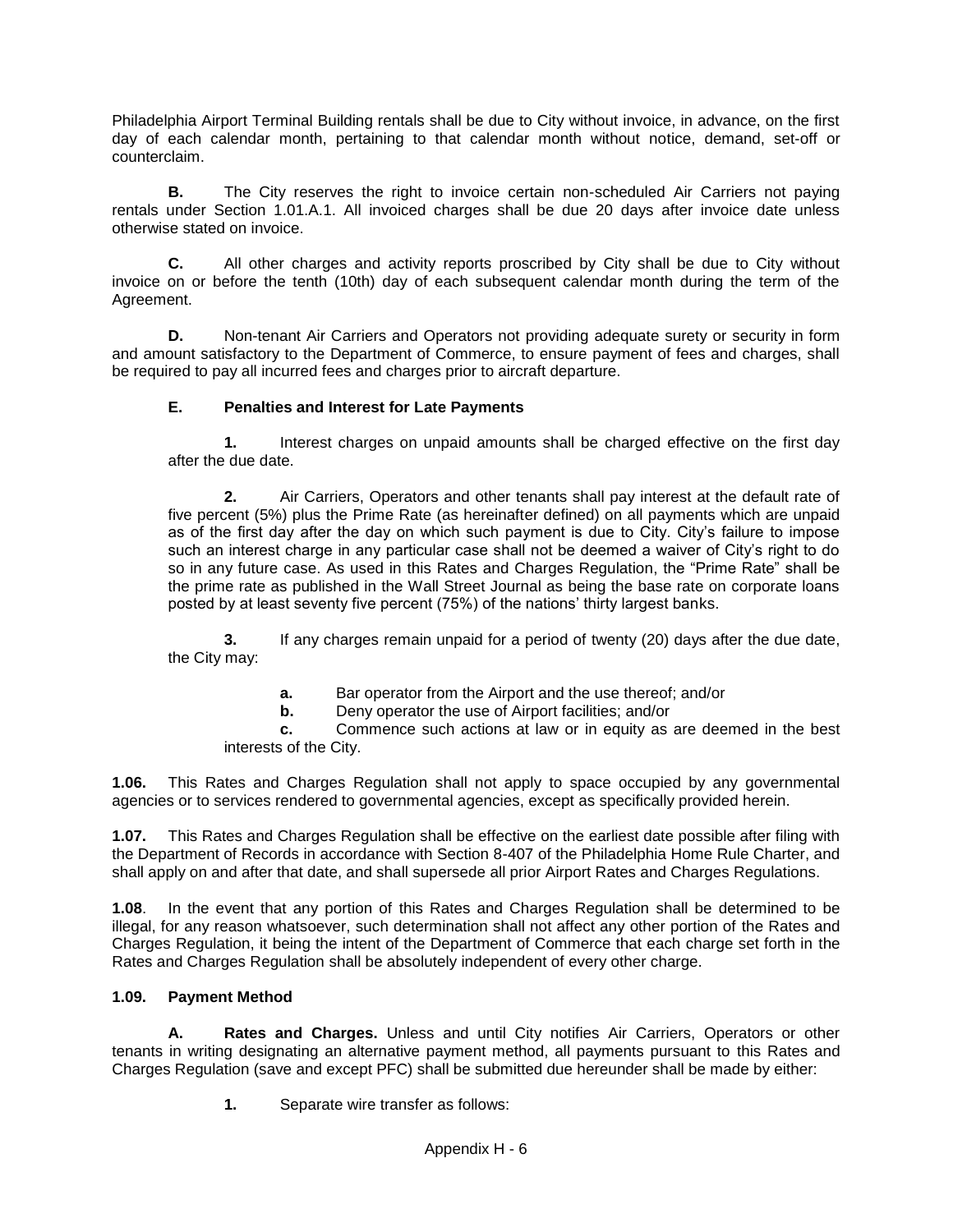Wells Fargo Bank, N.A. Phone: 1-800-869-3557 E-Mail: www.wellsfargo.com City of Philadelphia Aviation Division Aviation Operating Account Account #200-003-388-8734 ABA # 121000248 (Routing Number)

Or

**2.** Submitted to the following mailing address: City of Philadelphia PO Box 41758 Philadelphia, PA 19101-1758

**B. Passenger Facility Charges.** Unless and until City notifies Air Carriers, Operators or other tenants in writing designating an alternative payment method, all PFCs due hereunder shall be paid by either:

> **1.** Separate wire transfer as follows: Wells Fargo Bank, N.A. Phone: 1-800-869-3557 E-Mail: www.wellsfargo.com City of Philadelphia Aviation Division Aviation Capital Account Account #200-003-388-8653 ABA #121000248 (Routing Number)

Or

**2.** Submitted to the following mailing address: City of Philadelphia PO Box 13966 Philadelphia, PA 19101-3966

**1.10.** All operations from Philadelphia International and Northeast Philadelphia Airports are governed by this Rates and Charges Regulation except for those operations governed by valid, written contracts executed by the Director of Commerce or duly authorized designee and approved by the City Solicitor.

**1.11.** The Division of Aviation may adopt occupancy and operating procedures if it determines, in its sole discretion, that such procedures are appropriate.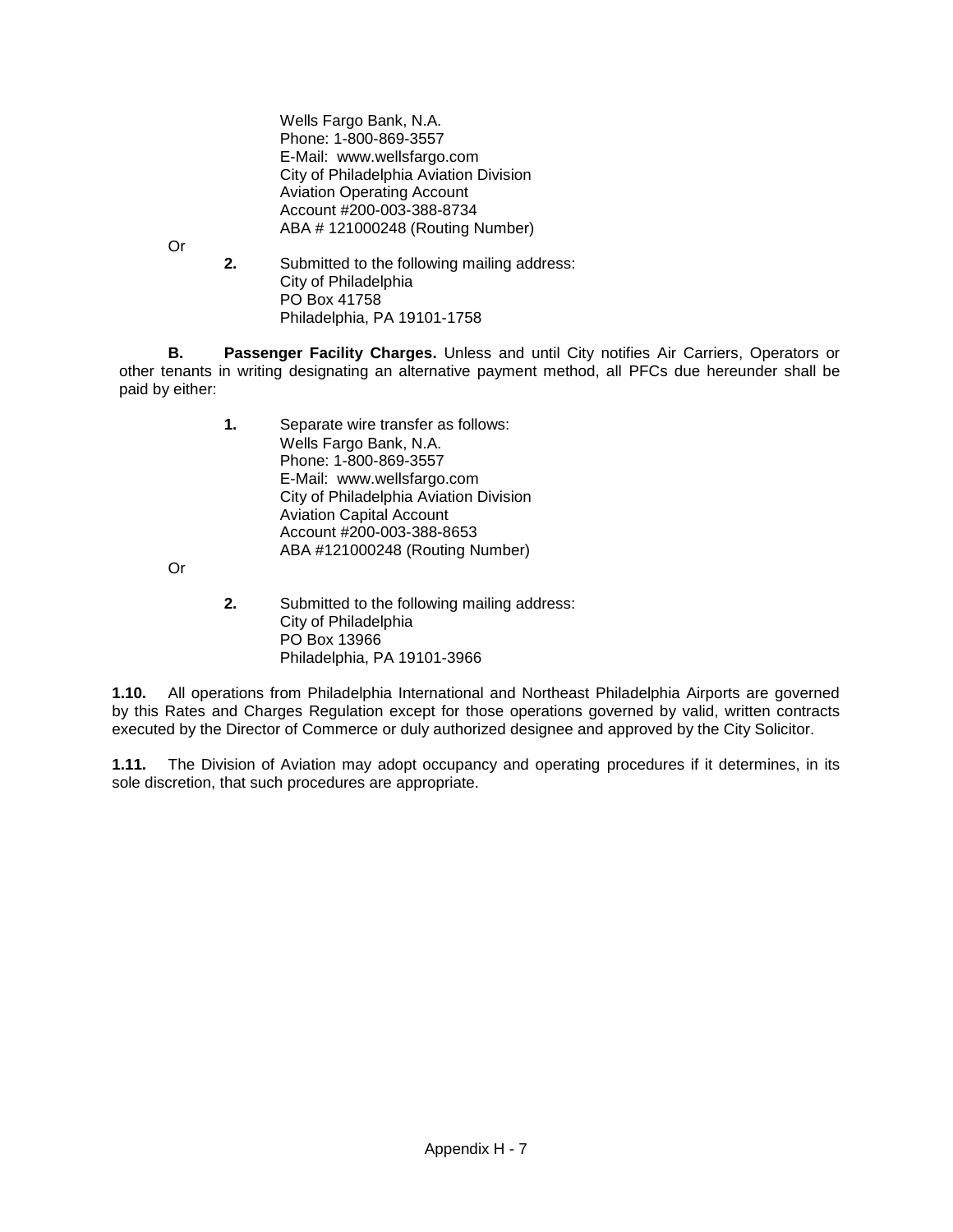**III. In the absence of an Effective Airport-Airline Use and Lease Agreement between the City of Philadelphia and Air Carriers, the following airport rates and charges and terms and conditions for the use of facilities and services at Philadelphia International Airport and Northeast Philadelphia Airport shall be effective:**

## **RATES AND CHARGES REGULATION AND OPERATING TERMS AND CONDITIONS FOR THE USE OF FACILITIES AND SERVICES AT PHILADELPHIA INTERNATIONAL AIRPORT AND NORTHEAST PHILADELPHIA AIRPORT**

#### **RECITALS**

Whereas**,** the City of Philadelphia, Department of Commerce, Division of Aviation (the "City") owns and operates the Philadelphia International Airport located in Philadelphia and Delaware Counties ("Airport") and Northeast Philadelphia Airport located in Philadelphia County ("PNE") (collectively, the "Airport System"); and

Whereas, Air Carriers engaged in the business of transportation by air of persons, property, mail, parcels and/or cargo desire to conduct operations within Airport System; and

Whereas, pursuant to Section 4-500(a) and (c) and Section 4-501 of the Philadelphia Home Rule Charter and the Rates and Charges Ordinance dated December 28, 1954, the City is authorized to operate and maintain the Airport System and collect charges for the use of such facilities; and

Whereas, as a recipient of financial assistance from the United States Government for development of airports, the City is required by 49 USC § 47107(a)(13) to maintain a schedule of charges for the use of facilities and services within the Airport System that will make the Airport as self-sustaining as possible under the circumstances existing within the Airport System; and

Whereas, the City is also required by 49 USC  $\S$  47107(a)(1) to make the Airport System available for public use on reasonable conditions and without unjust discrimination; and

Whereas, the Federal Aviation Administration has directed airports to ensure that rates, fees, landing fees, and other service charges imposed on aeronautical users of the Airport System for aeronautical uses are fair, reasonable, and not unjustly discriminatory; and

Whereas, the City may, consistent with 49 USC § 47107(a)(2)(B), levy fees, and other charges upon Air Carriers that use the Airport System, but have not entered into agreements with the City, to reflect differences in the kinds of commitments that Regulatory Airlines make; differences in the kinds of risks that the City assumes; and other factors; and

Whereas, in order to generate revenue to make the Airport System as self-sustaining as possible under the circumstances existing within the Airport System and in order to maintain, operate, and develop the Airport System for the convenience of aviation users and the traveling public; preserve order; provide for the public health, safety, and welfare; enhance the welfare of the City of Philadelphia; and govern use of Airport System property, it is necessary to adopt and implement a methodology that authorizes the establishment of and periodically the adjustment of fees, and other charges to be paid by Air Carriers engaged in air transportation to or from the Airport System, and which are without agreements with the City that grant defined operating privileges in exchange for the payment of specified fees and other charges; and

Whereas, City consulted with Air Carriers on this Rates and Charges Regulation on April 12, 2022 and received no comments from the Air Carriers by May 1, 2022.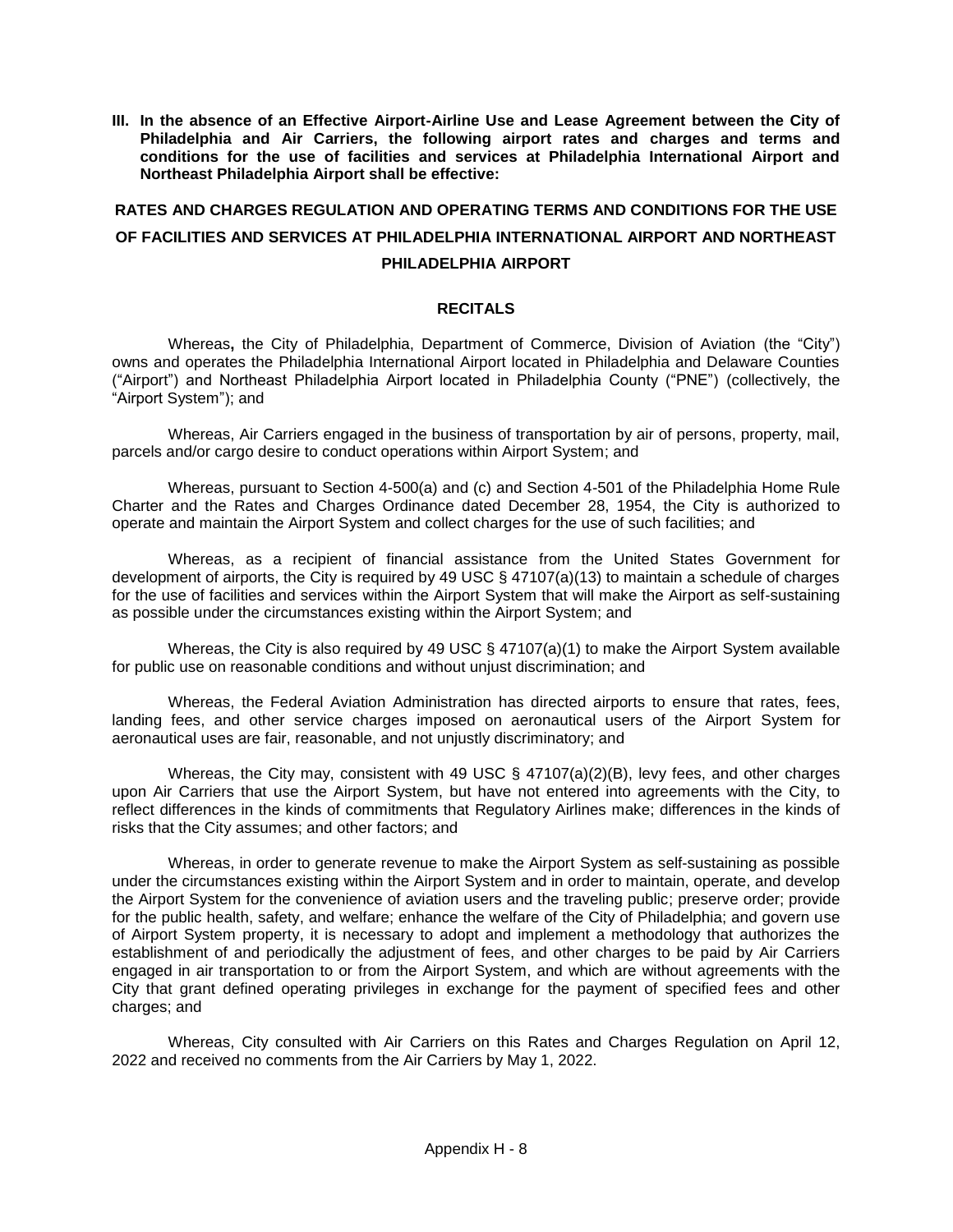#### **Article 1**

#### **DEFINITIONS**

**1.01. Definitions.** The following words and phrases, wherever used in this Rates and Charges Regulation, shall, for the purpose of this Rates and Charges Regulation, have the following meanings:

**"Activity Report"** or **"Supplemental Activity Report"** shall mean those reports required to be submitted by Airline to City within ten (10) days following the end of each calendar month in a form acceptable to City setting forth aircraft and passenger activity and other statistical information reasonably required by City related to Airline's operations at the Airport in the form attached to Airline's Letter of Authorization.

**"Additional Fees"** shall mean Landing Fees, Ground Handling Fees, International Common Use Fees, FIS Area Fees, Domestic Common Use Terminal Area Rates and Fees and any other concession or fee required to be paid together with an Activity Report for each calendar month during the term of Airline's Letter of Authorization.

**"Air Transportation Business"** shall mean the carriage by aircraft of persons, cargo or property as a common airline for compensation or hire, or the carriage of mail, by aircraft, in commerce as defined in the Federal Aviation Act of 1958, as amended.

**"Air Transportation Company"** shall mean an entity conducting an Air Transportation Business at the Airport.

**"Aircraft Parking and Storage Areas"** shall mean those portions of the Airfield Area, that are designated by the Chief Executive Officer for the parking and storage of aircraft and aircraft support vehicles, and, if necessary, the loading and unloading of aircraft, which areas are subject to change from time to time.

**"Airfield Area Requirement"** shall mean that amount calculated per Section 7.03.B hereof.

**"Airline"** shall mean an individual Air Transportation Company.

**"Airline Allocable Space"** shall mean Exclusive Use Space, Preferential Use Space, Joint Use Space, and International Common Use Areas in the Terminal Area allocated to any Airline, as shown on an exhibit attached to Airline's Letter of Authorization.

**"Airline's Allocated Premises"** shall mean the areas of Airline Allocable Space that are directly allocated to Airline under Airline's Letter of Authorization, together with Airline's Ramp Premises as set forth in an exhibit attached to Airline's Letter of Authorization.

**"Airline Cost Centers"** shall mean (i) the Airfield Area Cost Center, (ii) the Terminal Area Cost Center; (iii) the Roadways Cost Center, and (iv) the Northeast Philadelphia Airport Cost Center.

**"Airline Equipment"** shall mean those moveable trade fixtures, furniture and equipment located on Airline's Allocated Premises, or elsewhere at the Airport, purchased and/or constructed at the sole cost and expense of Airline which are considered the personal property of Airline.

**"Airline Improvements"** shall mean those fixtures and construction related additions, modifications and improvements located on or affixed to Airline's Allocated Premises, or elsewhere at the Airport, which have been purchased and/or constructed at the sole cost and expense of Airline.

**"Airline's Preferential Use Premises"** shall mean that portion of Airline's Allocated Premises which Airline has Preferential Use of under Airline's Letter of Authorization: such as ticket counters, holdrooms,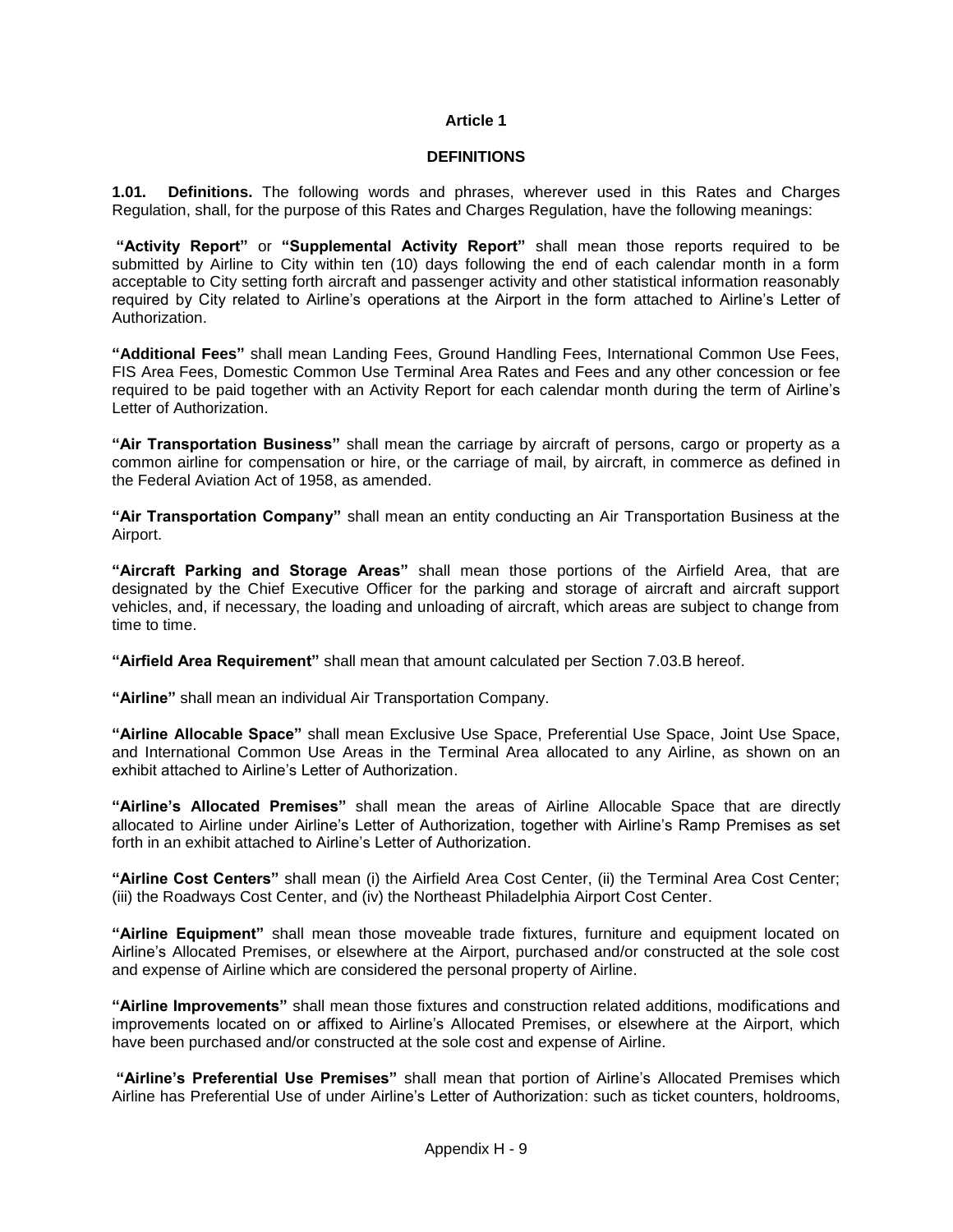associated Airline's Ramp Premises for aircraft parking, and associated boarding bridge(s), including all fixtures and equipment located thereon (that are not Airline Equipment)

**"Airline's Ramp Premises"** shall mean that portion of the Ramp Area from the face of the terminal building in the Terminal Area to the aircraft parking restriction line ("Aircraft Parking Restriction Line" or "APRL") as set forth in an exhibit attached to Airline's Letter of Authorization, and that is allocated specifically to Airline for its Preferential Use. Unless specifically stated otherwise, "Airline's Preferential Use Premises" shall be deemed to include "Airline's Ramp Premises".

**"Airline Revenues"** shall mean all Fees, Additional Fees, fees and other operating revenues paid by Airlines under this Rates and Charges Regulation.

**"Airline's Terminal Area Allocated Premises"** shall mean the total square footage in the Terminal Area attributable to an individual Airline in any given Fiscal Year, which is the sum of the Airline's Exclusive Use, Preferential Use, and Joint Use Space.

**"Airport"** shall mean the Philadelphia International Airport, together with any modifications thereto.

**"Airport Cost Centers"** or **"Cost Centers"** shall mean collectively the following cost centers. Such Airport Cost Centers shall be used for purposes of accounting for Airport Revenues and Airport Expenses and for calculating and adjusting certain fees and charges as specified in this Rates and Charges Regulation:

**A. "Airfield Area"** or **"Airfield Area Cost Center"** shall include all existing and future City owned and operated airfield areas at the Airport, including the following sub-cost centers:

**1. "Airfield Area"** - shall include the hard surface and grass areas within the airfield perimeter fence, reserved for aircraft operations and aircraft-related activities, including but not limited to areas provided for aircraft landing, taking-off, taxiing, safety overruns and parking, as designated from time to time. The Airfield Area Cost Center also shall include other appurtenances on the Airport related to the aeronautical use of the Airport, including but not limited to City-owned or controlled easement areas designated as approach and transition zones, obstacle-free areas, clear zones, avigation areas or other easements, including any property purchased for direct aviation operations purposes including noise mitigation purposes, as they now exist or may be developed, extended or improved from time to time; and any taxilanes and ramps used for remain overnight or Airport controlled aircraft parking.

**2. "Ramp Area"** – shall include those outside airport operations areas of the Airport designated for the Terminal Area consisting of the aircraft parking positions, ramp space and canopy space that extend from the face of the Terminal Area to the outer limits of the vehicle service road to the South, bordering the fence line on the West, and to the taxilane object free area to the Northeast, as may be subject to change from time to time.

**B. "Terminal Area"** or **"Terminal Area Cost Center"** shall include the Airport passenger terminal buildings, including the areas available for use as baggage make-up, the sidewalk and curb adjacent to the landside of the terminal buildings, the boarding bridges and all pedestrian bridges connecting the terminal buildings with the landside vehicular parking garages, and Airport Administrative Offices, as such areas now exist or may be developed, extended or improved from time to time. For the purposes of this Rates and Charges Regulation, the cost of operating the shuttle service for the Employee Parking Lot is included in the Terminal Area Cost Center.

**C. "Other Areas"** or **"Other Areas Cost Center"** shall include the following sub-cost centers: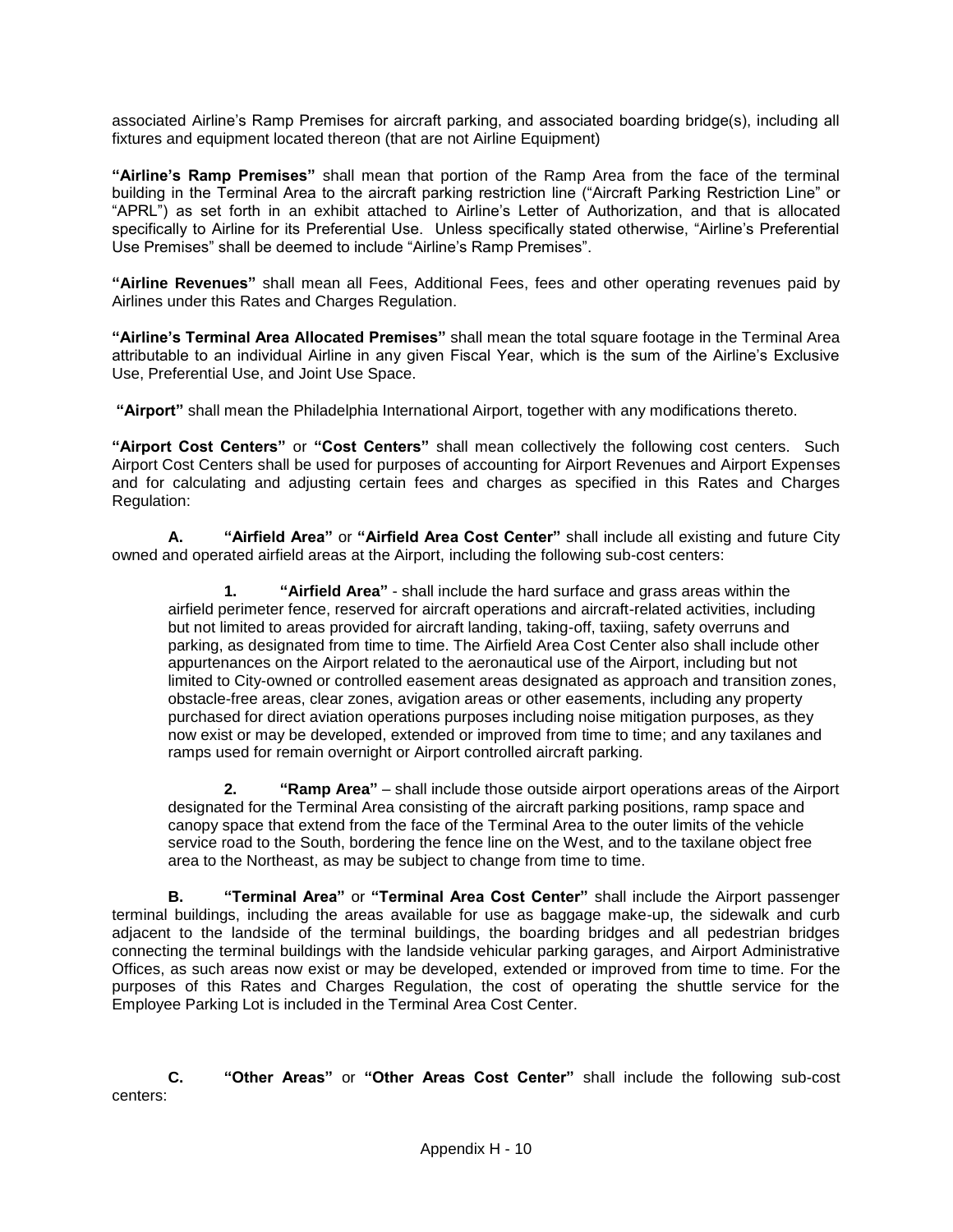**1. "Other Buildings and Areas** shall include airline, general aviation and corporate hangars; commissary; fueling facilities; industrial facilities, airline freight, express and mail handling facilities; the former hangars, renovated and improved by City in 1972 and the north and south international terminal aprons associated with the area formerly known as the Overseas Terminal; and certain non-airline facilities (including office, retail, warehouses, etc.) including any property purchased for indirect aviation purposes, such as concurrent commercial development as they now exist or may be developed, demolished, extended, expanded or improved from time to time.

**2. Outside Terminal Area** – shall include hotel, service station, vehicular parking and car rental facilities appurtenant, adjacent to or used in connection with the Airport as they now exist or may be developed, extended, or improved from time to time.

**D. "Northeast Philadelphia Airport"** or **"Northeast Philadelphia Airport Cost Center"** shall include the airport facilities operated by the Division of Aviation located in the northeast portion of City as it now exists or may be developed, extended or improved from time to time.

**E. "Airport Services"** or **"Airport Services Cost Center"** an Indirect Cost Center which shall include the Airport Expenses associated with the operation of the Airport System or any part thereof, which are not directly accounted for in the Airfield Area, Terminal Areas, Outside Terminal Area, Other Areas, Roadways and Northeast Philadelphia Airport Cost Centers.

**F. "Roadways"** or **"Roadways Cost Center"** an Indirect Cost Center which shall include the Airport Expenses associated with the maintenance of the PHL Airport roadways.

**"Airport Expenses"** shall mean the Operating Expenses, Capital Project Expenditures Debt Service, and Fund Requirements associated with the operation of the Airport System or any part thereof for any Fiscal Year.

**"Airport Revenues"** shall mean Project Revenues as set forth in the Bond Ordinance.

**"Airport System"** shall mean the Philadelphia International Airport and the Northeast Philadelphia Airport.

**"Allocated Premises Terminal Area"** shall mean the aggregate of all Airline's Allocated Premises (except the Airline's Ramp Premises) as set forth in an exhibit attached to Airline's Letter of Authorization.

**"ALP"** or **"Airport Layout Plan"** shall mean the currently FAA approved layout plan for the Airport depicting the physical characteristics of the Airport and identifying the location and configuration of current runways, taxiways, buildings, roadways, utilities, navaids and other improvements. When appropriate, ALP shall also include the physical layout of the Northeast Philadelphia Airport, as may be subject to change from time to time.

**"Annual Budget"** shall mean the capital and operating budget and annual rates and charges report of the Airport System, prepared and adopted by City for each Fiscal Year.

**"Bonds"** shall have the meaning as set forth in the Bond Ordinance.

**"Bond Documents"** shall mean those contracts, agreements, certificates, resolutions or other materials, ancillary to and including the Bond Ordinance, evidencing the issuance of Bonds.

**"Bond Ordinance"** shall mean the Amended and Restated General Airport Revenue Bond Ordinance, executed June 16, 1995, as amended and supplemented, and any ordinance or resolution of City regulating or authorizing the issuance of Bonds, payable from Airport Revenues.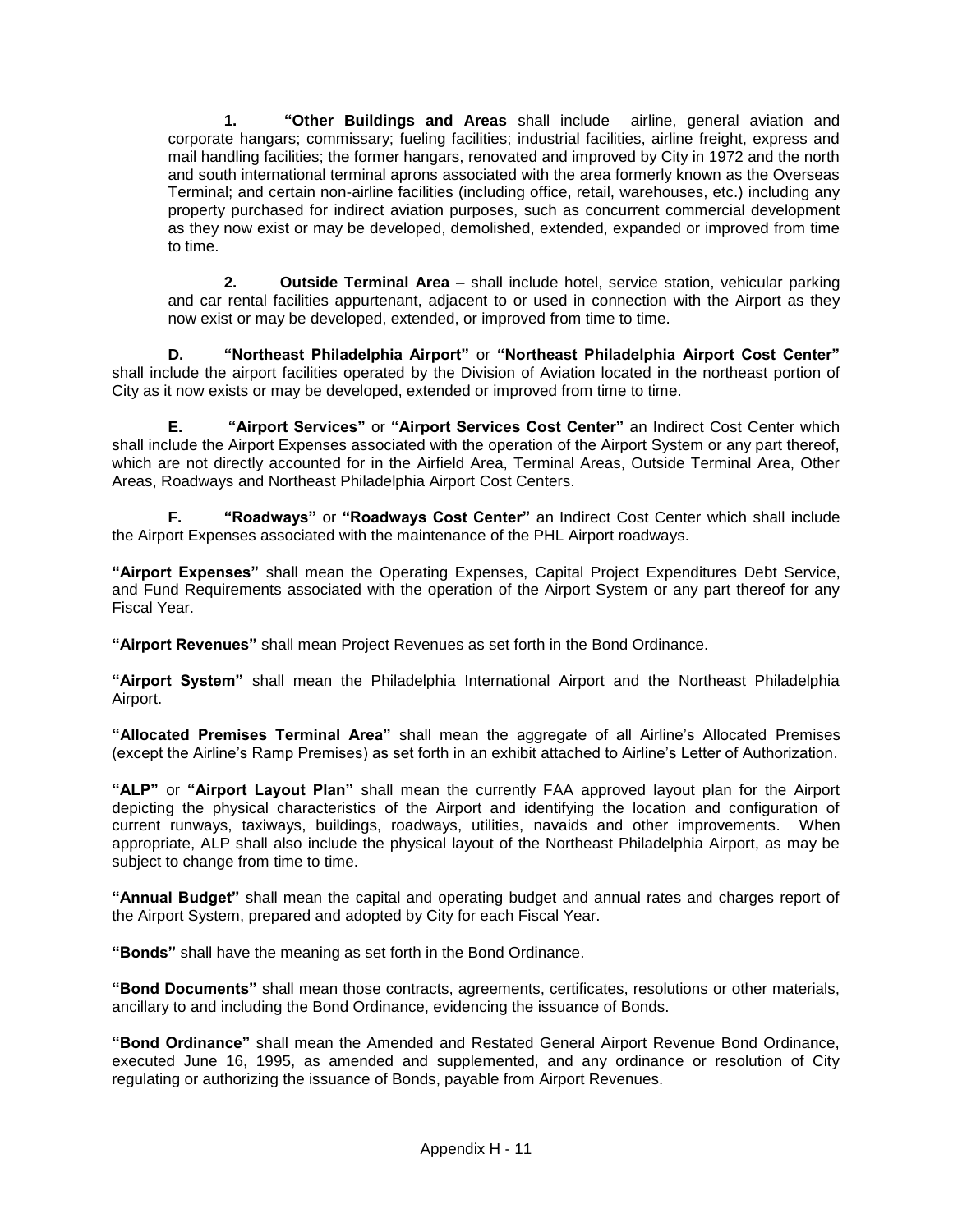**"Bond Redemption and Improvement Account"** shall mean an account established by City pursuant to this Rates and Charges Regulation to provide for the purposes specified in Article 5 herein.

**"Bond Redemption and Improvement Requirement"** shall mean the amount required to be deposited in the Bond Redemption and Improvement Account in each Fiscal Year determined by City as set forth in Section 5.06.A.

**"Calendar Year"** shall mean the twelve (12) month period commencing on January 1st of each year.

**"Capital Project Expenditures"** shall mean those expenditures for capital projects and investments which are not financed and do not generate Debt Service.

**"Category Terminal Rates"** shall mean those rates established for Airline Allocable Space classified according to Types of Space by location and function as calculated in accordance with Article 7 hereof.

**"Chief Executive Officer"** shall mean the Chief Executive Officer of the Philadelphia International Airport of City's Division of Aviation or his successor in functions.

**"City"** shall mean City of Philadelphia in the Commonwealth of Pennsylvania, a municipal corporation of the Commonwealth of Pennsylvania and City of the First Class, acting by and through its Department of Commerce, Division of Aviation.

**"Code"** shall mean the Internal Revenue Code of 1986, as amended, supplemented, or replaced, and the regulations and rulings issued thereunder.

**"Debt Service"** shall mean Debt Service Requirements; the debt service requirements, net of interest earnings, if any, of any outstanding General Obligation Bonds (including General Obligation Bonds that have not been adjudged to be self-sustaining on the basis of expected Project Revenues) issued for improvements to the Airport System; the debt service requirements of any outstanding Subordinate Obligations and any other subordinate indebtedness secured by Amounts Available for Debt Service including but not limited to any commercial paper program adopted by the City for the payment of expenditures for improvements to the Airport System; and amounts required to repay any loans among the Aviation Capital Fund, the Renewal Fund, and the Aviation Operating Fund made pursuant to Section 4.05(c) of the Bond Ordinance.

**"Debt Service Requirements"** shall have the meaning as set forth in the Bond Ordinance.

**"Default Rate"** shall mean five percent (5%) plus the Prime Rate.

**"Deplaned Passenger"** shall mean any passenger, including any non revenue passenger but excluding the flight crew, disembarking from an aircraft at the Airport, even if such passenger subsequently departs from the Airport on another aircraft of the same or a different Passenger Air Transportation Company. Where Deplaned Passenger data are used to calculate Fees, the number of Deplaned Passengers for the most recent complete Calendar Year shall be used.

**"Discretionary Account"** shall mean an account established by this Rates and Charges Regulation, reflecting funds available for City's use in its sole discretion for any lawful Airport System purpose.

**"Division of Aviation"** shall mean that operating agency of City directly responsible for the operation, management, maintenance, improvement, repair and administration of the Airport System, or such other duties and responsibilities as directed by City or any successor division or department charged by law with such responsibility.

**"Domestic Common Use Gates"** shall mean any City controlled gates not directly allocated to an individual airline on a preferential basis, for which City reserves for the flexible and temporary use of any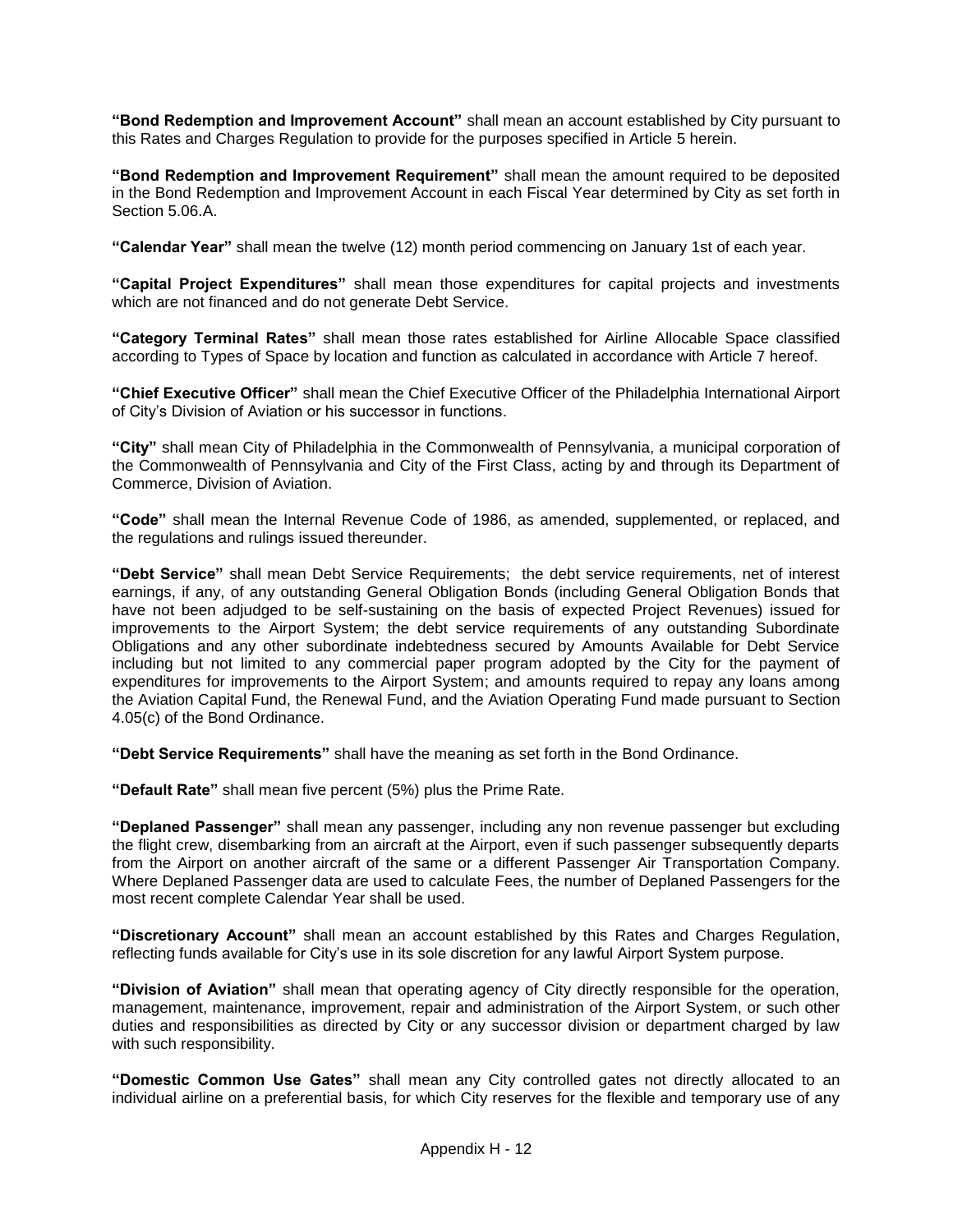Air Transportation Company. Domestic Common Use Gates shall include the associated Ramp Area and all equipment necessary to operate from the gates, including loading bridges, ground power units and potable water supply (that are not the property of Airline or any other Air Transportation Company).

**"Domestic Common Use Gate Fee"** shall mean those rates, fees and charges established by City for any given Fiscal Year, as set forth in this Rates and Charges Regulation for Airlines utilizing a Domestic Common Use Gate.

**"Domestic Common Use Terminal Area"** shall mean that portion of the Terminal Area that could be directly allocated to an individual airline on a preferential basis, but are available for use for individual flights or other limited use upon agreement by City, and include but are not limited to, Domestic Common Use Gates and Domestic Common Use Ticket Counters.

**"Domestic Common Use Ticket Counters"** shall mean any ticket counter not directly allocated to an individual airline on a preferential basis, for which City reserves for the flexible and/or temporary use of any Air Transportation Company. Domestic Common Use Ticket Counters shall include the associated back office, baggage make-up areas and baggage conveyors.

**"Domestic Common Use Ticket Counter Fee"** shall mean those rates, fees and charges paid per Turnaround Use for any given Fiscal Year as set forth in this Rates and Charges Regulation, established by City for Airlines utilizing Domestic Common Use Ticket Counters.

**"Effective Date"** shall mean July 1, 2022.

**"Enplaned Passenger"** shall mean any passenger, including any non-revenue passenger but excluding the flight crew, boarding an aircraft at the Airport, even if such passenger previously disembarked from a different aircraft of the same or a different Passenger Air Transportation Company. Unless established otherwise where Enplaned Passenger data are used to calculate Fees, the number of Enplaned Passengers is for the most recent complete Calendar Year for which data is available.

**"Event of Default"** shall include those occurrences, actions or inactions as set forth in Article 10 of this Rates and Charges Regulation.

**"Exclusive Use Space"** shall mean that portion of Airline Allocable Space which Airline has exclusive use of under Airline's Letter of Authorization; including generally but not limited to, ticket counter offices, airline operations space, airline office support, baggage claim offices, and airline lounges.

**"FAA"** shall mean the Federal Aviation Administration, or its authorized successor(s).

**"Fees"** shall mean all Terminal Fees, Other Fees, other fees, charges, fines, costs, reimbursements, penalties, taxes, late charges, liquidated damages, and interest of all types and of all nature that Airline is required to pay pursuant to this Rates and Charges Regulation.

**"Fiscal Year"** shall mean the twelve-month period commencing on July 1st of each year, or such other twelve-month period as may be established by City from time to time.

**"Fueling Services"** shall mean the transportation, sale, delivery, dispensing, storage, or draining of fuel or fuel waste products to or from aircraft, vehicles or equipment in the Airport System.

**"Fund Requirements"** shall mean the amount, if any, required to be paid into the Sinking Fund Reserve Account or Renewal Fund; any amounts required to be paid under Exchange Agreements; the Bond Redemption and Improvement Requirement; and the O&M Requirement.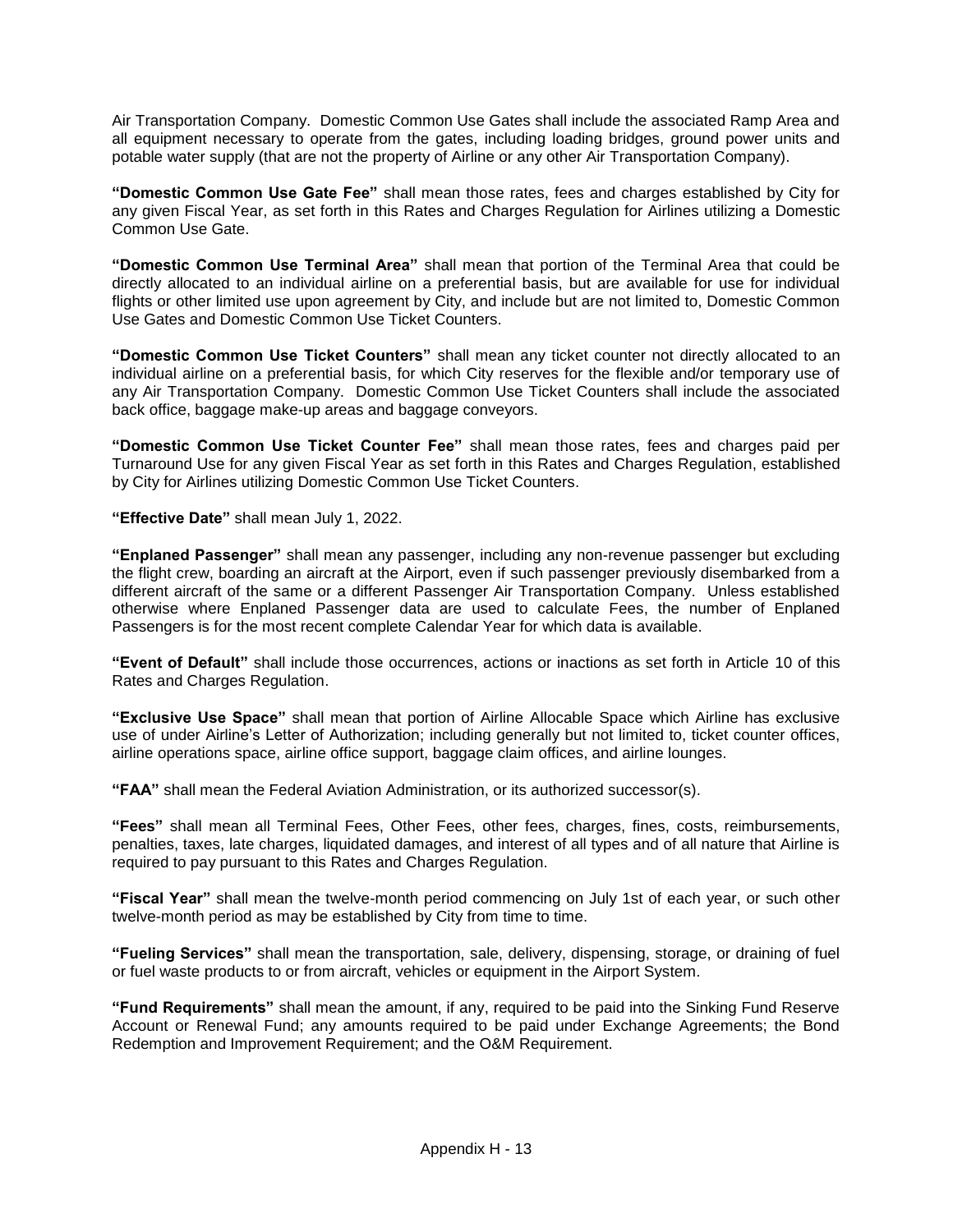**"Gate Position"** shall mean passenger gate(s) in the Terminal Area and Ramp Area, including a holdroom and loading bridge (if any), and all fixtures, furnishings and equipment located thereon, or appurtenant thereto that are reasonably necessary for flight operations.

**"General Terminal Areas"** shall mean those areas of the Terminal Area Cost Center including (i) those occupied or designated as space for any Division of Aviation or City function; (ii) Public Areas; (iii) those used by City to support the operations of the Airport System, including, but not limited to, utility rooms, ductways, janitorial rooms and closets, telephone rooms, and other such areas as designated by City; (iv) Domestic Common Use Terminal Areas and (v) those designated by City and leased directly to concessionaires or other non-Air Transportation Company tenants within the Terminal Area Cost Center.

**"Gross Receipts"** shall mean the total amount received or realized by or accruing to Airline from all Ground Handling Services authorized by this Rates and Charges Regulation rendered by Airline to an Air Transportation Company other than Airline at or from the Airport. The amount due Airline at the time of each transaction, whether for cash or credit, shall be used to determine Gross Receipts and not the amount due at the time of billing or payment, unless otherwise specifically stated in this Rates and Charges Regulation; provided, however, that any taxes imposed by law and the Ground Handling Fee which are separately stated and paid by the customer to Airline, which are directly payable to the taxing authority or to City by Airline, shall be excluded from Gross Receipts.

**"Ground Handling Fees"** shall mean payments received by City from Air Transportation Company(ies) or service providers authorized at the Airport to provide Ground Handling Services.

**"Ground Handling Services"** shall mean services provided to Air Transportation Companies to include, but not necessarily be limited to, Fueling Services; loading and unloading of passengers, baggage and freight into aircraft; providing passenger service agents; assisting in processing of passengers and crews; furnishing and operating ground support equipment in support of aircraft operations; aircraft cleaning and lavatory service activities; deicing; and aircraft maintenance activities.

**"Indirect Cost Centers"** means cost centers whose Operating Expenses, Debt Service, and Capital Project Expenditures are allocated to other Airport Cost Centers.

**"International Common Use Areas"** shall mean the International Common Use Ticket Counter Areas, the International Common Use Enplaning Areas, the International Common Use Deplaning Areas and the FIS Areas as identified in an exhibit attached to Airline's Letter of Authorization.

**"Joint Use Space"** shall mean those portions of Airline Allocable Space which are used jointly by one or more Airlines and is apportioned to Airline based on the Joint Use Formula; including generally but not limited to, baggage claim areas, baggage makeup areas, inbound baggage areas, cart tunnel area, and baggage recheck areas.

**"Joint Use Formula"** shall mean the formula used to prorate a specified square footage for an area within Joint Use Space on the basis of twenty percent (20%) of the square footage divided equally among all such Airlines using such area. The remaining eighty percent (80%) of the square footage shall be apportioned among all such Airlines using such area based upon the ratio of the number of Enplaned Passengers of each Airline that operates from each Airline's Allocated Premises under City-approved ground handling agreements, to the total number of Enplaned Passengers of all such Airlines that operate from such Airlines' Allocated Premises under City-approved ground handling agreements using such area, during the most recently reported twelve (12) month period for which such information is available.

**"Landing Fees"** shall mean those fees, calculated by multiplying the Landing Fee Rate by the Maximum Landed Weight (1,000 lb. units) established to pay the Airfield Area Cost Center Requirement.

**"Landing Fee Rate"** shall mean a rate calculated by dividing the Airfield Area Requirement by the aggregate Maximum Landed Weight (1,000 lb. units) of the Airlines for any given Fiscal Year.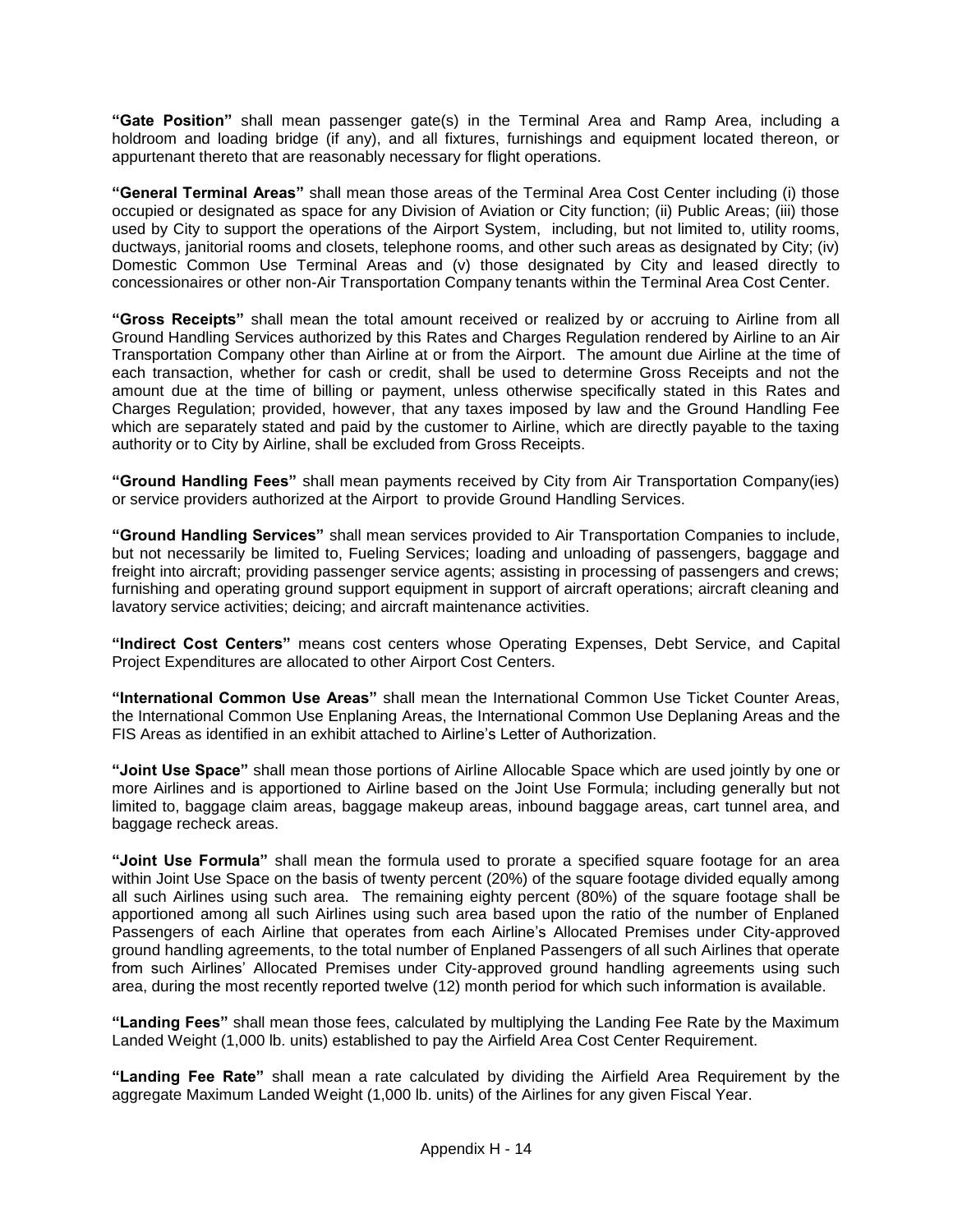"**Letter of Authorization**" shall mean a letter or permit issued by the Chief Executive Officer to an Airline granting that Airline a temporary permit to use the facilities and services at the Airport on a month-tomonth basis, renewable in accordance with the provisions of Section 2.01.

**"Maximum Landed Weight"** shall mean the maximum certificated gross landed weight in one thousand pound units, as stated in the flight operations manual of each aircraft operated at the Airport by an Air Transportation Company.

**"Non-Airline Revenues"** shall mean all rentals, charges, fees, Ground Handling Fees, user charges, concession and other operating revenues received by or on behalf of City from the operation of the Airline Cost Centers or any part thereof; but excluding however, all Airline Revenues, and also excluding all gifts, grants, reimbursements, restricted funds or payments received from governmental units or public agencies or any other source, passenger facility charges, customer facility charges, and federal, state or City subsidies or incentives deposited in the Aviation Capital Fund.

**"Operating Expenses"** shall have the meaning as set forth in the Bond Ordinance. Operating Expenses allocable to the Airport Services Cost Center shall be allocated to the other Cost Centers (Airfield Area, Terminal Area, Ramp Area, Other Buildings and Areas, Northeast Philadelphia Airport and Outside Terminal Area based on each such Cost Center's proportionate share of the Operating Expenses of the Airport directly allocated to such Cost Center

**"Operation and Maintenance Account"** or **"O&M Account"** shall mean a fund established by City for the necessary expenses for the maintenance, operation, repairs and ordinary replacement and reconstruction of the Airport to the extent that other funding allocated for Operating Expenses in the Annual Budget is not sufficient for such purposes.

**"O&M Requirement"** shall mean an amount, as same may be allocated to a particular Cost Center, to be deposited in the O&M Account to maintain a balance equal to twenty-five percent (25%) of Operating Expenses as set forth in Section 5.06.B.

**"Other Fees"** shall mean those fees and charges imposed by City and paid by Air Transportation Companies for certain uses and operations at the Airport, including, but not limited to Surcharges for Proprietary Equipment as set forth in the Rules and Regulations, and any applicable federal, state or local law, regulation, ordinance, statute or directive.

**"Passenger Airline"** shall mean a Passenger Air Transportation Company.

**"Passenger Air Transportation Company"** shall mean an entity engaged in or desiring to engage in the Air Transportation Business at the Airport primarily for the carriage of persons.

**"PFC"** shall mean federally approved Passenger Facility Charges or passenger facility fees, as authorized by 49 USC App. Section 1513 and regulated by 14 CFR Part 158, as such statute and regulation currently exist or as they may be amended.

**"Preferential Use"** shall mean a right or use having priority, but not exclusivity, over a use by other Passenger Air Transportation Companies.

**"Preferential Use Space"** shall mean that portion of Airline Allocable Space which Airline has Preferential Use of under Airline's Letter of Authorization, including ticket counters, holdrooms, and associated boarding bridge(s), including all fixtures and equipment located thereon (that are not Airline Equipment).

**"Prime Rate"** shall mean the prime rate as published in the Wall Street Journal as being the base rate on corporate loans posted by at least seventy five percent (75%) of the nation's thirty largest banks.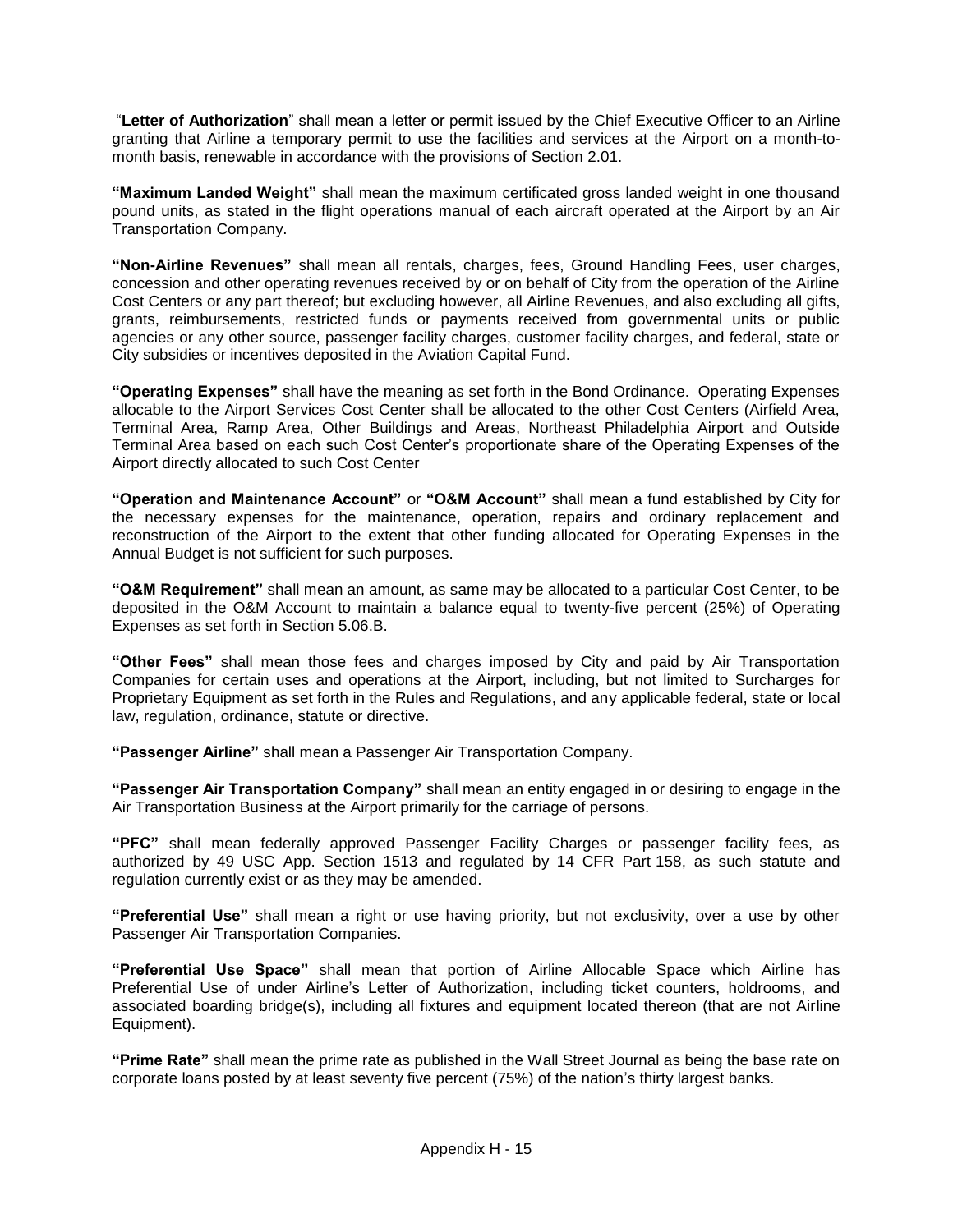**"Project Revenues"** or **"Airport Revenues"** shall mean Project Revenues as specifically defined in the Bond Ordinance.

**"Proprietary Equipment"** shall mean those moveable or permanent fixtures, furniture and equipment located on or affixed to Airline's Allocated Premises, or elsewhere at the Airport, purchased and/or constructed at the cost and expense of City which are made available for use by Airline and subject to the Surcharge for Proprietary Equipment, if any, as set forth in a separate written agreement between City and Airline.

**"Public Areas"** shall mean those areas of the Terminal Area designated by City for the public ingress and egress of the Airport's customers, passengers, employees and tenants within the Terminal Area including public circulation areas, restrooms, stairwells, and elevators.

**"Ramp Area Premises"** shall mean that square footage of the Ramp Area (in the aggregate) attributable to either the Airlines' Ramp Premises allocated specifically to the Airlines for their Preferential Use or the International Common Use Areas measured from the face of the building to the aircraft parking limit line, as further described in an exhibit attached to Airline's Letter of Authorization.

**"Regional Aircraft"** shall mean aircraft with fewer than fifty-one (51) seats.

**"Regulatory Airline"** shall mean any Airline operating at the Airport under this Rates and Charges Regulation.

**"Requesting Air Transportation Company"** shall mean an Air Transportation Company requesting accommodation on the Airline's Preferential Use Premises as set forth in Section 4.11.

**"Revenue Aircraft Arrival"** shall mean any passenger aircraft arrival at the Airport for which Airline has received or made a monetary fee or charge, including but not limited to, scheduled trips and charters, sightseeing and other trips for which revenue is received, but excluding, without limitation, ferry, test, courtesy, and inspection or other trips for which there is no fee or charge. Training flights shall be excluded from Revenue Aircraft Arrivals, except to the extent that the number of training flights operated by Airline during any Fiscal Year exceeds five (5) per Fiscal Year. Flights which are diverted to the Airport because of mechanical, meteorological or other causes shall be considered the same as a Revenue Aircraft Arrival, except that if a revenue flight is required to return to the Airport because of such mechanical, meteorological or other precautionary reasons, such arrival shall not be considered a Revenue Aircraft Arrival.

**"Rules and Regulations"** shall mean those rules and regulations promulgated by City for the use of the Airport, including but not limited to this Rates and Charges Regulation, as the same may be amended, modified or supplemented from time to time by City.

**"Scheduled Service"** shall mean the scheduled flights of an Airline, at the Airport as published in the Official Airline Guide or successor publication referenced and used by City of at least two (2) flights, or one (1) round trip, a week at the Airport on the same day or days of the week for eight (8) or more weeks within the immediately preceding ninety (90) consecutive day period.

**"State"** shall mean Commonwealth of Pennsylvania.

**"Subsidiary Airline"** shall mean any Air Transportation Company that is a directly or indirectly whollyowned subsidiary of Airline or of Airline's parent company.

**"Tenant Surcharge for Proprietary Equipment"** shall mean that amount to be paid by Air Transportation Company(ies) as may be as determined by City from time to time, for the use of Proprietary Equipment, for which the Air Transportation Company(ies) would otherwise be responsible for providing at its (their) own expense for its (their) use.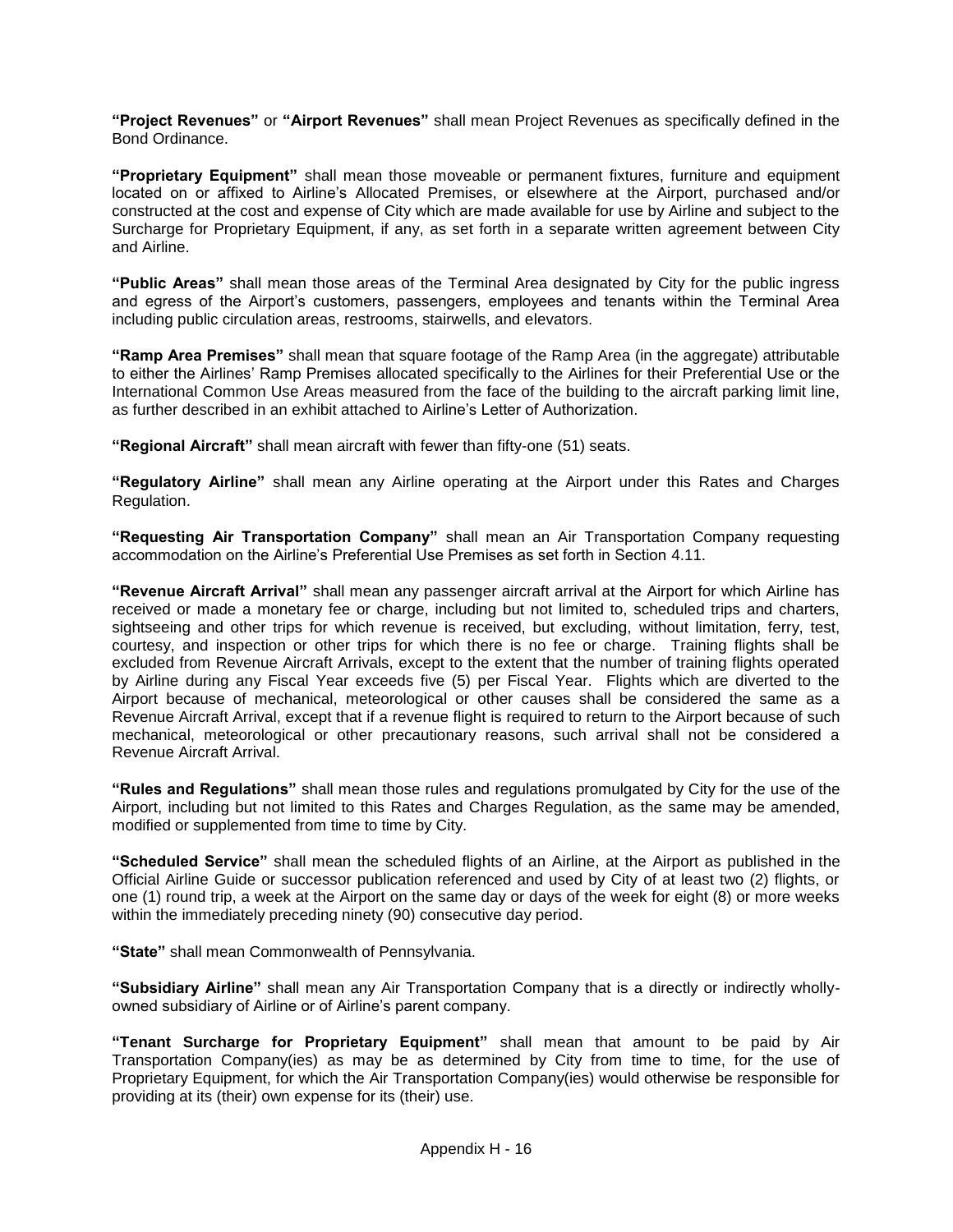"**Terminal Allocable Space**" shall mean Airline Allocable Space, plus concessions space, plus any other space within the terminal building available for use by a commercial tenant.

**"Terminal Area Requirement"** shall mean that amount each Fiscal Year determined as set forth in Section 7.02 B

**"Terminal Fees"** shall mean those fees and charges, calculated in accordance with Section 7.02, established to pay the Terminal Area Requirement for any given Fiscal Year.

**"Ticket Counter Positions"** shall mean a ticket counter area, including the associated back office, baggage make-up areas and baggage conveyors.

**"TSA"** shall mean the Transportation Security Administration or its authorized successor(s).

**"Types of Space"** shall mean the classification of the square footage attributable to the Airline Allocable Space in any given Fiscal Year for the purpose of establishing Category Terminal Rates, as set forth in Section 7.02.D.

**"Turnaround Use"** shall mean that each aircraft arrival and departure or other utilization of a Gate Position by an Air Transportation Company for a turnaround aircraft operation not to exceed one hundred eighty (180) minutes, consistent with the definitions of Active Loading and Active Unloading.

**1.02. Other Terms.** Any terms not specifically defined in this Rates and Charges Regulation as follows shall have the meaning as set forth in the Bond Ordinance if related thereto.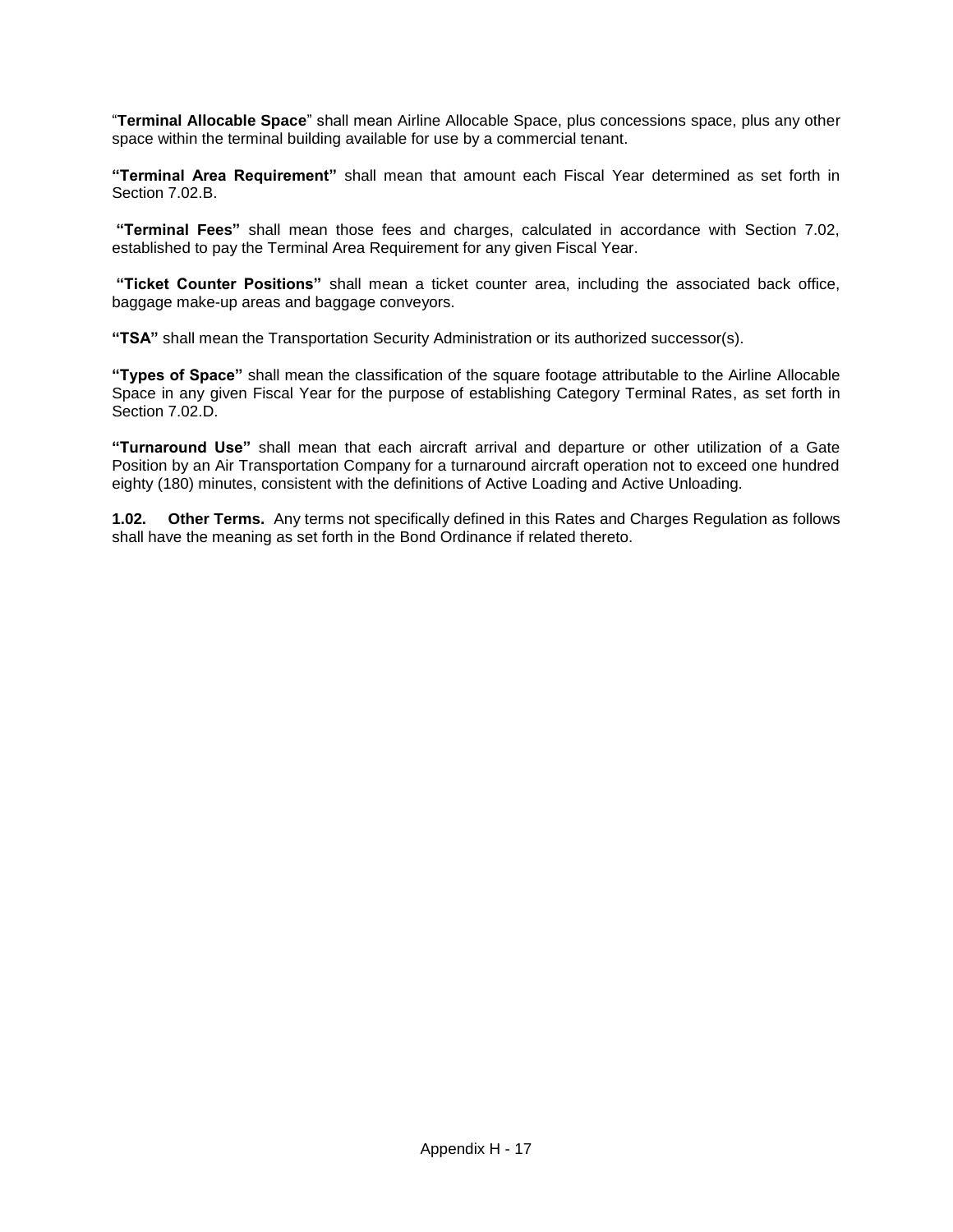#### **Article 2**

#### **LETTER OF AUTHORIZATION**

#### **2.01 Letter of Authorization**

**A.** Prior to using the facilities and services at the Airport, an Airline must present satisfactory evidence to the City that this Airline meets the insurance requirements established by this Rates and Charges Regulation and has complied with the requirements of this Rates and Charges Regulation.

**B.** Upon delivering satisfactory evidence of compliance, as required by this Article, an Airline must obtain from the Chief Executive Officer a Letter of Authorization to operate at the Airport on a month-to-month basis until such use is canceled by the Airline or the City with at least 30 day advance notice. The Airline's submission of satisfactory evidence of its insurance, together with the Airline's receipt of a Letter of Authorization, shall be deemed to constitute acceptance by the Airline of all terms and conditions of this Rates and Charges Regulation.

#### **2.02. Surrender of Airline's Allocated Premises**

Upon expiration or cancellation of an Airline's Letter of Authorization, Airline will quit and surrender its Airline's Allocated Premises in good state and condition, reasonable wear and tear excepted, and Airline shall remove therefrom all Airline Equipment, trade fixtures and personal property belonging to Airline. Such Airline's Allocated Premises and all structures, foundations, and improvements placed thereon by Airline, and which, by and under the terms of this Rates and Charges Regulation are to remain on such Airline's Allocated Premises as the property of City, shall be in good usable order and condition, with allowance for reasonable wear and tear and damage by the elements, and City shall have the right on such termination, to enter upon and take possession of such Airline's Allocated Premises. All other Airline Equipment, trade fixtures and personal property belonging to Airline shall be removed from said Airline's Allocated Premises on or before the time of the cancellation of the Airline's Letter of Authorization and the Airline's Allocated Premises restored to the condition existing at the time of the letting, reasonable wear and tear excepted, unless City and Airline agree in writing at the time of such installation or not less than thirty (30) days in advance of such expiration or cancellation, with respect to City's acceptance of title to such other Airline Equipment, trade fixtures and personal property of Airline in lieu of restoration of the Airline's Allocated Premises. All Airline Equipment shall be removed within thirty (30) days of the time of the cancellation of the Airline's Letter of Authorization and the Airline's Allocated Premises or other such time as shall be mutually agreed to by City and Airline. The Airline's obligations to pay Fees associated with the Allocated Premises shall continue until such Airline Equipment has been removed.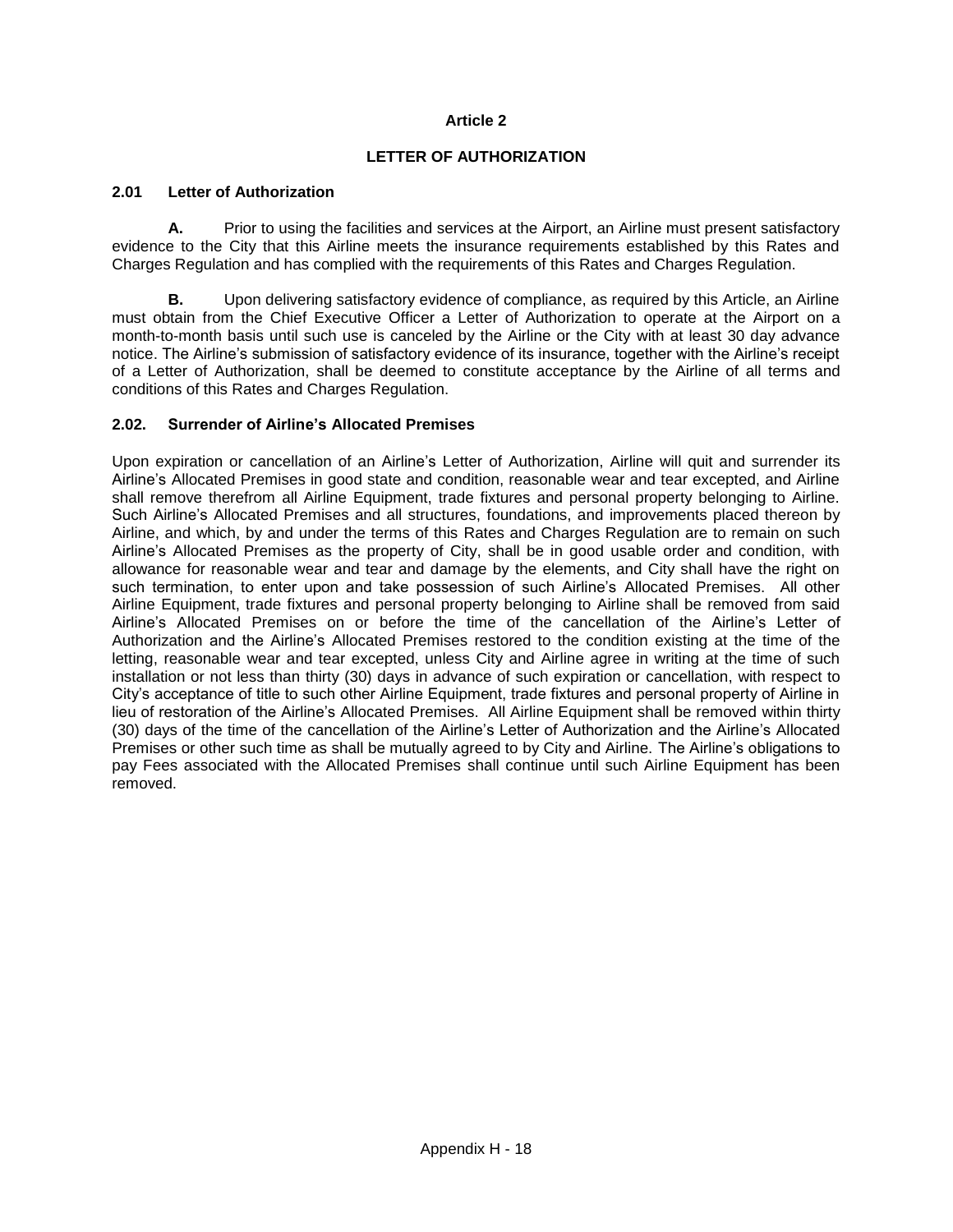#### **Article 3**

#### **RIGHTS AND OBLIGATIONS**

#### **3.01. Rights of Airline**

**A. Airline's Air Transportation Business.** The rights granted hereunder are in addition to all rights elsewhere granted in this Rates and Charges Regulation and relate to the conduct of Airline's Air Transportation Business at the Airport. Airline shall have the right, at its own cost and expense, and in common with others as may be so authorized by City, to:

**1. Air Transportation.** Operate an Air Transportation Business at the Airport, including all activities reasonably necessary for such operation.

**2. Airport Use.** Use facilities, equipment and improvements at the Airport for the operation of Airline's Air Transportation Business.

**3. Aircraft Operations.** Land, take-off, load, unload, repair, condition, service, park and store aircraft or other equipment, in areas designated by City; provided, however, that Airline shall not use Terminal Areas including the Ramp Area to load or unload all-cargo aircraft unless otherwise authorized in writing by City.

**4. Aircraft Maintenance.** Service aircraft or equipment operated by Airline with line maintenance or materials or supplies at City-designated locations.

**5. Conveyance Rights.** Sell tickets, document shipments, handle reservations, and load and unload persons, property, cargo and/or mail at the Airport by using motor vehicles or such other means of conveyance as Airline may desire or require in the operation of its Air Transportation Business, which means of conveyance is subject to the approval of City through and on behalf of City.

**6. Procurement.** Purchase, either on or off the Airport, Airline's requirements of gasoline, fuel, lubricating oil, grease, food and other passenger supplies, and any other materials and supplies, from any person or company of Airline's choice, and the right to make arrangements with any person or company of Airline's choice for work to be done for Airline, subject, however, to City's right to require such person or company to enter into a contract or secure a permit and/or license to conduct such business at the Airport and subject to such person's or company's compliance with applicable federal, local and State security requirements.

**7. Aircraft Testing.** Test aircraft and other equipment being utilized at the Airport in the operation of Airline's Air Transportation Business; provided, however, that said testing shall be incidental to the use of the Airport in the operation by Airline of its Air Transportation Business and shall not unreasonably hamper or interfere with the use of the Airport and its facilities by others entitled to the use of same. City reserves the right to restrict or prohibit such testing operations which it deems to interfere with the use of the Airport, including excessive noise as reasonably determined by City.

**8. Signage.** Install and maintain identifying signs at the Airport, the general type, design and location of which shall be subject to the Airport permit processes and the prior approval of City, which approval shall be at the sole discretion of City. The general type, design and location of such signs shall be compatible with and not detract from the pattern and décor of the Terminal Area.

**9. Communication Devices.** Install, maintain and operate such electronic or electrical devices, radio, communication, meteorological and aerial navigation equipment and facilities in, on and about the Airport as may be necessary or convenient in the opinion of Airline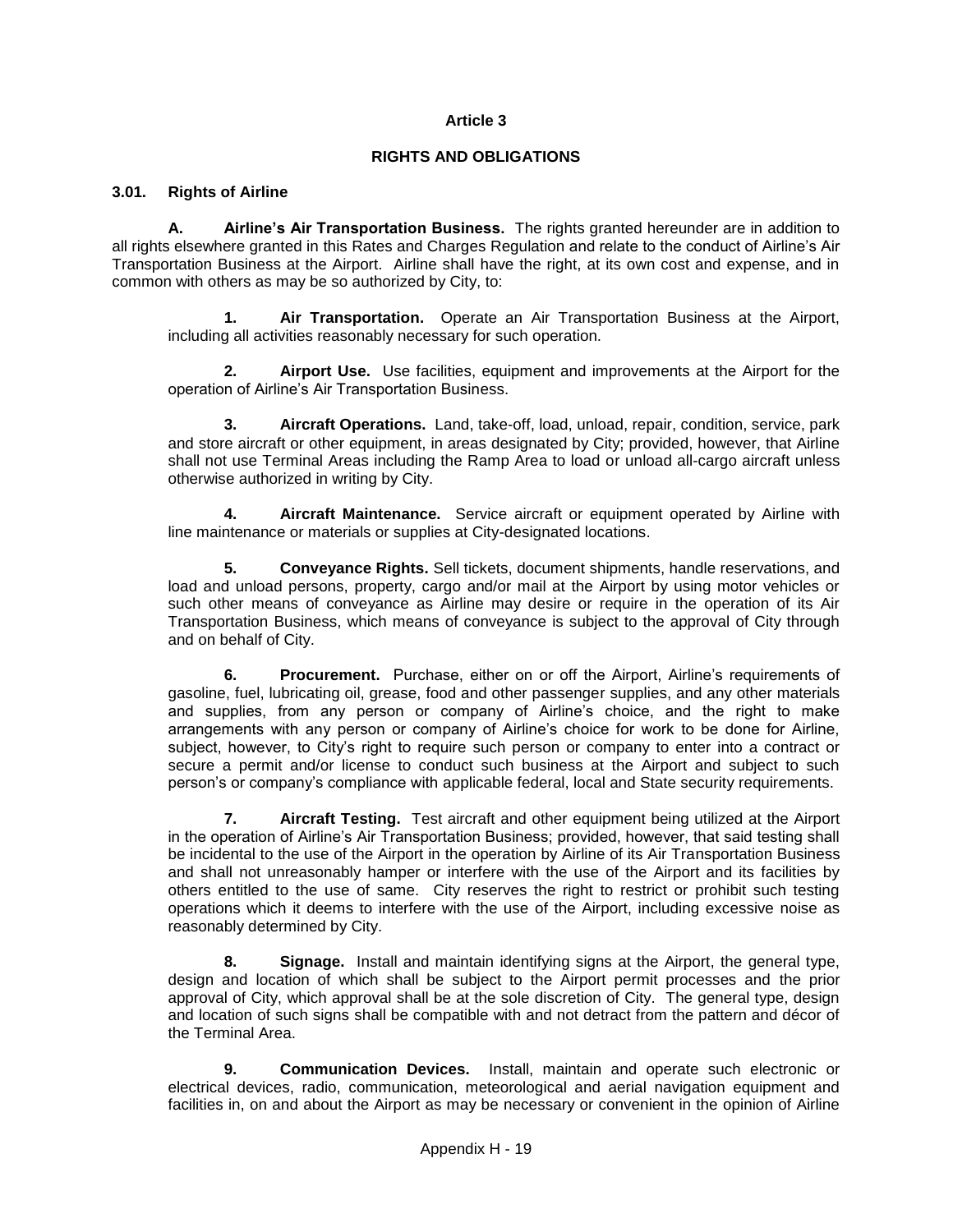for its operations; provided that the location and nature of such devices, equipment and facilities shall be subject to the prior approval of City and shall not unreasonably hamper or interfere with the use of the Airport and its facilities by others entitled to the use of same. City reserves the right to restrict or prohibit such electronic or electrical devices, radio, communication, meteorological and aerial navigation equipment and facilities which it deems will interfere with the use of the Airport.

**10. Hire and Train.** Hire and train, on the Airport, personnel in the employ of, or to be employed by Airline or any other Air Transportation Company, provided that such right shall not be construed as authorizing the conduct of a separate business by Airline, but shall permit Airline to perform such functions as are incidental to the conduct of its Air Transportation Business.

**11. Ingress and Egress.** Ingress to and egress from the Airport and Airline's Allocated Premises, Public Areas and common use areas for Airline's officers, employees, agents, subcontractors and invitees, including, but not limited to, passengers, suppliers of materials, and furnishers of services, aircraft equipment, vehicles, machinery and other property. Such right shall be subject to 49 CFR Part 1542 and any successor regulations, applicable laws, and City's right in accordance with applicable law to establish reasonable and not unjustly discriminatory Rules and Regulations; provided, however, that any such Rules and Regulations of Airport shall not unreasonably interfere with the operation of Airline's Air Transportation Business. As set forth in Article 8, City may at any time temporarily or permanently close or re-route any roadway, door, passageway or other access to the Airline's Allocated Premises or to the Airport, so long as a means of ingress and egress reasonably equivalent is concurrently made available to Airline. Airline hereby releases and discharges City through and on behalf of City from any and all claims, demands, or causes of action which Airline may now or at any time hereafter have arising or alleged to arise out of such a closing or re-routing.

**12. Vending Machines.** Airline may install a limited number of soft drink vending machines and snack vending machines, subject to the prior approval of City, in non-public Airline's Allocated Premises for the exclusive use of Airline's employees and agents.

**13. Food Service.** Subject to any restrictions in City's existing agreement(s) with its food and beverage service provider(s); (i) provide under a separate contract with City through and on behalf of City for its own flight kitchen, (ii) serve food or beverages to its passengers and crews for consumption aboard its aircraft, except that no such food or beverages may be sold by Airline in the Terminal Area or elsewhere at the Airport without the prior approval of City. If inflight food or beverages are supplied to Airline by an off-Airport caterer or supplier, or other Air Transportation Company, or concessionaires other than City's on-Airport food and beverage service provider(s), City shall require such off-Airport caterer or supplier, or other Air Transportation Company, to pay a fee at a rate not to exceed the rate that would be payable to City for comparable deliveries made on the Airport by City's on-Airport food and beverage service provider, as such rate may be amended from time to time.

**14. Porter/Skycap.** Provide either alone or in conjunction with other Air Transportation Companies or through a sub-contractor, porter/skycap service for the convenience of the public.

**15. Wireless Applications and Similar Technology.** To the extent not pre-empted by Federal Communications Commission rulings and regulations, Airline will not install, deploy or otherwise engage in the use of any new transmitting wireless device, application and/or technologies on its Airline's Allocated Premises, any portion of the Airport or within the Airport System without having first obtained the prior approval of the Division of Aviation. Such wireless applications shall only be for Airline's operational use. All wireless applications used by Airline as of the date of this Rates and Charges Regulation are deemed approved. At the request of the Division of Aviation, Airline will cease operation of a particular device due to interference with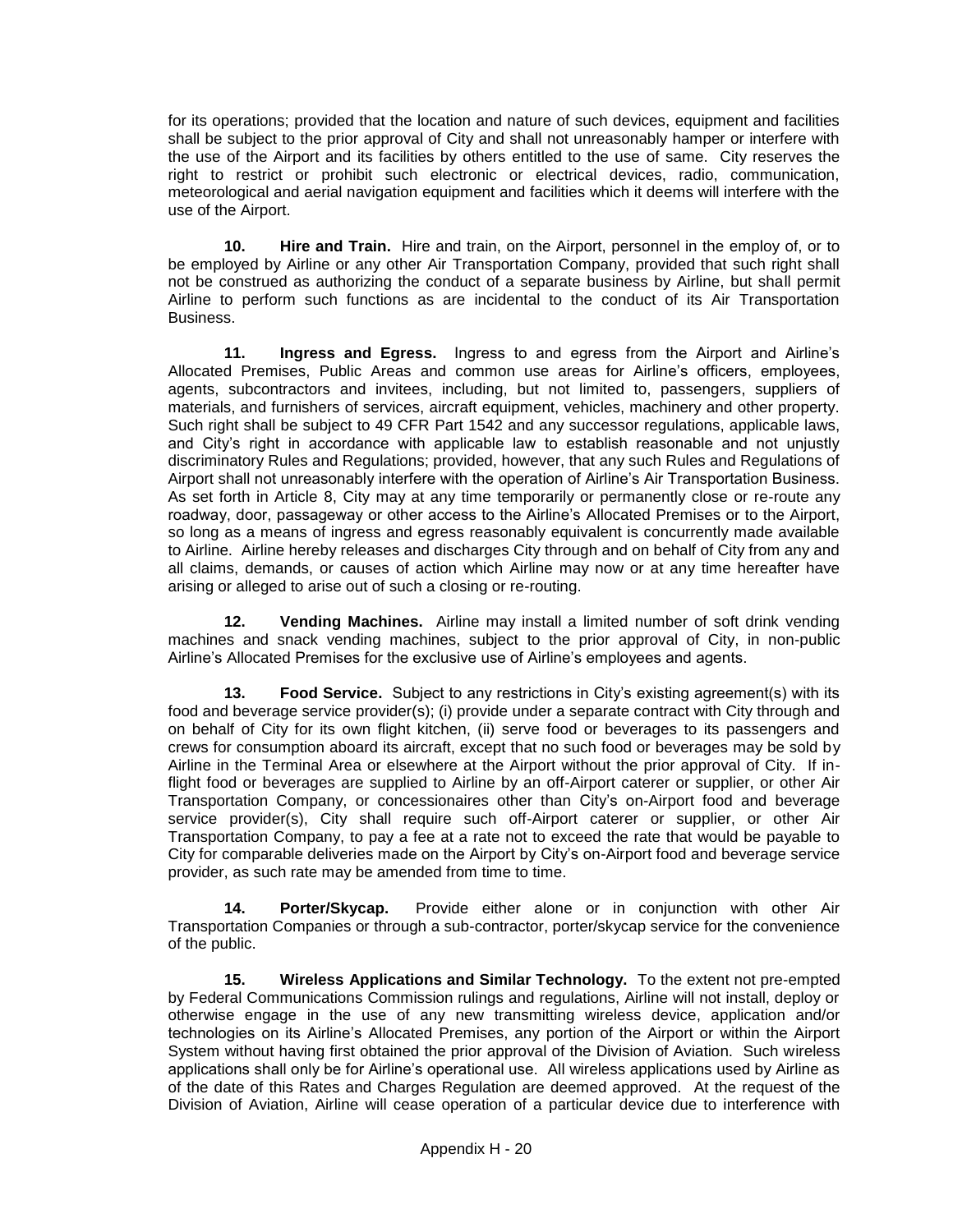another transmitting device of City, Division of Aviation, emergency services, and/or other already approved wireless device. City reserves the right to impose a fee for the use of such wireless equipment and/or to charge for any space required for the installation of such equipment, as additional fees payable under this Rates and Charges Regulation, for the use of such area. Airline shall not have any right to install any type of wireless device, application and/or technology at the Airport for commercial and/or revenue generating purposes, if the wireless application is the same as that falling within a City concession agreement.

**16. Airline Equipment.** Install such personal property, including instant ticketing machines, furniture, furnishings, supplies, machinery, and equipment, in Airline's Allocated Premises as Airline may deem necessary, useful or prudent for the operation of its Air Transportation Business, subject to City's prior approval. Title to such personal property shall remain with Airline, subject to the provisions of this this Rates and Charges Regulation, or as may be otherwise provided by law. Airline will not install, deploy or otherwise engage in the use of any self-service check-in kiosks and/or device, applications and/or technologies on its Airline's Allocated Premises or any portion of the Airport without having first obtained the prior approval of the Division of Aviation.

**17. Airline Improvements.** Construct such modifications, finishes and improvements in its Airline's Allocated Premises as Airline may deem necessary or prudent for the operation of its Air Transportation Business, subject to City's prior approval.

**18. Telephone and ATM.** Airline shall not provide nor enter into any agreements providing for pay telephones or wireless cell phone connectivity for the public anywhere at the Airport. Airline may not install cash machines (ATMs), sell merchandise or operate any other sort of retail business at the Airport without the prior approval of City.

**19. Airline Lounges.** Airline shall have the right, subject to the prior approval of City, to construct and maintain an airline lounge included in Airline's Allocated Premises. Airline may engage in the sale of food, beverages, goods and/or services; including day passes to passengers and guests in such airline lounge. Airline sale of food, beverages, goods, and/or services shall include a fee to be paid to City which shall not be less than the average concession fee paid by the food, beverages, goods and/or services concessionaire(s), and shall be paid in addition to the Fees for the Terminal Area space occupied by such airline lounge. No fee to City will be applicable to the free distribution of food, beverages, goods and/or services provided within the Airline lounge. Notwithstanding the foregoing, Airline shall not be required to pay a concession fee to City on any food, beverages, goods and/or services, purchased directly from any of the concessionaires at the Airport who are already paying a concession fee on such products.

**20. Airline Holdrooms.** Airlines may provide food and beverages in Holdrooms during delays of over two hours, regardless of the cause of the delay. Food and beverages provided must be purchased directly from an Airport concessionaire.

**21. Public Facilities.** Airline shall have the right to use public Airport facilities in common with others authorized to do so, in accordance with the laws of the United States of America, the Commonwealth of Pennsylvania, the City and the Airport, and the Rules and Regulations.

**22. Concessionaire Fees.** Nothing in this Rates and Charges Regulation shall prohibit City from charging Airline the standard rates charged to concessionaires in connection with the sale by Airline to others of food, beverages, good, services or other items normally sold by concessionaires or the rendering by Airline for compensation of services normally rendered by concessionaires. To the extent that Airline competes with the concessionaire of City, City shall not be deprived of concession revenue by such competition.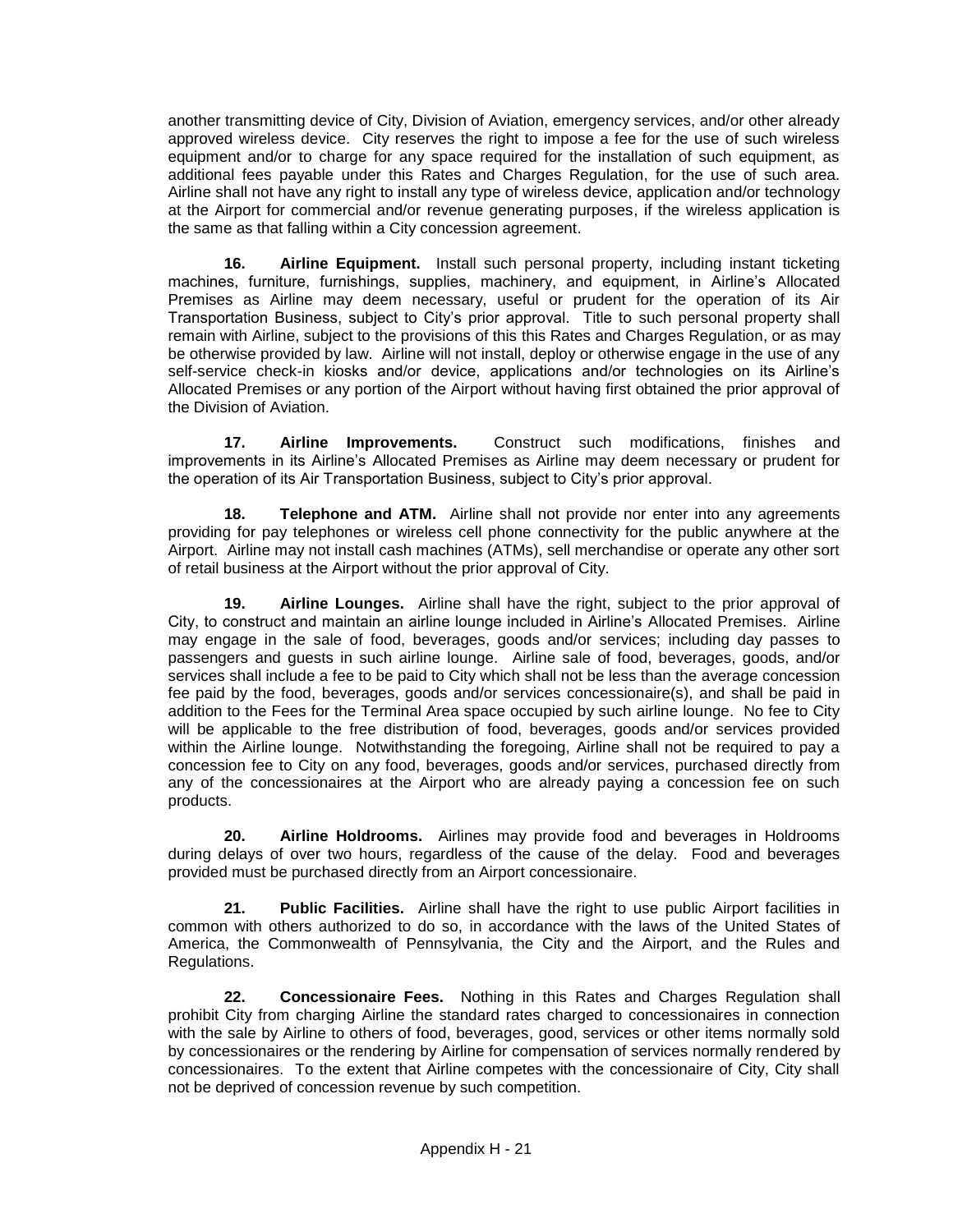**B. Airline to Service Others.** The rights and privileges granted to Airline pursuant to this Article may be exercised on behalf of Airline by other Airlines or contractors authorized by City to provide such services at the Airport, subject to the prior approval of City and further subject to all laws of the United States of America, the Commonwealth of Pennsylvania, and the City and the Airport's Rules and Regulations, and other fees and charges as may be applicable to the activities undertaken.

**C. Rights Extended to Others.** Airline may exercise on behalf of any other Air Transportation Company any of the rights granted Airline herein, so long as Airline is currently exercising those same rights in the operation of Airline's own Air Transportation Business at the Airport, subject to all laws, ground handling agreements, Rules and Regulations, and other fees and charges as may be applicable to the activities undertaken.

**D. Limitation to Air Transportation Business.** Nothing in this Rates and Charges Regulation shall be construed as authorizing Airline to conduct any business separate and apart from the conduct of its Air Transportation Business.

**E. Rights Reserved for City.** Any and all rights and privileges not specifically granted to Airline for its use of and operations at the Airport pursuant to this Rates and Charges Regulation are hereby reserved for and to City.

## **3.02. Ground Handling Services**

**A. Notice.** In the event Airline agrees to provide Ground Handling Services to any portion of the on-Airport operations of another Air Transportation Company, Airline shall provide City thirty (30) days advance notice of such proposed activities, including, but not limited to, the following:

- **1.** A description of the type and extent of services to be provided;
- **2.** The Air Transportation Company to whom the services are to be provided; and

**3.** The aircraft gates, holdrooms and other facilities that will be involved in the Ground Handling Services and the charges therefor. All such services shall occur within the Airline's Allocated Premises, the Allocated Premises of the Air Transportation Company to be ground handled, or at such other locations as may be designated by City.

Such Ground Handling Services arrangement shall be reduced to writing and is subject to the prior approval of City. City approval shall be dependent upon Airline charging reasonable fees for ground handling services.

**B. Ground Handling Fee.** Airline shall pay City a nondiscriminatory Ground Handling Fee of ten percent (10%) of Ground Handling Gross Receipts, based on the Gross Receipts derived by Airline for providing such services to Air Transportation Companies.

**C. Third Party Airline Service Providers.** City reserves the right to establish the total number of third party airline service companies operating at the Airport. Nothing herein shall restrict City to any specific limitation whatsoever based on either a total number of providers or based on a specific type of service. In addition, nothing in this Section 3.02 shall limit or restrict the right of Airline to provide Ground Handling Services to any Air Transportation Company under a City-approved ground-handling agreement with Airline.

## **3.03. Obligations of Airline**

In addition to the obligations as set forth elsewhere in this Rates and Charges Regulation, the following obligations shall apply to Airline at the Airport.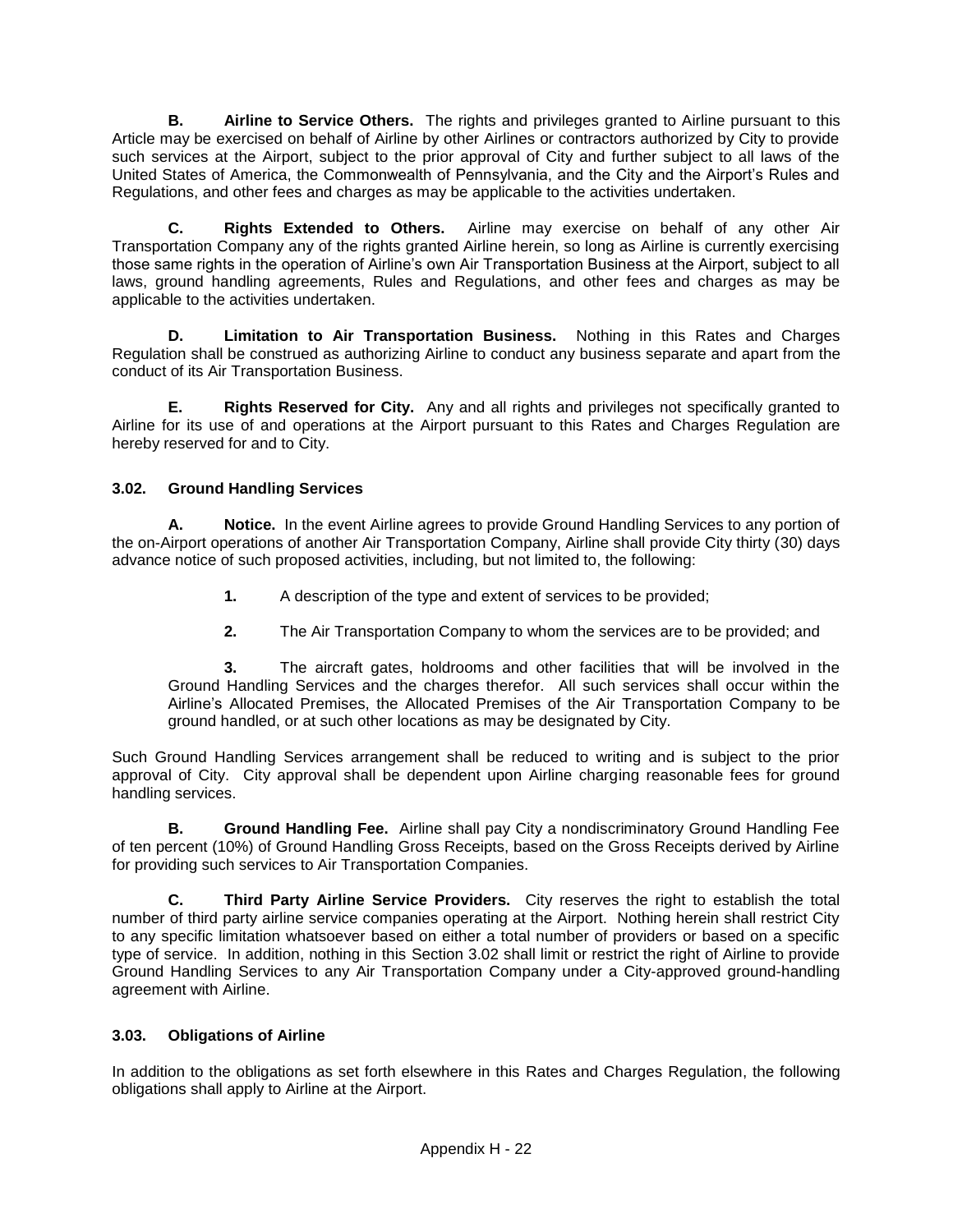**A. Compliance with Insurance.** Airline shall comply with the requirements of all insurance companies having policies of public liability, fire and other insurance in force covering the Airline's Allocated Premises and any other areas and facilities used by Airline of which Airline has received notice.

**B. ALP Compliance.** Airline will comply with any City limitations or restricted uses of the Airfield Area by any aircraft operated and controlled by Airline which exceeds the design strength or capability of the Airfield Area as described in the current FAA approved ALP, as amended, or other engineering evaluations performed subsequent to the approval of the current ALP, including the current airport certification manual as required by the FAA.

**C. Mechanics' Liens.** Although prohibited by law, if any mechanics' liens or other liens or orders for the payment of money shall be filed in a court of competent jurisdiction against the Airport property or any improvements thereon or against Airline by reason of, or arising out of, any labor or materials furnished or alleged to have been furnished or to be furnished to Airline in connection with any work of construction, alteration, repair or demolition to all or any part of the Airport property by Airline, Airline shall cause the same to be canceled and discharged of record by bond approved by the court or as otherwise permitted by such court in which the claim is filed, at the expense of Airline.

**D. Utilities.** Airline shall not knowingly interfere or permit interference with the use, operation or maintenance of the Airport, including but not limited to, the effectiveness or accessibility of the drainage, sewage, water, communications and fire protection, utility, electrical, security or other systems installed or located from time to time at the Airport.

**E. Allocated Premises Condition.** Airline shall have the responsibility for maintenance, cleaning and operations established pursuant to an exhibit attached to Airline's Letter of Authorization. In addition, Airline shall preserve, maintain and keep its Airline's Allocated Premises in an orderly, clean, neat, and sanitary condition free from fuel, oil, trash, debris and other foreign objects in each case resulting from Airline's operations.

**F. Operation of Equipment.** In addition to its other responsibilities for maintenance, cleaning and operation pursuant to an exhibit attached to Airline's Letter of Authorization, Airline shall safely operate equipment, including Proprietary Equipment and specifically including City or Airline-owned loading/boarding bridges, if any, located on the Airline's Ramp Premises.

**G. Professional Operations.** Airline shall conduct its Air Transportation Business using best management practices consistent with industry standards, including (i) manage passenger check-in lines in compliance with applicable fire codes and regulations, (ii) accurately and timely input flight information into multi-use flight information display (MUFIDS) and baggage information display (BIDS), (iii) notify City at least thirty (30) days in advance of planned schedule changes, including but not limited to equipment changes, flight times, and number of flights and (iv) notify City of disruptions and operational or equipment changes that will impact City.

**H. Non-Disturbance and Conduct of Employees.** Airline shall require all of its agents, employees, contractors, subcontractors, suppliers, service providers, vendors or officers hired by Airline working in view of the public and about the Terminal Area to wear clean and neat attire and to display appropriate identification. Airline will, in and about the Airport and its Airline's Allocated Premises, exercise reasonable control over the conduct, demeanor and appearance of its employees, agents and representatives, contractors, suppliers, vendors, service providers and officers in an orderly and proper manner so as not to harass, irritate, disturb or be offensive to the public and at all times act in accordance with the Rules and Regulations and Airport Security Program. Upon objection from City to Airline concerning the conduct, demeanor or appearance of such persons, Airline will, within a reasonable time, remedy the cause of the objection.

**I. Obstructions.** Airline shall not construct anything unless authorized by City. No Improvement that has been authorized by City shall be deemed an obstruction. Any obstructions erected by Airline shall be removed by Airline at its expense, if requested by City or required by the FAA. Airline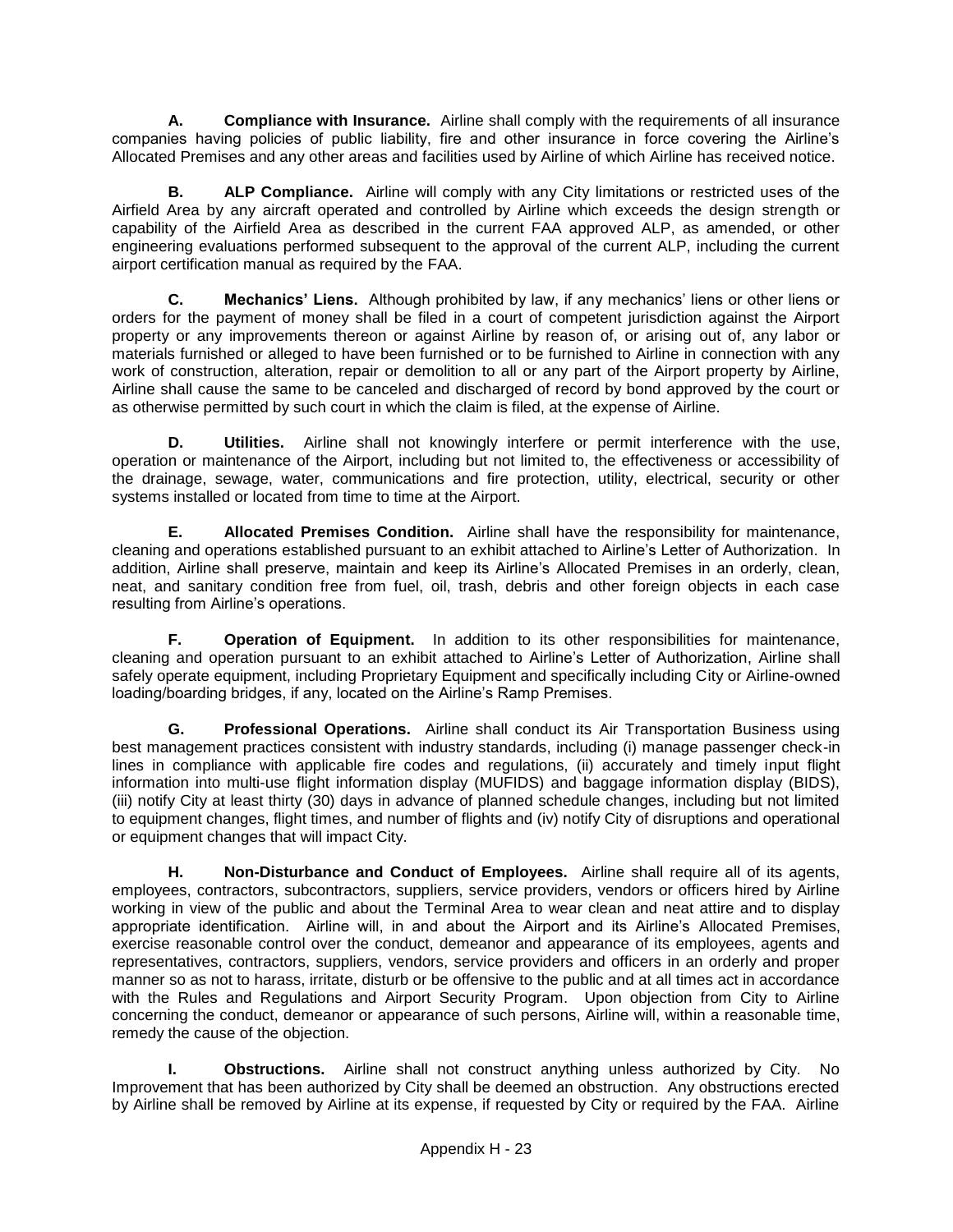agrees not to increase the height of any structure or objects or to permit the growth of plantings of any kind or nature whatsoever that would interfere with the line of sight between the Airport's control tower and the ramp towers and the operations controlled therefrom. Airline further agrees not to install any structures, objects, machinery or equipment that would interfere with operation of navigation aids or would interfere with the safe and efficient operation of the Airport.

**J. Antennae.** Airline shall not install antennae at the Airport without City's prior approval. Airline shall comply with the regulations, directives and requirements of City as to the placement, erection, repair and maintenance of each outside antenna that Airline erects at the Airport and shall pay all fees and privilege charges associated therewith.

**K. Subsidiary Airline Obligations.** Any and all of the obligations of Airline set forth in this Rates and Charges Regulation shall apply to any Subsidiary Airline conducting operations at the Airline's Allocated Premises and Airline shall ensure compliance by any such Subsidiary Airline.

**L. Airport Terminal Equipment.** City and Airline will consult on various technological changes that may be implemented by City to alter the handling of passengers, baggage, and cargo in and about the Airport and the Airlines' use of and operations at the Airport. In such event, City and Airline agree to consult as to the applicability and implementation of such technological changes to the Airport and the Airlines.

## **3.04 Airport Security Program**

**A. TSA Program.** In accordance with regulations issued by the FAA, the U.S. Department of Transportation and the U.S. Department of Homeland Security, TSA and found at 49 CFR Part 1542, airports are required to have TSA-approved security programs. These programs are designed to control access to certain areas of airports and to control the movement of people and vehicles within those areas.

**B. Airline Compliance.** City has a TSA-approved security program for the Airport. Airline must have a security program for the operation of its Air Transportation Business at the Airport at all times during the term of Airline's Letter of Authorization. At all times during the term of Airline's Letter of Authorization, Airline's security program must be in compliance with 49 CFR Part 1544 or 1546 and all other applicable laws and regulations from time to time enacted or promulgated, must be consistent and compatible in all respect with City's overall security program for the Airport, and must be acceptable to City and the TSA.

**C. Indemnification.** Airline shall be responsible for any breach of security on the Airline's Allocated Premises which occurs as a result of the negligence and/or willful misconduct of Airline, its agents, employees, contractors, subtenants, or invitees, not including passengers, and Airline further agence, employeer, connectedly, capturisme, examples, the measure paramigned, and a measurement and hold harmless City from and against any and all damages, penalties, fines, claims and costs resulting directly or indirectly from the breach of Airline's responsibilities, covenants and agreements as set forth in this Section 3.04.C. City shall provide Airline notice of and consult with Airline regarding any claims that City has knowledge are related to Airline. City shall defend all alleged security violations. The indemnification contained in this Section 3.04.C applies to this Section 3.04 only.

**D. Confidentiality and Indemnity.** In connection with its operations, Airline may receive, gain access to or otherwise obtain certain knowledge and information related to City's overall Airport security program. Airline acknowledges that all such knowledge and information is of a highly confidential nature. Airline covenants and agrees that no person, whether an employee of Airline or a third party, shall be permitted or gain access to such knowledge and information, unless such person has been approved by City in advance in writing, which approval may be granted or withheld by City in its sole discretion. Notwithstanding the foregoing, Airline is permitted to direct such security knowledge and information to its employees who require same to conduct Airline's Air Transportation Business or to comply with any law or regulation. Airline further agrees to indemnify and hold harmless City and other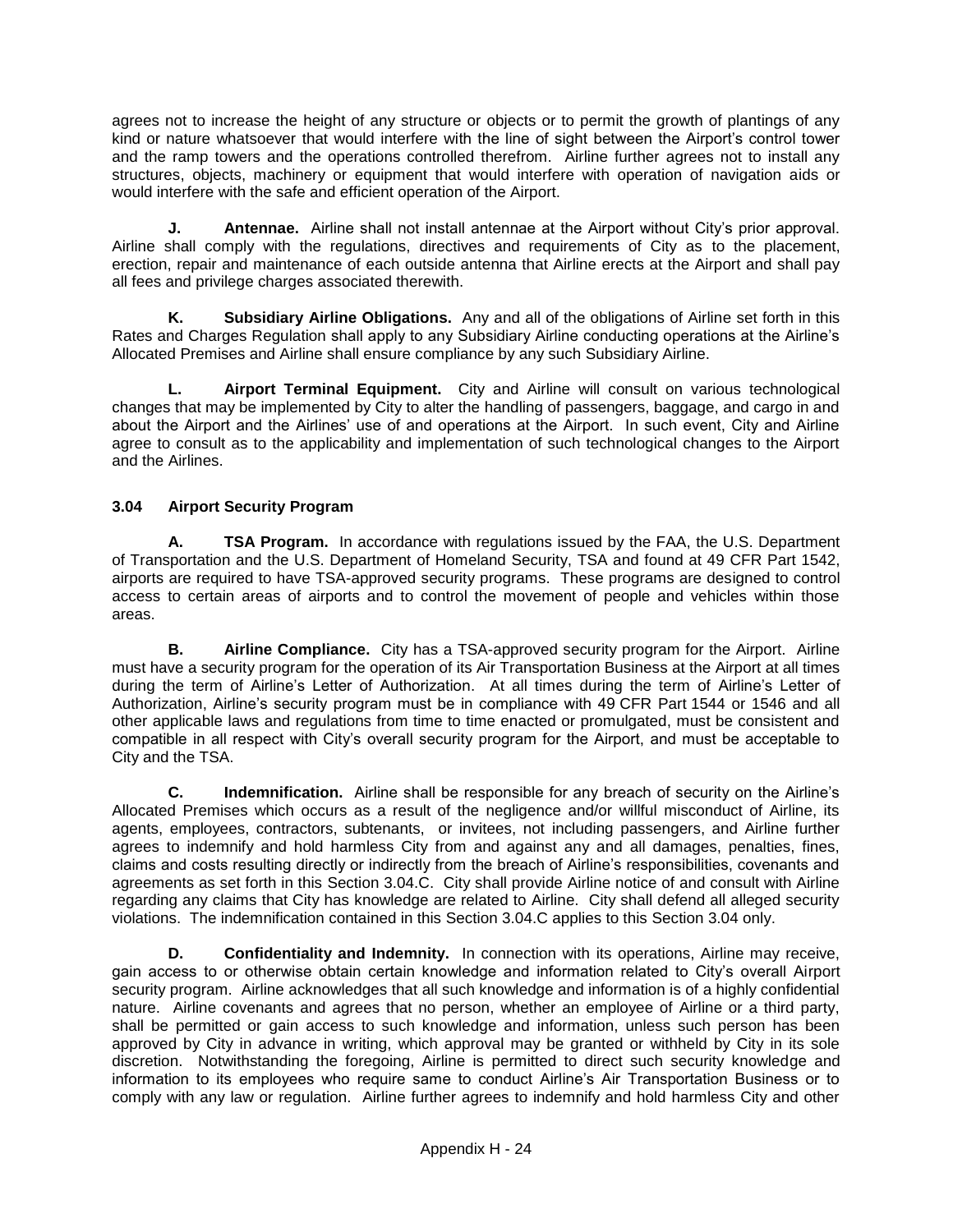users of the Airport from and against any and all fines, claims, costs, expenses, damages and liabilities, including but not limited to all attorneys' fees and costs, resulting directly or indirectly from the breach of Airline's covenants and agreements as set forth in this Section 3.04. City shall provide Airline notice of any claims that City has knowledge of related to Airline. The indemnification contained in this Section 3.04 applies to this Section 3.04 only.

**E. Material Breach.** Violation of any of the provisions of this Section 3.04 shall be a material breach of Airline's Letter of Authorization. In order to cure a breach under this Article, Airline shall cooperate with City in all respects reasonably necessary to assist in its defense related thereto in City's sole discretion.

## **3.05 Removal of Aircraft**

**A. Airline Removal.** As soon as allowed by the appropriate authorities, Airline shall remove any of its disabled aircraft from any parts of the Airport, including, without limitation, runways, taxiways, aprons and Aircraft Parking and Storage Area and shall place any such disabled aircraft only in such storage areas as may be designated by City. Airline shall store such disabled aircraft only upon such terms and conditions as may be established by City.

**B. City Removal.** In the event Airline fails, is unable (due to bankruptcy, strike or any other reason) or elects not to move any aircraft as required, City, to the extent not prohibited by law, may, but shall not be obligated to, cause the removal of such aircraft (after first informing Airline of City's intent to remove such aircraft). Airline agrees to reimburse City for all of City's actual costs of such removal, plus a fifteen (15%) administrative fee.

## **3.06 Electric Cart Usage**

Anything contained in this Rates and Charges Regulation to the contrary notwithstanding, City reserves the right to preclude Airline from operating or contracting to operate on its own behalf or in conjunction with other Air Transportation Companies, an electric cart or other motorized vehicle passenger transportation service within the Terminal Area. City's decision to preclude such operations shall be at the sole discretion of City and City shall have no liability to Airline in conjunction therewith.

## **3.07 Obligations of City**

In addition to the obligations as set forth elsewhere in this Rates and Charges Regulation and in an exhibit attached to Airline's Letter of Authorization, City shall have the obligations set forth below.

**A. Airport Operation.** City shall use reasonable efforts to, except as otherwise provided in this Rates and Charges Regulation, efficiently maintain and operate the Airport in an orderly, clean, neat, safe and sanitary condition and in a state of reasonably good repair consistent with airports of similar size. In addition, City will maintain and operate the Airport facilities to conform to the requirements of the FAA, TSA, and other governmental agencies and regulatory authorities having jurisdiction over the Airport.

**B. Non-Airline Revenues.** City shall use reasonable efforts to optimize concession and other Non-Airline Revenues at the Airport consistent with its obligations as a City-owned airport operator.

**C. Airport Approaches.** City shall use reasonable efforts, to the extent it is legally able so to do, to keep the Airport and its approaches free from obstruction, congestion and interference for the safe, convenient and proper use thereof by Airline.

**D. Ice and Snow Removal.** City shall use reasonable efforts to keep the Airport free from ice, snow and other foreign matter which could adversely affect operations in accordance with an exhibit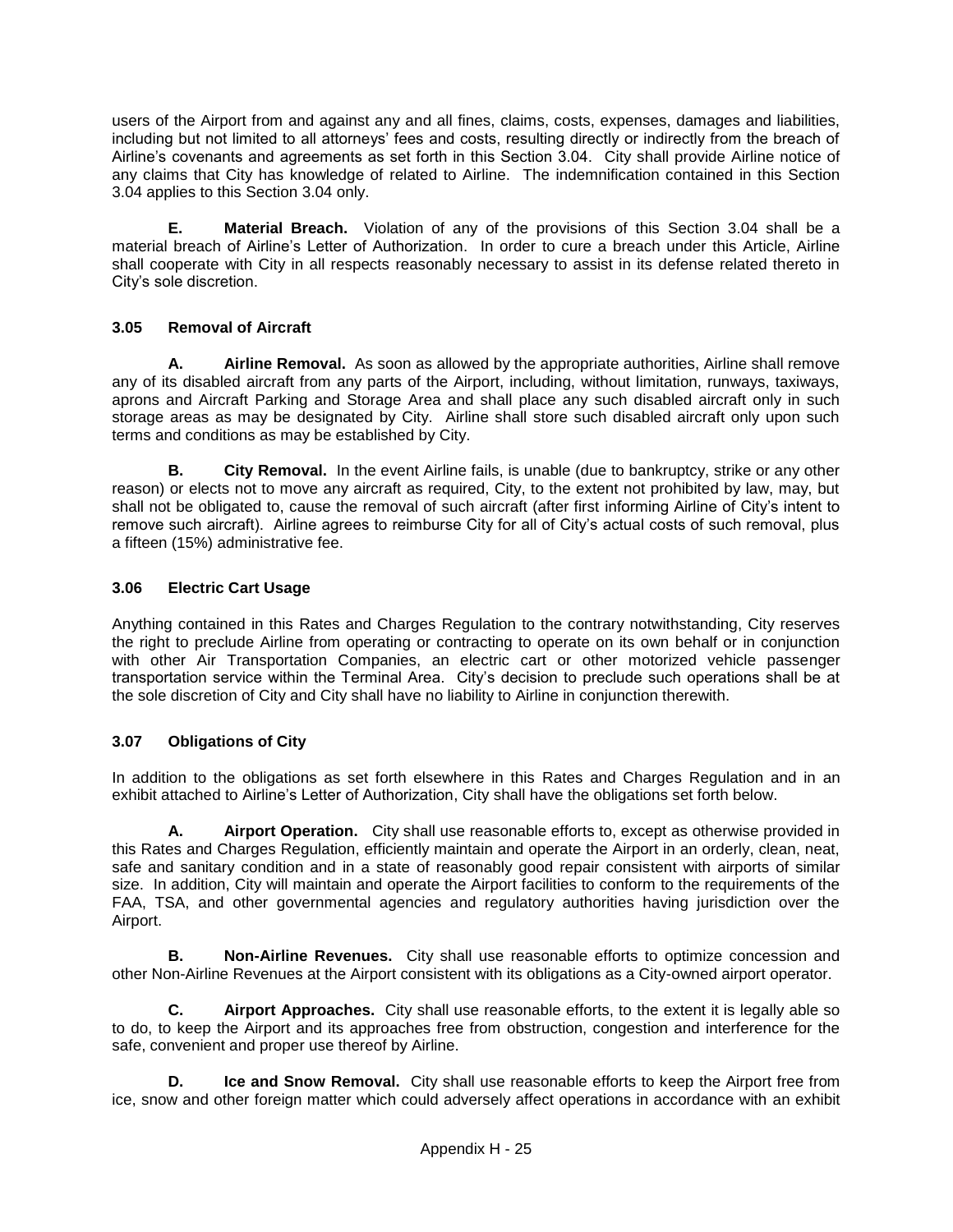attached to Airline's Letter of Authorization, City's Snow and Ice Plan and other applicable operational plans, as may be amended from time to time.

**E. Maintenance of Common Area of Airport and Terminal Area.** City shall use reasonable efforts to appropriately furnish and maintain in safe condition and good repair all common areas in and about the Airport, which are used by, or made accessible to the public or any Air Transportation Company. In addition, City shall use reasonable efforts to appropriately furnish and maintain in safe condition and good repair all City owned loading bridges, furniture, carpeting and other equipment or belongings owned by City in the Airline's Allocated Premises, and to fulfill its other responsibilities for maintenance and cleaning of the Terminal Area including the Ramp Area, as set forth in an exhibit attached to Airline's Letter of Authorization.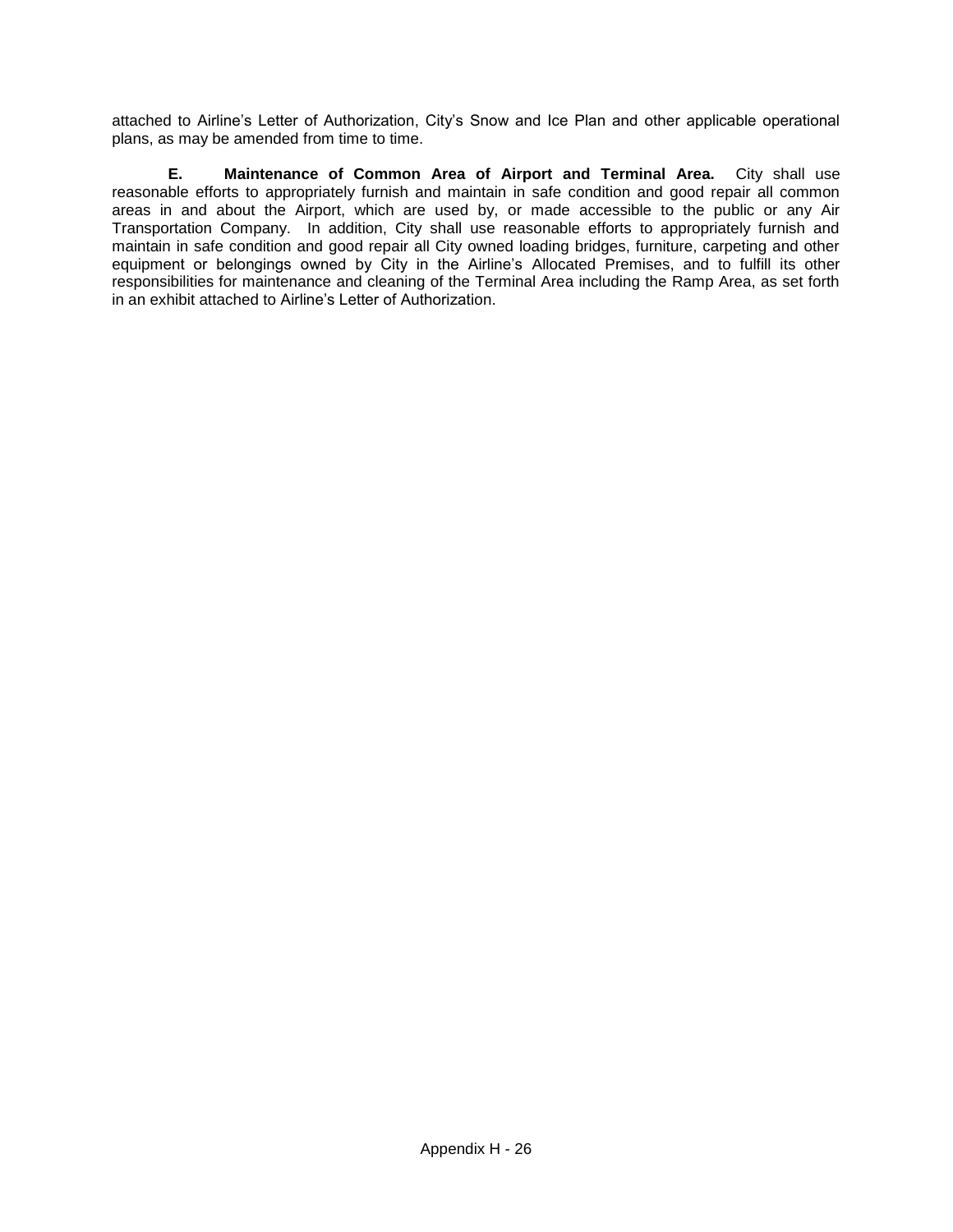## **Article 4**

#### **PREMISES**

**4.01.** Nothing contained in the definitions herein or in this Article 4 shall prohibit City from reclassifying any Airline Allocable Space for any Airline at any time.

#### **4.02. Classification of Airline Allocable Space**

#### AIRLINE ALLOCABLE SPACE IN THE TERMINAL AREA WILL BE CLASSIFIED AND DEFINED AS SHOWN IN THE FOLLOWING TABLE:

| <b>Airline Allocable</b><br><b>Space</b>                    | <b>Space</b><br><b>Location/Function</b> | <b>Description/Definition of space</b>                                                                                                                       |  |
|-------------------------------------------------------------|------------------------------------------|--------------------------------------------------------------------------------------------------------------------------------------------------------------|--|
| <b>Exclusive Use Space</b><br><b>Ticket Counter Offices</b> |                                          | Airline office areas located within the ticketing<br>building that support the passenger check-in function<br>and Airline staff.                             |  |
|                                                             | Airline Lounge                           | An area operated by a particular airline offering<br>private meeting rooms, business services, and food<br>and beverage.                                     |  |
|                                                             | Airline Office Support                   | Airline office support area typically located on the<br>second level of the terminal.                                                                        |  |
|                                                             | <b>Airline Operations Space</b>          | Allocated area which includes operations offices, and<br>mechanical/electrical facilities.                                                                   |  |
|                                                             | Baggage Claim Offices                    | Airline offices which are located within or adjacent to<br>the baggage claim area.                                                                           |  |
|                                                             | <b>Unenclosed Ramp Level</b><br>Space    | Areas or ancillary structures adjacent to the Terminal<br>Area on the ramp level.                                                                            |  |
| <b>Preferential Use</b><br>Space                            | Holdroom<br><b>Ticket Counters</b>       | A waiting area usually adjacent to a gate, used for<br>assembling passengers.<br>Areas in which departing passengers check-in,<br>including E-ticket kiosks. |  |
|                                                             | <b>Ticket Counter Queuing</b>            | A 20-foot area in front of the Ticket Counters.                                                                                                              |  |
| Joint Use Space                                             | Baggage Claim Area                       | Area provided in the Terminal Area for the claiming<br>of checked baggage from the airlines by arriving<br>passengers.                                       |  |
|                                                             | Baggage Make-Up Area                     | A nonpublic area where checked baggage for<br>departing flights is sorted and loaded into containers<br>or onto baggage carts.                               |  |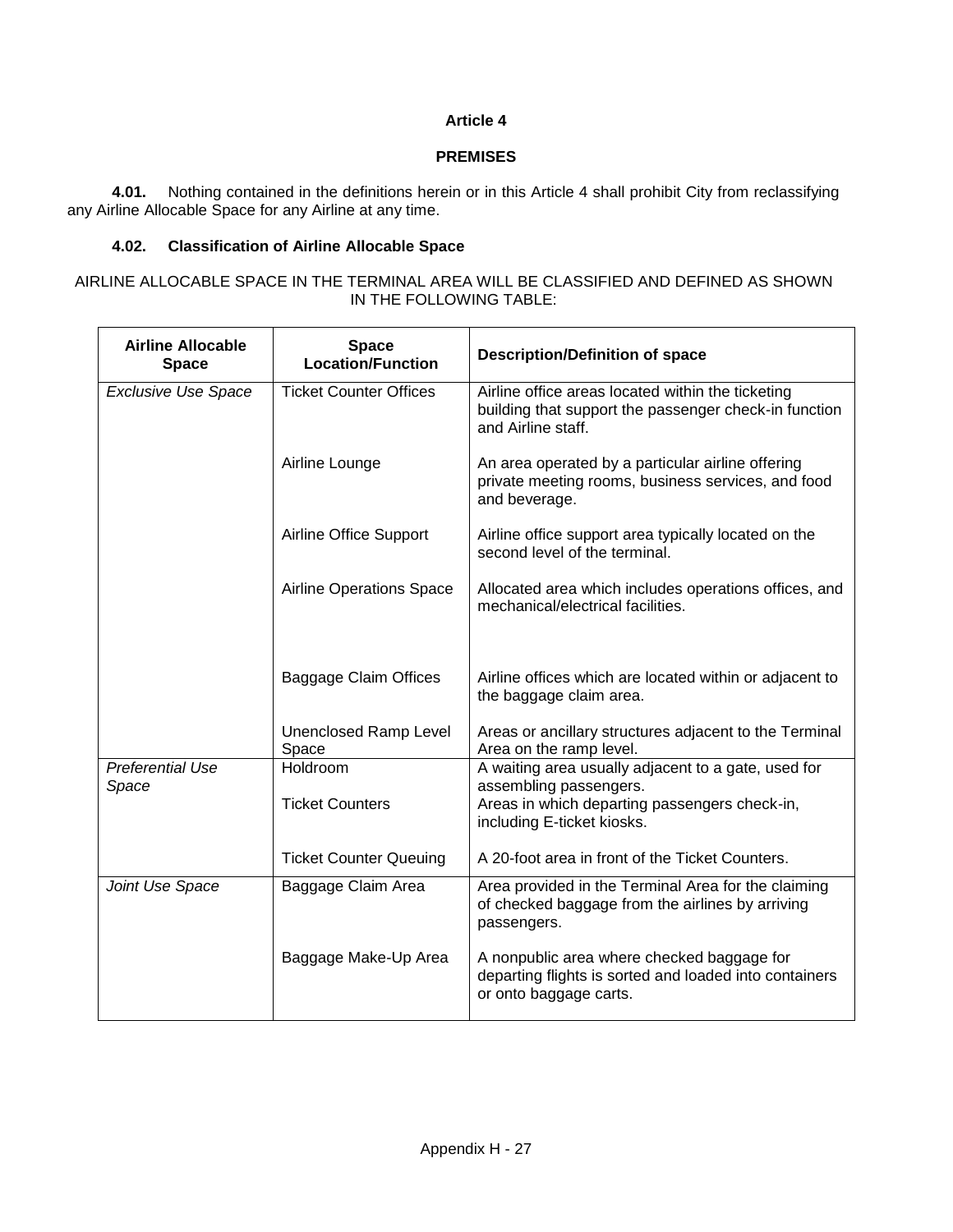| <b>Airline Allocable</b><br><b>Space</b> | <b>Space</b><br><b>Location/Function</b>               | <b>Description/Definition of space</b>                                                                                                                                                                                                                                                                                                                                                                                                                                                                                                                                   |
|------------------------------------------|--------------------------------------------------------|--------------------------------------------------------------------------------------------------------------------------------------------------------------------------------------------------------------------------------------------------------------------------------------------------------------------------------------------------------------------------------------------------------------------------------------------------------------------------------------------------------------------------------------------------------------------------|
| Joint Use Space                          | Baggage Recheck Area                                   | Area and devices used for the recheck of baggage.                                                                                                                                                                                                                                                                                                                                                                                                                                                                                                                        |
|                                          | <b>Cart Tunnel Area</b>                                | Roadway or tunnel area used for tug circulation.                                                                                                                                                                                                                                                                                                                                                                                                                                                                                                                         |
|                                          | Inbound Baggage                                        | The area where checked baggage from arriving<br>flights is unloaded from baggage containers or<br>baggage carts and placed on conveyor belts for<br>distribution to the baggage claim device.                                                                                                                                                                                                                                                                                                                                                                            |
| <b>International Common</b><br>Use Areas | <b>International Common</b><br>Use Deplaning Area      | The area equal to one-half of the space designated<br>on the exhibit attached to the Letter of Authorization<br>for International Common Use Baggage Make-Up<br>Area, Holdroom, and Ramp Premises, including<br>boarding bridges and associated fixtures and<br>equipment located thereon (that are not the property<br>of Airline).                                                                                                                                                                                                                                     |
|                                          | <b>International Common</b><br>Use Enplaning Area      | The area equal to one-half of the space designated<br>on exhibit attached to the Letter of Authorization for<br>International Common Use Baggage Make-Up Area,<br>Holdroom, and Ramp Premises, including boarding<br>bridges and associated fixtures and equipment<br>located thereon (that are not the property of Airline).                                                                                                                                                                                                                                            |
|                                          | <b>International Common</b><br>Use Ticket Counter Area | The area designated on the exhibit attached to the<br>Letter of Authorization for International Common Use<br>ticket counter areas and associated fixtures and<br>equipment located thereon (that are not the property<br>of Airline).                                                                                                                                                                                                                                                                                                                                   |
|                                          | <b>International FIS Area</b><br>(FIS Areas)           | The area designated on an exhibit attached to the<br>Letter of Authorization where international Deplaned<br>Passengers are processed (including sterile<br>corridors) and collect their checked baggage and the<br>baggage delivery cart movement (Inbound Baggage)<br>associated therewith. More specifically, the area<br>where U.S. Customs and Border Protection Services<br>are conducted, including passport and baggage<br>inspection, collection of duties of certain imported<br>items, and ancillary offices and rooms required to<br>support these services. |
|                                          | <b>Sterile Corridor</b>                                | A secure corridor system leading from aircraft gates<br>to the Customs and Border Protection primary<br>inspection area, which separates international<br>arriving passengers from departing passengers or<br>arriving domestic passengers.                                                                                                                                                                                                                                                                                                                              |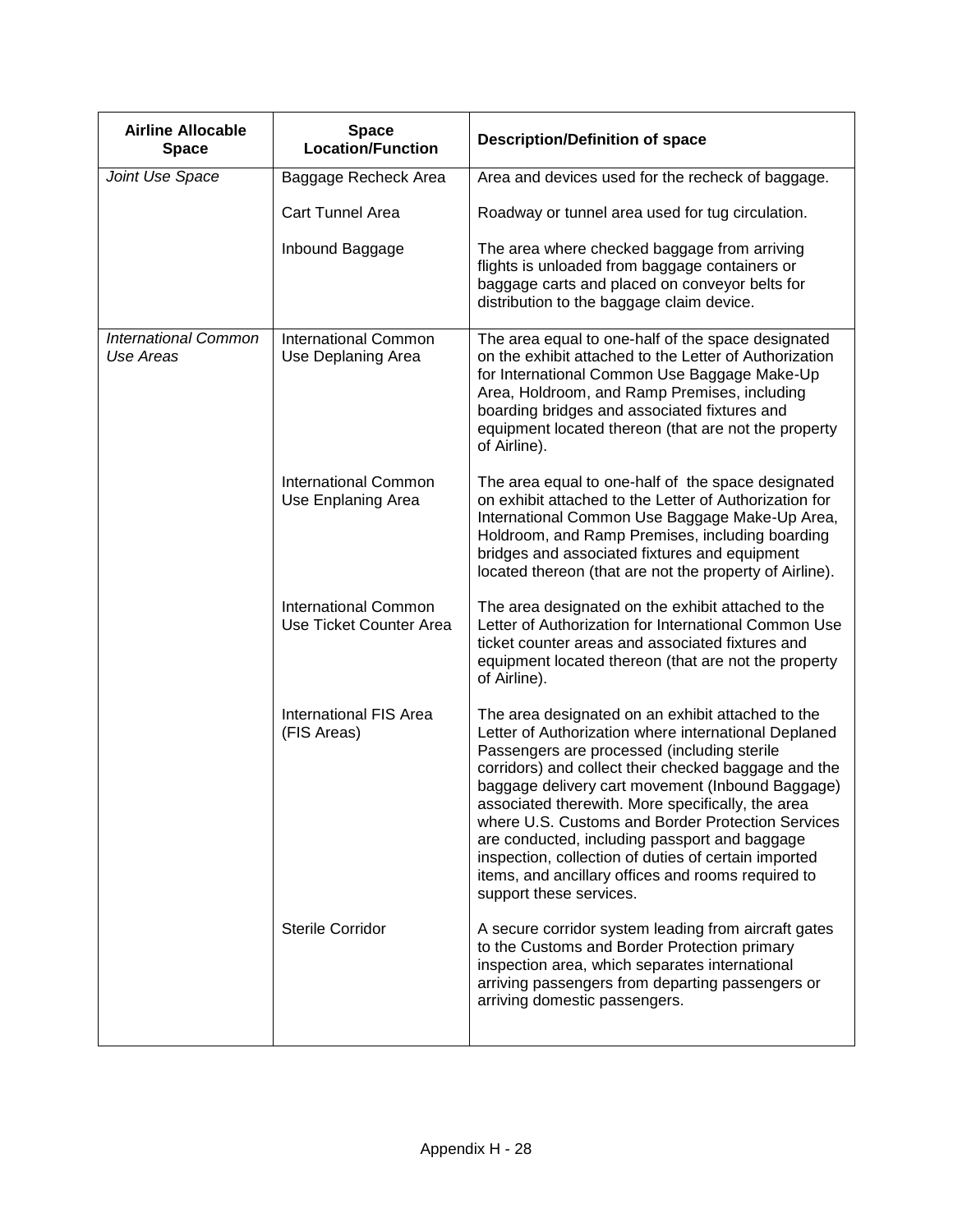## **4.03. Exclusive Use Space**

Airline will have exclusive use of that portion of Airline's Allocated Premises designated as Exclusive Use Space as described in Section 4.02. Airline's Exclusive Use Space, excluding Airline Lounges, are subject to the change of facility status, relocation and other provisions of this Rates and Charges Regulation.

## **4.04. Preferential Use Space**

Airline will have Preferential Use of that portion of Airline's Terminal Area Allocated Premises designated as Preferential Use Space as described in Section 4.02. Airline's Preferential Use Space are subject to the change of facility status, relocation, Active Loading and Active Unloading period requirements and other provisions of this Rates and Charges Regulation.

#### **4.05. Joint Use Space**

Airline has the right to use that portion of Airline's Allocated Premises designated as Joint Use Space as described in 4.02 in conjunction with other Airlines and Air Transportation Companies as designated by the City.

**A. Domestic Baggage Claim Area**. Airline has the right to use Domestic Baggage Claim Area(s) in conjunction with other Airlines and Air Transportation Companies as designated by City.

**B. Domestic Baggage Make-up Area.** Airline has the right to use Domestic Baggage Make-up Area(s) in conjunction with other Airlines and Air Transportation Companies as designated by City.

**C. Cart Tunnel**. Airline has the right to use the Cart Tunnel Area in conjunction with other Airlines and Air Transportation Companies as designated by City.

**D. Baggage Recheck Area**. Airline has the right to use the Baggage Recheck Area in conjunction with other Airlines and Air Transportation Companies as designated by City.

**E. Inbound Baggage Area**. Airline has the right to use the Inbound Baggage Area in conjunction with other Airlines and Air Transportation Companies as designated by City.

#### **4.06. International Common Use Areas**

Airline may request and City may grant to Airline the right to use International Common Use Areas in conjunction with other Airlines and Air Transportation Companies designated by City. International Common Use Areas are to be assigned at the discretion of City, consistent with the established international gate use provisions in its operating plan, in its prudent operation of the Airport. Use of the International Common Use Areas must be scheduled with City on a biannual basis or as periodically established

## **4.07. General Terminal Areas**

**A. Terminal Areas Designations.** All Terminal Areas will be designated as General Terminal Areas until such premises are allocated to an Airline.

**B. Domestic Common Use Terminal Areas.** Airline may request and City may grant to Airline the right to use Domestic Common Use Terminal Areas in conjunction with other Airlines and Air Transportation Companies designated by City. Domestic Common Use Terminal Areas are to be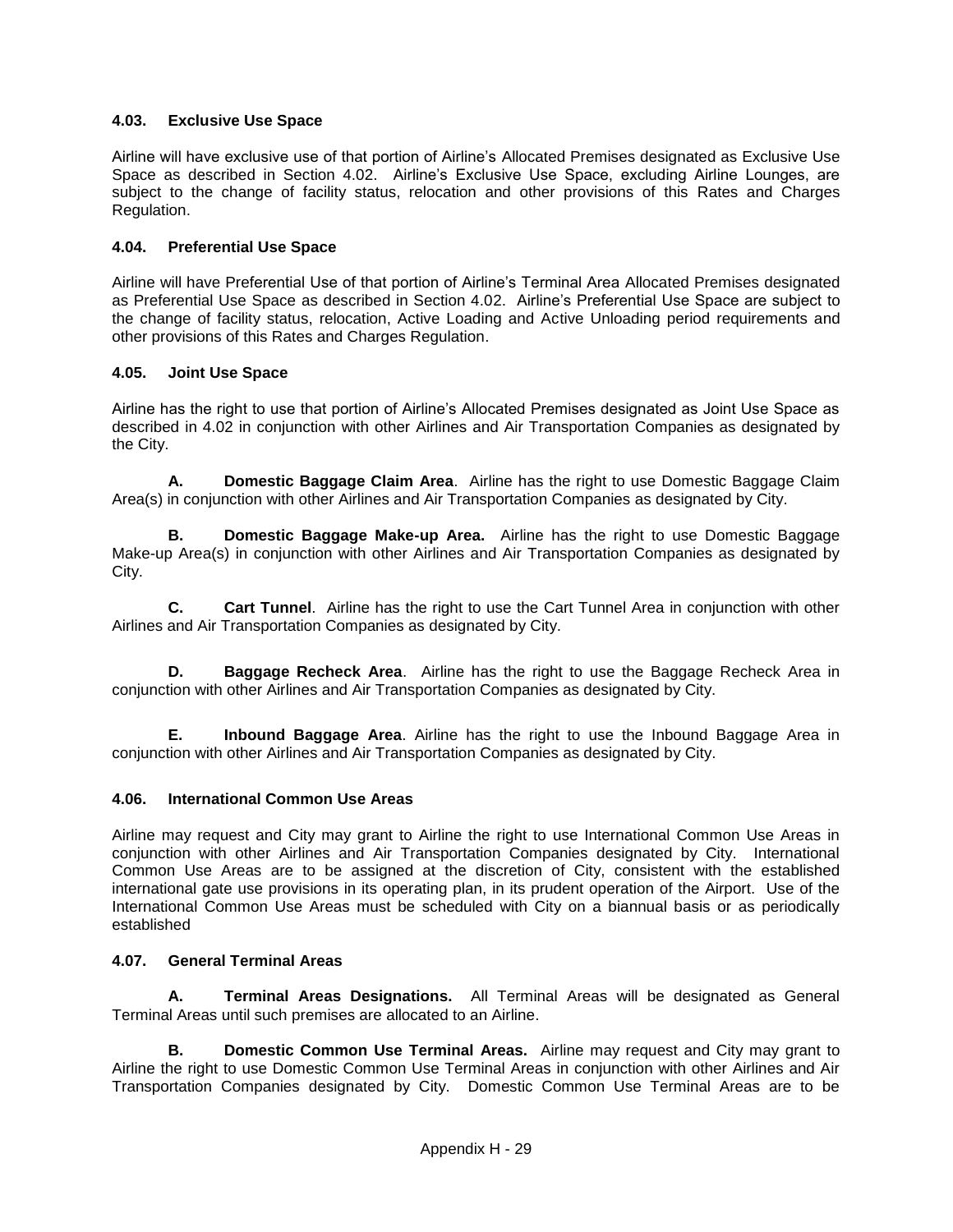assigned at the sole discretion of City in its prudent operation of the Airport as necessary to achieve a balanced utilization of the Terminal Area.

**1. Domestic Common Use Gates** may be utilized by an Air Transportation Company on a Turnaround Use basis and must be scheduled with City during the month prior to the month that such Air Transportation Company desires to use the Domestic Common Use Gates.

**2. Domestic Common Use Ticket Counters** may be utilized by an Air Transportation Company on a Turnaround Use basis and must be scheduled with City during the month prior to the month that such Air Transportation Company desires to use the Domestic Common Use Ticket Counters.

**C. Public Areas.** Airline has the right of ingress and egress to the Public Areas and the right to its use in conjunction with its Air Transportation Business at the Airport.

#### **4.08. Use of Airline's Ramp Area Premises**

**A. General.** Airline shall have Preferential Use of the Airline's Ramp Premises included in Airline's Allocated Premises for the loading and unloading of Airline's passenger aircraft, and City-approved Air Transportation Company users under an existing ground handling agreement. Airline's use of said Airline's Ramp Premises shall be limited to (i) the loading and unloading of persons, property, cargo, parcels, mail and in-flight food and related supplies on passenger aircraft, as well as (ii) subject to the provisions of this Rates and Charges Regulation the parking, refueling, interior cleaning, and minor mechanical maintenance of Airline's passenger aircraft, and the aircraft of City-approved Air Transportation Company users under an existing ground handling agreement. Unless otherwise approved by City, Airline's right of Preferential Use of the Airline's Ramp Premises shall not include the parking of any aircraft beyond the published size of aircraft approved by City for such area, which aircraft size limitations are subject to change from time to time.

**B. Ground Support Equipment Storage.** Airline shall have the right to stage/store its ground support equipment on the Airline's Ramp Premises in areas designated for such staging/storage by City, subject to the requirement that Airline's ground support equipment may need to be removed from such staging/storage areas at City's request if necessary to accommodate use of such Airline's Preferential Use Premises for another Air Transportation Company's flights pursuant to Section 4.11.

**C. Alternate Ramp Premises.** City may from time to time, following consultation with Airline's local management personnel and taking into consideration Airline's operational needs, temporarily designate suitable alternate areas outside the Airline's Ramp Premises for the loading and unloading of Airline's passenger aircraft and/or the staging/storage of ground support equipment, consistent with City's obligations under Section 4.08 and Article 8.

**D. Disabled Equipment.** Airline shall not store on the Airline's Ramp Premises any damaged equipment, disabled equipment or mechanically non-operable motorized equipment.

**E. Maintenance of Airline's Ramp Premises.** In addition to the other obligations of Airline set forth in this Rates and Charges Regulation, with respect to the Airline's Ramp Premises, Airline shall to the extent reasonably practicable, to abide by Sections 12.03 and 12.05 and to promptly remove any spilled or deposited petroleum products and the accumulation of oil and grease caused by the aircraft and ground support equipment of Airline and Air Transportation Companies operating from Airline's Allocated Premises under City-approved ground handling agreements, except those Air Transportation Companies operating on the Airline's Ramp Premises under a City Designated Accommodation per Section 4.11.D, while operating on the Airline's Ramp Premises or elsewhere at the Airport. Airline shall also maintain the Airline's Ramp Premises of the Airport in a safe, neat, clean and orderly manner and place all trash and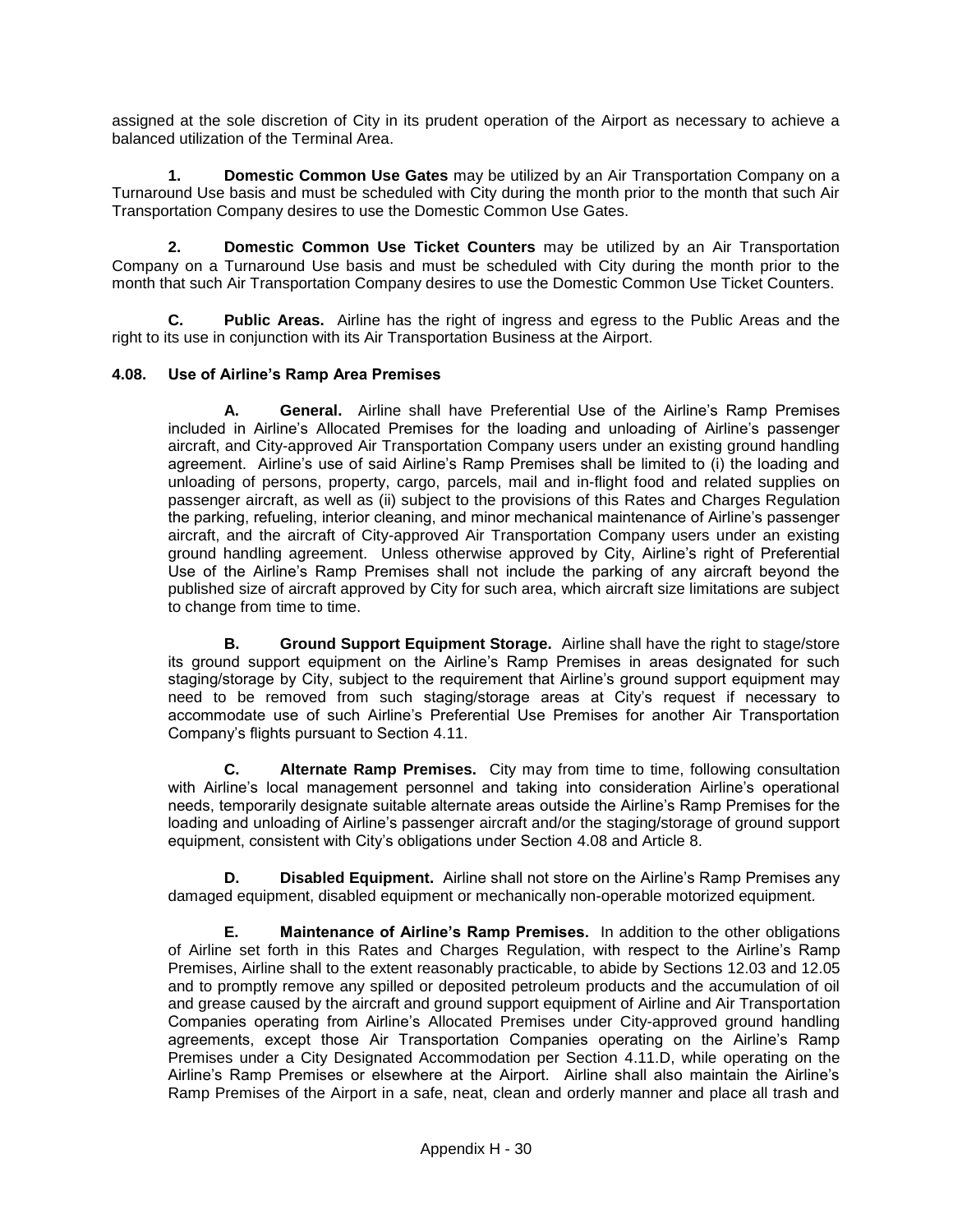debris in proper containers approved by City, until properly disposed of in a manner acceptable to City.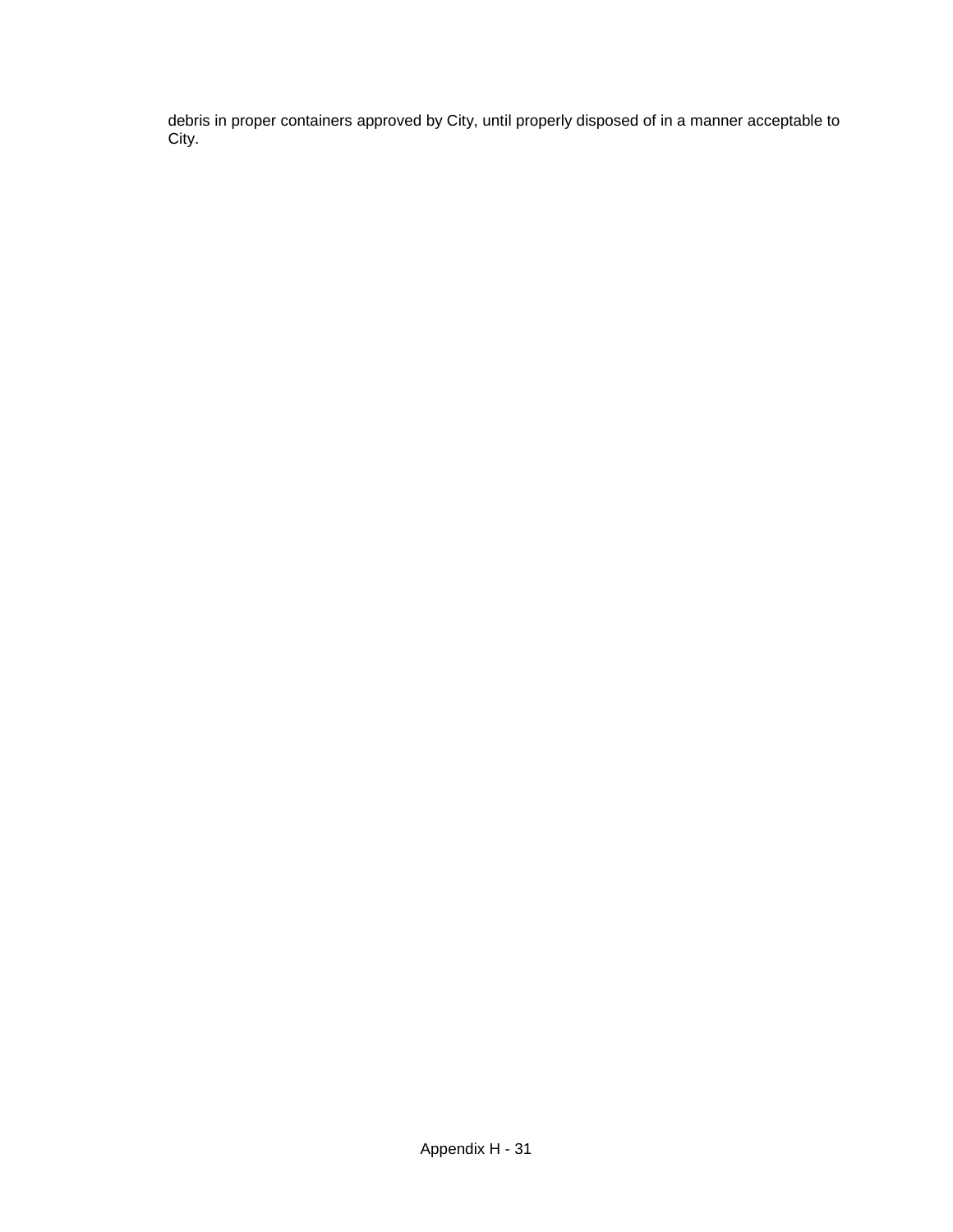### **4.09. City's Right to Enter and Make Repairs**

**A. City's Right to Enter.** City and its authorized officers, employees, agents, contractors, subcontractors, and other representatives (including but not limited to the Airport's City Fire Marshall's Office) shall have the right and with as little interruption to Airline's operations as is reasonably practicable, to enter upon Airline's Allocated Premises for the following purposes:

**1. Inspection.** To inspect such Airline's Allocated Premises at reasonable intervals during regular business hours (or at any time in an emergency) to determine whether Airline has complied or is complying, with the terms and conditions of this Rates and Charges Regulation.

**2. Maintenance.** To perform maintenance and make repairs and replacements where Airline is obligated to do so and has failed after sixty (60) days prior notice to do so (or less in the case of an emergency which Airline fails to immediately address), in which event Airline shall reimburse City for its actual costs, plus a fifteen percent (15%) administrative fee, promptly upon demand.

**3. Structural Safety.** To perform maintenance and make repairs and replacements where City is obligated to do so; and in any other case where City, in its reasonable judgment, determines that it is necessary or desirable so to do in order to preserve the structural safety of such Airline's Allocated Premises or of the Terminal Area or to correct any condition likely to cause injuries or damages to persons or property.

**4. Police Power.** To take necessary action in the exercise of City's police power with respect to Airline's Allocated Premises or of the Terminal Area.

**5. Fire/Life Safety.** To perform fire/life safety inspections with respect to Airline's Allocated Premises or of the Terminal Area where City is obligated to do so.

**6. Security.** To take necessary action for security related purposes.

**B. Non-Interference.** No such entry by or on behalf of City upon the Airline's Allocated Premises of Airline shall cause or constitute a termination of the letting thereof or be deemed to constitute an interference with the possession thereof by Airline. During any inspection and repairs, City may close doors, entrances, corridors and other facilities, all without any liability to City for inconvenience, interference or annoyance. Such repairs and replacements shall be made in coordination with Airline to the best extent possible.

#### **4.10. Relinquishment of Abandoned Space**

In the event that Airline has abandoned or constructively abandoned a portion of its Airline's Allocated Premises, same shall be an Event of Default hereunder. City may, in addition to the other remedies provided for in this Rates and Charges Regulation and after appropriate notice and cure periods provided for in this Rates and Charges Regulation, partially terminate Airline's Letter of Authorization with respect to, and delete from Airline's Allocated Premises hereunder, such abandoned space. Whether or not all or a portion of the Airline's Allocated Premises is abandoned or constructively abandoned shall be determined by City in its discretion but after taking into account planned use by the Airline for such premises and provided that reduced use of the Airline's Allocated Premises by Airline, and Air Transportation Companies operating from Airline's Allocated Premises under City-approved ground handling agreements shall not be considered an abandonment or constructive abandonment.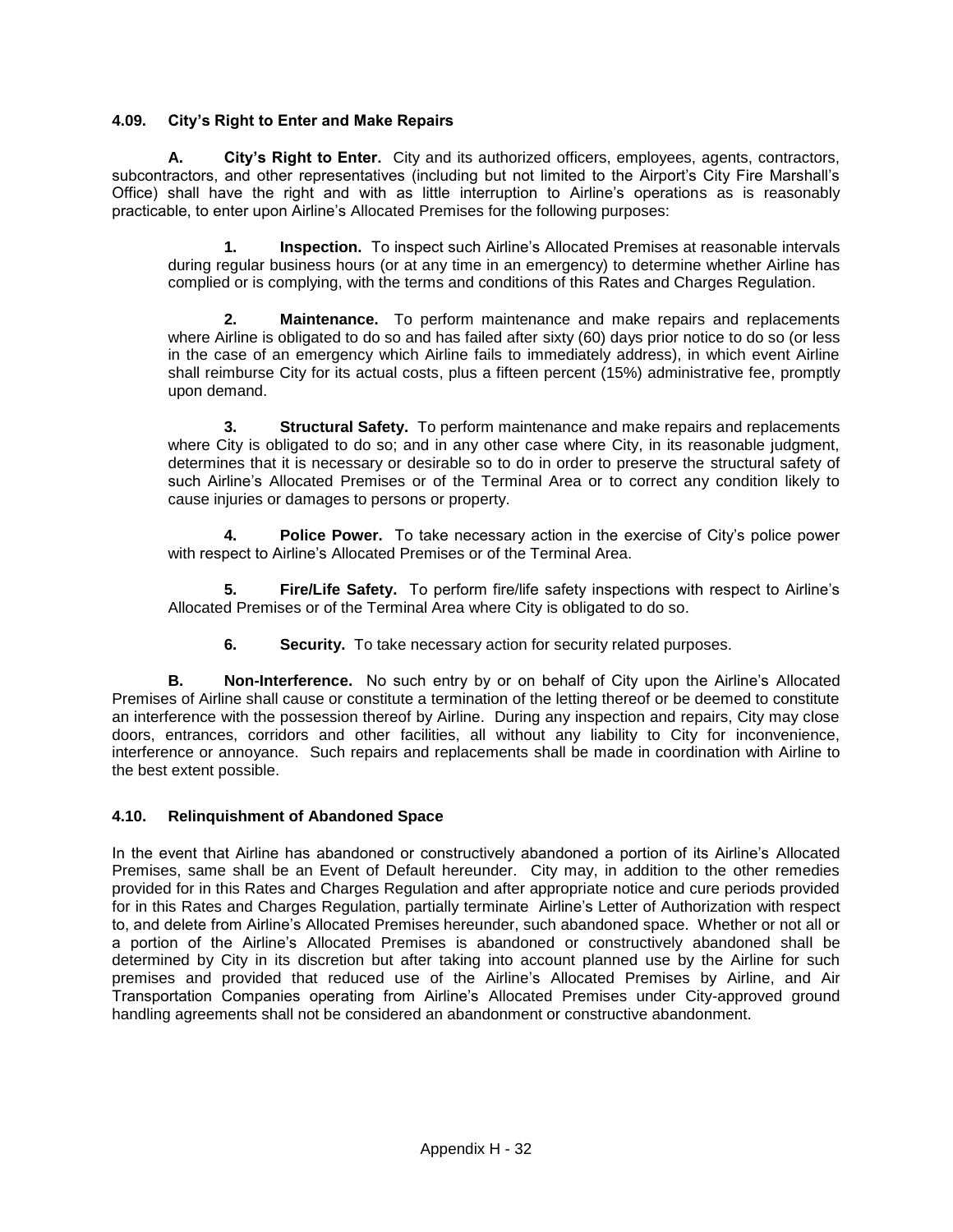## **4.11. Accommodation of Requesting Air Transportation Companies**

**A. Policy of Open Access.** City has a policy of providing open access to the Airport and achieving a balanced utilization of the facilities of the Airport. To achieve that goal, City, as may be modified from time to time and consistent with the provisions of this Rates and Charges Regulation: (i) has established Domestic Common Use Terminal Areas; (ii) has established procedures for the consensual reallocation of space and accommodations among Passenger Air Transportation Companies, including Airline; (iii) has reserved to City the right to require temporary use of Airline's Preferential Use Premises; (iv) has established procedures to accommodate requests for facilities by Passenger Air Transportation Companies seeking to expand their present service at the Airport or Passenger Air Transportation Companies seeking entry into the Airport and (v) has established Minimum Use Requirements.

**B. Utilization of Facilities during Periods of Operational Inconvenience.** During periods of operational inconvenience, including but not limited to, weather delays, the temporary non-availability of facilities for maintenance purposes, or aircraft mechanical delays, and when accommodation at Domestic Common Use Gates is not readily available, Airline shall make all reasonable efforts to accommodate other Air Transportation Company's operations on Airline's Preferential Use Premises in such instances.

**C. Accommodation Obligation of Airline.** City is obligated under federal law to provide Airport access to all qualified Air Transportation Companies on reasonable terms and without unjust discrimination. Airline's Preferential Use Premises may be subject to City's right to accommodate the air services of other Air Transportation Companies at the Airport, including but not limited to air services that enhance competition on routes served by Airline and/or other Air Transportation Companies already operating at the Airport.

**D. City's Scheduling Rights.** In the event that City is unable to reasonably, efficiently, and adequately accommodate the existing or proposed operations of an Air Transportation Company at the Domestic Common Use Terminal Areas and provided that the use by another Air Transportation Company of Airline's Preferential Use Premises will not interfere with the Active Loading and Active Unloading operations by Airline, and Air Transportation Companies operating from Airline's Allocated Premises under City-approved ground handling agreements, City has the right to schedule aircraft operations of such other Air Transportation Company at Airline's Preferential Use Premises subject to the provisions of this Article. The overnight parking of Airline's aircraft at its Airline's Ramp Premises shall not be deemed Active Loading and Active Unloading or occupation of the Gate Position by Airline.

## **E. Aircraft Towing Requirements of Airline**

**1. General.** City may require Airline to tow aircraft from the Ramp Area Premises, if City requires Airline's Preferential Use Gate Positions or Airline's Ramp Premises in order to accommodate operations by a Requesting Air Transportation Company. City shall designate a location at either (i) the Aircraft Parking and Storage Area to which the aircraft is to be towed or (ii) such other area at the Airport to which the aircraft is to be towed and shall not impose a parking or storage fee in connection with such towed aircraft. This obligation of Airline to tow any parked aircraft not engaged in an Active Loading or Active Unloading operation shall include, but is not limited to, any parked aircraft remaining over-night. This towing requirement shall not be invoked by City if the period of time between the completion of the Active Unloading and the commencement of the Active Loading periods is equal to less than ninety (90) minutes.

**2. Failure to Tow Aircraft.** In the event Airline fails to expeditiously remove any aircraft which City has notified Airline to tow under the previous paragraph, as determined by City, then such failure will be an Event of Default hereunder, which shall be curable by Airline towing such said aircraft and thereafter paying the City one thousand (\$1,000) dollars for each thirty (30) minute period or portion thereof that Airline fails to tow. This amount is liquidated damages and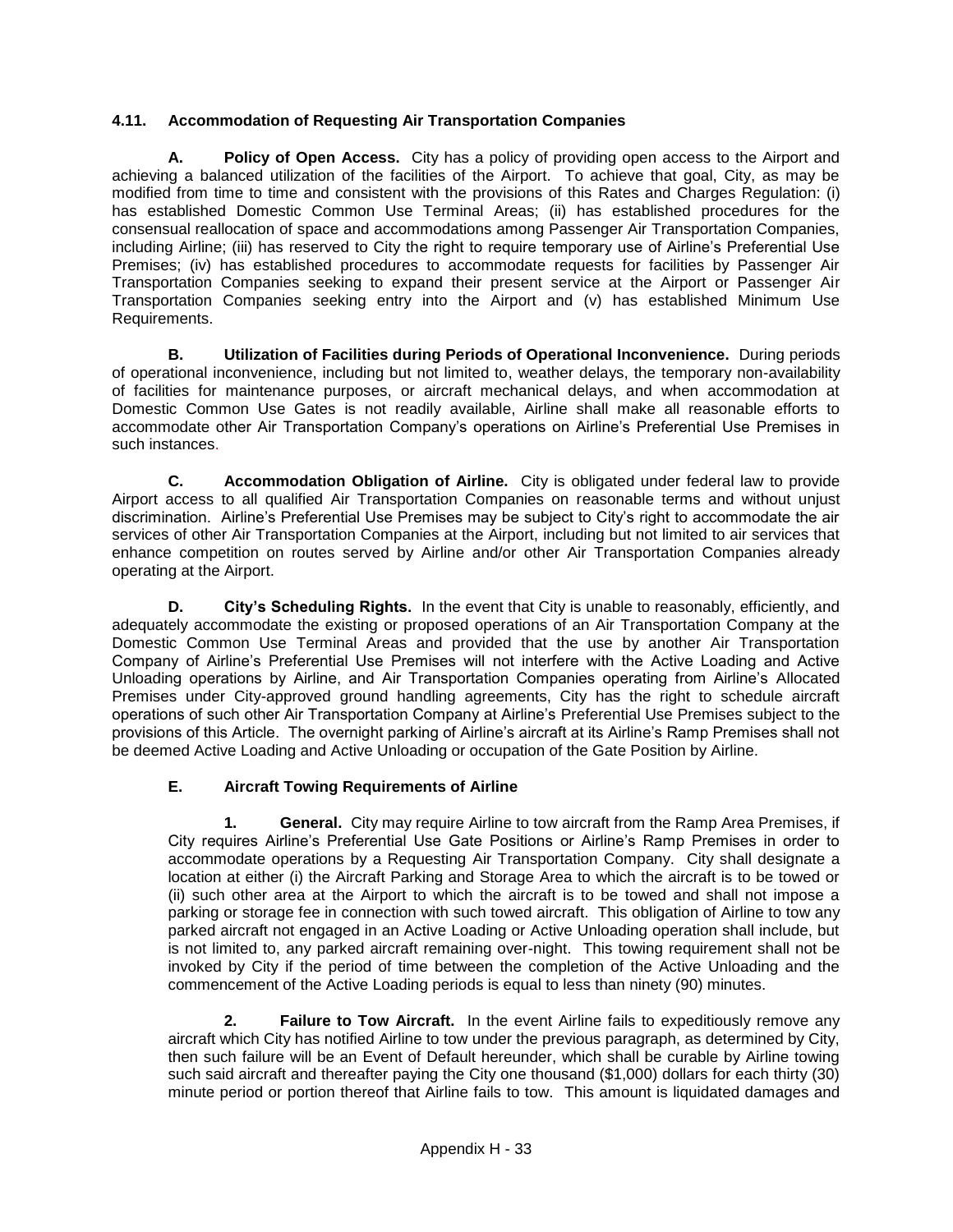not a penalty, is payable within ten (10) business days following receipt of an invoice hereunder and shall be included as a Non-Airline Revenue in the Airfield Area Cost Center.

**F. Priority under Accommodation.** Subject to the provisions of Section 4.03 of this Rates and Charges Regulation, in the event City designates the accommodation of a Requesting Air Transportation Company on Airline's Preferential Use Premises, Airline, and Air Transportation Companies operating from Airline's Allocated Premises under City-approved ground handling agreements shall have priority in all aspects of usage of such Airline's Preferential Use Premises over all Requesting Air Transportation Companies scheduled by City to use such Airline's Preferential Use Premises. Requesting Air Transportation Company will be entitled to maintain its schedule on Airline's Preferential Use Premises until such time as Airline provides Requesting Air Transportation Company and City at least ninety (90) days advance notice of such changes to its schedule, as subsequently verified in the Official Airline Guide, as will require Requesting Air Transportation Company to adjust its schedule.

## **4.12. Change of Facility Status**

**A. Change of Facility Status Rights.** In the event that City, in exercising prudent management of the Airport facilities, determines there is a need for additional facilities to allocate to a Requesting Air Transportation Company or additional facilities are needed for Domestic Common Use Terminal Areas, a portion of any individual Airline's Allocated Premises may be subject to cancellation at the expiration of the next monthly period with 30 days notice.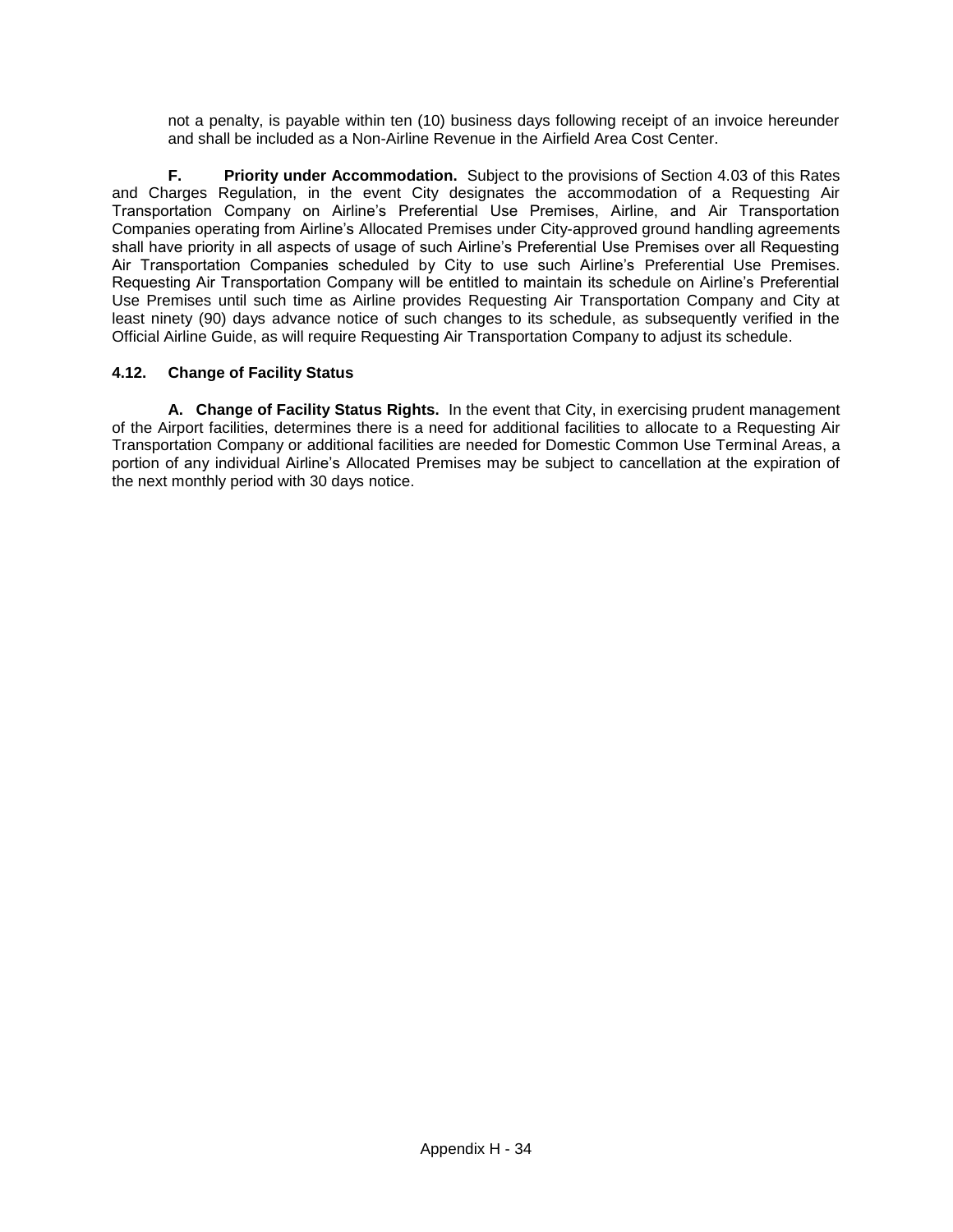#### **Article 5**

#### **BOND DOCUMENTS AND FLOW OF FUNDS**

#### **5.01. Subordination to Bond Ordinances**

This Rates and Charges Regulation and all rights granted to Airline hereunder are expressly subordinated and subject to the lien and provisions of the pledges, transfer, hypothecation or assignment made by City in the Bond Ordinance adopted by City to issue Bonds. City expressly reserves the right to make such pledges and grant such liens and enter into covenants as it may deem necessary or desirable to secure and provide for the payment of Bonds, including the creation of reserves therefore, provided that City shall not take any actions that would be inconsistent with the terms and conditions of this Rates and Charges Regulation. Notwithstanding the foregoing, nothing contained in this Article shall be deemed a pre-approval by Airline of a future Bond Ordinance that changes the terms and conditions of this Rates and Charges Regulation.

#### **5.02. Internal Revenue Code of 1986**

Airline understands that City is and will be the issuer of bonds and Bonds. With respect to bonds or Bonds that may be issued, the interest on which is intended to be excludable from gross income of the holders for Federal income tax purposes under the Code, Airline agrees that it will not act, or fail to act (and will immediately cease and desist from any action, or failure to act) with respect to the use of the Airline Allocated Premises, if the act or failure to act may cause City to be in noncompliance with the provisions of the Code, and Airline will not take or persist in any action or omission which may cause the interest on such bonds or Bonds to be includable in the gross income of the holders thereof for Federal income tax purposes.

#### **5.03. SEC Rule 15c2-12**

Upon request of City, Airline shall provide City with such information with respect to Airline as City may request in writing in order for City to comply with its continuing disclosure obligations under Securities and Exchange Commission ("SEC") Rule 15c2-12 (the" Rule"), as it may be amended from time to time. To the extent that Airline is an "Obligated Party" with respect to the bonds or Bonds as per the Rule, Airline agrees to execute the Continuing Disclosure Agreement incident to such financing.

#### **5.04. Bond Documents Flow of Funds**

All Project Revenues shall be deposited, maintained and paid as set forth in the Bond Documents.

#### **5.05. Establishment of Bond Redemption and Improvement Account, O&M Account and Discretionary Account**

Under this Rates and Charges Regulation, the City has established the Bond Redemption and Improvement Account, O&M Account and Discretionary Account pursuant to Section 4.06 of the Bond Ordinance and herein, which accounts shall have the following uses:

**A. Bond Redemption and Improvement Account.** Any balance in the Bond Redemption and Improvement Account is available for use by City for the payment of deficiencies with respect to the Debt Service Requirements or deficiencies with respect to the Sinking Fund Reserve Requirement as provided under the Bond Ordinance. If no such deficiencies exist, City is not in default under the Bond Ordinance and, the Division of Aviation can use such amounts for repair, renewals, replacements or alterations to the Airport System; redemption of Bonds; costs of Capital Projects or equipment; purchase of Bonds; arbitrage rebate pursuant to Section 148(f) of the Code or for any lawful Airport System purposes. At the termination of Airline's Letter of Authorization, it is City's intention to retain the balance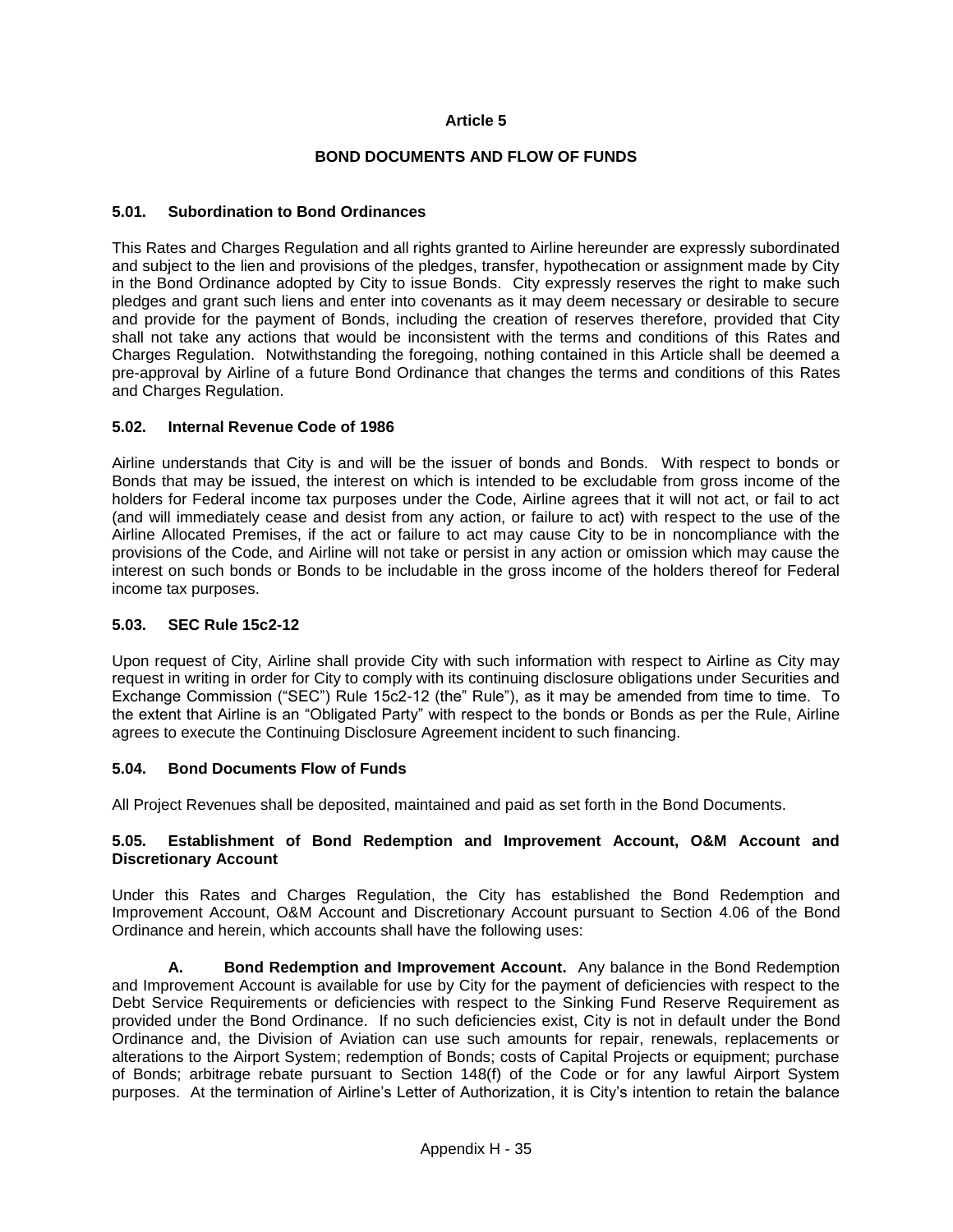in the Bond Redemption and Improvement Account in an Airport related account with substantially the same purpose.

**B. O&M Account.** Any balance in the O&M Account is available for use by City for the payment of Operating Expenses in City's sole discretion in the event the then current Airport Revenues allocated to Operating Expenses in the Annual Budget are deemed to be insufficient. Any balance then can be used for repairs, renewals, replacements, alterations, and the redemption of Bonds or bonds or for any Airport System purposes. Notwithstanding the foregoing, City has no reasonable expectation that funds in the O&M Account will be used to pay Debt Service since the account is being created to pay Operating Expenses. At the termination of Airline's Letter of Authorization, if there is an Effective Airport-Airline Use and Lease Agreement, it is City's intention to retain the balance in the O&M Account in an account with substantially the same purpose.

**C. Discretionary Account.** Any balance in the Discretionary Account may be used by City for any lawful Airport System purpose.

## **5.06. Deposit and Application of Airport Revenues**

It is understood and agreed that so long as any Bonds or bonds are outstanding, the deposit and application of Project Revenues for each Fiscal Year shall be governed by the Bond Documents. Notwithstanding anything to the contrary in this Article, City is expressly permitted in the Bond Ordinance to use amounts remaining in the Aviation Operating Fund following any transfers pursuant to 4.06 (a) – (i) of the Bond Ordinance for the Bond Redemption and Improvement Requirement, and the O&M Requirement. Pursuant to Section 4.06 of the Bond Ordinance, any amounts remaining in the Aviation Operating Fund following any transfer then required to be made pursuant to Section 4.06 of the Bond Ordinance, will be applied or credited in the following manner:

## **A. Bond Redemption and Improvement Requirement.**

**1.** The Bond Redemption and Improvement Requirement shall mean an amount not to exceed twenty five percent (25%) of the maximum outstanding annual Debt Service Requirement net of PFC revenues. City hereby provides its written direction pursuant to Section 4.06 of the Bond Ordinance that the Bond Redemption and Improvement Account may be funded with amounts remaining, if any, following any and all transfers required by Section 4.06 of the Bond Ordinance.

**2.** Notwithstanding the foregoing, for each and every Fiscal Year, the interest earned on the balance of the Bond Redemption and Improvement Account shall first be used to reduce the Bond Redemption and Improvement Requirement for the following Fiscal Year and the remaining interest and any excess balance in the Bond Redemption and Improvement Account due to a reduction in the Debt Service Requirement, if any, shall be transferred to the Aviation Operating Fund and then allocated to the Airport Cost Centers in proportion to the Debt Service Requirement for each such Airport Cost Center as a Non-Airline Revenue.

**3.** The net Bond Redemption and Improvement Requirement shall be allocated to the Airport Cost Centers on the basis of Debt Service Requirements for the respective Airport Cost Centers.

#### **B. O&M Requirement.**

**1.** The O&M Requirement shall mean an amount to be deposited in the O&M Account to maintain a balance equal to twenty-five percent (25%) of Operating Expenses.

**2.** Notwithstanding the foregoing, for each and every Fiscal Year, the interest earned on the balance of the O&M Account shall first be used to reduce the O&M Requirement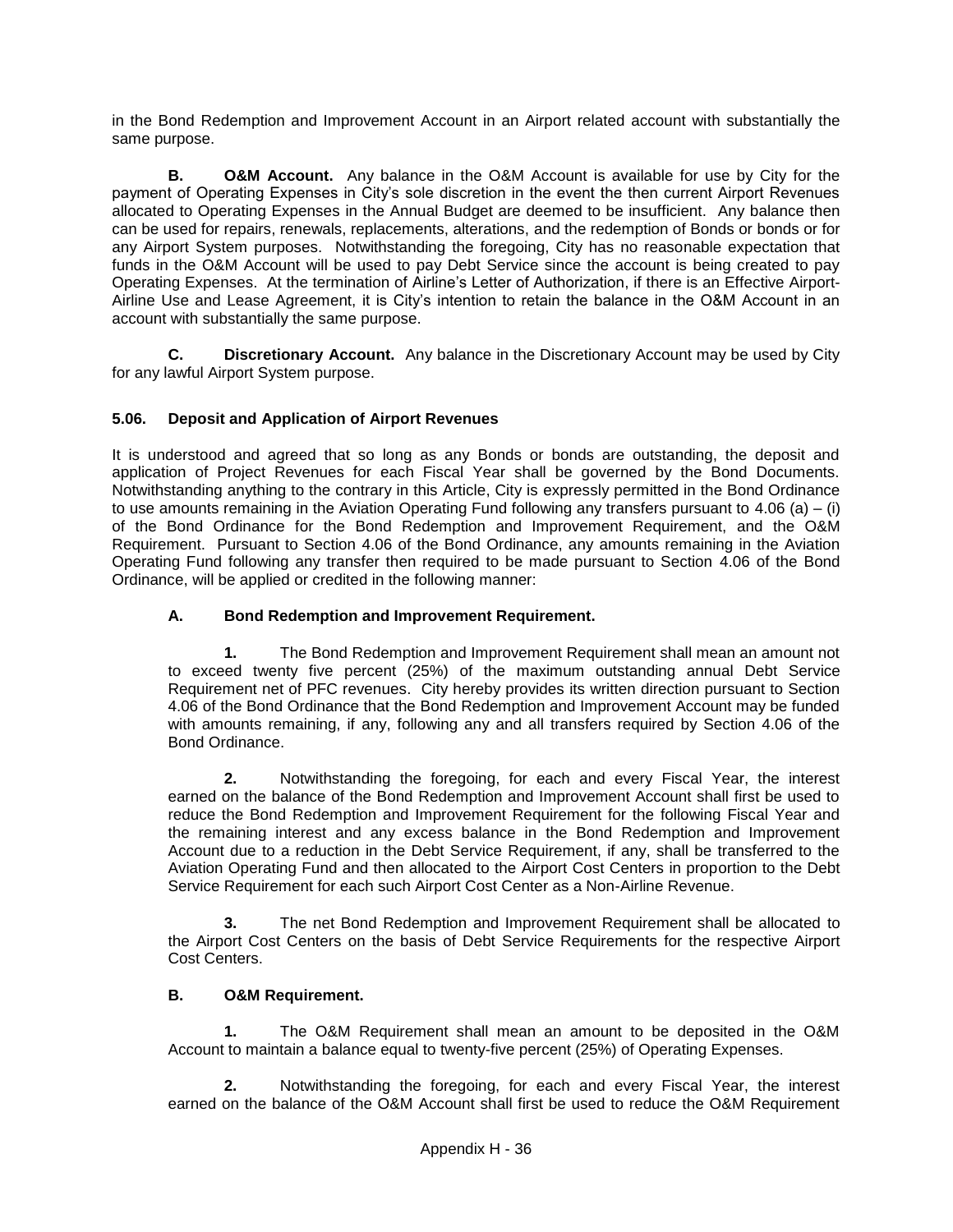for the following Fiscal Year and the remaining interest and any excess balance in the O&M Account due to a reduction in Operating Expenses,

**3.** The net O&M Requirement shall be allocated on the basis of Operating Expenses to the Airport Cost Centers.

**C. Discretionary Account.** Following any and all transfers required by Section 4.06 of the Bond Ordinance and by Sections 5.06.A and 5.06.B above, any amounts remaining in the Aviation Operating Fund, shall be deposited in the Discretionary Account to be used by City for any lawful Airport System purpose.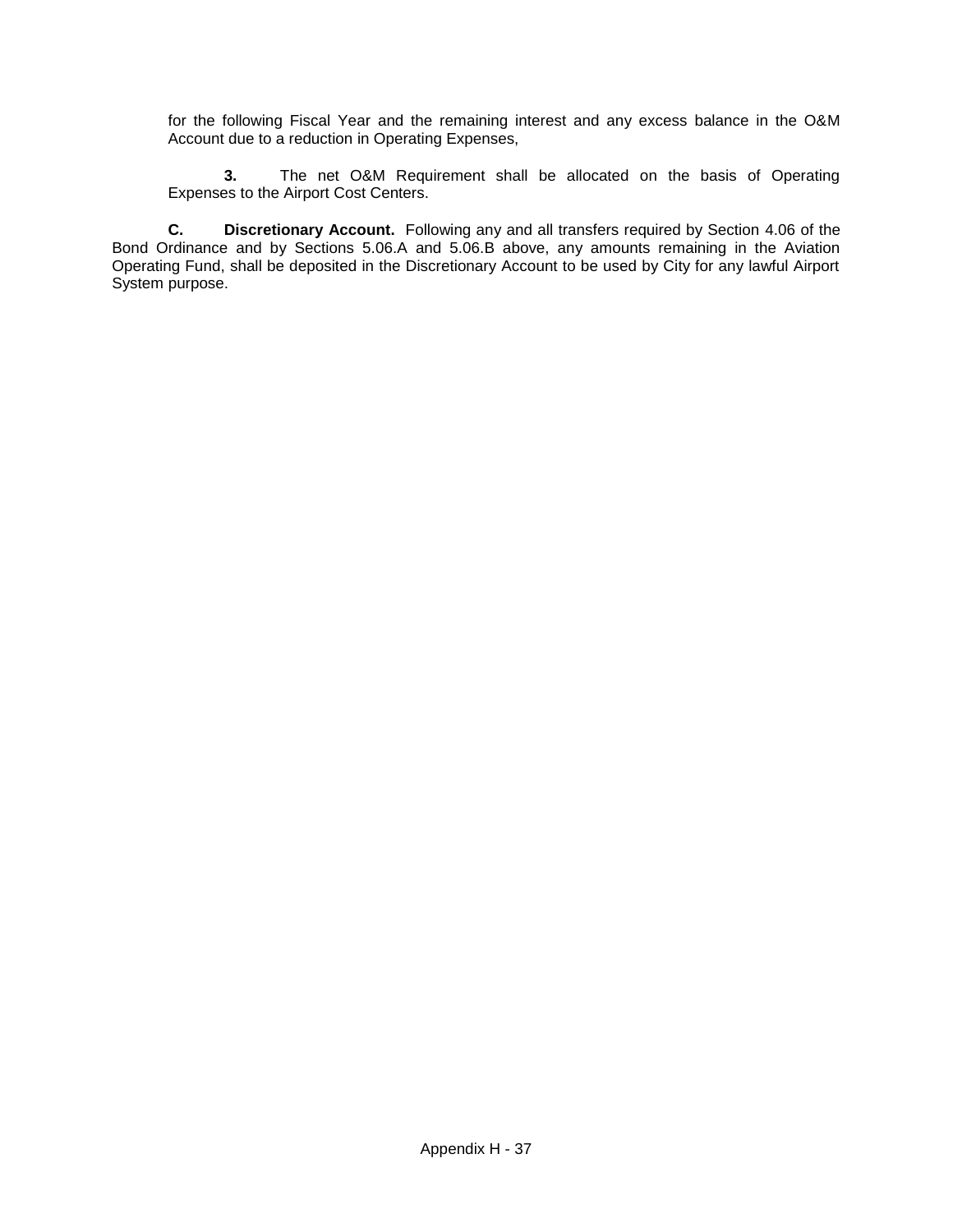### **RATES, FEES AND CHARGES REGULATION**

### **6.01. General**

In consideration for the use of the Airline's Allocated Premises; the facilities, rights, and privileges granted hereunder; and for the undertakings of City; Airline agrees to pay City, without notice, demand, set-off or counterclaim, the fees as set forth in this Article 6 and as adjusted according to the procedures of Article 7.

**6.02 Rates and Charges for the Use of Facilities at Philadelphia International Airport and Northeast Philadelphia Airport**

### **A. Rates and Charges related to the Philadelphia International Airport Terminal Area.**

**1. Allocated Premises Terminal Area and Joint Use Areas.** Fees for use of the Allocated Premises Terminal Area and Joint Use Areas shall be:

**a.** Type 1: Ticket Counter and Ticket Counter Office space - \$190.49 per square foot per annum.

**b.** Type 2: Holdrooms, Baggage Claim Area, Baggage Claim Offices, Airline Lounge, and Airline Space - \$142.86 per square foot per annum.

**c.** Type 3: Airline Operations Space, Baggage Makeup Area, Inbound Baggage - \$95.24 per square foot per annum.

**d.** Type 4: FIS Area, Cart Tunnel/Baggage Recheck - \$47.62 per square foot per annum.

**2. International Common Use Area Fees.** The following rates and charges are applicable for the use of the International Common Use Areas. Written authorization may be granted for permission to process international and charter operations at locations other than the International Common Use Areas on the condition that the rates and charges paid to the City as set forth below will apply to these operations.

**a. International Common Use Enplaning Area Fee.** For the use of International Common Use Enplaning Areas: \$4.05 per Enplaned Passenger.

**b. International Common Use Deplaning Area Fee.** For the use of International Common Use Deplaning Areas in common with other Airlines: \$3.93 per Deplaned Passenger.

**c. FIS Area Fee.** For the use of FIS Areas, those areas where Deplaned Passengers are processed and collect their checked baggage and the baggage cart movement areas associated therewith: \$5.96 per Deplaned Passenger processed thru Federal Inspection Service facilities.

**d. Ramp Use Charge.** For use, in common with other Airlines, of the Ramp space adjacent to the International Common Use Area: applicable rates to be charged in accordance with Section 6.02.A.4. This charge shall apply only to flights which incur no other International Common Use Enplaning or Deplaning Area Fees and FIS Area Fees as set forth above.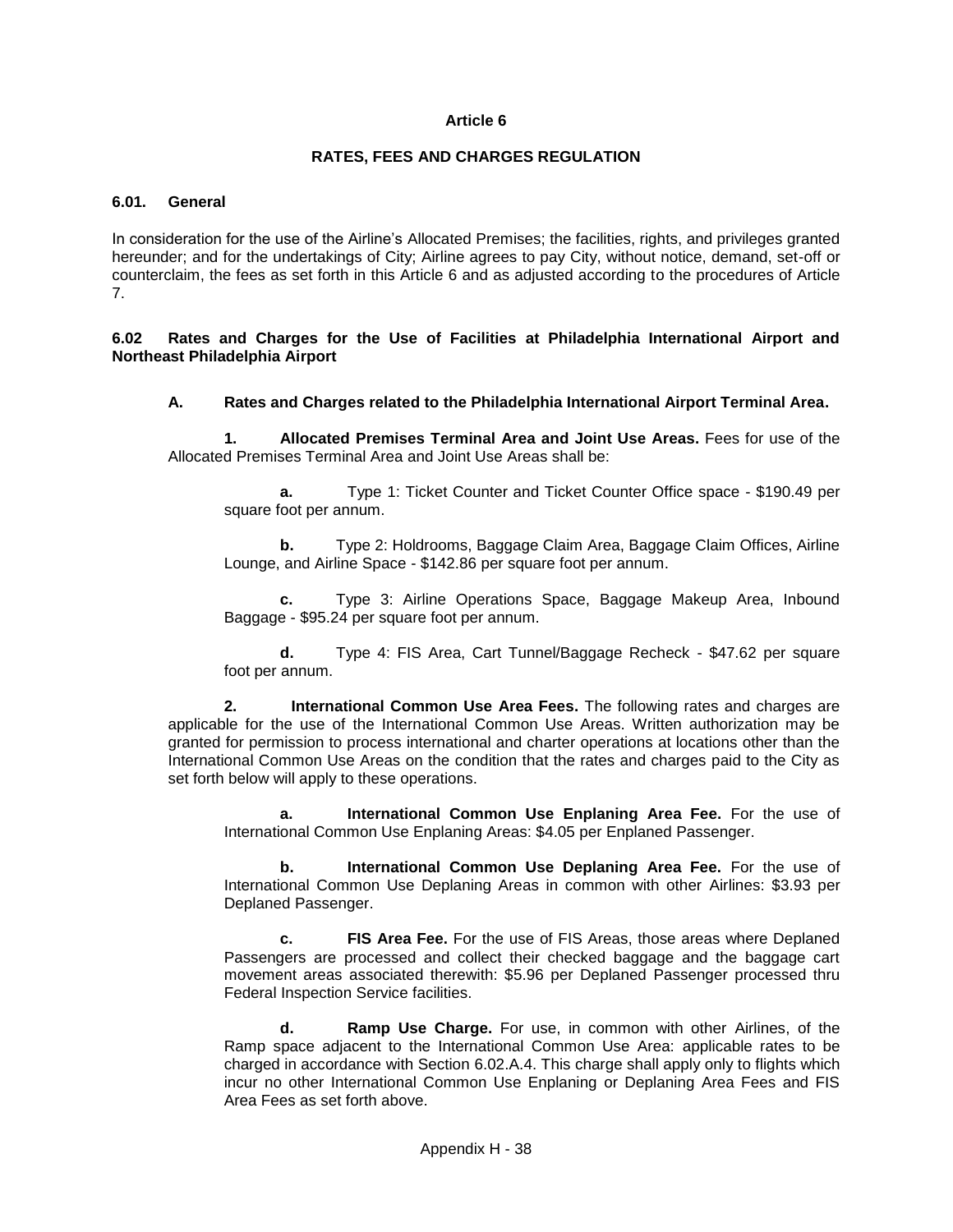**e. International Common Use Ticket Counter Area Fee.** For the use of International Common Use Ticket Counter Areas in common with other Airlines: \$1.60 per Enplaned Passenger.

## **3. Domestic Common Use Area Fees**.

**a. Domestic Common Use Gate Fee**, including the associated ramp area and equipment necessary to operate from the gates - \$438 per aircraft turn (an aircraft arrival and departure).

**b. Domestic Common Use Ticket Counter Fee**, including associated back office, baggage makeup areas and baggage conveyors - \$150 per aircraft departure.

**c. Domestic Common Use Bag Claim Fee**, including associated cart circulation and recheck area, bag claim and operations space - \$1.00 per Deplaned Passenger from aircraft operations utilizing such space in the terminal complex.

**4. Aircraft Parking.** The following charges apply for the parking of Aircraft by Airlines not paying monthly fees under Section 6.02.A above at all designated parking areas within the Airport:

|                                       | <b>Hours</b> |         |       |          |        |
|---------------------------------------|--------------|---------|-------|----------|--------|
| <b>Maximum Gross</b><br>Landing (lbs) | $0 - 2$      | $2 - 4$ | 4-8   | $8 - 12$ | 12-24  |
| $<$ 200,000                           | \$300        | \$450   | \$450 | \$450    | \$450  |
| $200,001 - 365,000$                   | \$300        | \$450   | \$450 | \$450    | \$500  |
| $365,001 - 575,000$                   | \$300        | \$450   | \$450 | \$ 600   | \$750  |
| $575,001 - 675,000$                   | \$400        | \$450   | \$450 | \$700    | \$1250 |
| $675,001 - 800,000$                   | \$500        | \$ 500  | \$500 | \$1000   | \$1750 |
| >800.001                              | 750          | \$750   | \$750 | \$1500   | \$2750 |

## **B. Rates and Charges related to the Airfield Area at Philadelphia International Airport**

**1. Landing Fees** at Philadelphia International Airport by Large Certificated Airlines, Commuter Airlines and Small Certificated Airlines, Foreign Flag Airlines and Air Taxi/Commercial Operators - \$3.74 per thousand pounds of maximum allowable gross landing weight.

**2. General Aviation Aircraft Landing Fees** at Philadelphia International Airport for all non-based, general aviation aircraft and those based general aviation aircraft engaged in commercial activities approved in writing by the City will be based on a sliding weight scale as follows: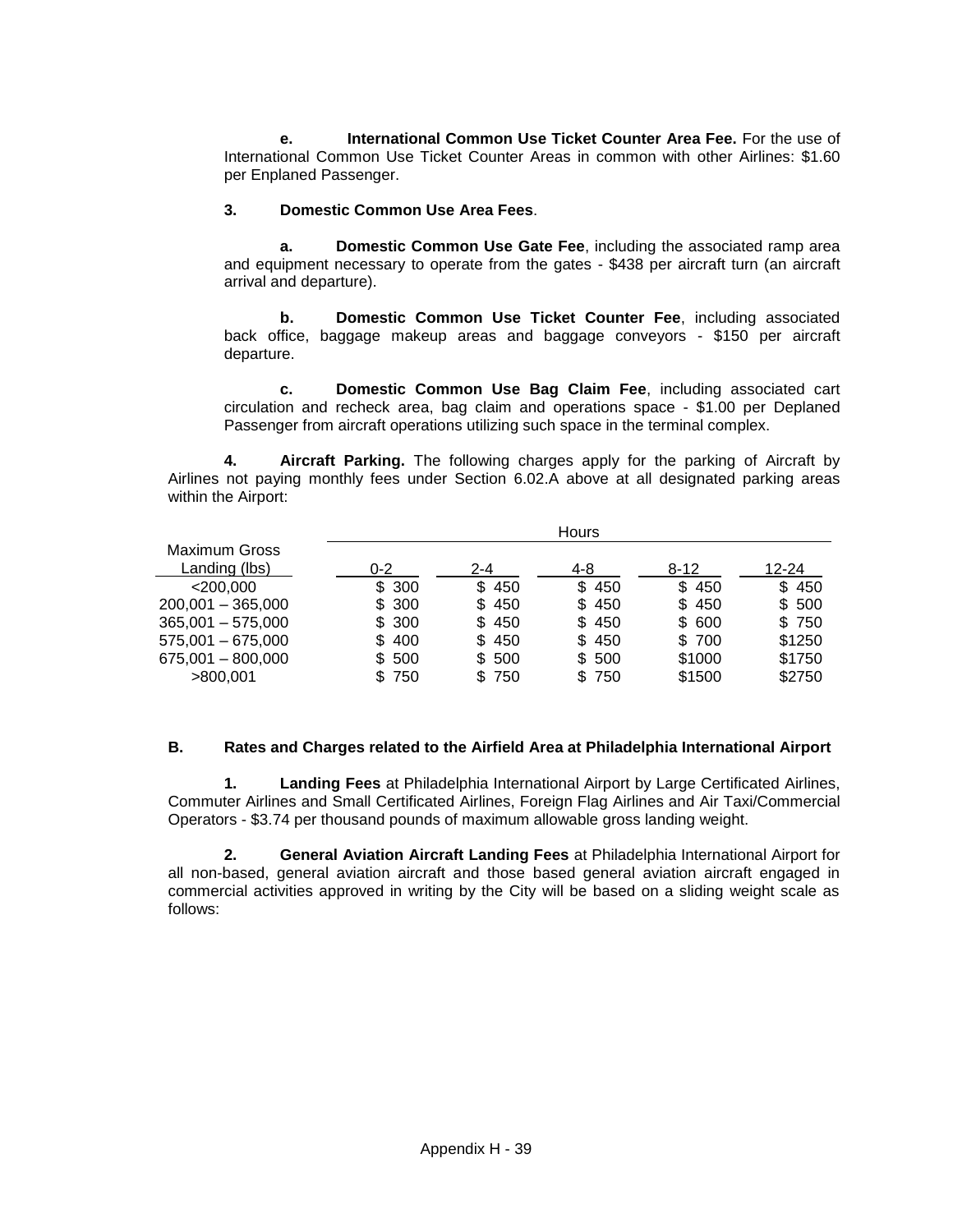| Maximum Allowable          | <b>Landing Fee</b> |
|----------------------------|--------------------|
| <b>Gross Landed Weight</b> | per Landing        |
| $0 - 5,000$ lbs.           | \$10.00            |
| 5,001 - 10,000 lbs.        | \$33.00            |
| 10,001 - 25,000 lbs.       | \$76.00            |
| 25,001 - 50,000 lbs.       | \$163.00           |
| 50,001 - 100,000 lbs.      | \$326.00           |
| 100,001 - 200,000 lbs.     | \$651.00           |
| over 200,000 lbs.          | \$868.00           |

## **C. Rates and Charges Related to Northeast Philadelphia Airport**

**1.** Terminal Building - Ticket counter space: \$22.19 per square foot per annum.

**2.** Terminal Building - All other space: \$20.40 per square foot per annum.

**a.** Mooring Fee for airships, blimps and similar aircraft types that are less than 210 ft. in length: \$75.00 per day or fraction thereof for the first four days; \$35.00 per day thereafter.

**b.** Mooring Fee for airships, blimps and similar aircraft types that are more than 210 ft. in length: \$100.00 per day or fraction thereof for the first four days; \$50.00 per day thereafter.

**3.** Landings at Northeast Philadelphia Airport by Commuter Airlines: \$1.65 per thousand pounds of maximum allowable gross landing weight.

**4.** Landings at Northeast Philadelphia Airport by all non-based general aviation aircraft and those based general aviation aircraft engaged in commercial activities approved in writing by the City will be based on a following sliding weight scale:

| Maximum Allowable          | <b>Landing Fee</b> |
|----------------------------|--------------------|
| <b>Gross Landed Weight</b> | per Landing        |
| $0 - 5,000$ lbs.           | \$5.00             |
| 5,001 - 10,000 lbs.        | \$10.00            |
| 10,001 - 25,000 lbs.       | \$15.00            |
| 25,001 - 50,000 lbs.       | \$35.00            |
| 50,001 - 75,000 lbs.       | \$60.00            |
| over 75,000 lbs.           | \$95.00            |

**D. Demurrage**. The Chief Executive Officer will allow the use of the designated non-leased and/or common use area for such time as may be reasonably required for Aircraft loading and unloading; provided, however, that if such area is needed for another Aircraft, the Chief Executive Officer may require the operator to relocate the Aircraft. If the Aircraft is not moved within ten minutes of such request, a demurrage charge of \$150.00 will be assessed for each additional ten minute period or part thereof the Aircraft remains at the designated area.

**E. Armed Guard Security Charge.** Each Airline shall be charged a proportionate amount of the costs incurred by the Airport in complying with the security requirements of 49 CFR Part 1542 or any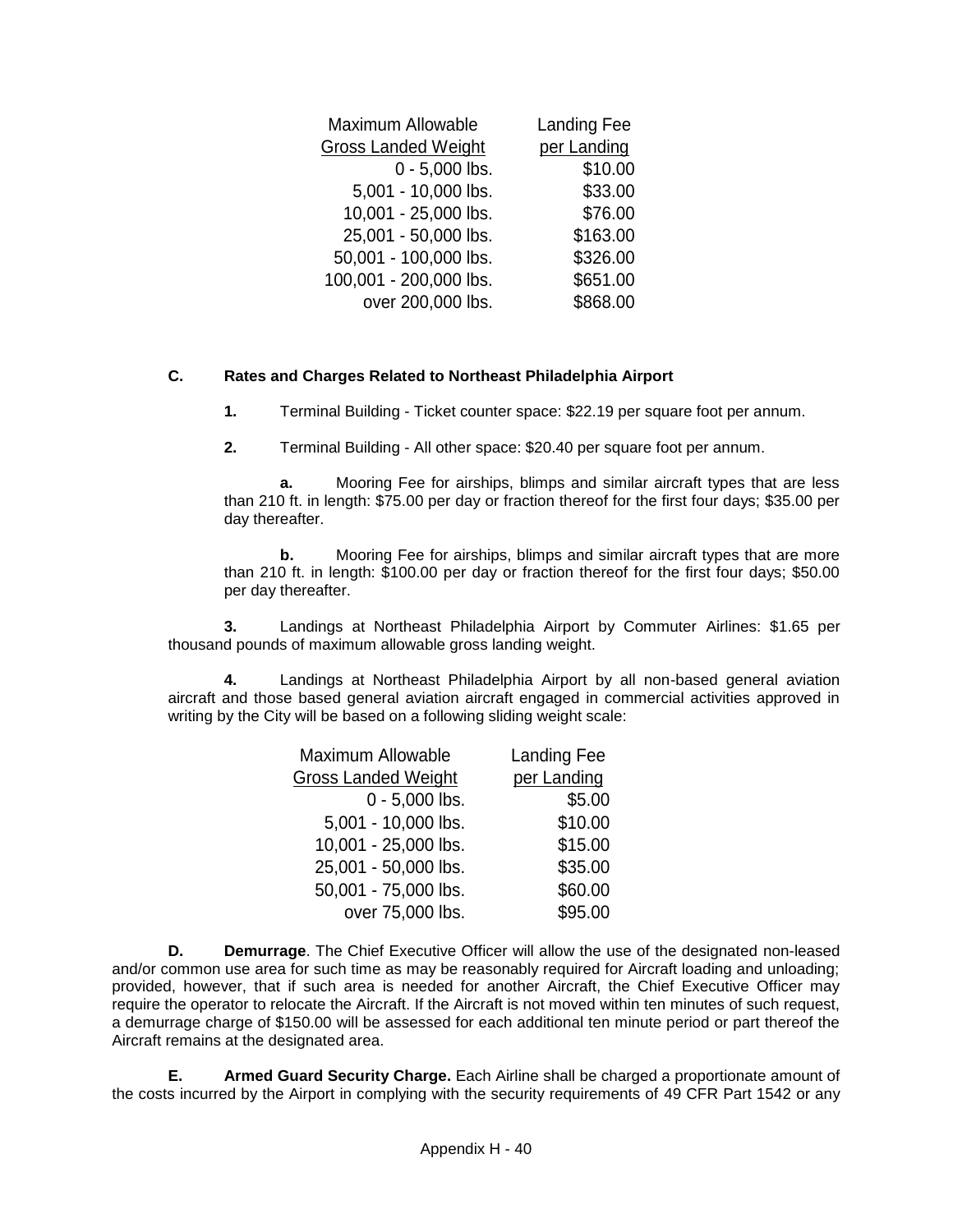other federally-mandated security requirements.

**F. Utility Charges**. All utilities, including but not limited to electricity, water and sewer service and natural gas, shall be billed at rates which shall not be in excess of rates charged for such service to users of the class and volume level using the service at the airports by utility suppliers authorized to provide such service in the vicinity of the airports.

**G. Fuel Flowage Fees.** If required by separate agreement, fuel dispensed on-airport to Aircraft operating at Philadelphia International Airport and Northeast Philadelphia Airport: \$0.12 per gallon or such higher rate provided for in the applicable agreement.

**H. Aviation Lubricants Fees.** Aviation lubricants sold at Philadelphia International Airport and Northeast Philadelphia Airport: \$0.15 per gallon.

**I. Proprietary Equipment and Law Enforcement Officers.** The City shall be able to engage in cost recovery for (i) Proprietary Equipment used by Airlines and (ii) law enforcement officers stationed at the Airport.

# **6.03. Passenger Facility Charge ("PFC")**

In accordance with FAA regulations, found at 14 CFR Part 158, the City of Philadelphia has been given approval by notice from the FAA dated January 30, 2001 to impose a \$4.50 PFC on the fares charged to passengers departing from Philadelphia International Airport. Additional information concerning the PFC and the obligations of Airlines with respect thereto is on file with the City of Philadelphia's Division of Aviation and is found in 14 CFR Part 158.

## **6.04. Airport I.D. Badge Fees**

Airport I.D. Badges are issued to provide positive identification, authorization and access to controlled airport areas. The following fees apply to new badge issues, replacement of expired badges and replacement of damaged badges:

- **A.** Philadelphia International Airport
	- **1.** PHL-based employees of Airlines: \$18.00 per badge.
	- **2.** All others: \$33.00 per badge.<br>**3.** Replacement of all lost or stol
	- **3.** Replacement of all lost or stolen badges: fines will escalate as follows
		- **a.** 1  $1<sup>st</sup>$  incident of a lost or stolen badge – \$100.00
		- **b.** 2  $2^{nd}$  incident of a lost or stolen badge – \$150.00
		- **c.** 3  $3<sup>rd</sup>$  incident of a lost or stolen badge – \$200.00
		- **d.** 4  $4<sup>th</sup>$  incident of a lost or stolen badge – possible loss of badge
- **B.** Northeast Philadelphia Airport
	- **1.** Initial badge issuance No charge.<br>**2.** Replacement of all lost or stolen ba
	- **2.** Replacement of all lost or stolen badges \$35.00 per badge.

Airport I.D. Badge fees will be invoiced to the company of the employee who is being badged, unless a prior arrangement has been made between a company and the Division of Aviation. Payment may be accepted from an individual by the City for replacement of lost or stolen Airport I.D. Badges and for badges issued to non-based crew members. The City reserves the right to make reasonable exceptions in the assessment of I.D. Badge fees.

## **6.05. Fingerprinting Fee**

Pursuant to 49 CFR Part 1542.209, Criminal History Record Checks, the TSA requires that all airports within the United States submit fingerprints for all personnel working in airport Sterile and Security Identification Display Areas (SIDA).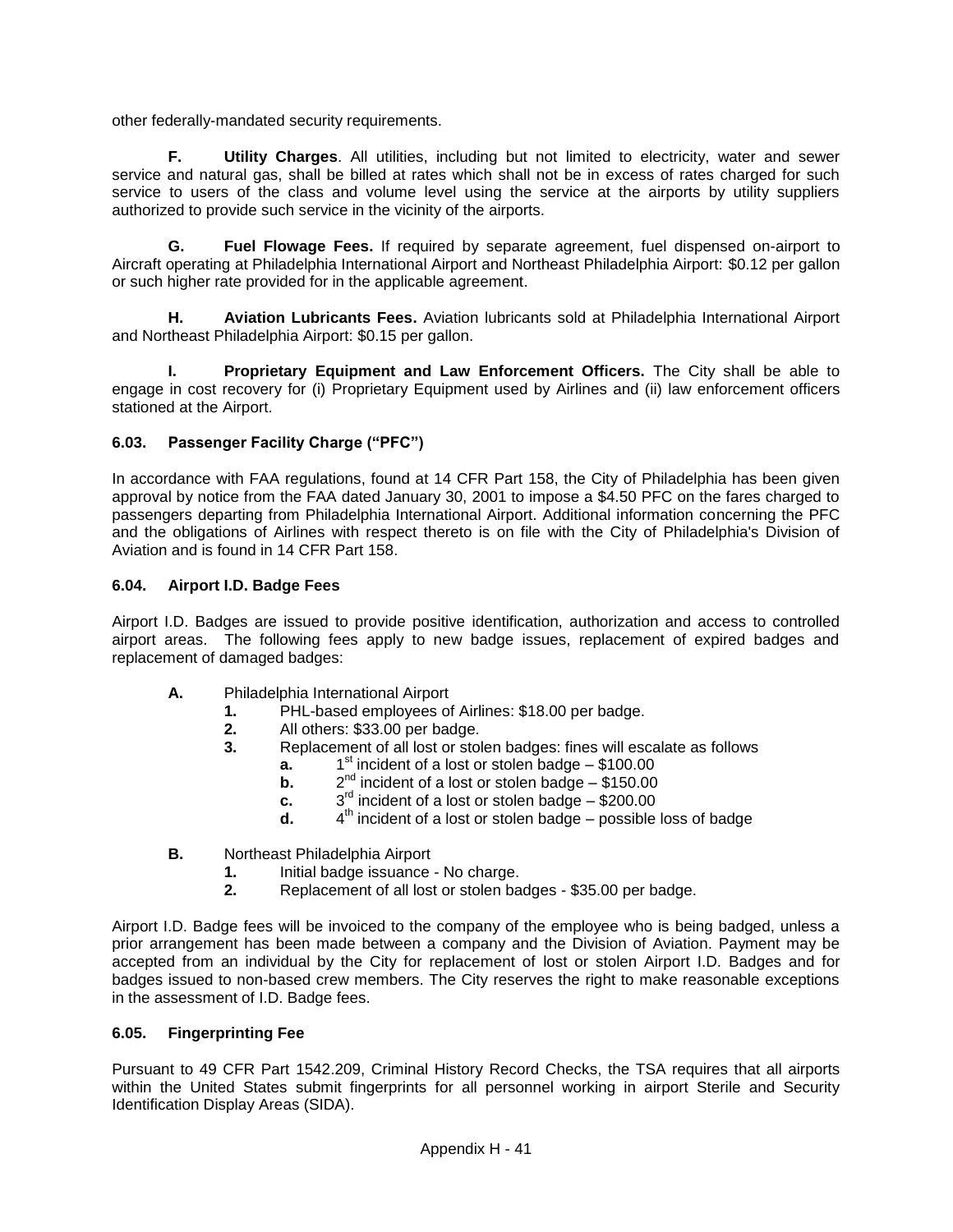The Division of Aviation processes fingerprints through the Aviation Security Clearinghouse (ASC). A fee for fingerprint processing is mandated by the TSA. The current fee is \$32.00 per applicant, including employees of governmental agencies. The fee must be paid to the City at the time of fingerprinting by the employee or the company of the employee being fingerprinted unless a prior pre-payment arrangement has been made between the company and the Division of Aviation.

The fingerprinting process must be satisfactorily completed prior to the issuance of Airport I.D. Badges for access to SIDA.

## **6.06. Payments**

**A.** Allocated Premises Terminal Area, Joint Use Areas, and Northeast Philadelphia Airport Terminal Building fees shall be due to City without invoice, in advance, on the first day of each calendar month, pertaining to that calendar month without notice, demand, set-off or counterclaim.

**B.** The City reserves the right to invoice certain non-scheduled Airlines not paying monthly fees under Section 6.02.A.1. All invoiced charges shall be due 20 days after invoice date unless otherwise stated on invoice.

**C.** All other charges and activity reports proscribed by City shall be due to City without invoice on or before the tenth (10th) day of each subsequent calendar month.

**D.** Airlines not providing adequate surety or security in form and amount satisfactory to the Department of Commerce, to ensure payment of fees and charges, shall be required to pay all incurred fees and charges prior to aircraft departure.

### **E. Penalties and Interest for Late Payments**

**1.** Interest charges on unpaid amounts shall be charged effective on the first day after the due date.

**2.** Airlines, Operators and other tenants shall pay interest at the Default Rate on all payments which are unpaid as of the first day after the day on which such payment is due to City. City's failure to impose such an interest charge in any particular case shall not be deemed a waiver of City's right to do so in any future case.

**3.** If any charges remain unpaid for a period of twenty (20) days after the due date, the City may:

- **a.** Bar operator from the Airport and the use thereof; and/or
- **b.** Deny operator the use of Airport facilities; and/or
- **c.** Commence such actions at law or in equity as are deemed in the best interests of the City.

**6.07.** This Rates and Charges Regulation shall not apply to space occupied by any governmental agencies or to services rendered to governmental agencies, except as specifically provided herein.

**6.08**. In the event that any portion of this Rates and Charges Regulation shall be determined to be illegal, for any reason whatsoever, such determination shall not affect any other portion of the Rates and Charges Regulation, it being the intent of the Department of Commerce that each charge set forth in the Rates and Charges Regulation shall be absolutely independent of every other charge.

#### **6.09. Payment Method**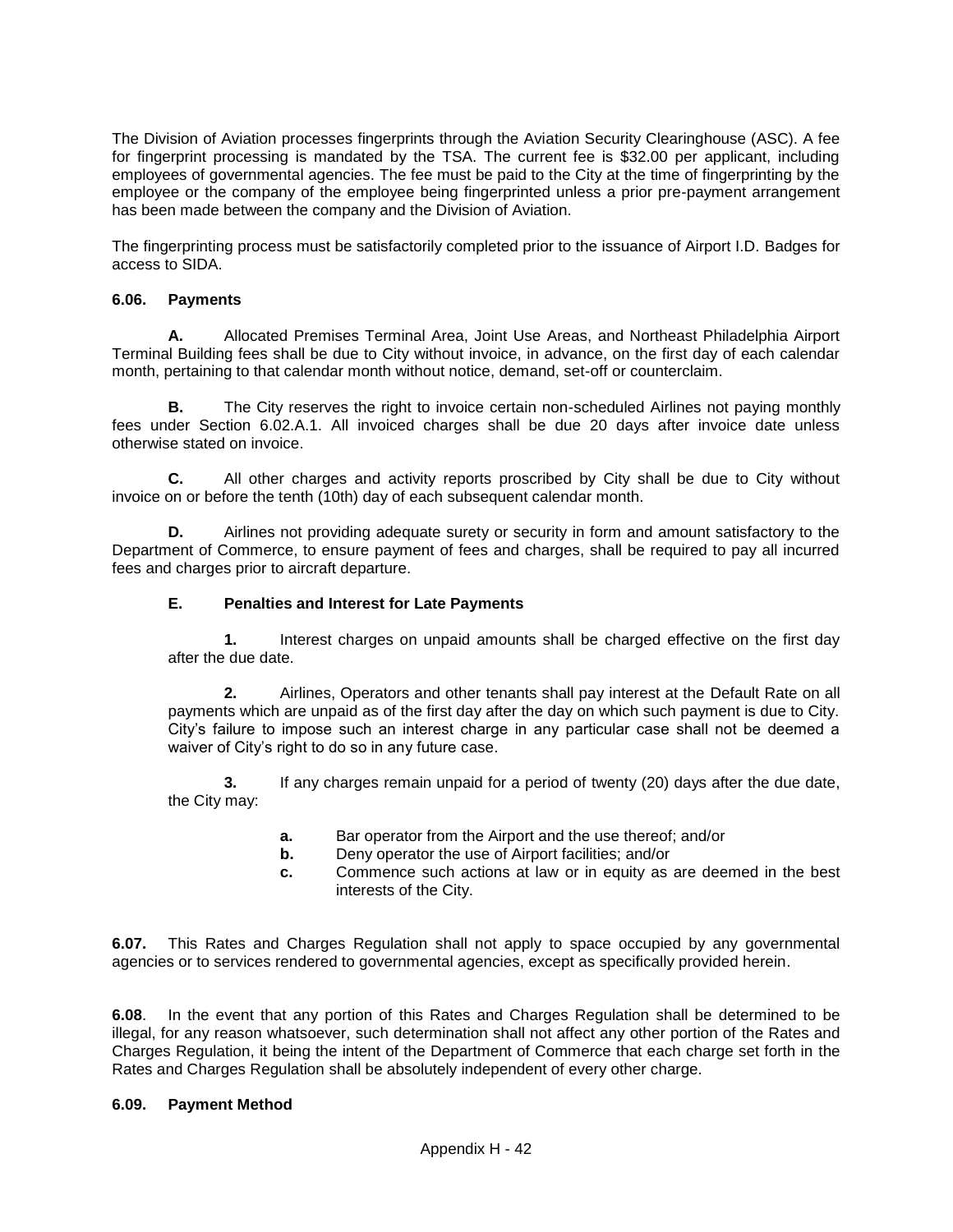**A. Rates and Charges.** Unless and until City notifies Airlines, Operators or other tenants in writing designating an alternative payment method, all payments pursuant to this Rates and Charges Regulation (save and except PFC) shall be submitted due hereunder shall be made by either:

- **1.** Separate wire transfer as follows: Wells Fargo Bank, N.A. Phone: 1-800-869-3557 E-Mail: www.wellsfargo.com City of Philadelphia Aviation Division Aviation Operating Account Account #200-003-388-8734 ABA # 121000248 (Routing Number)
- Or
	- **2.** Submitted to the following mailing address: City of Philadelphia PO Box 41758 Philadelphia, PA 19101-1758

**B. Passenger Facility Charges.** Unless and until City notifies Airlines, Operators or other tenants in writing designating an alternative payment method, all PFCs due hereunder shall be paid by either:

**1.** Separate wire transfer as follows: Wells Fargo Bank, N.A. Phone: 1-800-869-3557 E-Mail: www.wellsfargo.com City of Philadelphia Aviation Division Aviation Capital Account Account #200-003-388-8653 ABA #121000248 (Routing Number)

Or

**2.** Submitted to the following mailing address: City of Philadelphia PO Box 13966 Philadelphia, PA 19101-3966

**6.10.** All operations from Philadelphia International and Northeast Philadelphia Airports are governed by this Rates and Charges Regulation.

**6.11.** The Division of Aviation may adopt occupancy and operating procedures if it determines, in its sole discretion, that such procedures are appropriate.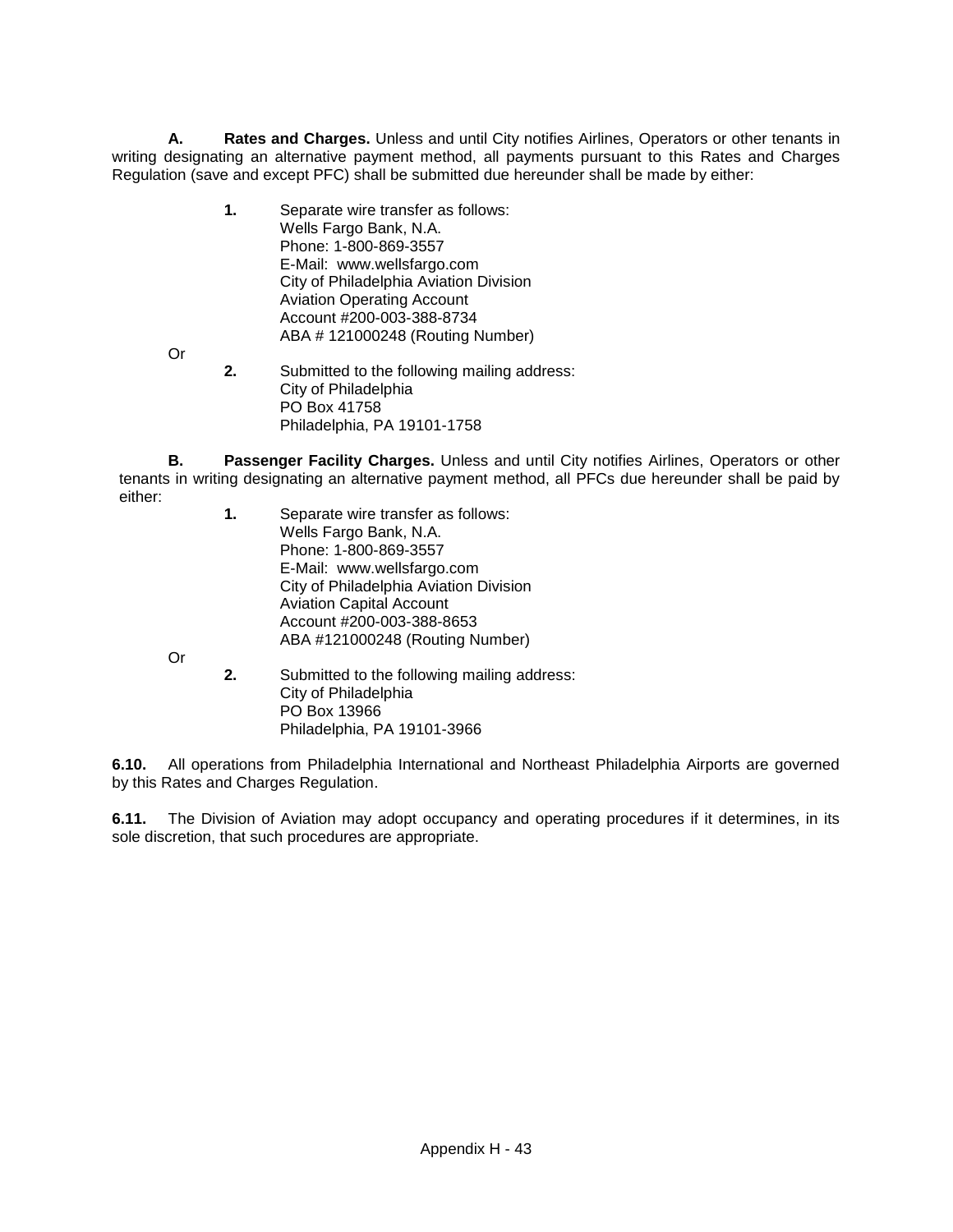### **ADJUSTMENT OF RATES, FEES AND CHARGES**

### **7.01. General**

### **A. Adjustment to Terminal Fees and Landing Fee Rate**

**1. Annual Rate Adjustments.** The City shall have the option to adjust the Terminal Fees and Landing Fee Rate from time to time, but no less frequently than annually.

**2. Airline Consultation.** City will consult with the Airlines prior to adjusting the Terminal Fees and Landing Fee Rate by providing preliminary budget information, including the Terminal Fees, Ramp Premises Rate and Landing Fee Rate calculation, for the ensuing Fiscal Year in writing to the Airlines no less than forty five (45) days prior to implementation of the adjustment. A consultation meeting will be held at least thirty (30) days prior to the implementation date of any Terminal Fees or Landing Fee Rate increase.

### **7.02. Terminal Area Rates, Fees and Charges**

**A. Terminal Area Cost Center Commercial Compensatory Methodology.** City has employed a cost center commercial compensatory methodology for charging Terminal Fees, using Airline Allocable Space in calculating Category Terminal Rates by Types of Space in the Terminal Area Cost Center.

**B. Terminal Area Requirement.** The Terminal Area Requirement for each Fiscal Year shall be the amount in the Annual Budget equal to:

**1.** The sum of Operating Expenses, Capital Project Expenditures or Debt Service and Fund Requirements allocated to the Terminal Area Cost Center;

**2.** Plus the allocable portion of Roadway and Airport Services Operating Expenses to the Terminal Area Cost Center; and

Less (a) fees collected for the use and maintenance of Proprietary Equipment, (b) expense to be reimbursed by federal, state, or local government for law enforcement officer (LEO) costs and (c) operating grant reimbursements allocable to the Terminal Area Cost Center ;

**C. Calculation of Average Terminal Rate.** Terminal Area Requirement shall be divided by the Terminal Allocable Space to determine the Average Terminal Rate. The Airline Allocable Space will then be multiplied by the Average Terminal Rate to determine Airlines' pro rata share of the Terminal Area Requirement.

## **D. Category Terminal Rates**

**1. Types of Space.** For any given Fiscal Year, Airline Allocable Space shall be classified by Type of Space as set forth in the table on the following page: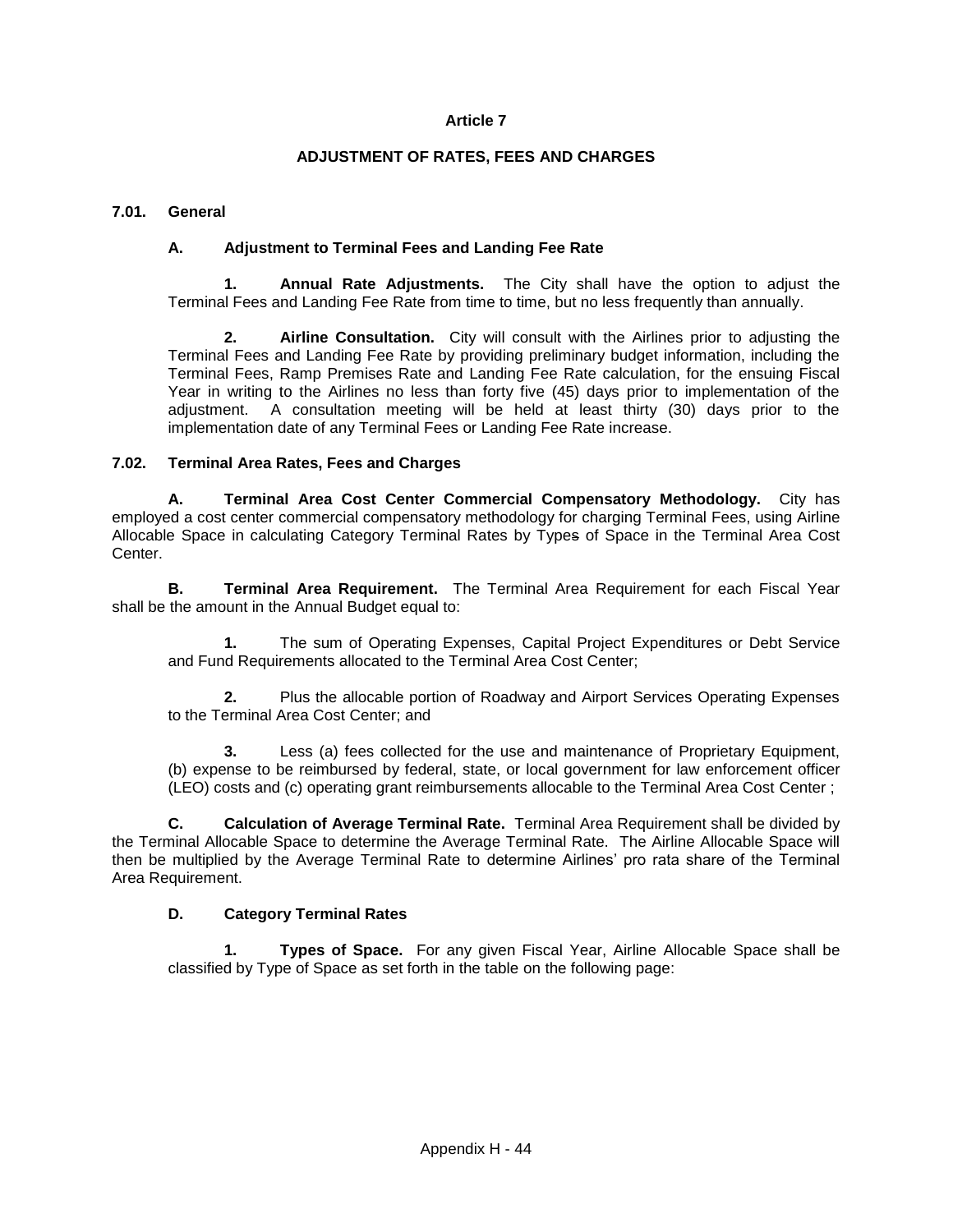| Category<br>(Types of<br>Space) | Location/Function                                                                                                    | Weighted<br>Value |
|---------------------------------|----------------------------------------------------------------------------------------------------------------------|-------------------|
| 1                               | Ticket counter and ticket counter offices                                                                            | 100%              |
| 2                               | Holdrooms, baggage claim area, baggage<br>claim offices, airline lounge, upper level Airline<br>office support space | 75%               |
| 3                               | Airline operations space, baggage makeup,<br>inbound baggage                                                         | 50%               |
| 4                               | FIS Area, cart tunnel, baggage recheck, ticket<br>counter queuing, unenclosed ramp level space                       | 25%               |

**2. Calculation of Category Terminal Fees Rates.** For any given Fiscal Year, the Category Terminal Allocable Rates for the Airline Allocable Space square footage shall be calculated as follows:

**a.** Classify all Airline Allocable Space by Types of Space described above;

**b.** Multiply the total square footage of each Type of Space by the weighted value of each Type of Space identified in Section 7.02.D.1 above to determine the weighted equivalent square footage;

**c.** Sum the weighted equivalent square footage for all of the Types of Space to determine total weighted equivalent square footage;

**d.** Divide the Airlines' pro rata share Terminal Area Requirement by the total weighted equivalent square footage to establish the Type 1 Rate;

**e.** Multiply the Type 1 Rate by the weighted value of each Type of Space identified in Section 7.02.D.1 for Types 2, 3 and 4 to determine the Category Terminal Fee Rate for each of the remaining Types of Space.

## **E. Other Terminal Area Fees – International Common Use Areas and FIS**

## **1. International Common Use Ticket Counter Areas**

**a.** The "**International Common Use Ticket Counter Area Cost"** shall be equal to the Category Terminal Rates for the Types of Space contained in the International Common Use Ticket Counter Area multiplied by the corresponding square footage of the International Common Use Ticket Counter Area for any given Fiscal Year.

**b.** The "**International Common Use Ticket Counter Area Fee"** for any given Fiscal Year shall be determined by dividing the "International Common Use Ticket Counter Area Cost" by the estimated number of Airline Enplaned Passengers utilizing the International Common Use Ticket Counter Area for any given Fiscal Year as established in the Annual Budget.

## **2. International Common Use Enplaning Areas**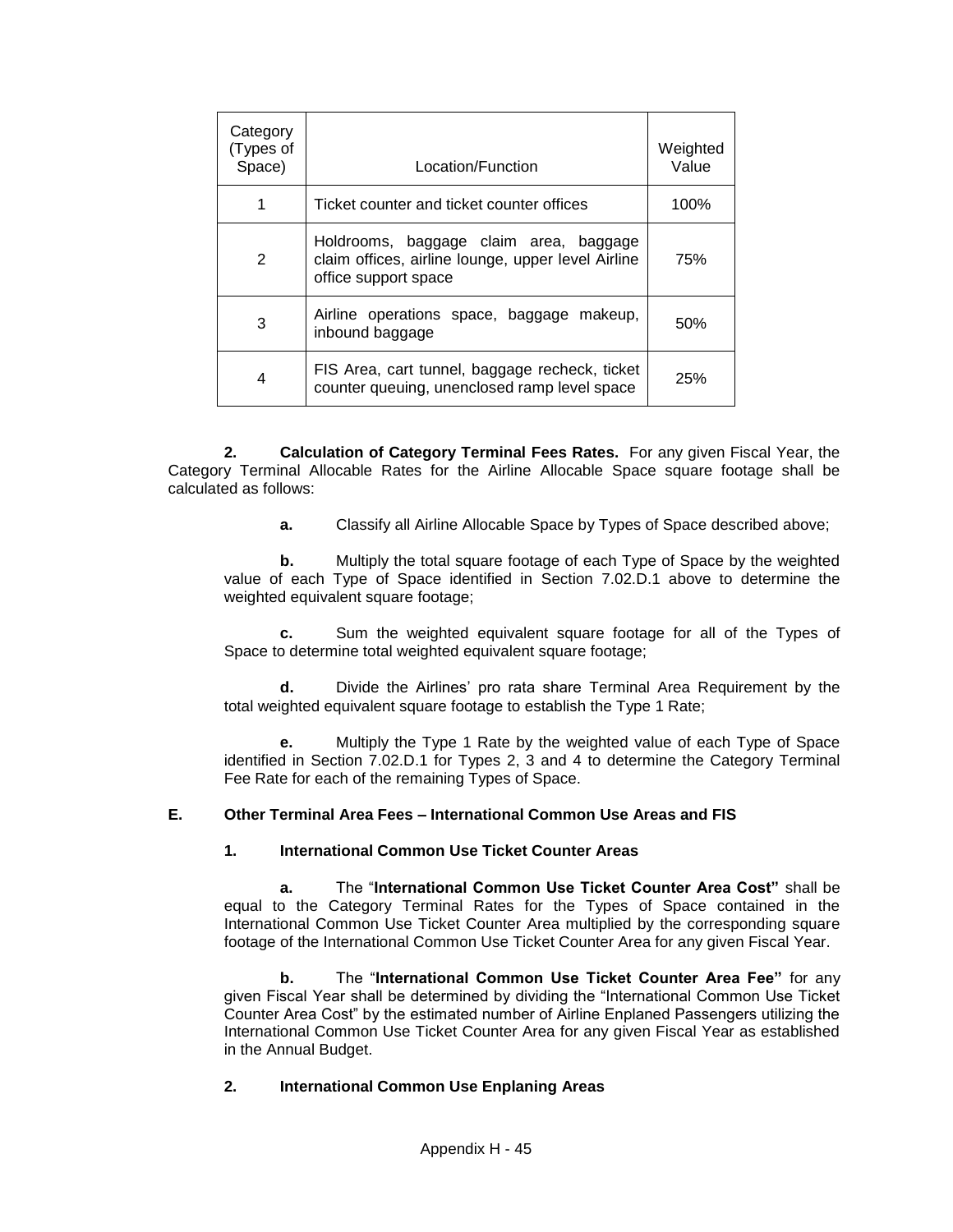**a.** The "**International Common Use Enplaning Area Cost"** shall be equal to the Category Terminal Rates for the Types of Space contained in the International Common Use Enplaning Area multiplied by the corresponding square footage of the International Common Use Enplaning Area for any given Fiscal Year.

**b.** The "**International Common Use Enplaning Area Fee"** for any given Fiscal Year shall be determined by dividing the "International Common Use Enplaning Area Cost" by the estimated number of Airline Enplaned Passengers utilizing the International Common Use Enplaning Area for any given Fiscal Year as established in the Annual Budget.

## **3. International Common Use Deplaning Areas**

**a.** The "**International Common Use Deplaning Area Cost"** shall be equal to the Category Terminal Rates for the Types of Space contained in the International Common Use Deplaning Area multiplied by the corresponding square footage of the International Common Use Deplaning Area for any given Fiscal Year.

**b.** The "**International Common Use Deplaning Area Fee"** for any given Fiscal Year shall be determined by dividing the "International Common Use Deplaning Area Cost" by the estimated number of Airline Deplaning Passengers utilizing the International Common Use Deplaning Area for any given Fiscal Year as established in the Annual Budget.

### **4. FIS Areas**

**a.** The "**FIS Area Cost"** shall be equal to the Category Terminal Rates for the Types of Space contained in the FIS Area multiplied by the corresponding square footage of the FIS Area for any given Fiscal Year.

**b.** The "**FIS Area Fee"** for any given Fiscal Year shall be determined by dividing the "FIS Area Cost" by the estimated number of Airline Deplaning Passengers utilizing the FIS Area for any given Fiscal Year as established in the Annual Budget.

## **7.03. Landing Fee**

**A. Airfield Area - Cost Recovery Methodology.** City shall employ a "break-even" methodology to recover the costs of the Airfield Area from all users —taking into consideration the Airfield Area, and the Northeast Philadelphia Airport Cost Centers—in calculating Airfield Area fees, using Airlines' aggregate Maximum Landed Weight in calculating the Landing Fee Rate for any given Fiscal Year.

**B. Airfield Area Requirement Calculation.** The Airfield Area Requirement for each Fiscal Year shall be the amount in the Annual Budget equal to:

> **1.** The sum of Operating Expenses, Capital Project Expenditures or Debt Service and Fund Requirements for the Fiscal Year allocable to the Airfield Area;

> **2.** Plus the allocable portion of Roadway and Airport Services Operating Expenses to the Airfield Area Cost Center;

> **3.** Plus the net operating cost of the Northeast Philadelphia Airport Cost Center, including allocable Operating Expenses, Capital Project Expenditures, Debt Services, and Fund Requirements, less all allocable Non-Airline Revenues; and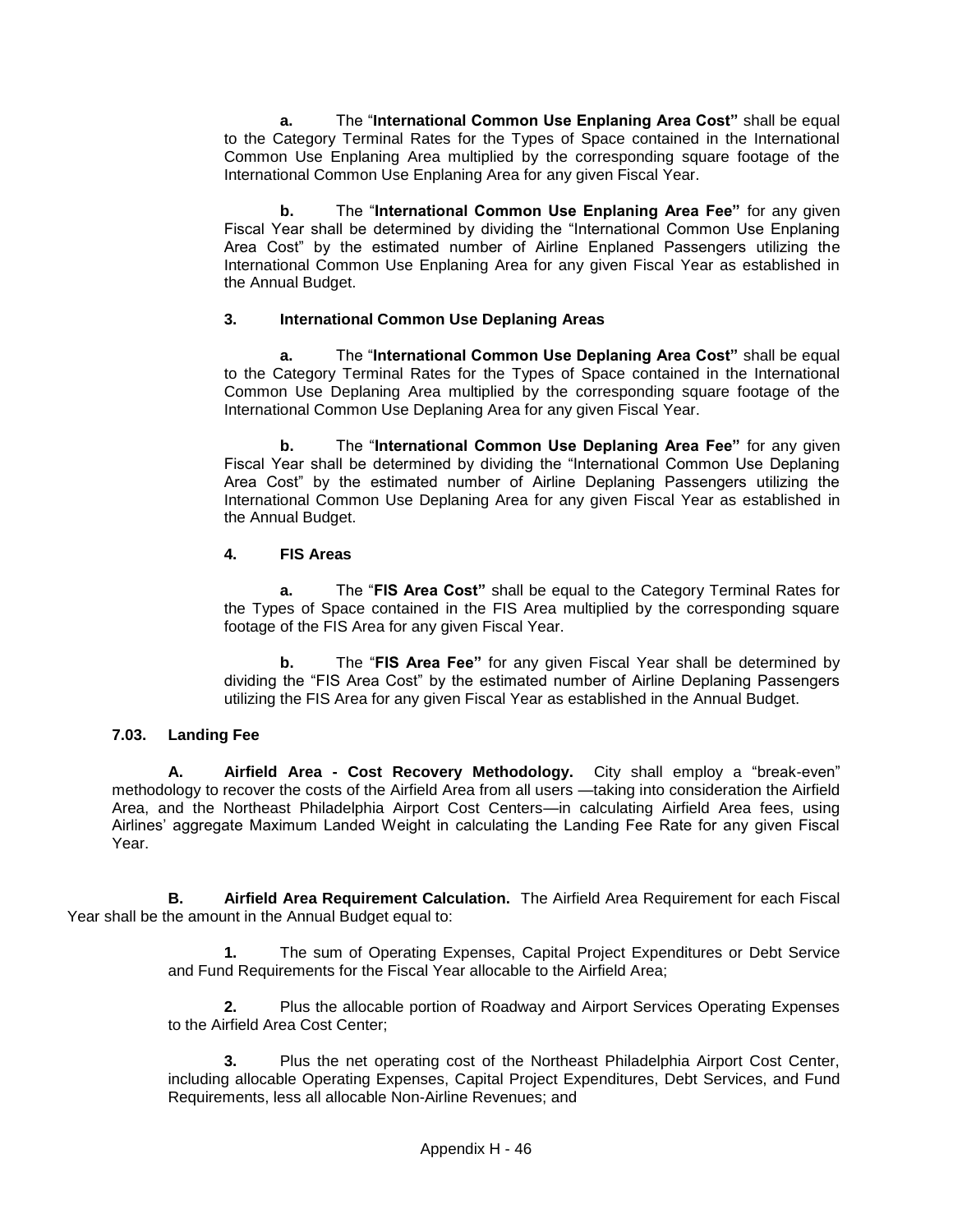**4.** Less all General Aviation landing fees and fuel flowage fees

**C. Landing Fee Rate.** The Landing Fee Rate shall be calculated by dividing the Airfield Area Requirement by the aggregate Maximum Landed Weight of the Airlines.

# **7.04. Adjustment to Terminal Fees or Landing Fee Rate**

City may implement an adjustment of the Terminal Fees or Landing Fee Rate in any given Fiscal Year. City will notify and hold a consultation meeting with the Airlines at least thirty (30) days prior to the implementation of an adjustment of the Terminal Fees or Landing Fee Rate and otherwise comply with the City regulatory process.

## **7.05. Monthly Activity Reports**

A. **Traffic Report.** On or before the 10<sup>th</sup> of each month, Airline will provide landing, passenger, and cargo statistics on a per flight basis in an electronic format approved by City.

# **B. Additional Fees Report**

**1. Payment of Additional Fees.** As provided for in Section 6.06.C, not later than ten (10) days after the end of each calendar month, Airline shall pay the Additional Fees (including Landing Fees, other use charges and Ground Handling Fees) due for the previous month. By the tenth (10th) day of the month, Airline shall remit an itemized calculation of amounts of Additional Fees on individual self-invoicing reports, the formats for which will be provided and revised from time to time by City.

**C.** As provided for in Section 6.06.C, payments for Other Fees shall be made by Airline when due and payable, as imposed pursuant to the Airport's Rules and Regulations, any federal, state or local law, regulation, ordinance, statute or directive.

**D.** With respect to each and every filing required herein:

**1.** The acceptance by City of any such payment shall not preclude City from questioning the accuracy of Airline's reports upon which the Additional Fees and/or Other Fees are based. City shall have the right, upon reasonable notice, to examine that portion of the books and records of Airline relevant for the purpose of ascertaining that the amounts paid or to be paid to City are correct.

**2.** In the event that Airline fails to remit to City the payments and the supporting data for Additional Fees as described above, City may compute such Additional Fees as though the activity statistics upon which said Additional Fees are based were the same as during the highest month in City's immediately preceding Fiscal Year or in the current Fiscal Year, whichever is higher, or upon the basis of such other estimate thereof as City, in its discretion, deems reasonable. City will issue an invoice to Airline for such estimated Additional Fees. After Airline remits the required, but delinquent payment and report to City, City shall recalculate the Additional Fees for the month in question based upon the report. If the actual Additional Fees are higher than those invoiced by City, Airline shall be liable for any deficiencies in payments; payments for said deficiencies shall be deemed due as of the date such fee or charge was due and payable.

**3.** If the actual Additional Fees are less than those Additional Fees invoiced by City to Airline, City shall either apply such overpayment as a credit against a subsequent amount due for such fees and charges from Airline or at the election of City, issue a refund, provided, however, Airline shall not be entitled to any credit for late fees on payments of such estimated amounts.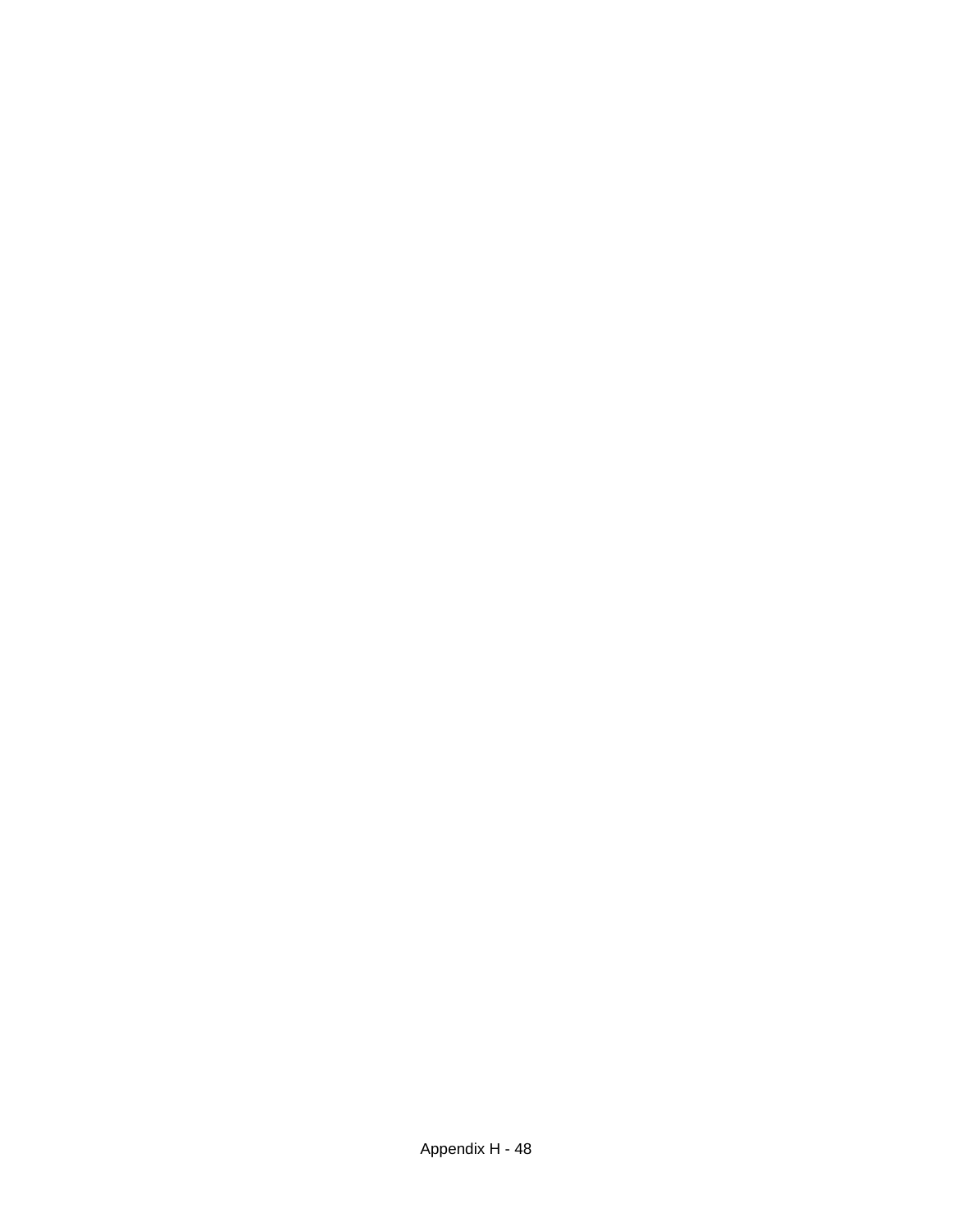# **7.06. Records and Audits of Records**

## **A. Airline Books and Records**

**1.** Airline shall keep books of account and other records relating to the provision and requirements of this Rates and Charges Regulation (including the records supporting the basis for and recalculation of Monthly Fees, Additional Fees and Other Fees described in Article 7 of this Rates and Charges Regulation) consistent with its reporting obligations herein.

**2.** City, through its duly authorized representative, and the City Controller, shall have the right, at any time during the term of Airline's Letter of Authorization and for three (3) years after the termination of Airline's Letter of Authorization, and upon advance notice to Airline and during reasonable business hours, to make an audit or cause an audit, examination or inspection of Airline's original books and records relating to Airline's operations. Airline shall, if requested, provide assistance to such auditors in making such inspection, and, if such records are maintained in electronic or other machine-readable format, shall provide the Airport and/or its representative such assistance as may be required to allow complete access to such records including providing such records in electronic read-only format compatible with computers utilized by City.

**3.** Airline shall make such books and records available to City for audit at the Airport or some other mutually agreed upon location. Should adequate records not be made available at the Airport or at the agreed upon location, then the additional cost of said audit, including all actual travel, food and lodging expenses incurred by City shall, at City's direction, be borne by Airline.

**4.** The cost of such audit shall be borne by City; provided however, the actual cost of such audit shall be borne by Airline if the audit reveals an underpayment of five percent (5%) or more of the specific Monthly Fees, Additional Fees or Other Fees being audited and payable under this Rates and Charges Regulation for any Fiscal Year, as determined by such audit, or Airline has failed to maintain accurate and complete records required herein.

## **B. City Books and Records**

**1.** City shall follow such procedures and keep and maintain such books, records and accounts as may be necessary or appropriate under the provisions of this Rates and Charges Regulation consistent with City practices.

**2.** Airline shall be entitled to access such Division of Aviation books, records and accounts that contain any information affecting the computation of Fees and Additional Fees. Airline shall have right at any reasonable time, subject to prior written notice to City, to examine, make copies and take extracts from such books, records and accounts.

**3.** In addition, in accordance with applicable FAA regulations, all records concerning the Airport are subject to inspection by any duly authorized agent of the United States Secretary of Transportation upon reasonable request.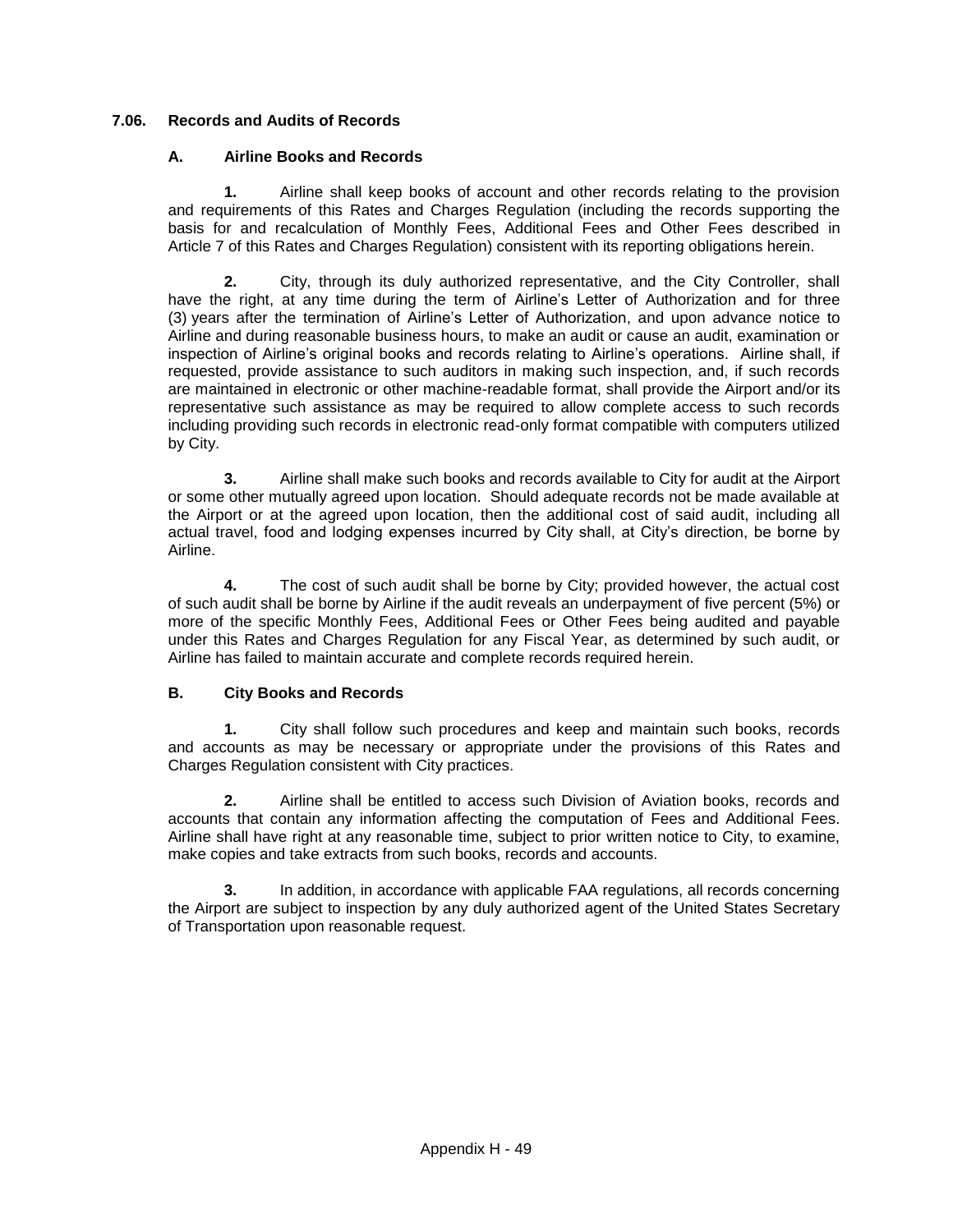### **ALTERATIONS, IMPROVEMENTS AND EQUIPMENT**

### **8.01. City's Construction Rights**

In order that City and its facilities may be suitable for the volume and character of air traffic, flight activity, and passenger traffic, which will require accommodation, and for purposes of maintaining or constructing improvements, modifications, or expansions to the Airport System, City shall have the right to close, temporarily relocate, reconstruct, change, alter, or modify the General Terminal Areas, either temporarily or permanently, and/or the means of access to Airline's Allocated Premises or elsewhere in the Terminal Area pursuant to this Rates and Charges Regulation or otherwise provided that to the extent reasonably possible, any City-sponsored capital improvement project that is undertaken shall not adversely interfere with Airline's operation of its Air Transportation Business.

### **8.02. Notification**

Unless such action is necessitated by circumstances, which, in the opinion of City, pose an immediate threat to the health and safety of persons using the Airport, City shall provide Airline reasonable notice of the construction activities; the timing of such notice shall be at the discretion of City taking into consideration the nature, the scope, and the anticipated disruption as a result of the construction activities.

### **8.03. Ingress and Egress**

City shall provide reasonably adequate means of ingress and egress for Airline's Allocated Premises or for alternate premises in the event Airline is relocated to alternate premises.

#### **8.04. Inconveniences during Construction**

Programs of construction, reconstruction, expansion, temporary relocation, maintenance and repair may inconvenience Airline in its operations at Airport. City will make a reasonable effort to provide alternative accommodations to mitigate any adverse effects of such programs and Airline agrees that no liability shall attach to the Commonwealth of Pennsylvania, City, and their officers, employees, and contractors by reason of such inconvenience and, for and in further consideration of the use of the Airline's Allocated Premises, Airline waives any right to claim damages or other consideration therefore except as set forth in Section 8.01 above. The aforementioned non-liability and waiver shall not apply in the event a claim is due to the gross negligence or willful misconduct of City or its officers, employees and contractors.

#### **8.05. Airline Improvements**

**A. City Consent.** Airline shall not construct, install, or make any structural or non structural alterations, additions or improvements to the Airline's Allocated Premises, including without limitation, the installation of trade fixtures, without prior approval of City, which will not be unreasonably withheld or delayed; provided, however, that, if City approvals are required for any such alterations, additions or improvements, the plans and specifications, location and construction schedule for such alternations, additions or improvements shall be (i) approved by City in writing prior to the commencement of any and all such construction or installation, (ii) in compliance with the tenant alterations procedures of City and (iii) in compliance with all applicable laws and regulations, including, without limitation, the requirements of the Americans with Disabilities Act.

**B. Airport Operation.** Any work associated with construction and installation by Airline shall not unreasonably interfere with the operation of the Airport, or otherwise unreasonably interfere with the permitted activities of other tenants in or users of the Terminal Area. Upon completion of the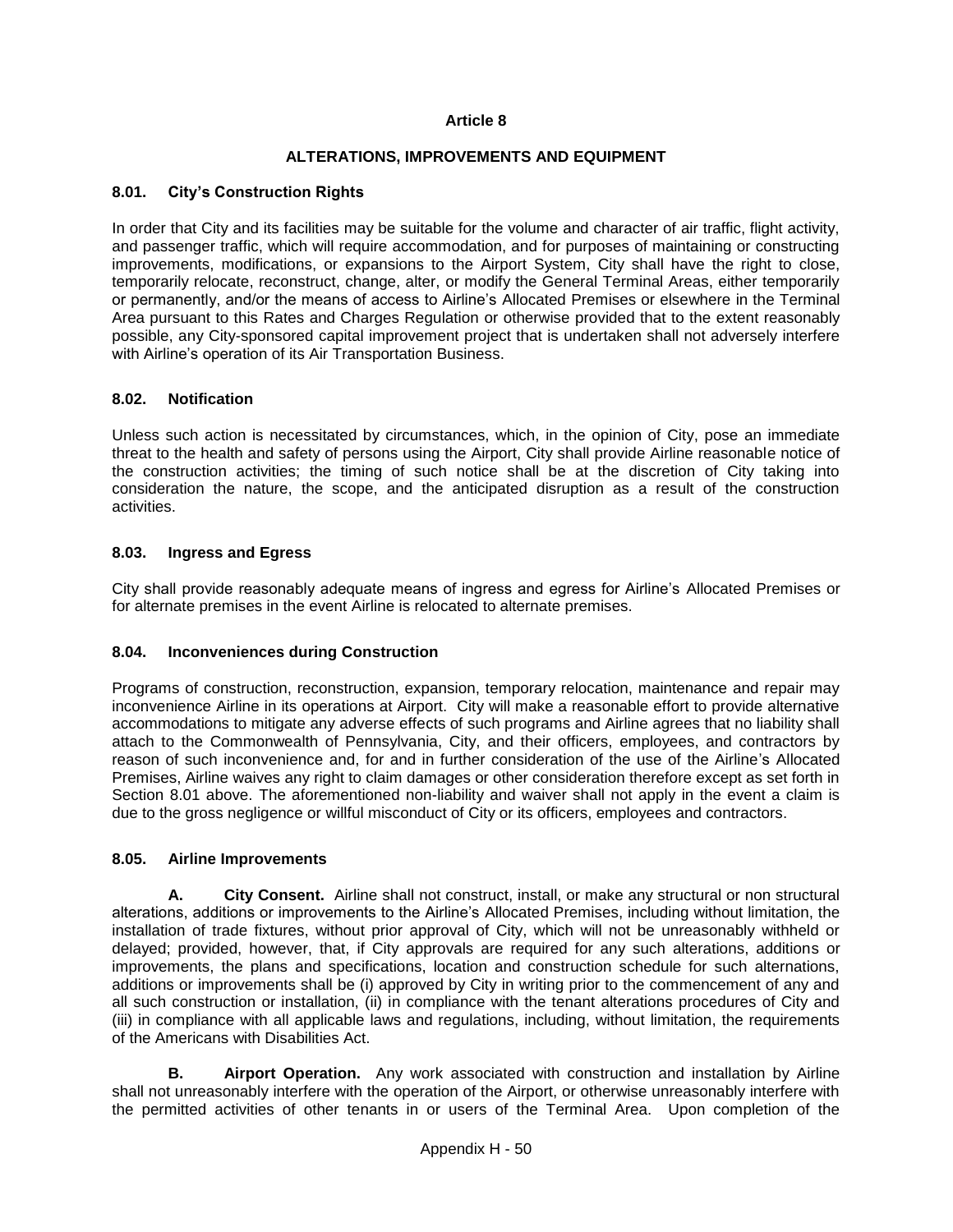approved construction and within sixty (60) days of the receipt by Airline of a certificate of occupancy, a complete set of as-built drawings shall be delivered to City in a media type and format acceptable for the permanent record of City.

**C. Property of Airline.** All alterations, additions and improvements made by Airline, except for those financed by City, shall be and remain the property of Airline until the termination of Airline's Letter of Authorization and thereafter will be subject to the provisions of Section 2.02.

# **8.06. Airline Improvements Compliance**

Airline Improvements and all alterations thereof and additions thereto, shall in all respects be constructed in accordance with applicable codes and Rules and Regulations of the Airport and pursuant to any required building or installation permit to be obtained from City, Tinicum Township and/or Delaware County, as applicable, according to the customary terms and conditions thereof.

## **8.07. Airline Equipment and Furnishings**

Airline agrees that it will, at its own expense, furnish, decorate, insure and provide necessary specialized furnishings and Airline Equipment for its own Airline operations at all areas of the Airline's Allocated Premises, to the extent that such furnishings and equipment are not otherwise provided by City for use by Airline as Proprietary Equipment, as set forth in this Rates and Charges Regulation. Such furnishings and equipment provided by Airline shall be (i) kept neat, clean and in presentable appearance, (ii) maintained in good working condition and (iii) subject to the prior approval of City, such approval not to be unreasonably withheld.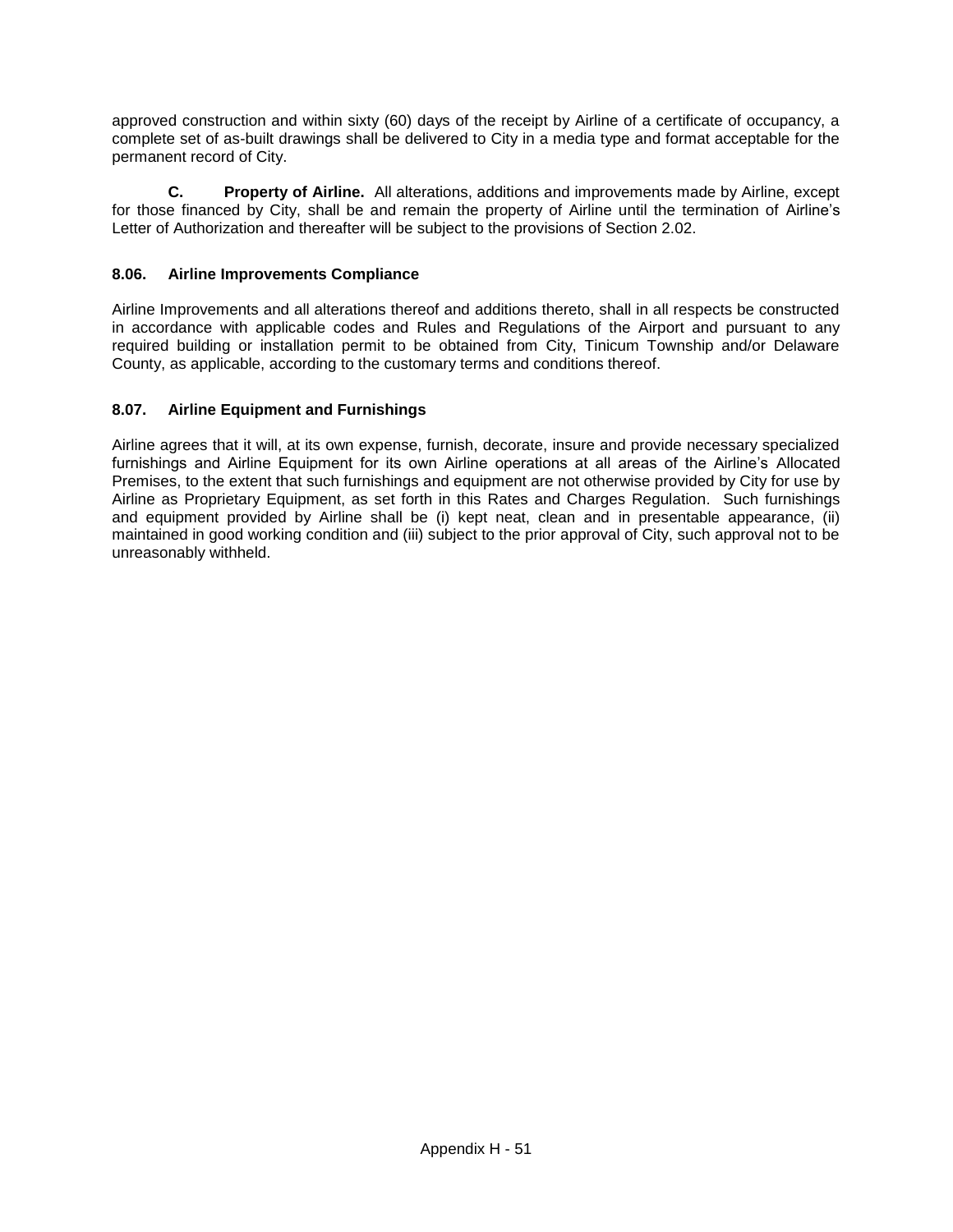### **ASSIGNMENT, SUBLEASE AND TRANSFER OF SPACE**

### **9.01. Prohibited Transactions**

**A.** Airline shall not assign, mortgage, pledge or otherwise transfer Airline's Letter of Authorization; provided, however, the foregoing shall not be deemed or construed to require the consent of City in connection with an assignment of this Airline's Letter of Authorization or any of the rights or privileges granted to Airline herein pursuant to a merger, consolidation, or sale of all or substantially all of the assets of Airline. Nothing contained herein shall be construed to prohibit City from exercising any of its legal rights existing independently from this Rates and Charges Regulation with respect to such merger, consolidation, or asset sale.

#### **9.02. Sublease**

Airline shall not sublet any of the space allocated to Airline under Airline's Letter of Authorization, by operation of law or otherwise.

### **9.03. Approved Transactions**

In the event a transfer is approved by City, such approval shall in no way relieve Airline of any contractual obligations assumed under Airline's Letter of Authorization unless City specifically consents thereto in its discretion, and such approval shall not constitute a waiver of strict future compliance by Airline with the provisions of this Article. Further, Airline shall not enter into any agreement to handle other aircraft at the Airport.

#### **9.04. Future Compliance**

Regardless of City's consent, no transfer shall release Airline of Airline's obligations or alter the primary liability of Airline to pay Fees and to perform all other obligations to be performed by Airline hereunder. Consent to one transfer pursuant to 4.11 shall not be deemed consent to any other or subsequent transfer. In the event of default by any successor of Airline in the performance of any of the terms hereof, City may proceed directly against Airline without the necessity of exhausting remedies against such successor unless released of its obligation as described in Section 9.03. City may consent to subsequent transfer or may execute separate Letters of Authorization with successors of Airline without notifying Airline, and without obtaining its or their consent thereto and such action shall not relieve Airline of liability under its Letter of Authorization, except as set forth above.

#### **9.05. Bankruptcy**

Notwithstanding any provision contained in this Rates and Charges Regulation and to the extent consistent with Federal bankruptcy law, any Airline which seeks protection under the Federal bankruptcy code, or is currently operating under the protection of the Federal bankruptcy code, herein called "Debtor", shall be prohibited from conveying its interest under Airline's Letter of Authorization to any other entity without prior approval of City. In the event that such a Debtor intends to assume the Letter of Authorization, or assume and assign the Letter of Authorization pursuant to 11 U.S.C. Section 365, Bankruptcy-Executory Contracts and Unexpired Leases, the Debtor shall be required to immediately cure any and all defaults and provide adequate assurance of future performance under this Letter of Authorization which shall include, but not be limited to (i) adequate assurance of the reliability of the proposed source for the fees and charges due under this Rates and Charges Regulation upon the assumption of the Letter of Authorization, and (ii) adequate assurance that all other consideration due under the Letter of Authorization shall be forthcoming upon the assumption of the Letter of Authorization.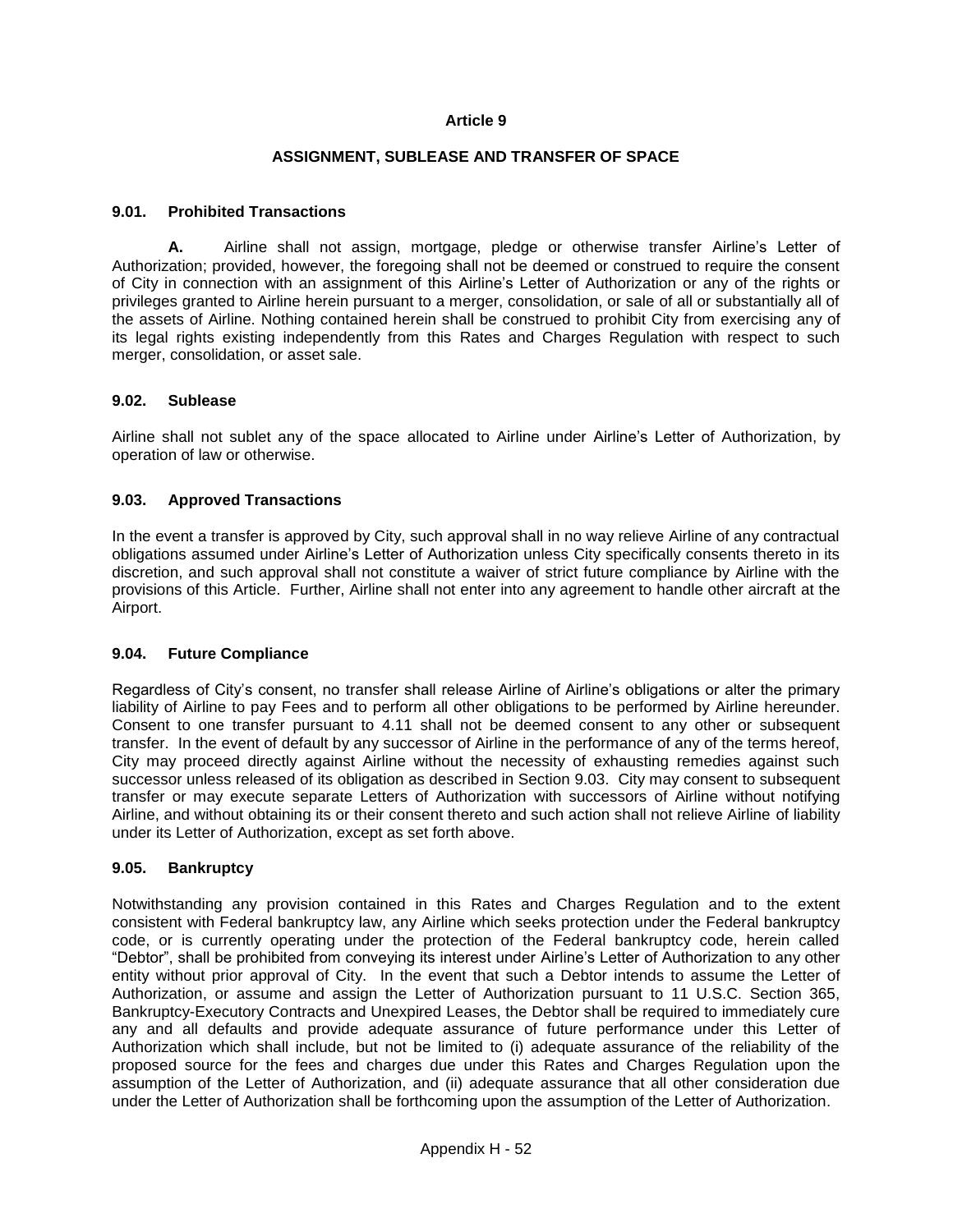### **DEFAULT AND RIGHTS AND REMEDIES UPON DEFAULT**

#### **10.01. Events of Default**

The occurrence of any of the following shall constitute a material breach of the Letter of Authorization by Airline and an Event of Default:

**A.** Airline's abandoning or constructive abandoning of the Airline's Allocated Premises as determined pursuant to Section 4.10, if such abandonment or constructive abandonment continues for fifteen (15) days after receipt of notice of default by Airline.

**B.** Airline's failure to pay any Monthly Fees, Passenger Facility Charge payments or any other payment due hereunder, if such failure continues for ten (10) days after receipt of notice to Airline.

**C.** Airline's failure to pay, when due, any installment of Additional Fees or other sum required to be paid by Airline hereunder where such failure continues for ten (10) days after notice thereof to Airline.

**D.** Airline's failure to observe and comply with the requirements of Section 3.04.E, Section 12.12, Article 13, Sections 14.01 and 14.02, and Section 15.04 where such failure continues for thirty (30) days, after notice thereof to Airline provided, however, that if the nature of the default is such that the same cannot reasonably be cured within such thirty (30) day period, Airline shall not be deemed to be in default if Airline shall within such period commence such cure and thereafter diligently prosecutes the same to completion, and advises City of same, but in no event for longer than sixty (60) days after notice to Airline without the consent of City, or for such shorter cure period as may be specifically prescribed in the applicable article of this Rates and Charges Regulation.

**E.** Airline's failure to observe and perform any other provision or covenant of this Rates and Charges Regulation to be observed or performed by Airline, where such failure continues for thirty (30) days after notice thereof to Airline provided, however, that if the nature of the default is such that the same cannot reasonably be cured within such thirty (30) day period, Airline shall not be deemed to be in default if Airline shall within such period commence such cure and thereafter diligently prosecute the same to completion, and advise City of same, but in no event for longer than sixty (60) days after notice to Airline without the consent of City.

**F.** The filing of a petition by or against Airline for relief in bankruptcy or insolvency or for its reorganization or for the appointment pursuant to any local, state or federal bankruptcy or insolvency law of a receiver or trustee of any part of Airline's property; or, an assignment by Airline for the benefit of creditors; or the taking possession of the property of Airline by any local, state or federal governmental officer or agency or court-appointed official for the dissolution or liquidation of Airline or for the operating, either temporarily or permanently, of Airline's business, provided, however, that if any such action is commenced against Airline the same shall not constitute a default if Airline files a motion to dismiss such action within thirty (30) days after its filing and such action is dismissed or discharged within ninety (90) days after the action against Airline was commenced.

**G.** Notwithstanding anything set forth in Sections 10.01.A, B, C, and D above to the contrary, in no event shall City be obligated to send more than two (2) notices under any single article of this Rates and Charges Regulation in any twelve (12) month period for any of the failures described in those subsections. Any failure occurring after City has sent two (2) notices within a twelve (12) month period shall be an automatic Event of Default hereunder and City shall be entitled to exercise its rights and remedies hereunder. In any event, more than six (6) Events of Default in any twelve (12) month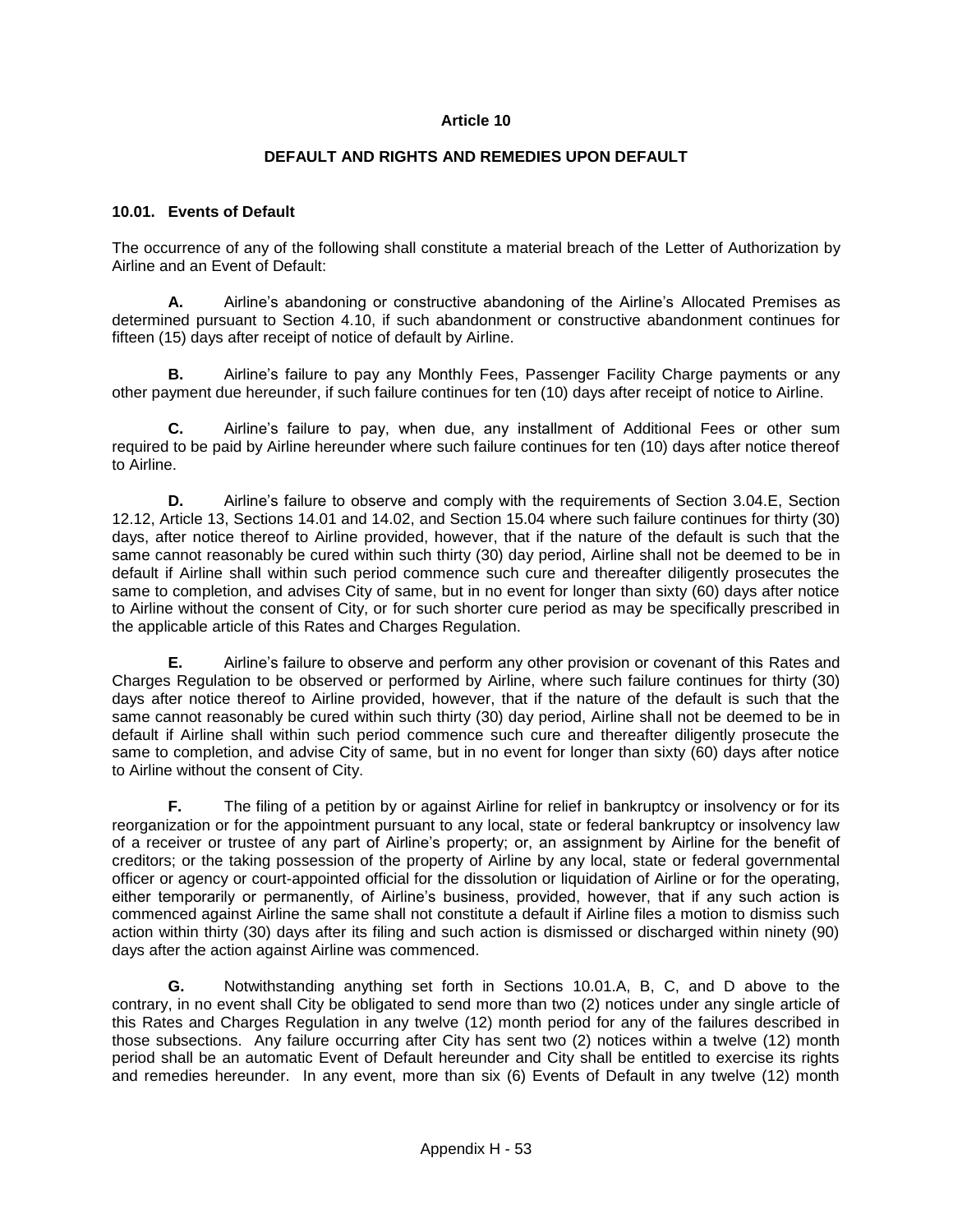period will render the next default an automatic Event of Default hereunder and City shall be entitled to exercise its rights and remedies hereunder.

**H.** A default by Airline which is not cured within the applicable cure period in any other agreement entered into with City relating to the Philadelphia Airport System.

## **10.02. Remedies of City**

Upon the occurrence of any Event of Default set forth in Section 10.01, City, at its option, may take all or any of the following actions:

**A.** In addition to any other rights and remedies provided to City herein including the respective indemnification provisions set forth herein, City may, without any further liability of City to Airline except in the case of City's gross negligence or willful misconduct, perform any obligations of Airline set forth herein which Airline has failed to perform in a timely manner, after reasonable notice, in which case Airline shall pay to City, upon receipt of invoice, City's costs incurred therefor, plus a fifteen percent (15%) administrative fee, unless a different payment requirement is stated in this Rates and Charges Regulation. This provision shall not apply to Airline's responsibility to tow or move aircraft or the like except as otherwise established in Section 3.05.

**B.** City shall be entitled to terminate Airline's Letter of Authorization and, until such time as Airline's equipment has been removed and the City gains for access to the premises to reallocate the space allocated to Airline hereunder, recover all unpaid Fees which have accrued prior to the date of said Event of Default and which are then due and payable,

**C.** City, at any time after the occurrence of any Event of Default whether or not the Letter of Authorization has been terminated as aforesaid, may reenter and repossess, the Airline's Terminal Area Allocated Premises and any part thereof with or without process of law, provided no undue force shall be used, and shall have the option, but not the obligation either in its own name, as agent for Airline if the Letter of Authorization has not been terminated or for its own behalf if the Letter of Authorization has been terminated, to give rights and privileges to or allocate to other airlines or users, all or any part of the Airline's Terminal Area Allocated Premises; provided that City shall not be required to grant rights or allocate to any entity proposed by Airline or observe any instruction given by Airline about the granting of such rights. Nor shall such reentry or taking possession of the Airline's Terminal Area Allocated Premises be construed as an election on City's part to terminate the Letter of Authorization unless a notice of such election by City is given to Airline. City may at any time thereafter elect to terminate the Letter of Authorization for any previous breach and uncured default. City may, in its reasonable discretion, decorate or make repairs, changes, alterations or additions in or to the Airlines' Terminal Area Allocated Premises to the extent deemed by City desirable or convenient, and the cost of such decoration, repairs, changes, alterations or additions shall be charged to and payable by Airline as Fees hereunder, as well as any reasonable brokerage and legal fees expended by City; and any sums collected by City from any new airline shall be credited against the balance of the Fees due hereunder as aforesaid. Airline shall pay to City monthly, on the days when Fees would have been payable under this Rates and Charges Regulation, the amount due hereunder less the amount obtained by City from such new airline, if any; and/or

**D.** In the event that City elects to terminate the Letter of Authorization, City at its option, may serve notice upon Airline that the Letter of Authorization and the then unexpired term thereof shall cease and expire and become absolutely void on the date specified in such notice, to be no less than ten (10) days after the date of such notice, without any right on the part of Airline thereafter to save the forfeiture by payment of any sum due or by the performance of any term, provision, covenant, agreement or condition broken; and, thereupon and at the expiration of the time limit in such notice, the Letter of Authorization and the term thereof granted, as well as the rights and privileges of Airline hereunder, shall wholly cease and expire and become void in the same manner and with the same force and effect (except as to Airline's liability) as if the date fixed in such notice were the date in Airline's Letter of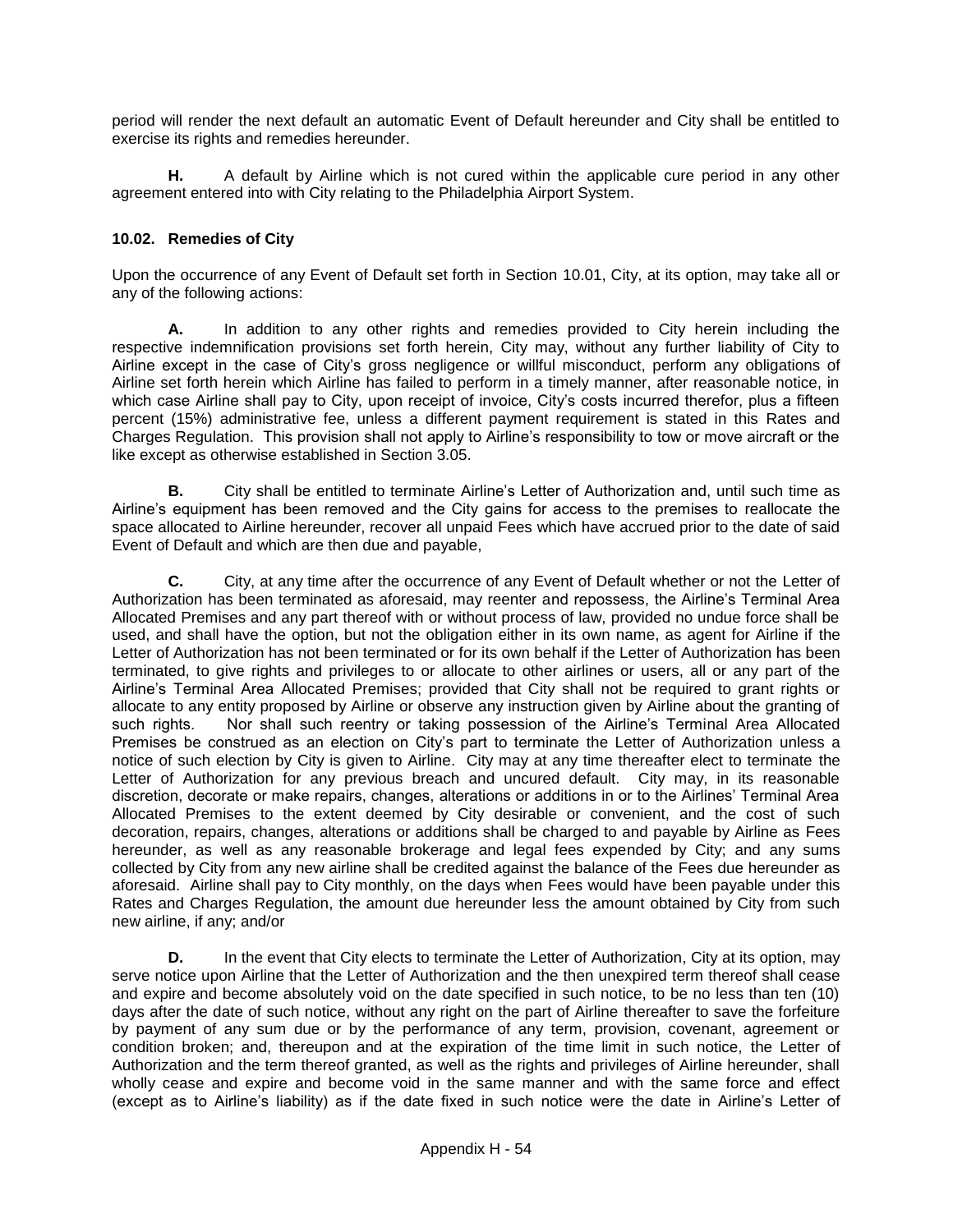Authorization stated for expiration of the term. Thereupon, Airline shall immediately quit and surrender to City the Airlines' Terminal Area Allocated Premises by summary proceedings, detainer, ejectment or otherwise and remove itself and all other occupants thereof and, at City's option, any Airline property thereon without City being liable for any damages therefore. No such expiration or termination of the Letter of Authorization shall relieve Airline of the liability and obligations under this Rates and Charges Regulation accruing prior to the termination of Airline's Letter of Authorization, whether or not City allocates or grants preferential rights to the Airline's Terminal Area Allocated Premises to another entity, or allocates the Exclusive Use Space, all of which shall survive such expiration or termination; or

**E.** Airline further hereby expressly authorizes and empowers (which power is coupled with an interest) City, upon the occurrence of an Event of Default, to exercise the remedy of self-help with respect to the Proprietary Equipment and to enter upon the Airline's Terminal Area Allocated Premises, distrain upon and remove therefrom all inventory, equipment, machinery, trade fixtures and personal property of whatsoever kind or nature, whether owned by Airline or by others and to proceed without judicial decree, writ of execution or assistance or involvement of constables or City and Airline officers, to conduct a private sale, by auction or sealed bid without restriction. Airline hereby waives the benefit of all laws, whether now in force or hereafter enacted, exempting any personal property on the Airline's Terminal Area Allocated Premises from sale or levy, whether execution thereon is had by order of any court or assistance or involvement of constables or City and Airline officer, or through self-help, private sale hereinabove authorized.

**F.** City shall have the right of injunction, in the event of a breach or default or threat thereof by Airline of any of the agreements, conditions, covenants or terms hereof, to restrain the same and the right to invoke any remedy allowed by law or in equity, whether or not other remedies, indemnity or reimbursements are herein provided. The rights and remedies given to City in this Rates and Charges Regulation are distinct, separate and cumulative remedies; and no one of them, whether or not exercised by City, shall be deemed to be in exclusion of any other.

**G.** Airline expressly waives the benefits of all laws, now or hereafter in force, exempting any of Airline's property on the Airline's Terminal Area Allocated Premises or elsewhere from distraint, levy or sale in any legal proceedings taken by City to enforce any rights under this Rates and Charges Regulation. If proceedings shall be commenced by City to recover possession under the Acts of Assembly, either at the end of the term of Airline's Letter of Authorization or any extension thereof or on sooner termination thereof, or for nonpayment of Fees or any other reason, Airline specifically waives pursuant to 68 P.S. § 250.501(e) the right to the fifteen (15) or thirty (30) day notice and agrees that five (5) days' notice shall be sufficient in either or any such case. The right to enter judgment against Airline and to enforce all of the other provisions of this Rates and Charges Regulation hereinabove provided may be exercised by any assignee of City's right, title and interest in the Letter of Authorization, in such assignee's own name, notwithstanding the fact that any or all assignments of said right, title and interest may not be executed and/or witnessed in accordance with the Act of Assembly and any and all laws regulating the manner and/or form in which such assignments shall be executed and witnessed.

**H.** Neither Airline's Letter of Authorization nor any rights or privileges hereunder shall be an asset of Airline in any bankruptcy, insolvency or reorganization proceeding. If City shall not be permitted to terminate Airline's Letter of Authorization because of the provisions of the United States Bankruptcy Code, Airline or any trustee for it shall, within fifteen (15) days upon request by City to the Bankruptcy Court, assume or reject Airline's Letter of Authorization, provided however, that Airline may not assume the Letter of Authorization unless all defaults thereunder shall have been cured, City shall have been compensated for any monetary loss resulting from such default and City shall be provided with adequate assurance of full and timely performance of all provisions, terms and conditions of this Rates and Charges Regulation on the part of Airline to be performed.

**I.** The failure or delay on the part of either party to enforce or exercise at any time any of the provisions, rights or remedies in the Rates and Charges Regulation shall in no way be construed to be a waiver thereof, nor in any way to affect the validity of this Rates and Charges Regulation or any act hereof, or the right of the party to thereafter enforce each and every such provision, right or remedy. No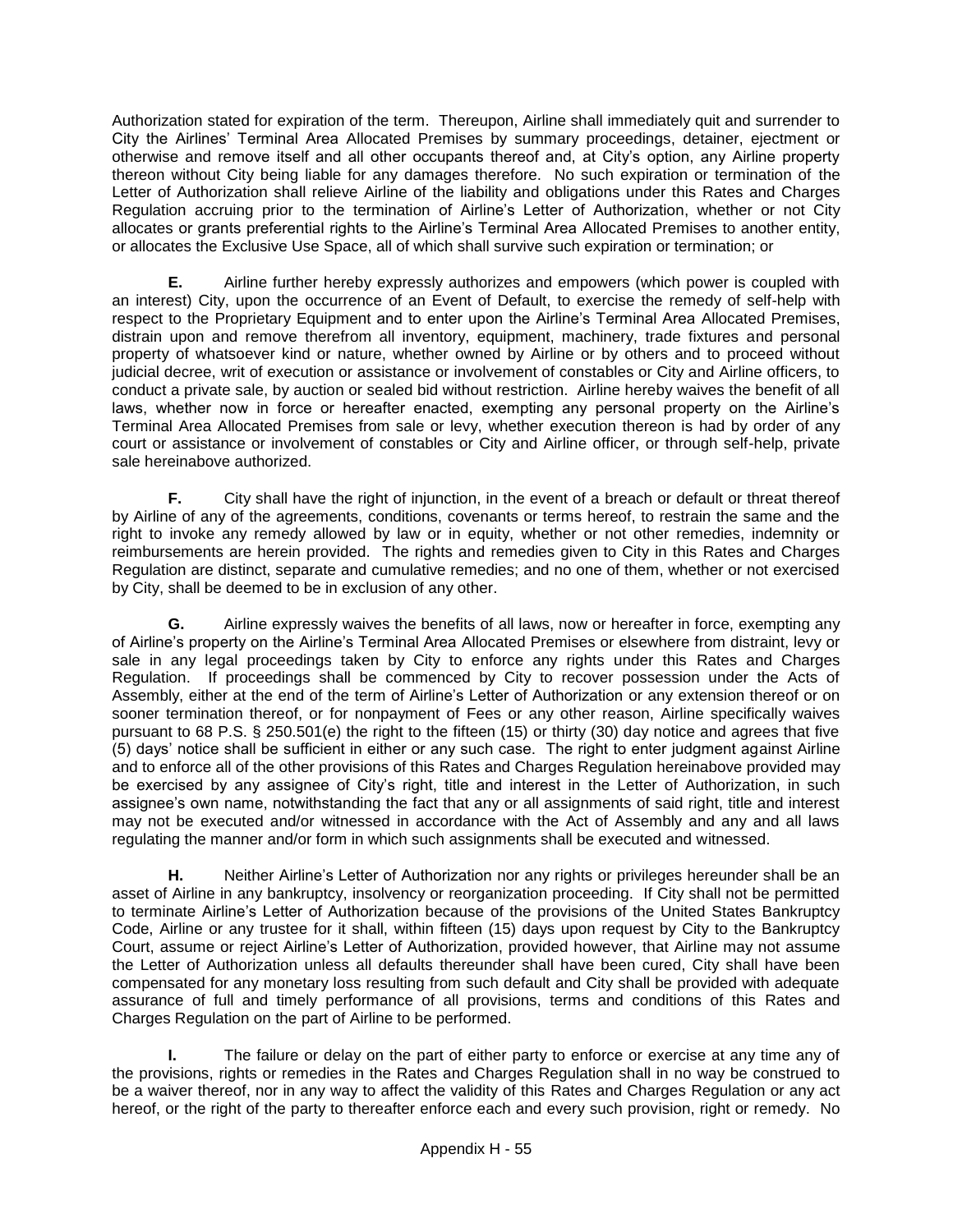waiver of any violation of this Rates and Charges Regulation shall be held to be a waiver of any other or subsequent violation. The receipt by City of Fees from and after the time when the non-payment of Fees becomes an Event of Default hereunder shall not be construed as a waiver of such default. The receipt by City of a lesser amount than the Fees due shall not be construed to be other than a payment on account of the Fees then due, nor shall any statement on Airline's check or any letter accompanying Airline's check be deemed an accord and satisfaction, and City may accept such payment without prejudice to City's right to recover the balance of the Fees due or to pursue any other remedies provided in this Rates and Charges Regulation. No act or thing done by City or City's agents or employees during the term of Airline's Letter of Authorization and any extension thereof shall be deemed an acceptance of a surrender of the Airline's Terminal Area Allocated Premises, and no agreement to accept such a surrender shall be valid unless in writing and signed by City, unless such surrender is rejected by City.

**J.** City shall have the right, upon any uncured Event of Default hereunder, to cancel the security badge access to the Airport of all employees of Airline.

# **10.03. City's Right to Cure**

City may perform, in whole or in part, any obligation of which Airline is in default, either prior to (provided Airline is not in the process of curing its default) or following the maturation of such default into an Event of Default, and Airline shall pay on demand as Fees any expenditures made pursuant hereto and the amount of any obligations incurred in connection herewith, plus per annum interest at the Default Rate from the date of any such expenditure, and City's performance shall not constitute a cure of such default by Airline.

## **10.04. City's Expenses**

Airline shall be responsible for all of City's costs and expenses, including usual attorneys' fees, in enforcing any and all provisions of this Rates and Charges Regulation. All such costs and expenses shall constitute Fees, shall accrue interest at the Prime Rate from the date of such expenditure, and shall be payable by Airline to City immediately upon demand.

## **10.05. Disputed Obligations**

Notwithstanding anything to the contrary in this Rates and Charges Regulation, if a dispute arises between City and Airline with respect to any obligation or alleged obligation of Airline to pay money, the payment under protest by Airline of the amount claimed by City to be due shall not waive any of Airline's rights, and if any court or other body having jurisdiction determines that all or any part of the protested payment was not due, then City shall as promptly as reasonably practicable reimburse Airline any amount determined as not due.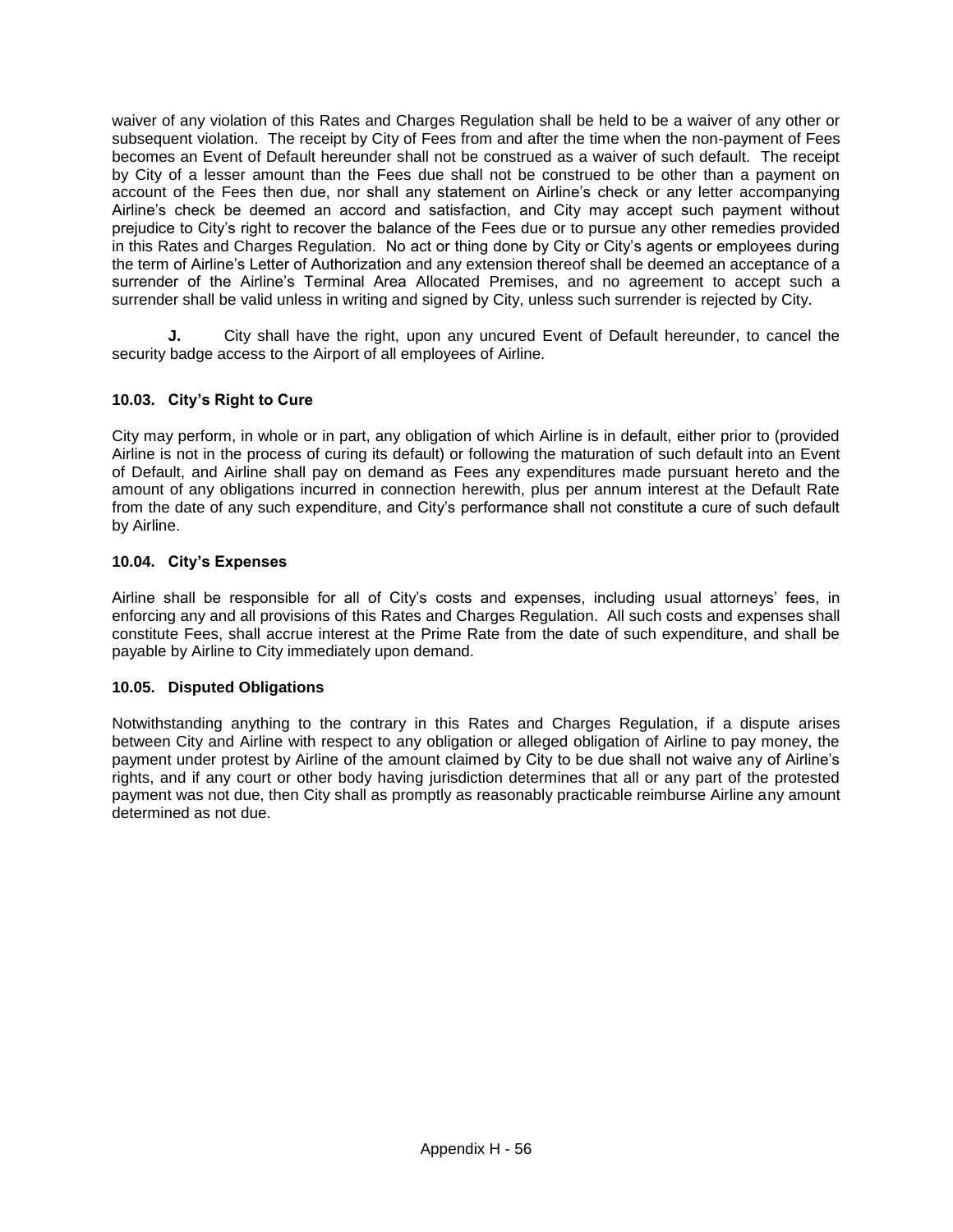### **DAMAGE OR DESTRUCTION**

#### **11.01. Partial Damage**

If all or any portion of the Airline's Allocated Premises, (but specifically excluding any Airline Improvements, Airline Equipment, or personal property, fixtures, equipment or other installations provided by Airline in and to the Airline's Allocated Premises,) is partially damaged by fire, explosion, the elements, act(s) of war or terrorism, or other casualty, but not rendered untenantable, the same will be repaired with due diligence by City at its own cost and expense, to the extent and only to the extent of insurance proceeds received by City, and there shall be no abatement of Airline payments, provided, however, that if any damage is caused by the act or omission of Airline, agents, or employees, Airline shall be responsible at its expense for making the necessary repairs for which it is responsible as approved by City. If Airline fails to make the necessary repairs in a timely manner as determined by City, then Airline shall reimburse City for the costs and expenses incurred in such repair, plus a fifteen percent (15%) administrative fee.

#### **11.02. Damage Suitable for Repair**

If damages referred to in Section 11.01. shall be so extensive as to render part or all of the Airline's Allocated Premises untenantable, but capable of being repaired in one hundred and twenty (120) days, the same shall be repaired with due diligence by City at its own cost and expense, to the extent and only to the extent of insurance proceeds received by City, and Airline payments payable herein shall abate, in proportion to the portion of the Airline's Allocated Premises rendered untenantable, from the time of such damage until such time as the Airline's Allocated Premises are fully restored and certified by City's engineers as ready for occupancy provided, however, that if any damage is caused by the act or omission of Airline, agents, or employees, Airline shall be responsible, at its expense, for making the necessary repairs as approved by City. If Airline fails to make the necessary repairs for which it is responsible in a timely manner as determined by City, then Airline shall reimburse City for the costs and expenses incurred in such repair, plus a fifteen percent (15%) administrative fee.

#### **11.03. Complete Damage**

In the event the Airline's Allocated Premises are completely destroyed by fire, explosion, the elements, act(s) of war or terrorism, or other casualty or so damaged that they are untenantable and cannot be replaced except after more than one hundred and twenty (120) days, City shall be under no obligation to repair, replace, and reconstruct said Airline's Allocated Premises and Airline payments shall abate as of the time of such damage or destruction and shall cease until such time as said Airline's Allocated Premises are fully restored, or until City provides substitute facilities, acceptable to Airline, for use by Airline. If within twelve (12) months or such other time as may be mutually agreed to by City and Airline after the time of such damage or destruction said Airline's Allocated Premises shall not have been repaired or reconstructed, and City has not supplied substitute facilities, acceptable to Airline, Airline may give City notice of its intention to cancel Airline's Letter of Authorization in its entirety as of the date of such damage or destruction.

#### **11.04. Airline Acts or Omissions**

Notwithstanding the foregoing, if said Airline's Allocated Premises are completely destroyed as a result of the negligence of Airline, agents, or employees, applicable fees and charges shall not abate and City may, in its discretion, require Airline to repair and reconstruct said Airline's Allocated Premises within twelve (12) months or such other time as may be mutually agreed to by City and Airline of such destruction and pay the costs therefor; or City may repair and reconstruct said Airline's Allocated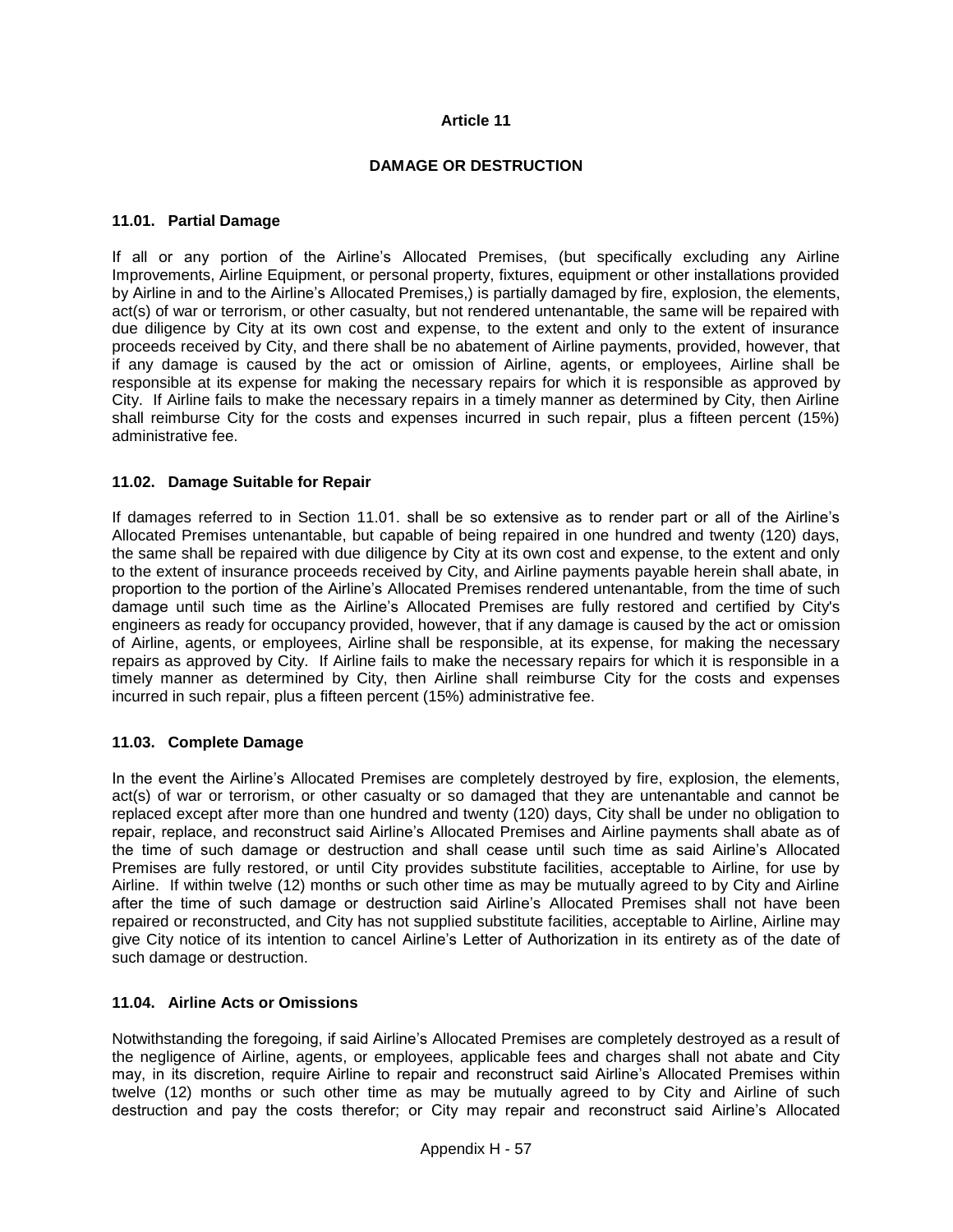Premises within twelve (12) months of such destruction and Airline shall be responsible for reimbursing City for the costs and expenses incurred in such repair, plus a fifteen percent (15%) administrative fee.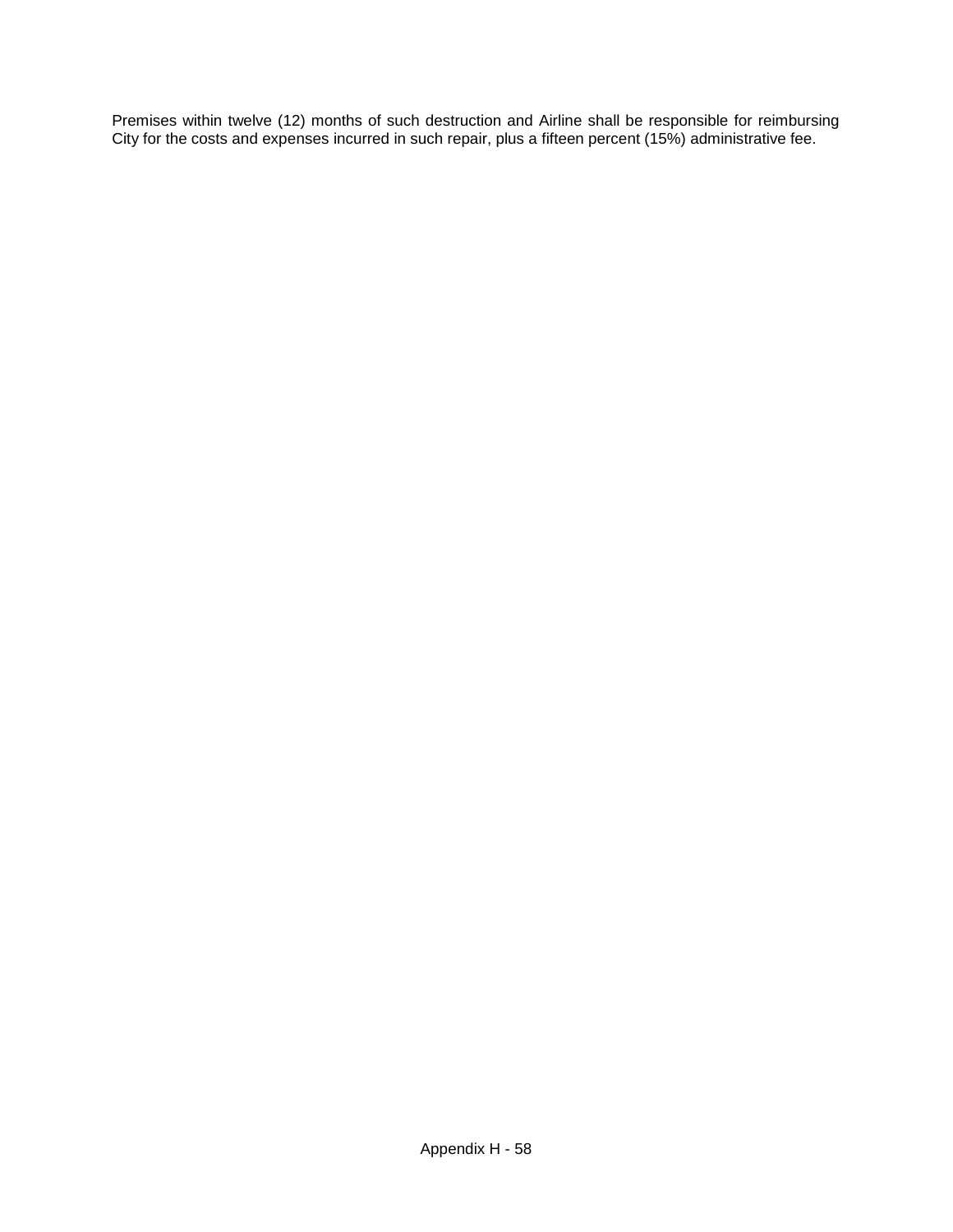#### **ENVIRONMENTAL MATTERS**

### **12.01 Environmental Definitions**

**A. "Hazardous Substances"** shall mean (i) asbestos, volatile hydrocarbons, industrial solvents, explosives, hazardous chemicals, radioactive material, oil, petroleum, petroleum products or by products, crude oil, natural gas, natural gas liquids, hazardous chemical gases and liquids, volatile or highly volatile liquids, and/or synthetic gas, and shall include, without limitation, substances defined as a "hazardous substance," "hazardous material," "hazardous waste," "toxic substance," "regulated substance," "pollutant," or "contaminant," as those terms are used in any Environmental Law or at common law, and (ii) any and all other materials or substances that any governmental agency or unit having appropriate jurisdiction shall determine in generally applicable regulations from time to time are hazardous, harmful, toxic, dangerous or otherwise required to be regulated, removed, cleaned-up, or remediated.

**B. "Environmental Law"** shall mean (i) all applicable current and future federal, state, and local environmental safety or health laws, statutes, rules, regulations, ordinances, orders, or common law including, but not limited to, reported applicable decisions of any applicable state or federal courts and shall include, but not be limited to, the Comprehensive Environmental Response, Compensation and Liability Act of 1980, as amended (42 U.S.C. § 9601 et seq.), the Resource Conservation and Recovery Act, as amended (42 U.S.C. § 6901 *et seq.);* the Toxic Substances Control Act, as amended, (15 U.S.C. § 2601 *et seq.);* the Hazardous Materials Transportation Act, as amended (49 U.S.C. § 5101 *et seq.*); the Clean Air Act, as amended, (42 U.S.C. § 7401 *et seq.*) ; the Clean Water Act, as amended (33 U.S.C. § 1251 *et seq*.); the Oil Pollution Act of 1990, as amended (33 U.S.C. § 2701 *et seq.*); the Safe Drinking Water Act, as amended (42 U.S.C. § 300 *et seq.*); the Air Pollution Control Act, 35 P.S. §4005; the Federal Insecticide, Fungicide and Rodenticide Act, as amended (7 U.S.C.§ 136 *et seq.*); the National Oil and Hazardous Substances Pollution Contingency Plan (40 C.F.R. § 300.1 *et seq.*); the Pennsylvania Solid Waste Management Act, as amended (35 P.S. § 6018.101 *et seq.*); the Pennsylvania Hazardous Sites Cleanup Act, as amended (35 P.S. § 6020.101 *et seq.*); the Pennsylvania Clean Streams Law, as amended (35 P.S. § 691.1 *et seq.*); the Pennsylvania Storage Tank and Spill Prevention Act (35 P.S. § 6021.101 *et seq.*); Pennsylvania Land Recycling and Environmental Remediation Standards Act (35 P.S. § 6026.101 et seq.); the Pennsylvania Hazardous Material Emergency Planning and Response Act, as amended (35 P.S. § 6022.101 *et seq.*); and the Philadelphia Code, as any of the foregoing may hereinafter be amended; any rule or regulation promulgated pursuant thereto; (ii) all applicable Airport Rules and Regulations; and (iii) any other applicable present or future law, ordinance, regulation, permit or permit condition, order, directive or guideline addressing environmental, health, or safety issues of or by the federal government or the Commonwealth of Pennsylvania or other applicable political subdivision thereof, or any agency, court or body of the federal government, or the Commonwealth of Pennsylvania or any political subdivision thereof exercising executive, legislative, judicial, regulatory or administrative functions.

**C. "Environmental Claim"** shall mean any investigative, enforcement, cleanup, removal, containment, remedial, or other private, governmental or regulatory action at any time that (i) is threatened, instituted or completed pursuant to any Environmental Law or activity, on the Allocated Premises; (ii) arises or relates to Airline's operations at the Airport; or (iii) otherwise relates to damage, contribution, cost recovery, claims, causes of action, liabilities, fines, penalties, impairments, liens, compensation, loss or injury resulting from or in any way arising in connection with any Hazardous Substance or any Environmental Law. Notwithstanding the foregoing, an Environmental Claim shall be limited in time to occurring during the term of the Letter of Authorization to the extent: (a) such Environmental Claim arises outside the Allocated Premises; and (b) does not arise as a result of Airline operations on the Allocated Premises.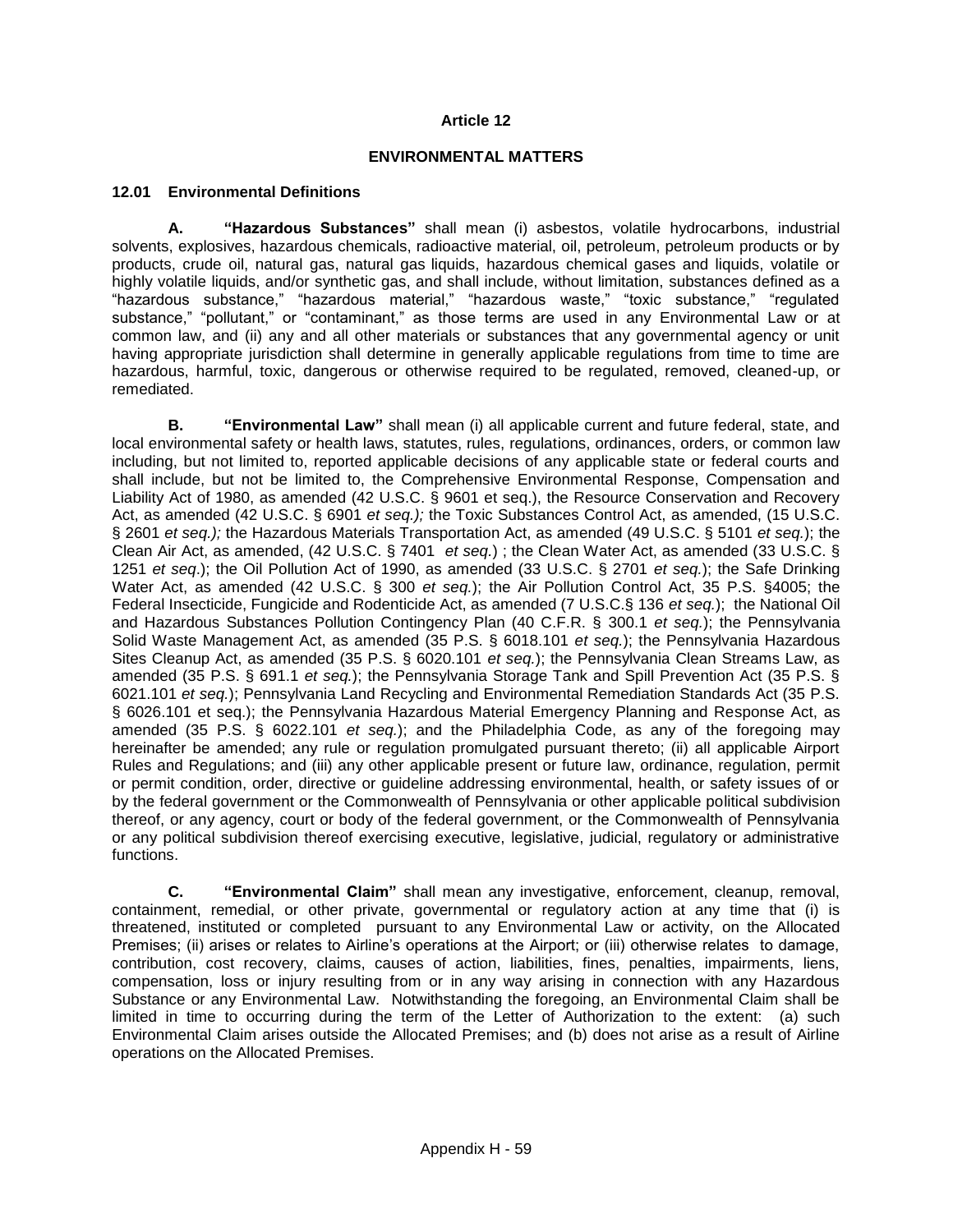**D. "Release"** shall mean any unlicensed or unpermitted spill, leak, emission, pumping, pouring, discharging, leaching, dumping, causing to become airborne, percolation or disposing into the environment.

**E. "Allocated Premises"** shall mean the real estate covered by this Rates and Charges Regulation, including soil, air, surface water and groundwater; all Improvements thereon; and all fixtures or personal property located on the Allocated Premises, including, common areas, ramp areas at and about the concourse and loading bridges at which Airline's aircraft operate, any underground storage tanks, or other storage tanks, pumps, waste oil apparatus, pipes, or related lines.

**1.** "On" or "in" when used with respect to the Allocated Premises, means on, in, under, above or about.

**F. "Contamination"** shall mean the uncontained presence of Hazardous Substances resulting from Airline's activities at the Allocated Premises or arising from the Allocated Premises.

**G**. **"Act 2"** shall mean the Pennsylvania Land Recycling and Environmental Remediation Standards Act (35 P.S. §6026.101 et seq.) and its implementing regulations.

**H. "Applicable Cleanup Standard"** shall mean in all cases the Nonresidential Statewide Health Standard promulgated under Act 2, unless the City, in its sole discretion, agrees to a less stringent "site specific standard" in a particular instance at a specific location.

**I. "Remediate" or Remediation"** shall mean to properly cleanup, remove, repair, dispose and/or complete corrective actions to correct contamination in compliance with Environmental Laws and this Rates and Charges Regulation.

**J. "Best Management Practices"** when used in this Article 12, shall mean those practices and procedures employed by prudent operators at similar facilities regarding a particular matter of Environmental Law or as defined in Environmental Law and any applicable permit, as either may be amended from time to time.

## **12.02. Environmental Compliance**

**A.** Airline's conduct and operations at the Airport shall at all times be in compliance with all Environmental Laws. Except to the extent provided elsewhere in this Rates and Charges Regulation with respect to the Airport Rules and Regulations, in the event of a conflict, the most stringent Environmental Law shall apply. Airline shall obtain all permits, licenses, or approvals required under Environmental Law to conduct its operations at the Allocated Premises or otherwise comply with its obligations under this Rates and Charges Regulation. Airline shall at all times comply with the terms and conditions of any such permits, licenses, approvals, or notifications. Airline shall make all notifications and equipment modifications as required by applicable Environmental Laws or this Rates and Charges Regulation. Airline shall promptly correct any violation of Environmental Laws at the Airport in connection with its activities at the Airport.

**B.** Unless otherwise provided below or previously provided, Airline shall within thirty (30) days, for ongoing matters, and within seventy-two (72) hours, for all other matters occurring after the execution of Airline's Letter of Authorization, provide to City copies of:

**1.** Applications or other documentation submitted to any governmental agency pursuant to any Environmental Laws as related to any and all operations involving or arising from the Allocated Premises;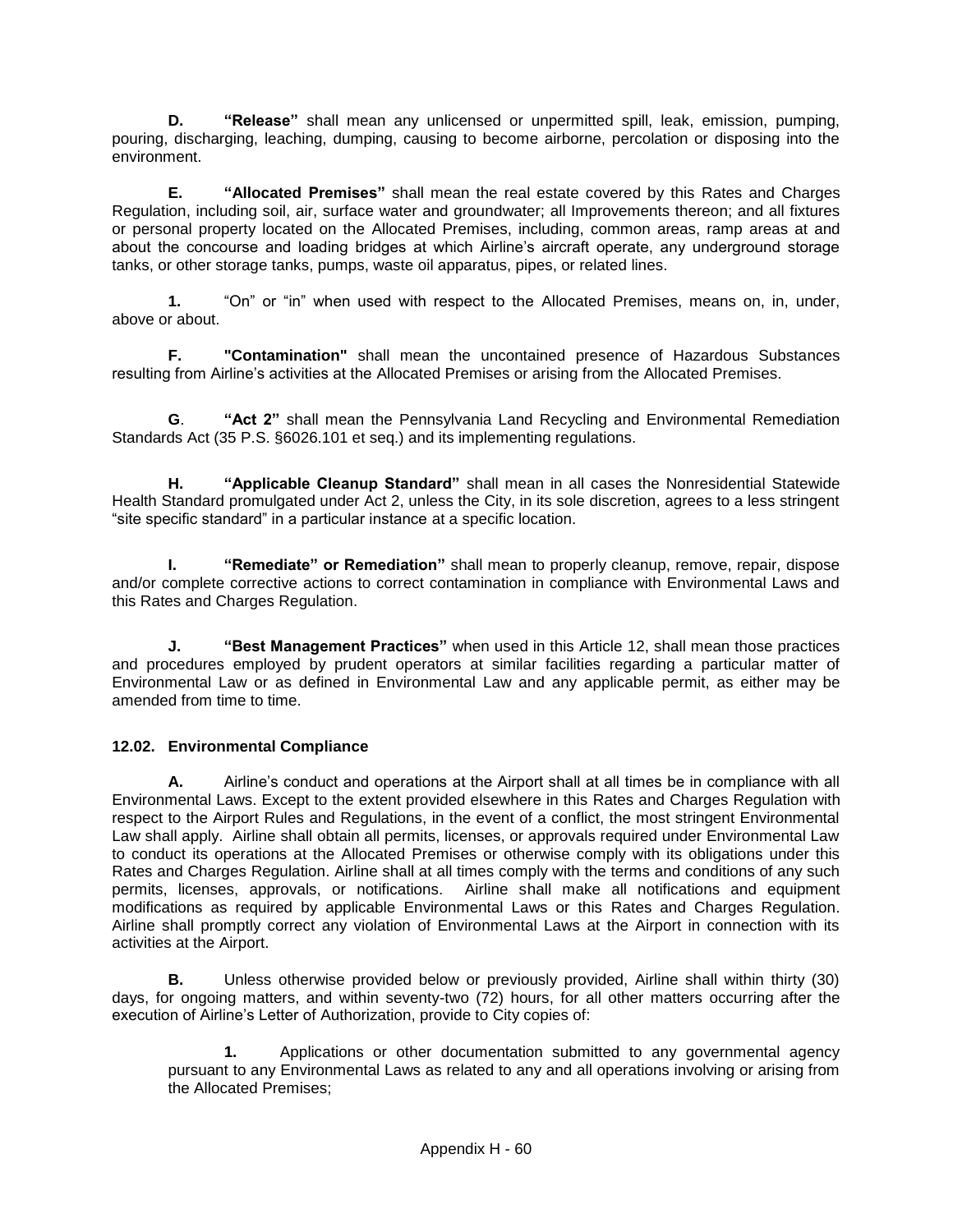**2.** Any notification submitted to a government agency pursuant to the Environmental Laws with respect to the existence of an adverse environmental impact at the Allocated Premises or related proceedings;

**3.** Any permit, license, approval, or amendment or modification thereto as related to any operations involving or arising from the Allocated Premises granted pursuant to Environmental Laws;

**4.** Upon request by the City, any record or manifest related to any operations involving or arising from the Allocated Premises required to be maintained by Airline pursuant to Environmental Laws;

**5.** All known plans, specifications and registration or permitting applications relating to any Storage Tanks (as defined in Section 12.04) owned or leased by Airline at the Allocated Premises; and

**6.** Any notice, violation, summons, order, complaint, or any correspondence, threatening or relating to any of the foregoing received by Airline pertaining to compliance with Environmental Laws as related to any operations involving or arising from the Allocated Premises.

The contact for submitting such copies, unless otherwise informed, is the Airport's Planning and Environmental Service Manager. Airline shall similarly provide (and maintain) to the Airport a single point of contact for any written notices or other information required to be provided to Airline pursuant to this Article 12.

**C.** Airline shall see that its appropriate employees receive proper training regarding the specific requirements of all Environmental Laws concerning Airline's conduct and operations involving or arising from the Allocated Premises.

## **12.03. Site Contamination**

**A.** Airline shall not cause or permit those conducting operations on its behalf to cause Contamination at the Airport. Airline shall at all times handle Hazardous Substances in a manner consistent with Best Management Practices and Environmental Laws.

**B.** In the event of a Release or threatened Release of Hazardous Substances into the environment relating to or arising out of Airline's use or occupancy of the Allocated Premises and/or common use areas during the term of Airline's Letter of Authorization, where the Release is caused by the Airline or a third party, Airline, upon discovery, shall immediately notify City on the Airport's emergency number 215-937-3111, which shall be confirmed by Airline in writing within forty-eight (48) hours, unless such Release or threatened Release is less than a reportable quantity, and the total volume of the Release can be immediately and completely Remediated and poses no risk of harm to health, the environment or of permanent damage to City property including without limitation the Allocated Premises; provided, however, that all Releases of jet fuel, aviation gasoline, other petroleum products, or placarded non-petroleum substances shall be reported to City by Airline in accordance with the reportable quantity requirements defined in the Division of Aviation's Spill Notification Procedure for the Airport and Northeast Philadelphia Airport. Any Release entering a storm drain shall also be reported. The reporting of a Release by the Airline's contractors or agents shall fulfill Airline's requirements under this Section 12.03. Airline acknowledges that its responsibility to Remediate Contamination applies to Contamination caused by its sublessees, agents, employees, contractors, fuelers, or invitees.

**1.** Any correction of a violation or condition which requires a cleanup, proper disposal, removal, repair or other remedial action by Airline as noted herein, shall be completed as soon as practicably possible consistent with Best Management Practices. Airline shall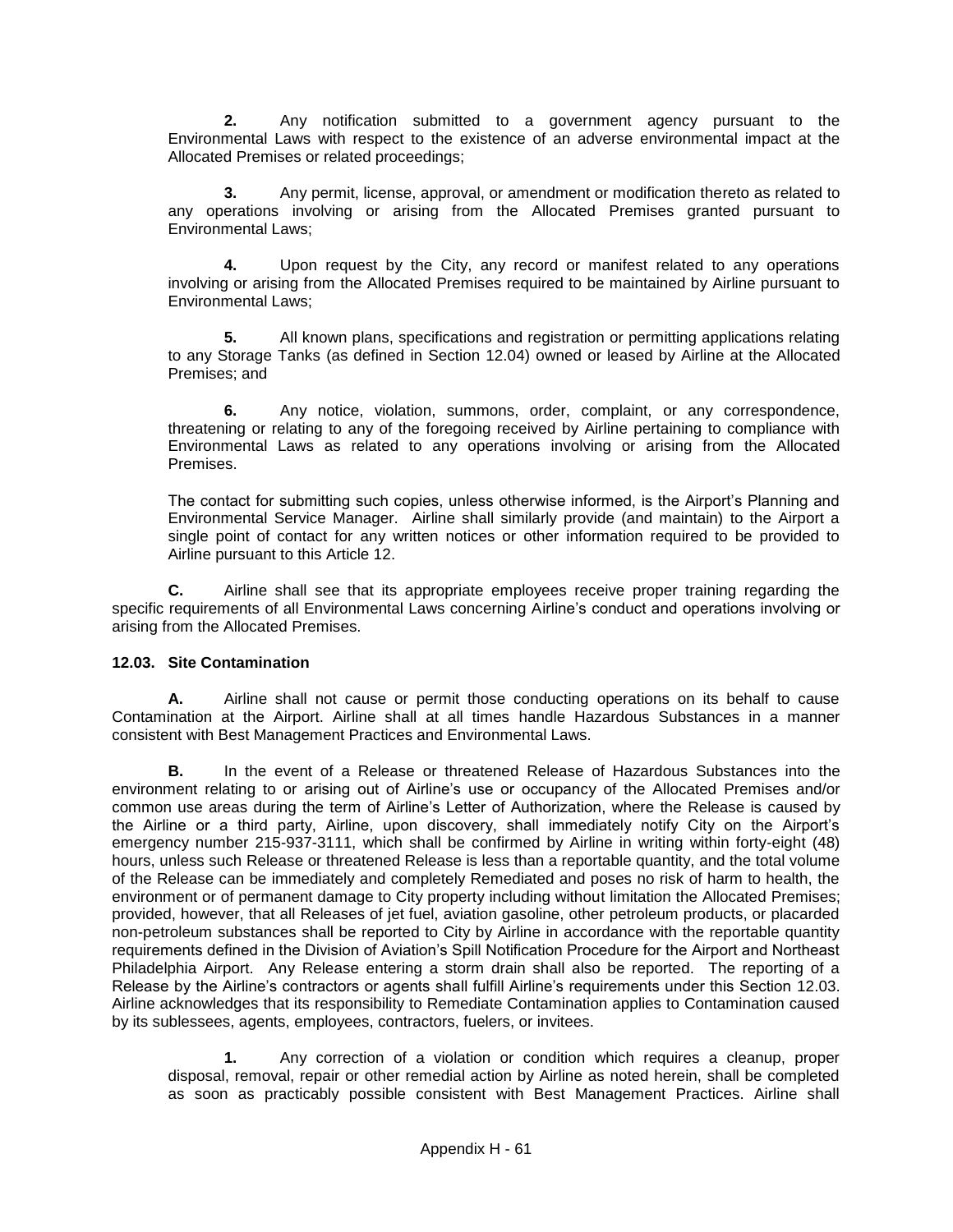Remediate any Contamination related to Airline's operations to at least the Applicable Cleanup Standard. Any such action lasting longer than sixty (60) days shall require a remediation action plan which shall require the prior approval of City. Such approval shall not be unreasonably withheld.

**2.** Upon stabilization of the Release site, Airline shall develop, within a reasonable time frame, a remediation action plan where required by Section 12.03.B.1, prepared by a licensed environmental firm or professional to be submitted to City for approval. Such a plan, at a minimum, must comply with all Environmental Laws.

**3.** Once approved by City, Airline shall proceed with execution of the remediation action plan as soon as reasonably possible and shall work expeditiously to fully Remediate the Contamination to the Applicable Cleanup Standard consistent with an appropriate schedule for the work as approved by City. As to any such Remediation, Airline shall exercise prudent diligence and shall act with all due speed to complete any such project. Airline shall submit to City copies of all test results, close out reports and related items for City's records. Airline shall not be responsible for any pre-existing environmental conditions that were present at the time Airline or any predecessor in interest (i.e. U. S. Airways now American) first occupied the Allocated Premises or any part thereof. Notwithstanding the foregoing, Airline shall be responsible for such pre-existing conditions to the extent that Airline operations exacerbate, aggravate or otherwise adversely impact such pre-existing conditions. If disagreement exists as to the pre-Release condition of the Allocated Premises, Airline bears the burden of proof regarding any pre-existing conditions present at the time Airline took control of Allocated Premises.

**4.** If Airline is responsible for the Remediation of any Contamination, Airline shall have the right to propose a site specific cleanup standard pursuant to Act 2 to be used as the Applicable Cleanup Standard. The City may at its sole discretion and prerogative grant or deny such request in whole or in part. Such discretionary decision by City, if granted, shall apply only to the specific Release in a specified instance and at the particularly designated location.

**5.** Small spills, whether or not reportable, shall be cleaned up completely and in accordance with all Environmental Laws.

**C.** If Airline fails to Remediate any Contamination to the Applicable Cleanup Standard or if Airline fails to correct a violation of Environmental Laws or this Rates and Charges Regulation, City, after providing Airline with a reasonable opportunity to cure such failure, may (but shall not be required to) take all steps it deems necessary to properly complete such Remediation or correct such violation of Environmental Law in accordance with the terms of this Article. Any such Remediation or correction shall be at Airline's sole cost and expense and Airline shall indemnify City for any such Remediation or correction pursuant to Section 12.07.

**1.** If remedial action equipment needs to be stored in connection with City's actions as described above, Airline will provide to City storage (at no charge) and water and electrical service in connection with the Remediation.

## **12.04. Storage Tanks**

**A.** In accordance with the approvals and notifications required under this Article, Airline shall not, without City's consent, install, modify or remove any Storage Tank on the Allocated Premises. As used in this Rates and Charges Regulation "Storage Tank" means any aboveground or underground storage tank owned, operated, or used by Airline or any predecessor in interest (but excluding totes and other mobile containers), the associated underground or aboveground piping directly servicing such storage tank, any waste oil related apparatus, pumps servicing such storage tank, and one or more of the following which are associated with such storage tank: (i) ancillary equipment directly related to tank use or operation, (ii) foundation, (iii) containment structure or facility, (iv) corrosion protection system, (v)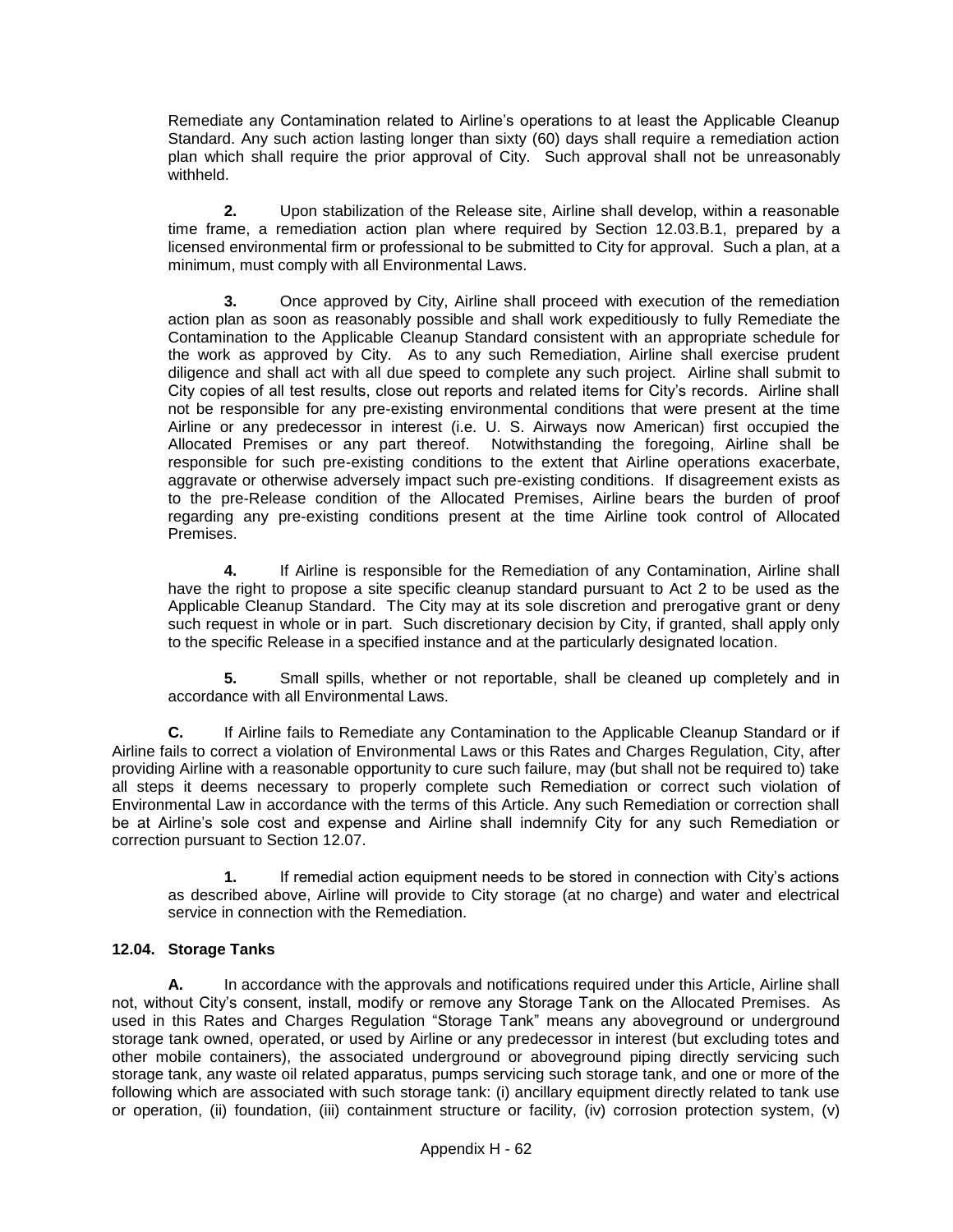release detection system, or (vi) spill and overflow protection system, pumps, waste oil apparatus, related or associated appurtenances, pipes, or related lines (collectively referred to as a "Storage Tank" or "Storage Tanks").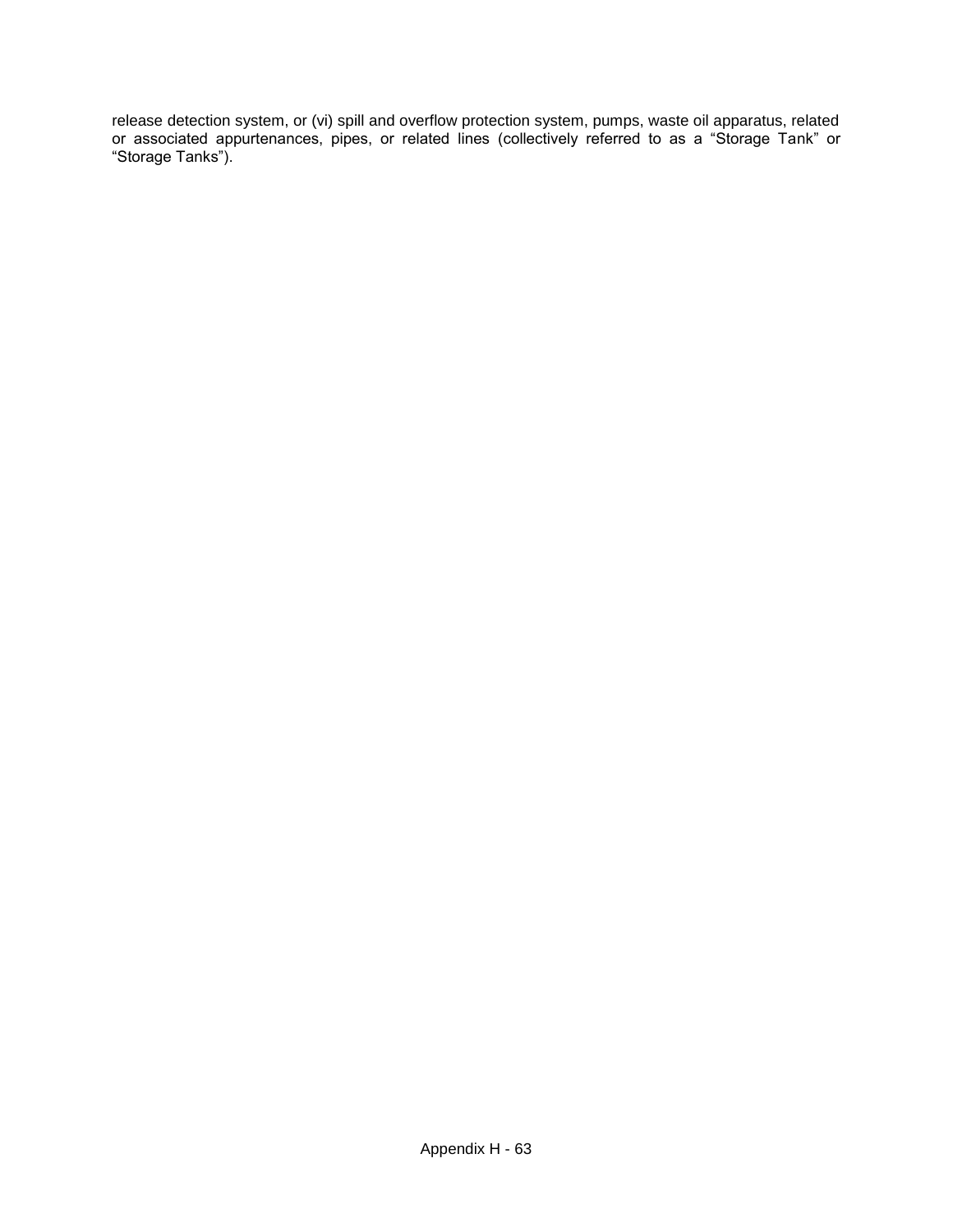# **B. Storage Tank Requirements**

**1.** If Airline obtains City's consent to install or modify Storage Tanks, or if Airline is currently using Storage Tanks on the Allocated Premises or common use areas, the Airline shall maintain such Storage Tanks in a safe, efficient and orderly manner and in a manner that conforms to all Environmental Laws.

**2**. All Storage Tanks installed or used by Airline on the Allocated Premises or common use areas during the term of Airline's Letter of Authorization shall be equipped with spill detection instruments and alarms as well as spill containment and overflow devices as required by Environmental Laws or pursuant to this Rates and Charges Regulation, which Airline shall maintain in proper working condition in accordance with law, regulations and applicable industry standards. Nothing contained herein shall diminish the obligation of Airline to remove the Storage Tanks during the term to the extent required under Environmental Laws or otherwise pursuant to this Rates and Charges Regulation, and to Remediate the presence of any Hazardous Substances Released from such Storage Tanks at the expiration or termination of Airline's Letter of Authorization. City may order removal of Storage Tanks for cause during the term.

## **C. Removal of Storage Tanks**

**1.** City may order removal of Airline's Storage Tanks at the Allocated Premises during the term if such Storage Tanks are found to be Releasing or pose an imminent threat of Releasing Hazardous Substances into the environment.

**2.** Upon termination of Airline's Letter of Authorization, unless otherwise agreed to by the parties, Airline shall be responsible for the complete removal and disposal of any Storage Tanks on the Allocated Premises, which removal and disposal shall commence within thirty (30) days of the notice to terminate Airline's Letter of Authorization; provided, however, that upon agreement by the parties, such Storage Tanks may be transferred to a new tenant or closed in place, or such removal or closure in place of the Storage Tanks may be deferred to such later time as the parties may agree. If no mutual agreement to the contrary is reached any such Storage Tanks shall be removed by Airline as required herein. Any such removal or closure in place (if agreed by the parties) shall be performed in accordance with all Environmental Laws and Airline shall be responsible for Remediation of any Contamination of the Allocated Premises related to such Storage Tanks in accordance with Section 12.03.

**3.** If Airline fails to remove, transfer, close in place, or defer action, if applicable under Section 12.04.C.2, the Storage Tanks that must be removed under the terms of this Rates and Charges Regulation, City may, after providing Airline the opportunity to cure such default pursuant to Section 12.12, remove or close in place if applicable, the same, at Airline's expense, and take such other measures as required to Remediate any Contamination caused by such Storage Tanks to the Applicable Cleanup Standard. Any such Storage Tank removal, closure in place or remediation shall be at Airline's sole cost and expense and Airline shall indemnify City pursuant to Section 12.07. In connection with City's actions under this Section 12.04.C, Airline agrees to cooperate with City or any other governmental agency in furnishing such information related to the Storage Tanks as is required by City or by any other governmental agency.

## **12.05. Stormwater**

**A.** Airline acknowledges that the Airport is subject to the National Pollution Discharge Elimination System ("NPDES") Program and its regulations relating to operational and industrial stormwater discharges, 40 CFR Part 122, for operations that occur at the Airport. Airline further acknowledges that it is familiar with these NPDES stormwater regulations, and that it will conduct operations at the Airport in compliance with applicable provisions of 40 CFR Part 122 and any of the Airport's NPDES permit requirements, and any subsequent amendments, extensions or renewals thereto, to the extent such permits affect Airline's operations at the Airport. Upon request, City will provide to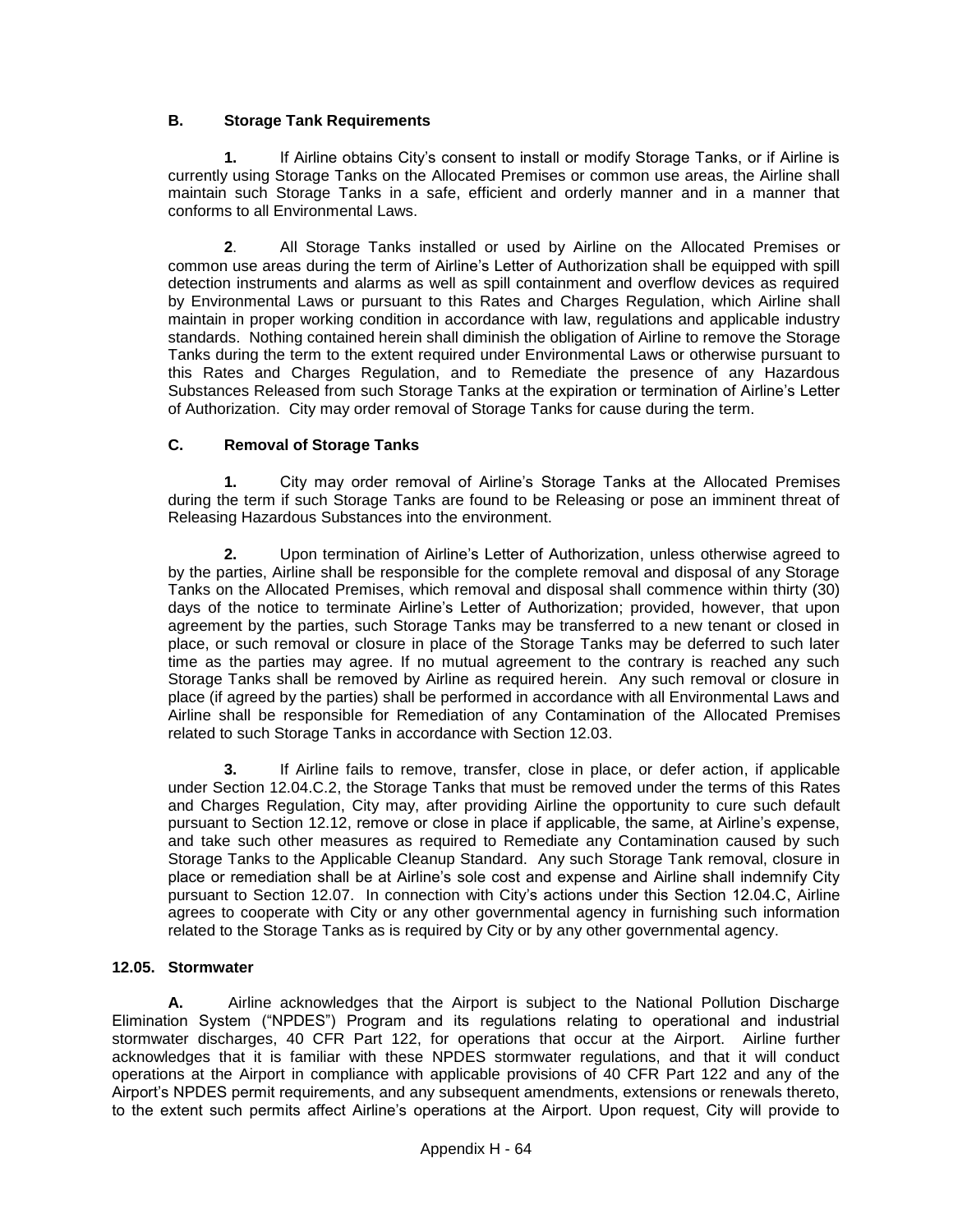Airline copies of the Airport's NPDES permits and the Pollution Prevention Contingency (PPC) Plan, and agrees to provide a copy of any new NPDES permit application or major modification to the PAAC. City and Airline will consult informally and reasonably prior to submission regarding appropriate requirements, and upon submission to the Pennsylvania DEP, City will consider any timely and reasonable comment received from the PAAC. City shall notify Airline of any changes to any portions of said permit and plan applicable to, or that affect, Airline's operations. City shall provide Airline with a final copy of any changes to the permit or PPC Plan.

**B.** City and Airline acknowledge that close cooperation is necessary to ensure compliance with stormwater discharge requirements. Airline acknowledges that it may be necessary for it to minimize the exposure of stormwater to materials generated, stored, handled or otherwise used by Airline by implementing and maintaining Best Management Practices.

**C.** Airline agrees to participate in any reasonable manner requested by City in any City organized task force or other work group established to coordinate stormwater activities at the Airport.

**D.** To ensure compliance with City's NPDES permit, Airline shall undertake the following responsibilities so as to not contaminate City's stormwater system:

**1.** Airline shall report to City, all reportable quantity spills of Hazardous Substances, and any other spills, including but not limited to lavatory waste spills that enter into any storm drain, waterway, or soil, regardless of quantity. In addition, spills of fuel or other petroleum products shall be reported by City or Airline, as applicable in accordance with the Division of Aviation's Spill Notification Procedure for the Airport and Northeast Philadelphia Airport. Airline is responsible for the cleanup and disposal of all spills caused by Airline, and any of its sublessees, agents, employees, contractors, fuelers or invitees. Airlines shall also at all times comply with the reporting requirements set forth in Section 12.03.B.

**2.** Airline shall maintain its vehicles to prevent Releases of Hazardous Substances from such vehicles to stormwater. Airline shall not clean, degrease, or replace vehicle fluids of any aircraft or vehicle, including but not limited to ground service equipment (GSE), without incorporating proper containment and recovery methods, which prevent oil, or other vehicle fluids, or cleaning fluids or other potential contaminants from entering the soils or storm drains. Such cleaning or maintenance activities may only be performed in City designated areas unless Airline obtains City's express authorization otherwise.

**3.** City may require Airline to remove vehicles that leak Hazardous Substances from service until properly repaired. As a temporary measure, Airline shall place drip pans and/or DOA-approved absorbent under such leaking vehicles, promptly clean up all leaks and spills, and properly dispose of all material used to cleanup spills.

**4.** Airline shall allow City's designated representative access to its vehicle maintenance facilities, upon reasonable notice during regular business hours, and at any time in cases of emergency.

**5.** If any discharges from Airline vehicles or operations occur that enter or threaten to enter the Airport stormwater system, the Airline shall immediately stop the discharge and immediately report the discharge to the Airport using its emergency number (215.937.3111). All Releases from any Airline vehicle must be properly and fully Remediated in accordance with Environmental Law and this Rates and Charges Regulation. Airline shall take all necessary measures to stop such discharge and report the Release as required by Section 12.03.B hereof.

## **12.06. Record of Hazardous Materials**

Within thirty (30) days of execution of Airline's Letter of Authorization and annually thereafter, and when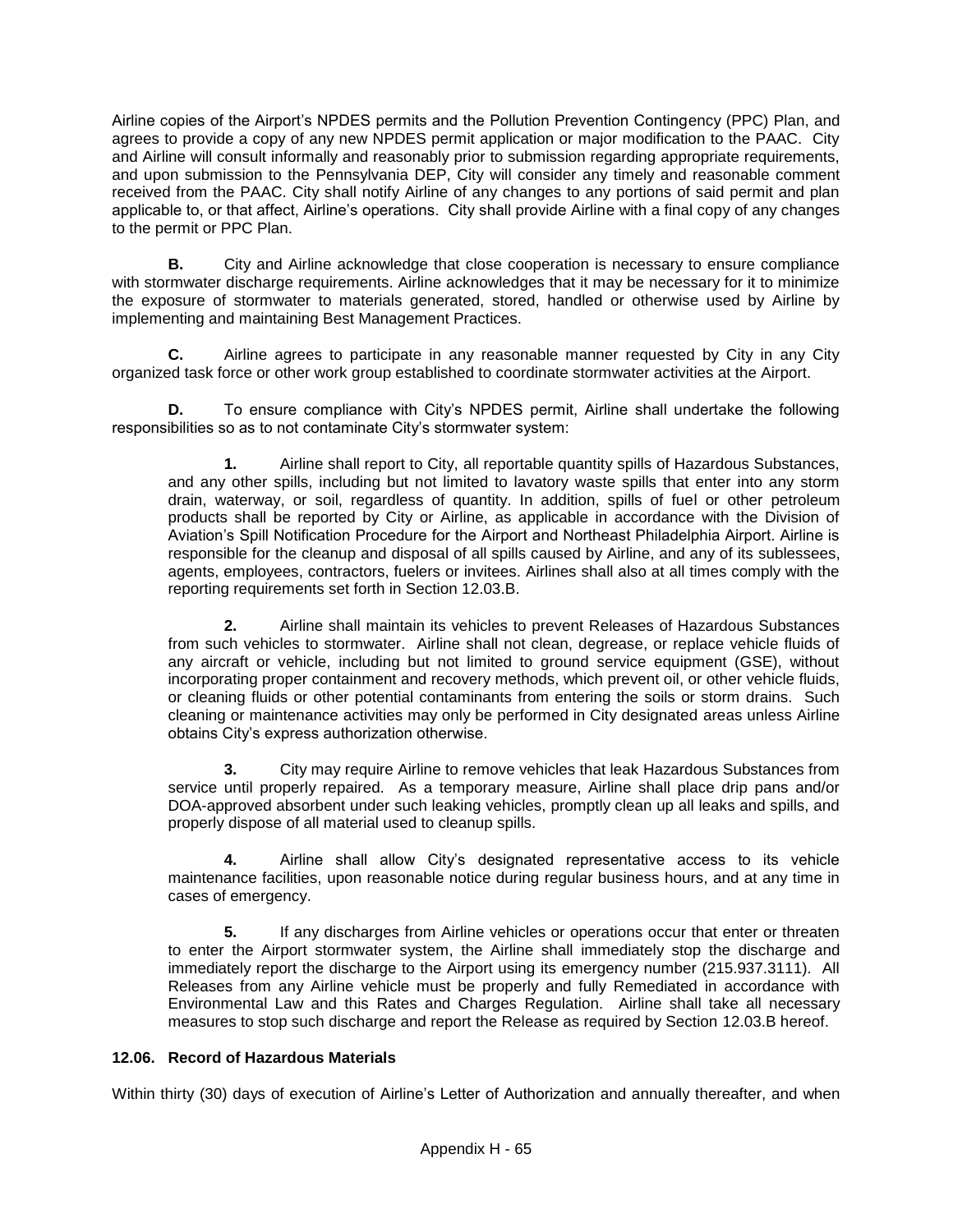amended by Airline thereafter, Airline shall provide City with a copy of any completed Superfund Amendments and Reauthorization Act (SARA) forms (EPA Form 8700-30 etc.) required for its operation, on an annual basis, listing Hazardous Substances which were present on the Allocated Premises or the common use areas and reported to a governmental agency within the last twelve (12) months; and any documentation to or from a governmental agency not previously submitted to City of all Releases of Hazardous Substances that occurred or were discovered on the Allocated Premises or the common use areas during the term of Airline's Letter of Authorization. Airline shall also complete, and provide copies to Airport annually, and when amended by Airline thereafter, a hazardous substance survey form created by the Pennsylvania Department of Labor and Industry under the Pennsylvania Worker and Community Right-to-Know Act (35 P.S. §7302 et seq., P.L. 734 No.159). Airline shall maintain such records of Hazardous Substances for not less than three (3) years.

# **12.07. Environmental Indemnification**

In addition to all other remedies available to City under this Rates and Charges Regulation, at law or in equity, Airline shall indemnify, defend and save harmless City, its officials, officers, agents, boards, commissions, employees, successors and assigns (Indemnified Parties) from and against any and all Environmental Claims, whether known or unknown, foreseeable or unforeseeable, regardless of the source, to the extent permitted by law (collectively, "Indemnified Environmental Claims"), including, but not limited to: (i) any and all expenses City may incur in complying with any Environmental Laws (including the costs of inspection, testing, or audit), penalties or fines imposed by any governmental agency, (including fines levied against City for Airline's failure to comply); (ii) the expense of Remediating any Contamination to achieve the Applicable Cleanup Standard at the Allocated Premises; (iii) any claims by third-parties for any personal injury, death, natural resources or property damage (real or personal) arising out of or related to Hazardous Substances used (including storage or disposal) by Airline; (iv) all reasonable legal expenses and fees incidental to the investigation and defense of any Indemnified Environmental Claims, including but not limited to reasonable legal fees, court costs, expert witness and/or consultant fees, (and any costs related thereto); and (v) any diminution in value of the Allocated Premises assuming its current use by tenant (or another similar tenant) under this Rates and Charges Regulation; and (vi) any costs relating to or arising from aggravation of or contribution to any pre-existing conditions that arise from or are caused by the acts or omissions of Airline, its agents, employees, licensees, invitees, or any other persons or entities acting by, through, under or on behalf of Airline on the Allocated Premises, except to the extent arising primarily out of: (a) the gross negligence or willful misconduct of City; (b) Releases of Hazardous Substances on or from the Allocated Premises that are caused solely by the acts of third parties not contractually related to either Airline or the City; and (c) preexisting Hazardous Substances that existed on the Allocated Premises prior to the date on which the Airline first occupied the property, subject to the conditions, exceptions and proof requirements in Subsection 12.03.B.3 *and provided, however,* that with respect to any claims otherwise excluded under Section 12.07(b), Airline agrees to reimburse the City for its actual, usual and out-of-pocket attorney and investigative fees spent by City in pursuing any such third parties. In addition, Airline shall defend the Indemnified Parties against any claim which could reasonably be expected to give rise to indemnification of the Indemnified Parties even if such claim alleges that the Indemnified Parties are wholly or partially at fault or strictly liable for causing the loss. It is further expressly agreed that to the extent Airline is obligated to indemnify the City against any Indemnified Environmental Claims hereunder, the Airline also assumes any obligations to indemnify and defend all third parties against such losses to the extent the City is obligated to indemnify and defend such third parties against such losses by contract. The foregoing indemnity shall survive the expiration or earlier termination of Airline's Letter of Authorization. City will use its best efforts to notify Airline promptly upon its discovery and verification of such a claim. Remediation of any Contamination that forms the basis of an Indemnified Environmental Liability shall be conducted in accordance with Environmental Laws and pursuant to this Rates and Charges Regulation. Claims for environmental matters are limited to indemnification under this Section 12.07 and are not subject to the general indemnification provisions of Section 13.02 of this Rates and Charges Regulation.

## **12.08. Waste Removal and Disposal by Airline**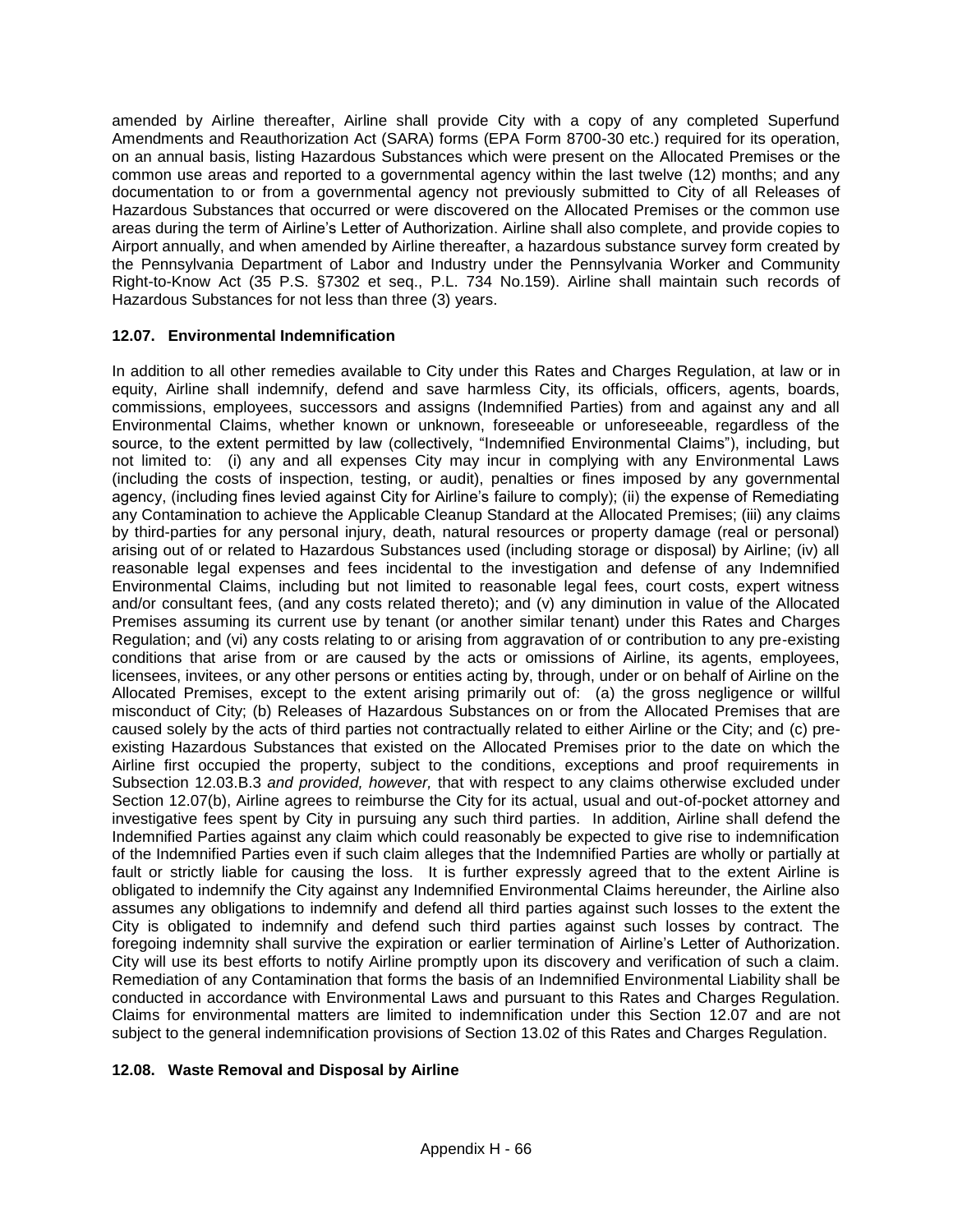**A.** Airline shall remove and dispose of all Hazardous Substances generated by Airline, or resulting or arising from Airline's activities or operations at the Allocated Premises during the term of Airline's Letter of Authorization in full compliance with all Environmental Laws. Such removal and disposal shall include, but not be limited to, Airline manifesting any hazardous wastes for disposal under Airline's assigned U. S. Environmental Protection Agency Identification Number and ensuring that removal of such hazardous wastes from the Allocated Premises and the Airport is accomplished in accordance with Environmental Laws. Airline shall be solely responsible for Contamination on the Allocated Premises as a result of the storage, handling or leakage of any substances stored at or transported to the Allocated Premises by Airline, its agents, employees, fuelers, licensees, invitees, or any other persons or entities acting by, through, under or on behalf of Airline. Upon termination of Airline's Letter of Authorization for any reason, Airline shall also be responsible for the safe and proper removal of all Hazardous Substances possessed, used and/or generated in connection with Airlines operations at the Allocated Premises in full compliance with all Environmental Laws. Airline shall be responsible for the Remediation of any Contamination of the Allocated Premises arising from its operations in accordance with Section 12.03.

**B.** Upon termination of Airline's Letter of Authorization for any reason unless otherwise agreed by the parties, ownership of any Storage Tanks, waste oil apparatus or related lines used, installed or operated on or under the Allocated Premises during the term of Airline's Letter of Authorization, shall remain with Airline and shall not pass to City. Storage Tanks shall be removed in accordance with Section 12.04.

# **12.09. Lead-Based Paint**

Airline agrees that in conducting or managing any improvements on the Allocated Premises Airline will be solely responsible for the abatement of lead-based paint hazards to the extent required by Environmental Laws, and Best Management Practices; provided, however, that Airline shall not be responsible for the abatement of lead-based paint hazards that are pre-existing Airline's occupancy of the Allocated Premises only when Airline does not conduct or manage any improvements related to such hazards. Upon request by Airline, City will provide any reports or other information in City's possession regarding the presence of lead-based paint. City assumes no liability for damages for personal injuries, illness, disability, or death, to Airline or any other person including members of the general public arising from or incident to the purchase, transportation, removal, handling, use, disposition, or other activity causing or leading to contact of any kind whatsoever with lead-based paint on the Allocated Premises in connection with Airline's completion of any such improvements, whether Airline and/or City has properly warned or failed to properly warn the individual(s) injured.

# **12.10. Environmental Audit**

**A.** Not more than once every two (2) years, upon City's request, the Airline shall cause an audit to be conducted (at Airline's expense) to assess Airline's compliance with Environmental Laws at the Allocated Premises. If Airline fails to cause such an audit to be initiated within sixty (60) days after City's request, City shall have the right, but not the obligation, to conduct or cause to be conducted an audit to assess Airline's compliance with Environmental Laws on the Allocated Premises (collectively, the "Compliance Audit"). City shall provide Airline reasonable opportunity to consult with and provide comments to City as to the design of the Compliance Audit before such audit is conducted. No such Compliance Audit shall be conducted by City more than once every two (2) years, unless City has a reasonable basis to believe that Airline has materially breached the provisions of this Article 12. Airline shall have the right to have an Airline representative present during any such Compliance Audit. In conducting any such Compliance Audit, City shall not unreasonably interfere with Airline's operations. Airline shall be responsible for the documented expense of such Compliance Audit undertaken by City through normal City rates and charges.

**1.** If the resulting Compliance Audit report reveals non-compliance with any Environmental Laws at or affecting the Allocated Premises related to Airline's operations, or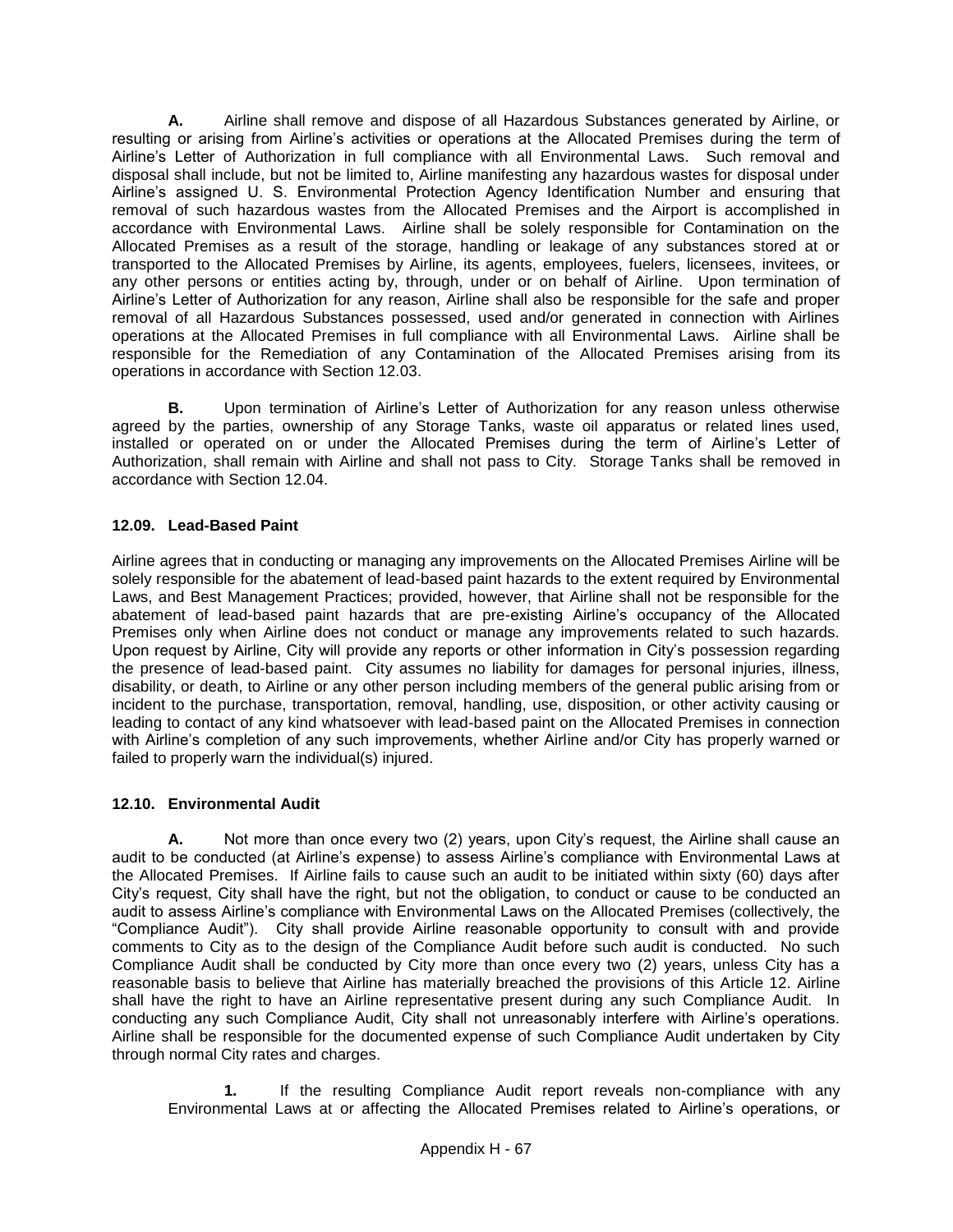indicates that a Release of Hazardous Substances has occurred on the Airport that was caused by Airline, its agents, employees, fuelers, licensees, invitees (not including passengers), or any other persons or entities acting by, through, under or on behalf of Airline, or elsewhere if such non-compliance or Release appears to have been attributable to Airline's use or operation at the Airport, then Airline shall be responsible for such non-compliance and shall deliver to City a report ("Compliance Report") within sixty (60) days of Airline's receipt of the Compliance Audit from its auditor or from the City, containing an explanation of the non-compliance and a corrective action plan that is consistent with this Rates and Charges Regulation. Airline shall be responsible for the Remediation of any Contamination of the Allocated Premises found during the Compliance Audit in accordance with Section 12.03. The Compliance Report and corrective action plan shall be subject to City review and approval.

**a.** minor violations found during Audit pursuant to this Rates and Charges Regulation which can be corrected to the satisfaction of City prior to completion of the Audit shall not require a corrective action plan.

**b.** Airline shall have reasonable opportunity to review and comment on findings or conclusions of the Audit before the Audit is finalized,

**2.** Within forty-five (45) days after City's approval of the Compliance Report and corrective action plan, or as otherwise agreed by the parties, Airline shall commence and expeditiously proceed to complete at its sole cost and expense, subject to City's review and approval, the corrective action plan. City approval shall not be unreasonably withheld.

**3.** Notwithstanding the foregoing, if any local, state or federal agency with jurisdiction over the Airport establishes a remediation plan or schedule to address any confirmed Release of Hazardous Substances at the Airport, such agency's plan or schedule shall control, except to the extent it fails to return the Allocated Property to the Applicable Cleanup Standard. If disagreement exists as to the pre-Release condition of the site, Airline bears the burden of proof regarding pre-existing conditions present at the time Airline took control of Allocated Premises.

**4.** If Airline does not complete the required Remediation as required by Environmental Laws or pursuant to the terms of this Rates and Charges Regulation, in the time periods set forth in the corrective action plan or schedule, City shall have the right, but not the obligation, to implement such corrective actions to address such non-compliance. If City implements any Remediation action pursuant to this Rates and Charges Regulation or pursuant to any Environmental Laws, Airline shall reimburse City for its actual, usual and out-of-pocket costs (including administrative, investigative or attorney costs), without limiting any other claims or damages that City may have against Airline arising out of the terms of this Rates and Charges Regulation or otherwise.

**5.** In the event the Compliance Audit reveals non-compliance with any Environmental Laws or indicates that a Release of Hazardous Substances has occurred on the Airport, and it is not clear which Air Transportation Company is responsible for such noncompliance or Release, Airport shall investigate and where reasonably possible seek Remediation and/or costs from the responsible party or parties. City shall prepare a compliance and Remediation plan consistent with this Article. City shall provide Airline reasonable opportunity to consult with and provide comments to City as to the design of the compliance and remediation plan. If, after investigation, the City cannot determine the responsible party or parties or said party(s) are not financially viable, the Airline and all other Air Transportation Companies shall be responsible for the actual and usual out-of-pocket costs (including administrative, investigative and attorney costs) of such plan and resulting Remediation through normal City rates and charges.

**B.** City shall keep the results of the Compliance Audit, any summaries of the Compliance Audit and any Compliance Reports confidential and shall not share them with any persons other than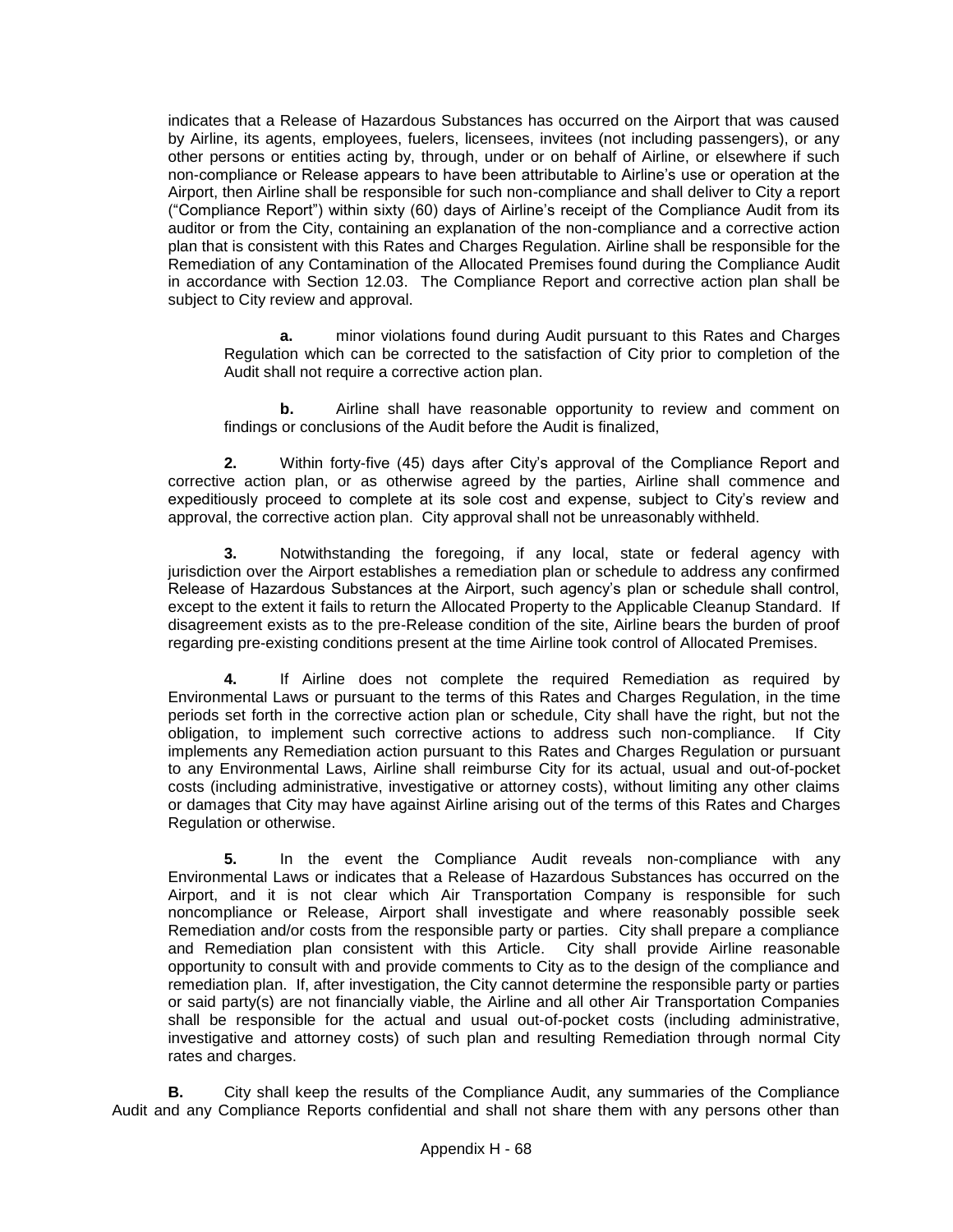Airline and its representatives unless it is required to disclose such results, summaries, and reports pursuant to applicable law, in which case City will provide Airline with sufficient advance notice to the extent allowed by law prior to disclosure to allow Airline to seek protection of confidential business information or trade secrets.

# **12.11. Inspection**

City may at all reasonable times after reasonable advance notice and in the presence of an employee or agent of Airline, except in the event of an emergency which access shall be unlimited, or as may be required by any federal, state or local agency having jurisdiction and requesting such inspection, enter the Allocated Premises to conduct inspections, tests, samplings, split samples or other investigations in connection with Airline's obligations under the provisions of this Article. City will not unreasonably interfere with Airline operations.

# **12.12. Remedies**

Airline's breach of any provision of this Section or Article (including, without limitation, any uncorrected violation of Environmental Law or Release of Hazardous Substances) shall be an Event of Default under Article 10 of this Rates and Charges Regulation and in such case, City shall be entitled to exercise any and all remedies as set forth in this Rates and Charges Regulation, at law or equity, if such breach continues for thirty (30) days, after notice thereof to Airline; provided, however, that if the nature of the default is such that the same cannot reasonably be cured within such thirty (30) day period, Airline shall not be deemed to be in default if Airline shall within such period commence such cure and thereafter diligently prosecutes the same to completion, and advises City of same, but in no event for longer than sixty (60) days after notice to Airline without the written consent of the City. Except as set forth in Article 10, nothing in this Section or Article shall be construed or deemed to limit any remedies which City may have against Airline hereunder, at law or equity.

# **12.13. No Third Party Rights**

This Article shall create no third party interests or causes of action and City expressly reserves the right to compel any third party responsible for pre-existing environmental conditions to Remediate at its own cost and expense.

## **12.14. Survival**

The provisions of this Article shall survive the termination of Airline's Letter of Authorization. No subsequent modification or termination of Airline's Letter of Authorization, by agreement of the parties, or otherwise, shall be construed to waive or modify any provision of this Article unless the termination or modification agreement or other document so states in writing.

## **12.15. End of Occupancy**

At least thirty (30) days prior to the final vacating of Allocated Premises in connection with the termination or expiration of Airline's Letter of Authorization, City shall obtain an environmental assessment sufficient to assess site impacts associated with Airline's occupancy, operations or activities on Allocated Premises. The documented cost of the end of occupancy audit shall be paid through normal City rates and charges. City shall provide Airline reasonable opportunity to consult with and provide comments to City on any such environmental assessment. Any Contamination on Allocated Premises that is caused by Airline's occupancy, operations, or activities at the Airport disclosed in the environmental assessment prepared at the termination of Airline's Letter of Authorization shall be the responsibility of Airline, and Airline shall be obligated promptly to effect the Remediation of such environmental contamination in accordance with this Article, as provided for in Section 12.03.

## **12.16 Airport Rules and Regulations**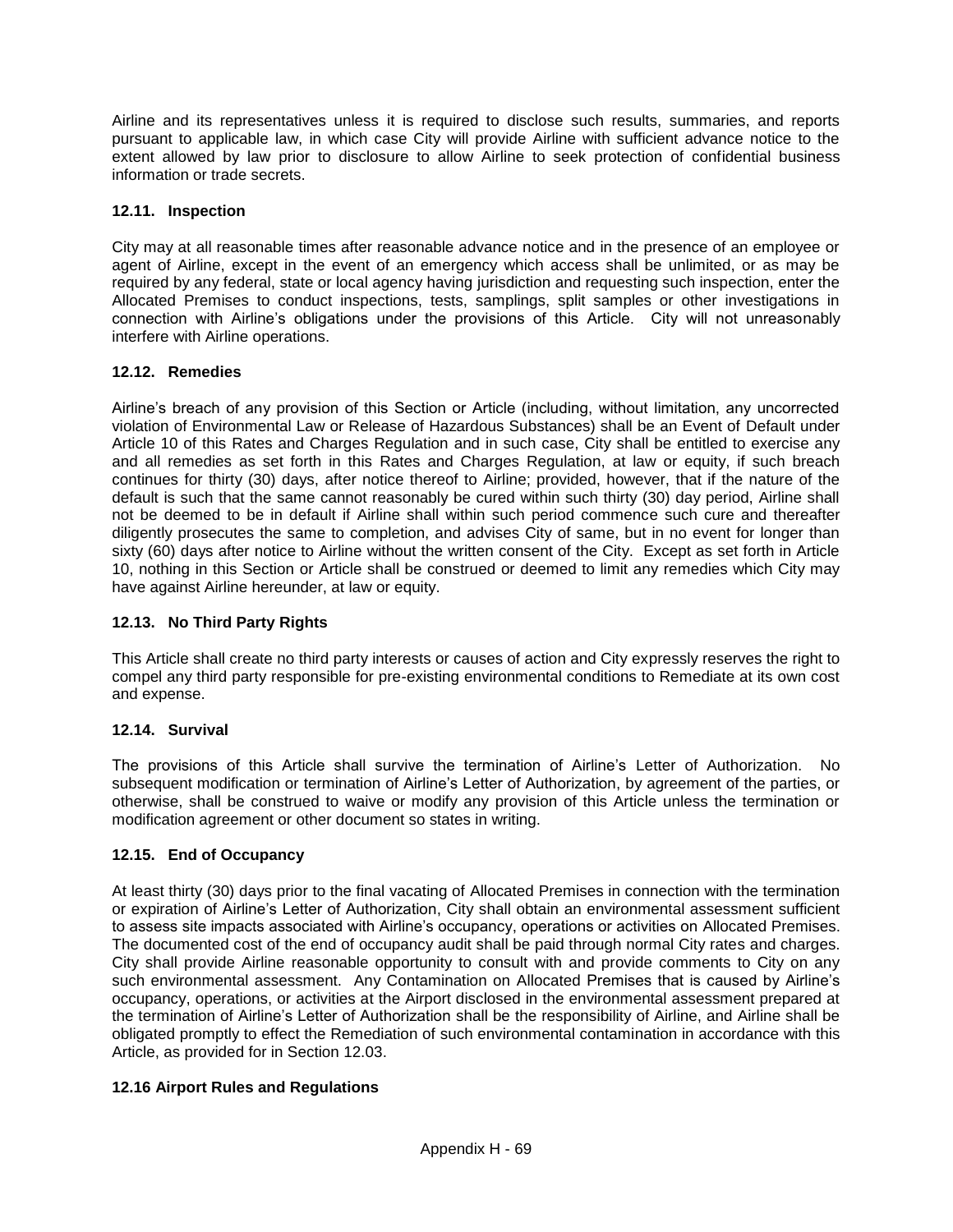In the event of a conflict between the Airport Rules and Regulations and any provision of this Article 12 (including without limitation any Applicable Cleanup Standard), the provisions of this Article 12 shall govern.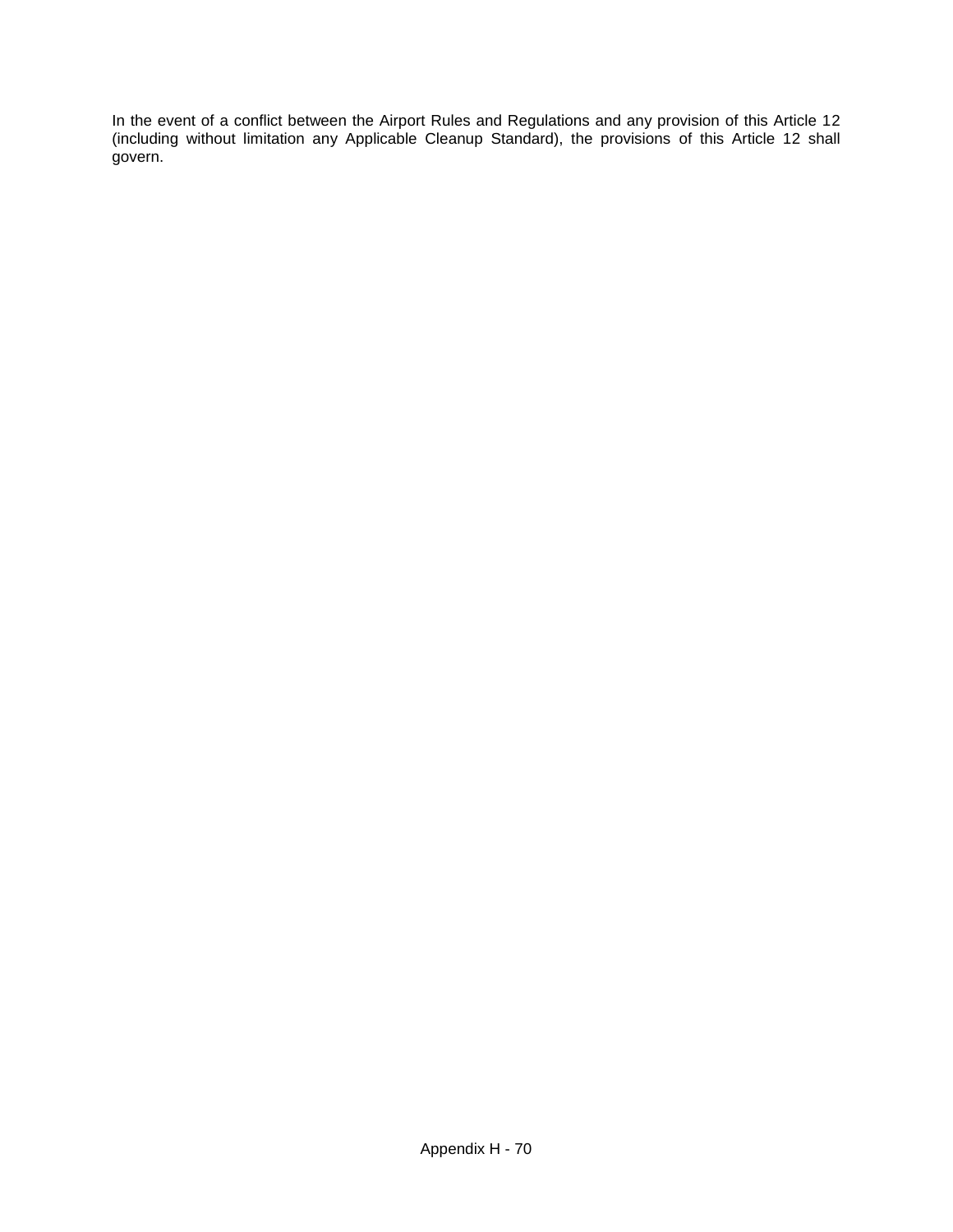### **INSURANCE AND INDEMNIFICATION**

#### **13.01. Insurance**

**A. Insurance Requirements.** During the term of Airline's Letter of Authorization and any extension thereof, Airline shall, at its sole cost and expense, obtain and maintain in full force and effect, and promptly pay all premiums, when due, for, the following types of insurance in the amounts specified and in the form heretofore provided for:

**1. All Risk Property Insurance.** All Risk property insurance, including the perils of flood, earthquake, and wind, covering all improvements, betterments, equipment, trade fixtures, merchandise, business personal property and any other property in Airline's care, custody or control, (other than aircraft hull, spaces, cargo and passenger baggage and personal effects) in an amount equal to the full replacement cost and with no penalty for coinsurance. Said policy may take into consideration any limitations on liability that may exist in favor of Airline for customer goods.

**2. Boiler and Machinery.** Boiler and machinery insurance against loss or damage from explosion, electrical injury or arcing, erupting, collapsing or mechanical breakdown of boilers or pressure vessels and all equipment parts thereof and appurtenances attached thereto to the extent applicable to the space allocated to Airline.

**3. Automotive Liability.** Automotive liability insurance covering liability arising from the ownership, maintenance and use of all owned, non-owned, hired, leased and rented trucks, automobiles, with a combined single limit of \$1,000,000 which requirement shall be \$10,000,000 for those vehicles with access to the Airfield Area.

**4. Worker's Compensation and Employer's Liability.** Worker's compensation and employer's liability insurance affording statutory coverage and containing statutory limits with the employer's liability insurance at limits of \$1,000,000 each accident/\$1,000,000 each employee/\$1,000,000 policy limit. In addition, such policy shall include Waiver of Right to Recover From Others endorsement in favor of the City of Philadelphia, its respective officials, employees, agents, representatives, successors and assigns.

**5. General Liability Insurance / Aviation Liability.** Commercial General liability insurance/ aviation liability insurance in amounts not less than \$500,000,000 per occurrence combined single limit for bodily injury (including death) and property damage liability; and \$500,000,000 general aggregate for Airlines using passenger aircrafts with 100 seats or more; \$200,000,000 per occurrence combined single limit for bodily injury (including death) and property damage liability and \$200,000,000 general aggregate for Airlines using passenger aircrafts with less than 100 seats but more than 20 seats; \$100,000,000 per occurrence combined single limit for bodily injury (including death) and property damage liability and \$100,000,000 general aggregate for Airlines using passenger aircrafts with 20 seats or less. . Coverage shall include but not be limited to premises operations; blanket contractual liability; passenger liability; War Risk and other perils which coverage shall be \$100,000,000; personal injury and advertising liability (contractual exclusion deleted) which coverage shall be \$25,000,000; :Special Causes of Loss", legal liability which coverage shall be \$1,000,000; products and completed operations; separation of insureds; and liability for vehicles on the restricted access areas of the Airfield Area including baggage tugs, aircraft pushback tugs, provisioning trucks, air stair trucks, belt loaders, cargo liability and ground hangar keeper's liability. Explosion, collapse and underground property damage liability coverages shall not be excluded from such insurance coverage.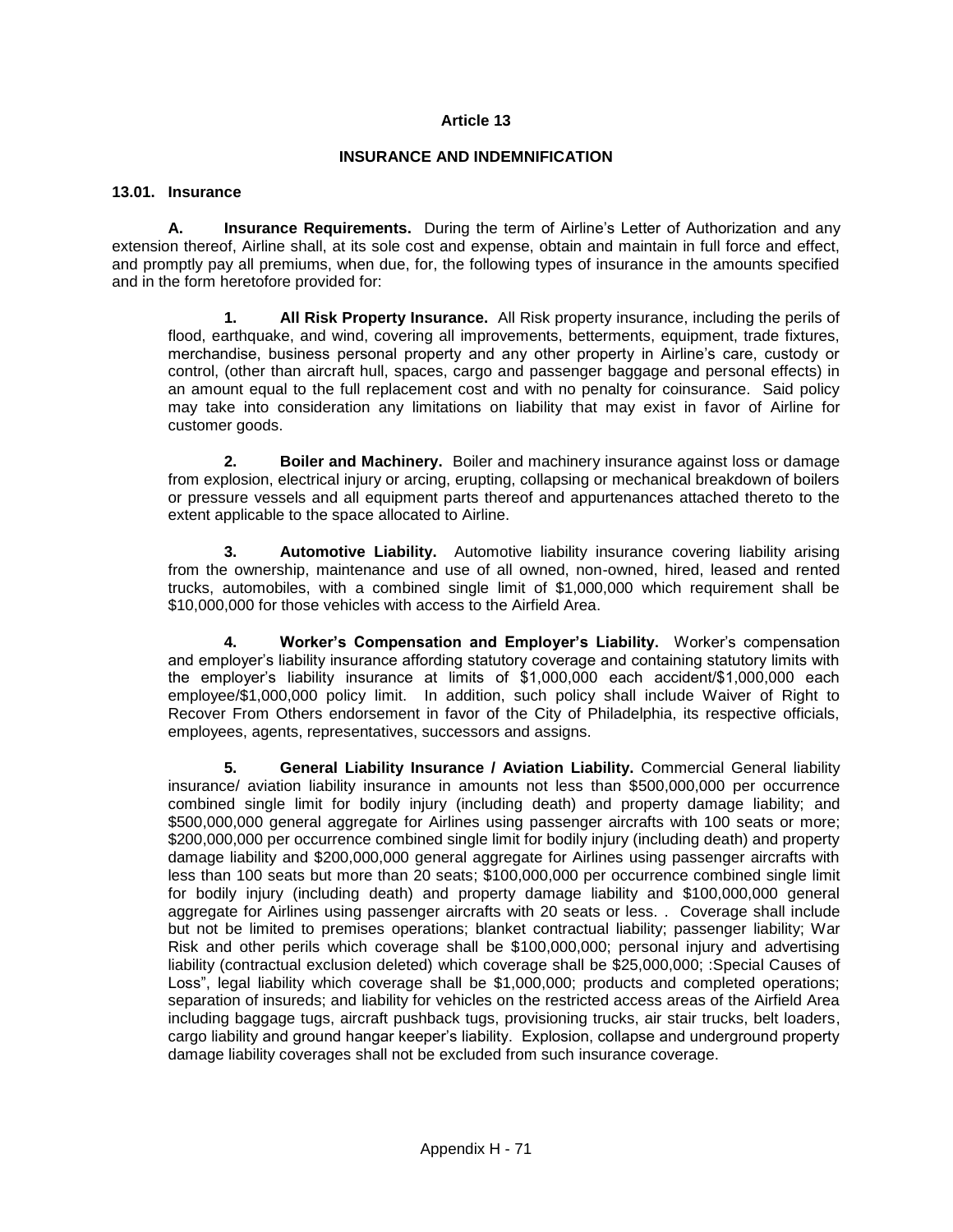# **6. Cyber/Privacy Liability Insurance.**

**a.** Limit of Liability: \$5,000,000 Per Claim/Aggregate.

**b.** Coverage: Information security and privacy liability including but not limited to: data while in transit or in the possession of any third parties hired by Airline (such as data back-up services) to electronic system; loss of, damage to or destruction of electronic data breaches arising from the unauthorized access or exceeded access; or malicious code, viruses, worms or malware; electronic business income and extra expense as a result of the inability to access website due to a cyber-attack or unauthorized access; Privacy Notification Extra Expense Coverage (including Credit Monitoring Expense). City, its officers, employees and agents shall be named as additional insureds.

**c.** Insurance may be written on a claims-made basis provided that any retroactive date applicable to coverage under the policy proceeds the Effective Date; and that continuous coverage will be maintained, or an Extended Discovery Period will be purchased for a period of at least two (2) years after the expiration or termination of Airline's Letter of Authorization.

**d.** Airline may self-insure this coverage.

**7. Contractors' Insurance.** Any (i) contractor, construction manager or other party engaged by Airline or (ii) subcontractor or other party engaged by a contractor, construction manager or other party that is engaged by Airline, in either case, to perform any construction, renovations or repairs at the Airport shall obtain and maintain in full force and effect during any construction period:

**a.** A commercial general liability insurance policy for premises operations, products/completed operations, personal and advertising injury, broad form property damage, contractual liability, in minimum limits, unless otherwise specified, of \$1,000,000 per occurrence for bodily injury and \$2,000,000 General Aggregate.

**b.** Automotive liability insurance covering liability arising from ownership, maintenance, and/or use of all owned, non-owned and hired, leased and rented trucks and/or automobiles with a combined limit of \$1,000,000 which requirement shall be \$10,000,000 for those vehicles with access to the Airfield Area.

**c.** A worker's compensation policy affording statutory coverage and containing statutory limits and employer's liability insurance at limits of \$1,000,000 per accident/\$1,000,000 each employee/\$1,000,000 policy limit. In addition, such policy shall include Waiver of Right to Recover From Other Endorsement in favor of the City of Philadelphia, its respective officials, employees, agents, representatives, successors and assigns.

**d.** Professional liability insurance shall be maintained by the applicable entity when any architect or engineer performs, directly or indirectly, work for or on behalf of Airline at Airport or involving Airline's operations and/or the Airline's Allocated Premises with a \$1,000,000 policy limit.

If coverage is written on a Claims-made basis, the retroactive date applicable to the coverage shall precede the effective date of Airline's Letter of Authorization; and that continuous coverage will be maintained for a period of at least two (2) years after final payment to provide two (2) years of completed operations coverage.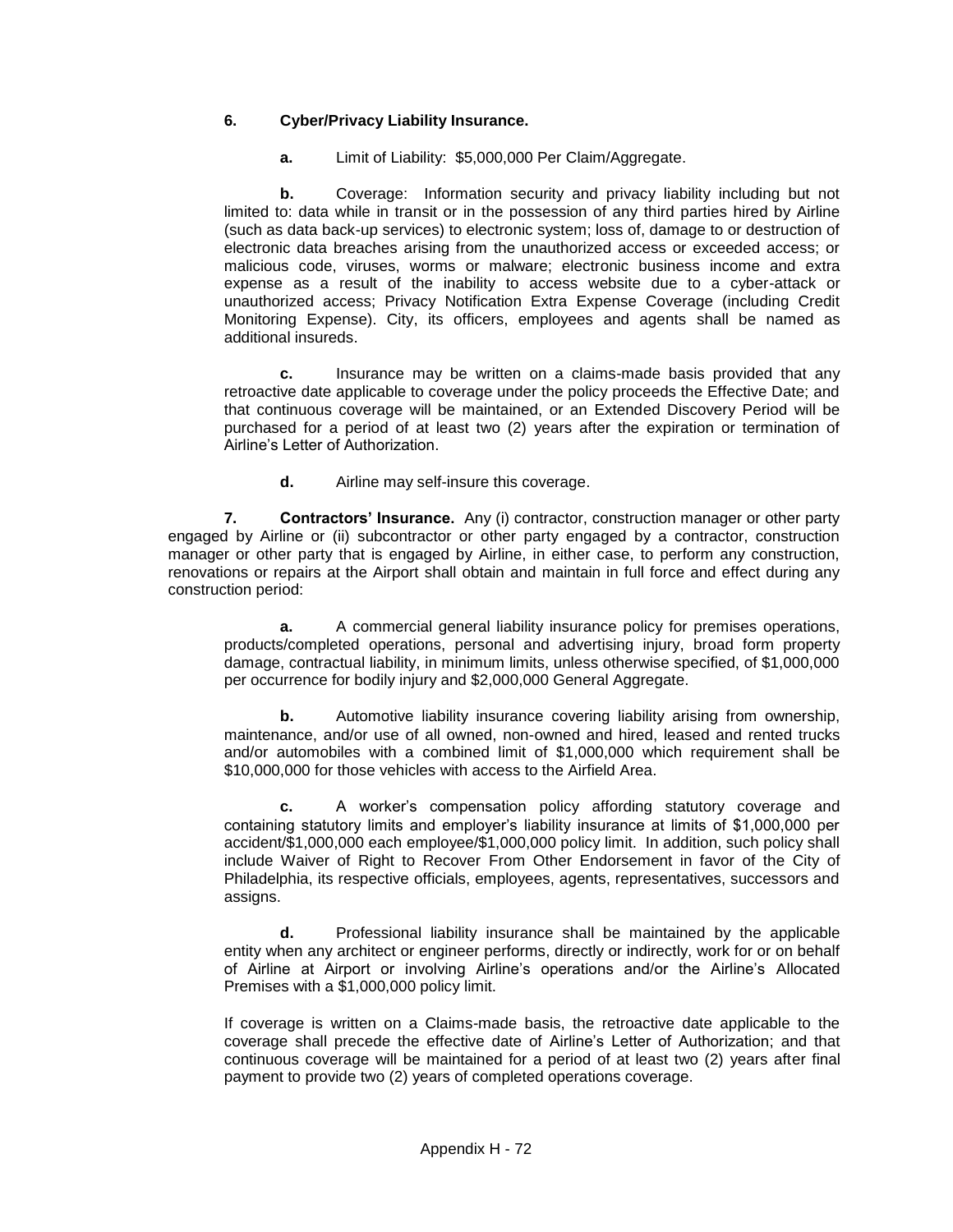**8. Environmental Impairment or Pollution Liability.** Environmental impairment or pollution liability insurance covering a minimum limit of \$10,000,000 per occurrence for bodily injury (including death) and property damage. Coverage shall include sudden, accidental and gradual occurrences, as well as, coverage for receiving, dispensing, transporting, removing, handling or storing aviation fuels or any other pollutants, and may be written on a claims-made basis provided that coverage for occurrences happening during the term of Airline's Letter of Authorization shall be maintained in full force and effect under the policy of "tail" coverage for a period of at least two (2) years after expiration or termination of Airline's Letter of Authorization. Airline, with the concurrence of City, may self-insure this risk.

**9. Self-Insurance**. In the event that Airline wants to self-insure any of the coverage listed in this Rates and Charges Regulation, it shall make available its public financial statements on-line. In the event the City grants its approval, Airline understands and agrees that the City, its officers, employees and agents shall be entitled to receive the same coverage and benefits under Airline's self-insurance program that they would have received had the insurance requirements been satisfied by a reputable insurer. The insurance (including self-insurance) requirements set forth herein are not intended and shall not be construed to modify, limit or reduce the indemnifications made in the Rates and Charges Regulation by Airline to the City, or to limit Airline's liability under the Rates and Charges Regulation to the limits of the policies of insurance (or self-insurance) required to be maintained by Airline hereunder."

**10. Liquor Liability Insurance.** If alcoholic beverages are served or sold on the Airline's Allocated Premises, liquor liability insurance coverage shall be maintained in an amount of \$5,000,000; provided, however, that no alcoholic beverages shall be served or sold unless approved in writing by City.

**B. Additional Requirements.** All policies of insurance provided for in this Article shall be issued in form reasonably acceptable to City by insurance companies accepted in the United States or International airline industry, which shall include Airline's captive, if applicable, and otherwise acceptable to City. At no time may Airline cancel any insurance without thirty (30) days (ten [10] days in the case of a cancellation due to non-payment of premium) prior written notice to City. Airline may change insurance carriers as long as the obligations under this Article are met and notice of such change is provided to City within ten (10) days. Each and every such policy:

**1.** Except for worker's compensation, employer's liability, professional liability, boiler and machinery and property insurance, shall be issued in the name of Airline and shall name City, its respective officers, employees, agents, successors and assigns and any other parties in interest from time to time designated in writing by notice from City to Airline as additional insureds to the extent covered and indemnified herein. The coverage offered to the additional insureds shall be primary coverage to any coverage maintained by the additional insureds and shall not permit or require such other coverage to contribute to the payment of any loss. In addition, the additional insureds shall also be provided the same completed operations coverage as detailed under the General Liability/Aviation Liability Coverage section herein;

**2.** With respect to liability insurance, shall be for the mutual and joint benefit and protection of City and Airline and additional insureds;

**3.** Shall (or certificates thereof shall) be delivered to City's Risk Manager (One Parkway, 1515 Arch Street,  $14<sup>th</sup>$  Floor, Philadelphia, PA 19102) with a copy to the Division of Aviation, and additional insureds prior to the commencement of the term and thereafter as soon as practical prior to the expiration of each such policy, and, as often as any such policy shall expire or terminate within the term. Renewal or additional policies shall be procured and maintained by Airline in like manner and to like extent;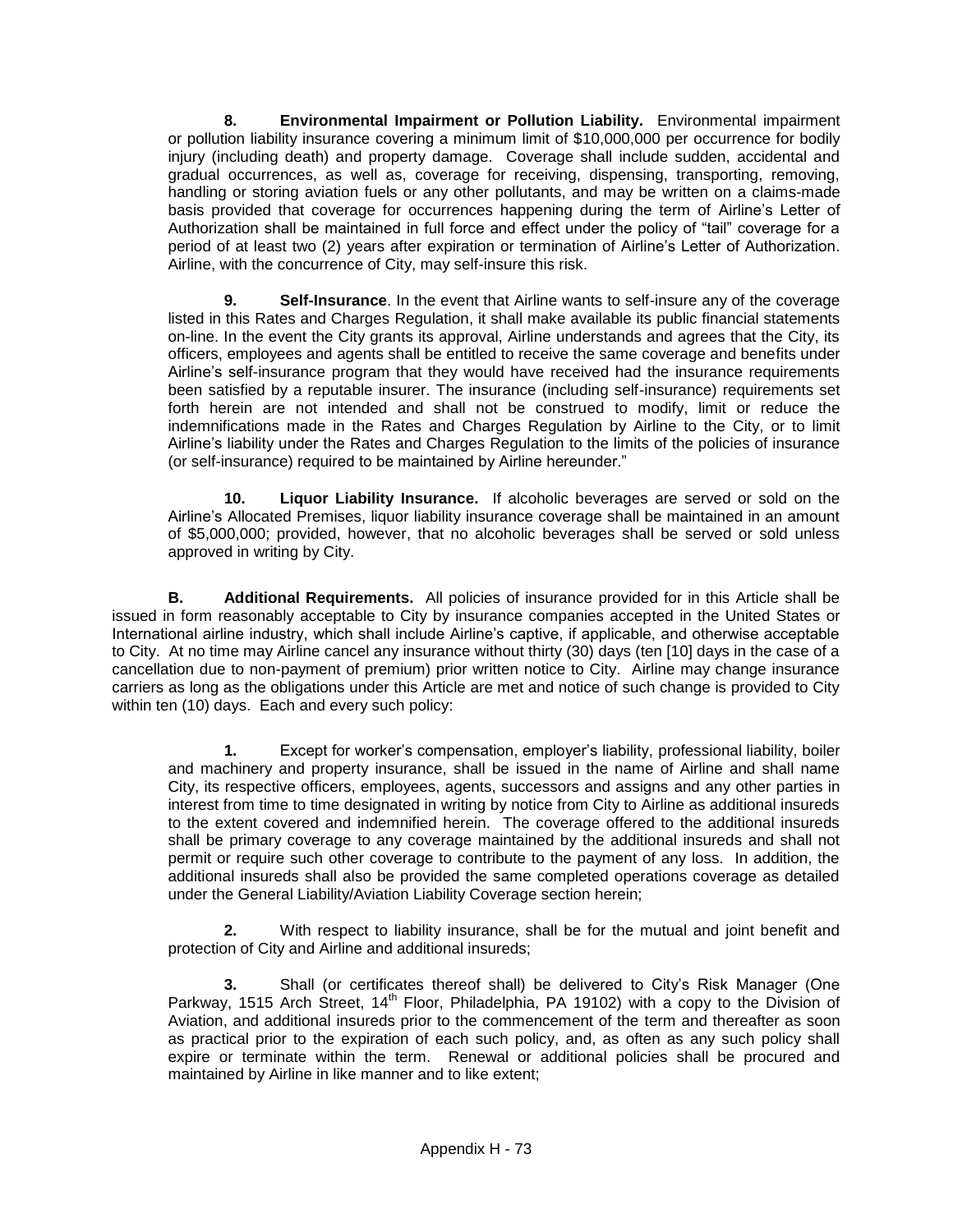**4.** Shall be on an "occurrence" basis and not a "claims made" basis, except for pollution and professional liability which may be on a claims made basis with a tail. If coverage is written on a claims-made basis, the retroactive date applicable to the coverage shall precede the effective date of Airline's Letter of Authorization; and that continuous coverage shall be maintained for a period of at least two (2) years after final payment.

**C. Evidence of Insurance.** Airline will submit certificates of insurance. If the City has questions concerning Airline's required coverage herein, the City may require Airline to furnish written responses from its authorized insurance carrier broker or airline representatives at any time upon ten (10) business days written notice to Airline.

**D. Waiver.** To the extent permitted by law, Airline hereby waives all claims against the City for any loss or damage to Airline's property which loss or damage is covered by insurance or required to be insured against pursuant to this Article 13, except for such claims which arise due to the willful misconduct or sole negligence of City.

**E. Failure to Maintain.** In the event Airline fails to cause such insurance to be maintained, City (i) shall not be limited in the proof of any damages which City may claim against Airline or any other person or entity to the amount of the insurance premium or premiums not paid or incurred and which would have been payable upon such insurance, but City shall also be entitled to recover as damages for such breach the uninsured amount of any loss, and damages, expenses of suit and costs, including without limitation reasonable cancellation fees, suffered or incurred during any period when Airline shall have failed or neglected to provide insurance as required herein and (ii) City may, after advance written notice, provide such insurance by taking out policies from companies satisfactory to City in amounts which may be lesser than or equal to those specified herein. The amount of the premiums paid for such policies by City shall be payable by Airline on receipt of City's billing therefore with interest at the Default Rate per year, accrued and compounded on a monthly basis, commencing from the date of payment by City. Further, if Airline fails to comply with the insurance requirements set forth herein, City may terminate Airline's Letter of Authorization upon seven (7) days prior written notice to Airline.

**F. Increases.** Airline may not use the Airport or conduct any additional, non-standard airline operations in any manner that will increase City's insurance rates with respect to the Airport. If Airline's additional, non-standard operations activities at the Airport result in increased insurance costs for City at the Airport or in the cancellation of a City insurance policy, then City may, after advance written notice, charge the increased cost or the cost of obtaining new insurance to Airline as additional fee hereunder.

**G. Minimums.** The policy dollar amounts stated herein are minimums only; City shall be entitled to the full benefit and protection of any higher dollar amount of coverage stated in an insurance policy actually carried by Airline. The insurance requirements set forth herein shall not be construed as a representation by City that the satisfaction of such requirements will be sufficient to protect Airline.

**H. No Limitation.** The insurance requirements set forth herein shall in no way be intended to modify, limit or reduce the indemnifications made in this Rates and Charges Regulation by Airline to City or to limit Airline's liability under this Rates and Charges Regulation to the limits of the policies of insurance required to be maintained by Airline.

**I. Sub-lessees.** No subleasing of any interest in any part of the Letter of Authorization shall be effective unless and until City in writing acknowledges that it has received satisfactory evidence of a sub-lessee's insurance policies and/or coverage.

**J. Changes to Insurance Requirements.** Circumstances affecting, among other things, the Airport, City, Airline, the aviation industry and the insurance market may occur during the term of the Airline's Letter of Authorization and, as a consequence, City may, upon written notice, adjust the insurance requirements set forth in this section at any time during the term of Airline's Letter of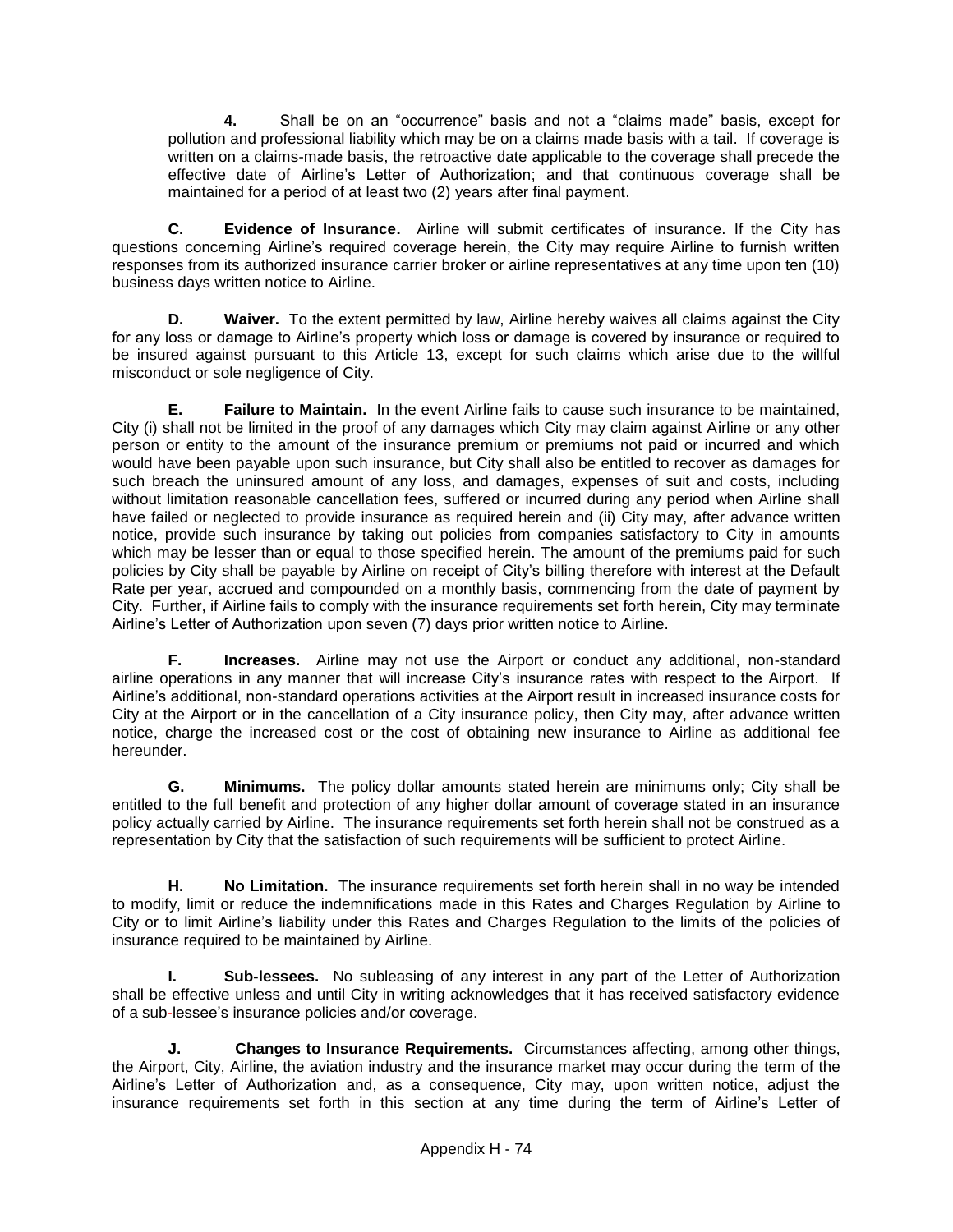Authorization if, in City's judgment, the insurance requirements of this Rates and Charges Regulation are deemed inadequate to properly protect City and/or the Airport and Airline shall promptly comply with such adjustment(s). Any changes to insurance requirements will be implemented at the next applicable insurance policy renewal term.

**K. Incidents.** If any accident or event occurs during the term which results in or may have resulted in bodily injury, personal injury, property damage, or a loss of any kind or is otherwise covered or should be covered by the insurance coverage provided for herein and such accident or event occurs in or about the Airport, then such accident or event in excess of \$25,000 filed against or involving Airline and City based upon accidents or events at the Airport or involving Airline's operations in or around the Airport is to be reported promptly to City (in any case no later than twenty-four hours after Airline has knowledge of the occurrence thereof) and a written report thereof shall be submitted to City within three days after the occurrence of the accident or event. Further, any individual claim for damages in excess of twentyfive thousand dollars (\$25,000) filed against or involving Airline and City based upon accidents or events at the Airport or involving Airline's operations in or around the Airport shall be reported to City within ten (10) days following receipt of such claim by Airline. Airline is not required under this Section 13.K to report worker's compensation claims against Airline.

**L. Deductibles.** The payment of deductibles under any insurance policy required herein shall be made solely by Airline and City shall not have any liability for payment thereof. Any deductible amounts in excess of \$500,000 shall be disclosed to the City.

# **13.02. Indemnification**

**A.** To the fullest extent provided by law, Airline shall indemnify, defend and hold harmless City, its officials, agents, employees, representatives, successors and assigns (the "Indemnified Parties") from and against all liability for claims, suits, causes of action, liabilities, losses, costs and expenses (including reasonable attorneys' fees), for which the Indemnified Parties may be held liable by reason of injury (including death) to any person (including Airline's employees) or damage to any property whatsoever kind or nature except to the extent caused by City's sole negligence or willful misconduct of every kind relating to or arising in connection with:

**1.** Any act or negligent omission of Airline, its agents, directors, officers, employees, contractors or sublessees arising out of or in any manner connected with the Airline's Allocated Premises (including, but not limited to, Airline's use or occupancy of Airline's Allocated Premises, ingress or egress to Airline's Allocated Premises, access or use of parking lots, walkways or common areas and any alterations or work done in or about the Airline's Allocated Premises by the Airline or on the Airline's behalf);

**2.** Any breach, violation or nonperformance of any covenant, term or condition of this Rates and Charges Regulation to be performed or observed by Airline, or of any restrictions of record or of any applicable laws, ordinances, statues, rules, codes or regulations, affecting the Airline's Allocated Premises, Proprietary Equipment (unless such Proprietary Equipment was purchased or constructed by City in contravention of such applicable laws and/or regulations) or Airline Equipment, or any part of the Airline's Allocated Premises, Proprietary Equipment or Airline Equipment, or the ownership, occupancy or use thereof;

**3.** Any encroachment of improvements made by Airline upon property adjoining the Airline's Allocated Premises.

**4.** Any improper use or disclosure of personal identifiable information, personal health information, or confidential corporate information as defined in the Article 13, above.

The indemnification contained in this Article 13 applies to this Article 13 only. Said indemnification does not apply to City-maintained equipment or property, unless caused by Airline's negligence. Nothing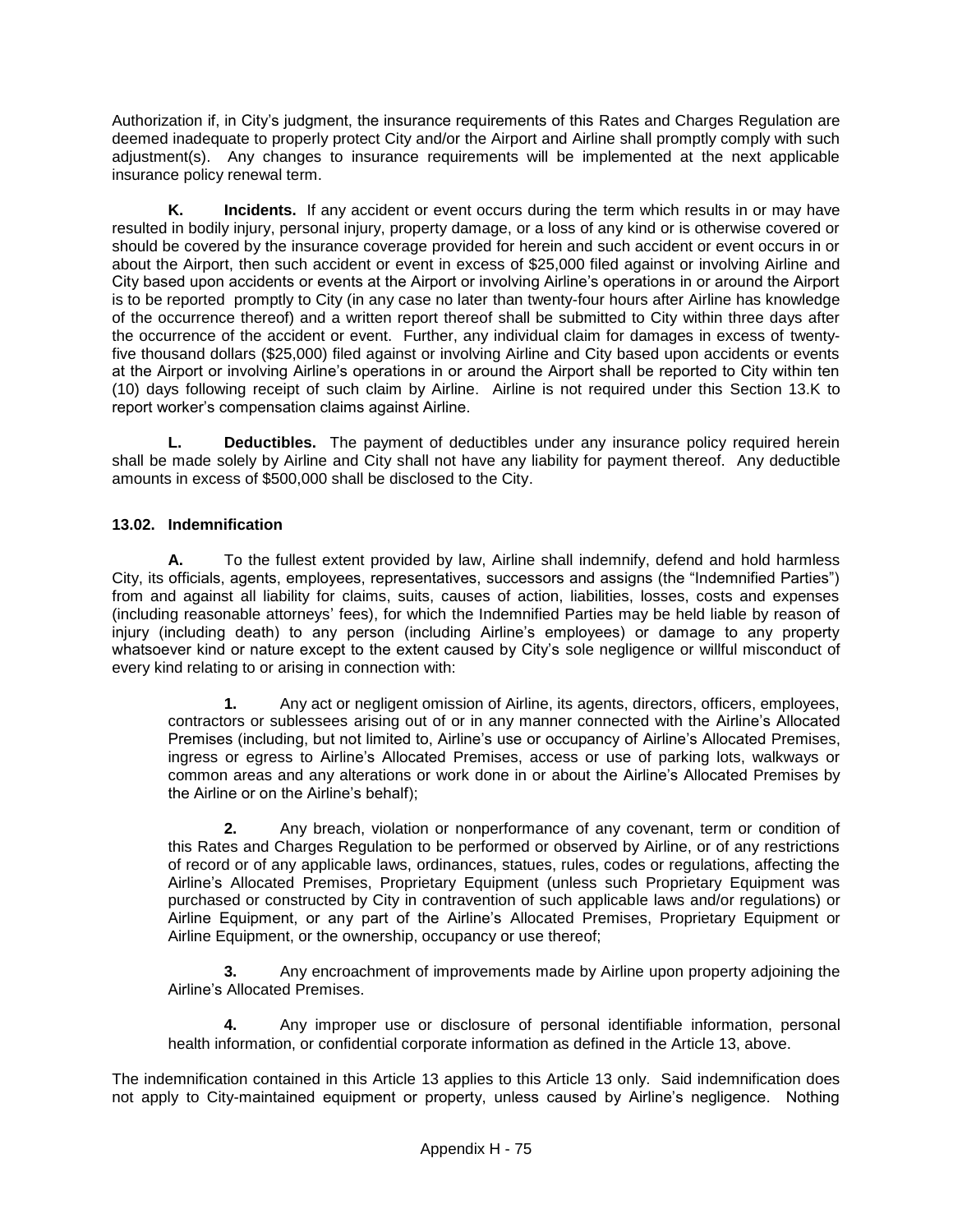herein shall prevent the Airline(s) to which City has tendered a matter covered by any indemnification provision of the Rates and Charges Regulation from joining as a defendant any Air Transportation Company to the extent permitted by applicable law.

**B. Defense of Proceedings.** In case any action or proceeding is brought against City by reason of any matter referred to in this Article or any other Article herein to defend City, Airline, upon written notice from City (which shall be promptly given), shall at Airline's sole cost and expense, resist or defend such action or proceeding by counsel approved by City in writing (which approval shall not be unreasonably withheld), provided that no approval of counsel shall be required in each instance where the action or proceeding is resisted or defended by counsel of an insurance carrier obligated to resist or defend such action or proceeding, and further provided that City may engage at its own expense its own counsel to participate in the defense of any such action.

**1.** If Airline determines that the defense of such action is not covered by this Rates and Charges Regulation, Airline shall immediately give City notice thereof.

**2.** Airline shall assume responsibility promptly following notice from City to defend an action as required by this Article 13, Airline will reimburse City promptly after City notice for all defense costs and usual expenses of the action thereafter insofar as permitted by law as well as any settlement amounts paid or payable by City and/or damages awarded against the City by a court of competent jurisdiction.

**3**. City shall be notified in advance of any potential settlements of any action defended herein and Airline shall also be notified of any potential settlements in the event of a City defense of said action.

**4.** The provisions of Article 13 as they apply to occurrences or actual or contingent liabilities arising during the term of Airline's Letter of Authorization shall survive the expiration or cancellation of Airline's Letter of Authorization for the applicable statute of limitations, but no longer than six (6) years, with the exception of losses involving minor children or the construction on real property.

**D. Non-Waiver of Tort Claims Act.** Nothing contained in this Rates and Charges Regulation shall be construed as a waiver by City of rights under the Political Subdivision Tort Claims Act, 42 Pa. Cons. Stat. Ann. Section 8541 et seq., as may be amended from time to time, nor as a limitation on the rights and defenses available to City under law.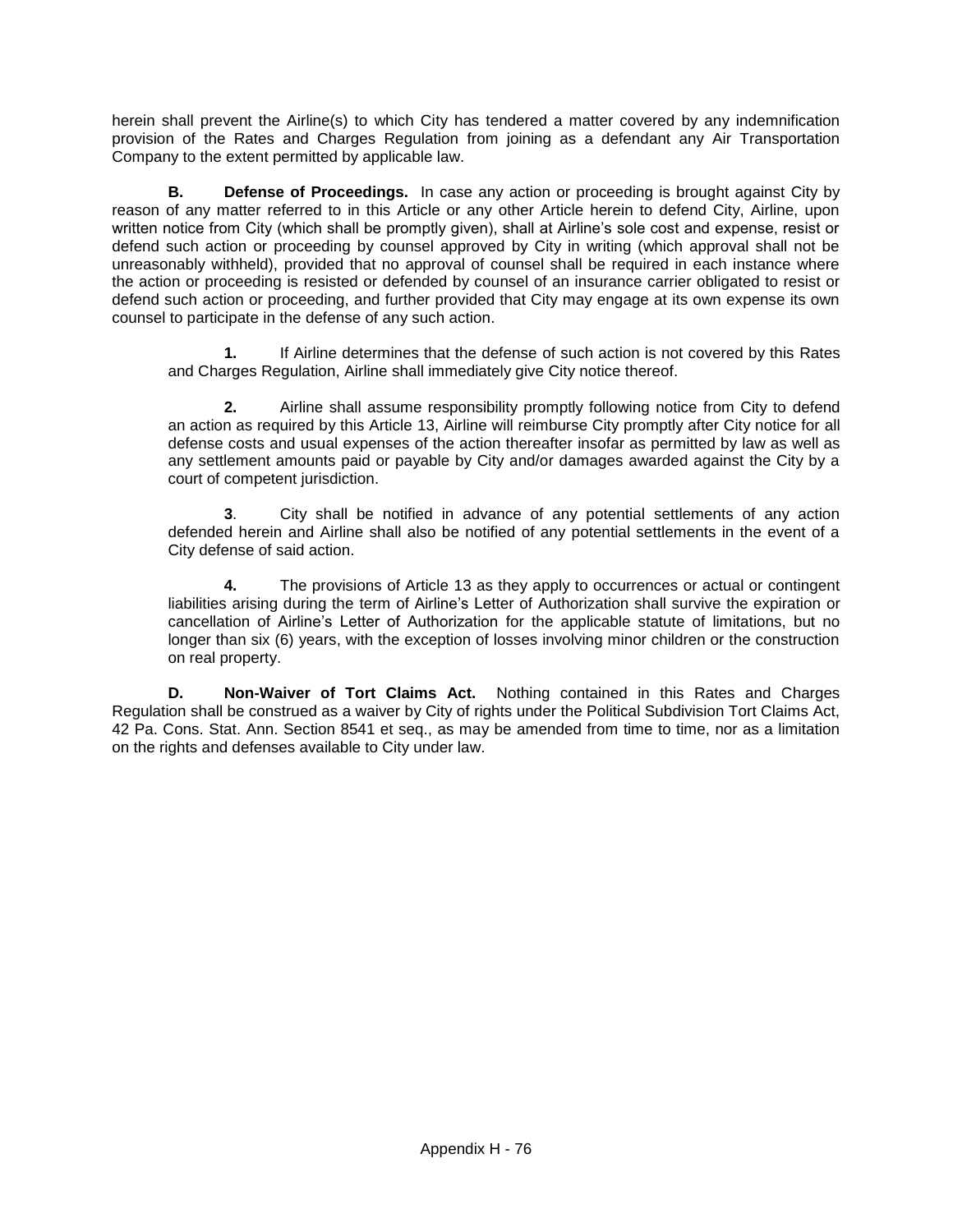### **Article 14**

#### **NON-DISCRIMINATION**

### **14.01. Local Requirements**

**A.** Airline's Letter of Authorization is entered into under the terms of the Philadelphia Home Rule Charter, the Fair Practices Ordinance (Chapter 9-1100 of the Philadelphia Code) and the Mayor's Executive Order No. 04-86 (the "Executive Order"), as they may be amended from time to time, and in performing Airline's Letter of Authorization, Airline shall not discriminate or permit discrimination against any individual because of race, color, religion, ancestry, national origin, sex, gender identity, sexual orientation, age or disability. Nor shall Airline discriminate or permit discrimination against individuals in employment, housing and real property practices, and/or public accommodation practices whether by direct or indirect practice of exclusion, distinction, restriction, segregation, limitation, refusal, denial, differentiation or preference in the treatment of a person on the basis of actual or perceived race, ethnicity, color, sex, sexual orientation, gender identity, religion, national origin, ancestry, age, disability, marital status, source of income, familial status, genetic information or domestic or sexual violence victim status, Human Immunodeficiency Virus (HIV) infection, or engage in any other act or practice made unlawful under the Philadelphia Home Rule Charter, Chapter 9-1100, the Executive Order, or under the non-discrimination laws of the United States or the Commonwealth of Pennsylvania. In the event of any breach of this Section 14.01, the City may, in addition to any other rights or remedies available under this Rates and Charges Regulation, at law or in equity, suspend or terminate Airline's Letter of Authorization forthwith.

**B.** In accordance with Chapter 17-400 of the Philadelphia Code, Airline agrees that its payment or reimbursement of membership fees or other expenses associated with participation by its employees in an exclusionary private organization, insofar as such participation confers an employment advantage or constitutes or results in discrimination with regard to hiring, tenure of employment, promotions, terms, privileges or conditions of employment on the basis of race, color, sex, sexual orientation, religion, national origin or ancestry, constitutes, without limiting the applicability of any other provision of this Rates and Charges Regulation, a substantial breach of Airline's Letter of Authorization entitling City to all rights and remedies provided in this Rates and Charges Regulation or otherwise available at law or in equity.

**1.** Airline agrees to include the immediately preceding paragraph, with appropriate adjustments for the identity of the parties, in all subcontracts which are entered into for work to be performed pursuant to this Rates and Charges Regulation.

**2.** Airline further agrees to cooperate with the Commission on Human Relations of City of Philadelphia in any manner which the Commission deems reasonable and necessary for the Commission to carry out its responsibilities under Chapter 17-400 of the Code. Airline's failure to so cooperate shall constitute, without limiting the applicability of any other provision of this Rates and Charges Regulation, a substantial breach of Airline's Letter of Authorization entitling City to all rights and remedies provided in this Rates and Charges Regulation or otherwise available in law or equity.

## **14.02. Federal Requirements**

**A.** Airline covenants and agrees that in order to confirm the assurance required by City of Philadelphia by Federal non-discrimination laws, statutes and regulations, including, but not limited to, all provisions of the ADA, the Rehabilitation Act, and Title VI of the Civil Rights Act of 1964 and 49 C.F.R. Part 21 of the regulations governing the U.S. Department of Transportation ("DOT"), as amended, (a) no person on the grounds of race, religion, color, national origin, ancestry, sex, sexual orientation, age or disability shall be excluded from participation in, denied the benefits of, or be otherwise subjected to discrimination in the use of any space allocated to it hereunder and (b) Airline shall use the premises in compliance with all other requirements imposed by or pursuant to the ADA, the Rehabilitation Act, and 49 C.F.R. Part 21 and Title VI of the Civil Rights Act of 1964, and as said regulations may be amended.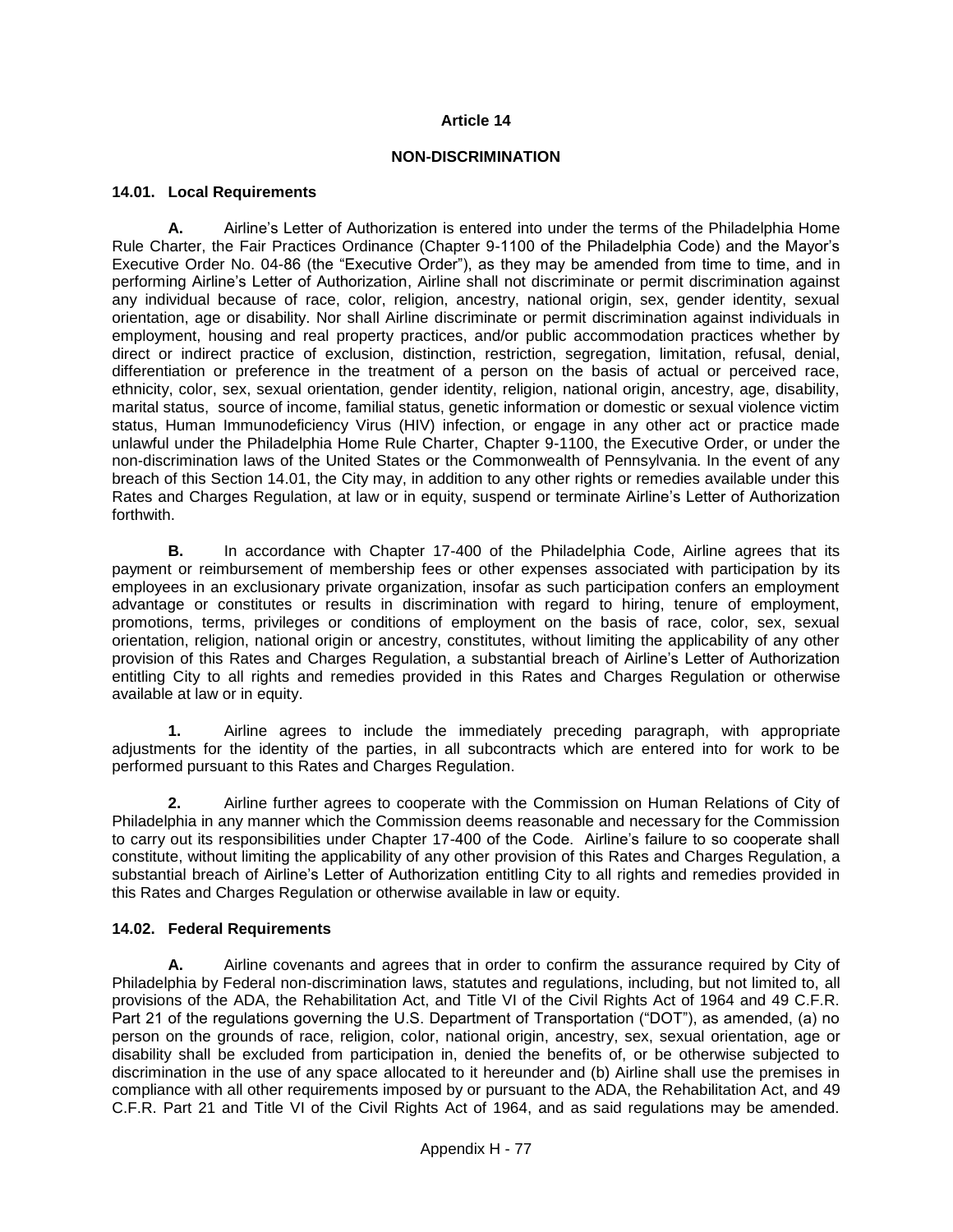Noncompliance with this clause will constitute a material breach of Airline's Letter of Authorization; therefore, in the event of such noncompliance, Airline hereby authorizes Airport to take such action as the Federal government may direct to enforce this covenant, and Airline also authorizes the Federal government to take appropriate action to enforce compliance, including the right to seek judicial enforcement.

**B.** Airline will undertake any affirmative action program as required by 14 C.F.R. Part 152, Subpart E, as amended from time to time, to ensure that no person is excluded from participating in any employment, contracting, or leasing activity on the grounds of race, religion, color, national origin or sex. Airline agrees that no person may be excluded on those grounds from participating in or receiving the services or benefits of any program or activity covered by the regulation. Airline will require its covered sub-organizations to provide assurance that they will also undertake affirmative action programs and require assurances from their sub-organizations, as required by 14 C.F.R. Part 152.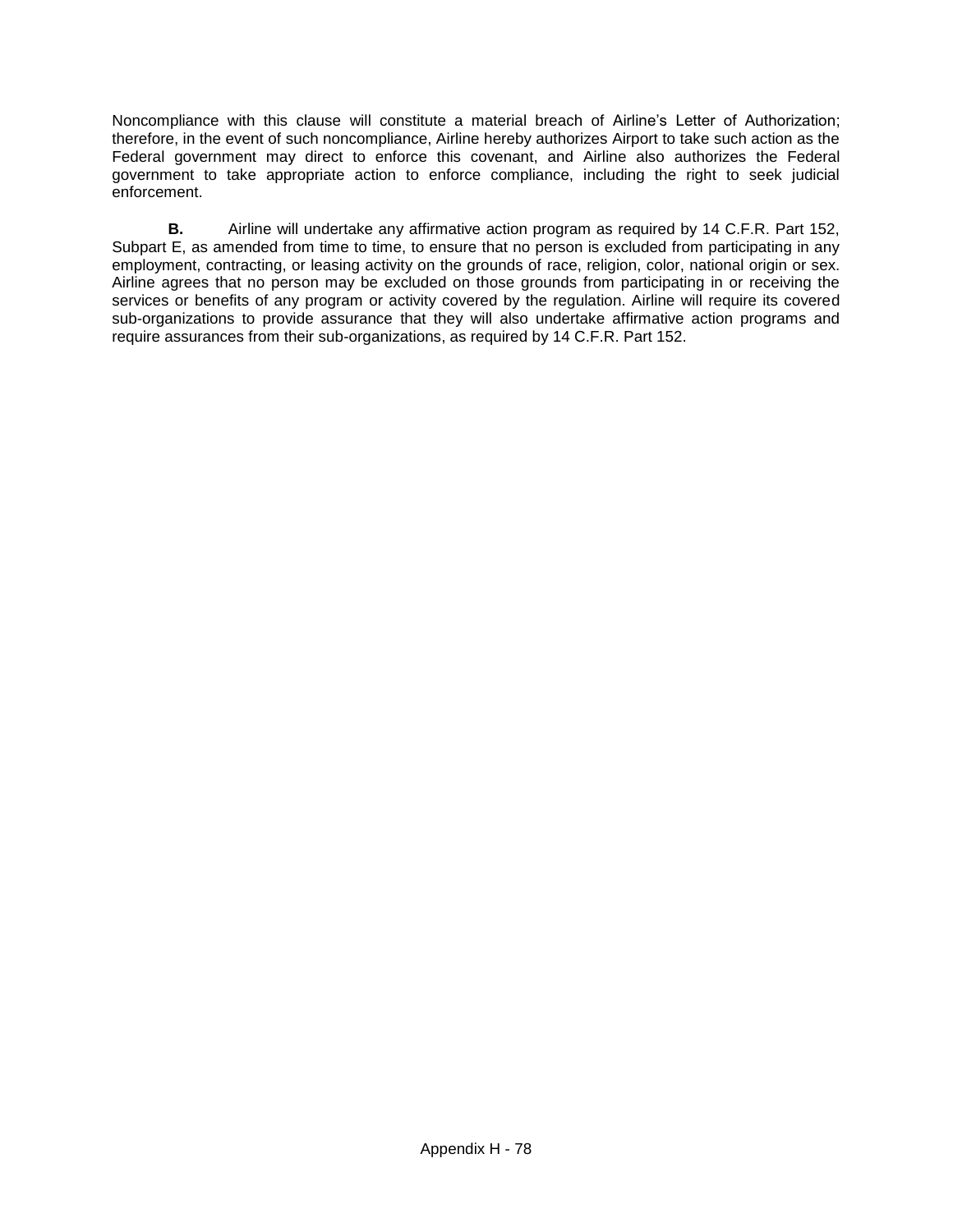## **Article 15**

### **Miscellaneous Provisions**

### **15.01. Taxes and Assessments**

**A. Payment of Taxes.** Airline agrees to pay all applicable sales, use, intangible and ad valorem taxes or excises of any kind which may accrue as to the operations of Airline, the leasehold estate of Airline, or the personal property of Airline situated at the Airport, whether levied against Airline or City. Airline shall be entitled to seek whatever tax exemptions may be available, but City makes no representations whatsoever concerning the current or future tax-exempt status of the leasehold estate or any other taxable property, taxable sales, or taxable income. Airline may, at its expense, contest the amount or validity of any tax or assessment, or the inclusion of the Airline's Allocated Premises as taxable or assessable property, directly against the taxing or assessing authority, so long as any non-payment of such taxes by Airline does not result in a lien against the real property or any improvement thereon or a direct liability on the part of City. Airline shall indemnify and hold City harmless from all liability and expense arising from such contest, including all taxes, penalties, costs, expenses and attorney fees incurred by City resulting directly or indirectly from all such tax contests, and provide an escrow or bond in the amount of City tax claim or security satisfactory to such other taxing authority with respect to the performance by Airline of such indemnification obligation. The indemnification contained in this Section 15.01 applies to this Section 15.01 only.

 **B. No Liens.** Airline shall not permit a lien or encumbrance to attach to the Airline's Allocated Premises by reason of any failure of tax payment.

**C. Tax Payment Verification.** Airline shall provide to City, upon ten (10) days prior notice and at no cost, any information deemed necessary by them to verify taxes paid on the Airline's Allocated Premises with respect to City or to the municipality or authority with taxing jurisdiction of the Airline's Allocated Premises.

**D. Tax Proration.** Upon any termination of Airline's Letter of Authorization, all lawful taxes then levied as a lien upon any of such property or taxable interest therein, as appropriately prorated if applicable, shall be paid in full by Airline immediately, or as soon as a statement of taxation has been issued by the appropriate taxing authority if termination occurs during the interval between the attachment of the lien and the issuance of a statement.

## **15.02. Condemnation / Eminent Domain**

**A. Total Taking.** During the term of Airline's Letter of Authorization, if the whole, or, if such a portion of the Airline's Allocated Premises as will materially interfere with Airline's conduct of its business be taken or acquired or be sold to a government in lieu thereof under threat of such a taking (each event hereinafter called a "taking") for any public or quasi-public use or purpose under any power of eminent domain or condemnation, then, and in any of such events, the term of Airline's Letter of Authorization shall cease and terminate on the date that title vests in the condemning authority pursuant to such proceedings or under such sale in lieu thereof. Airline shall pay all required payments apportioned to the date of such termination and shall promptly vacate the Airline's Allocated Premises. All sums representing prepaid fees or charges, if any, shall be promptly repaid to Airline.

**B. Partial Taking.** If the taking of the Airline's Allocated Premises is not the whole and not such a portion as will materially interfere with Airline's conduct of its business, then the Airline's Letter of Authorization shall expire as to that portion of the Airline's Allocated Premises taken but shall continue in full force and effect as to that portion of the Airline's Allocated Premises not taken.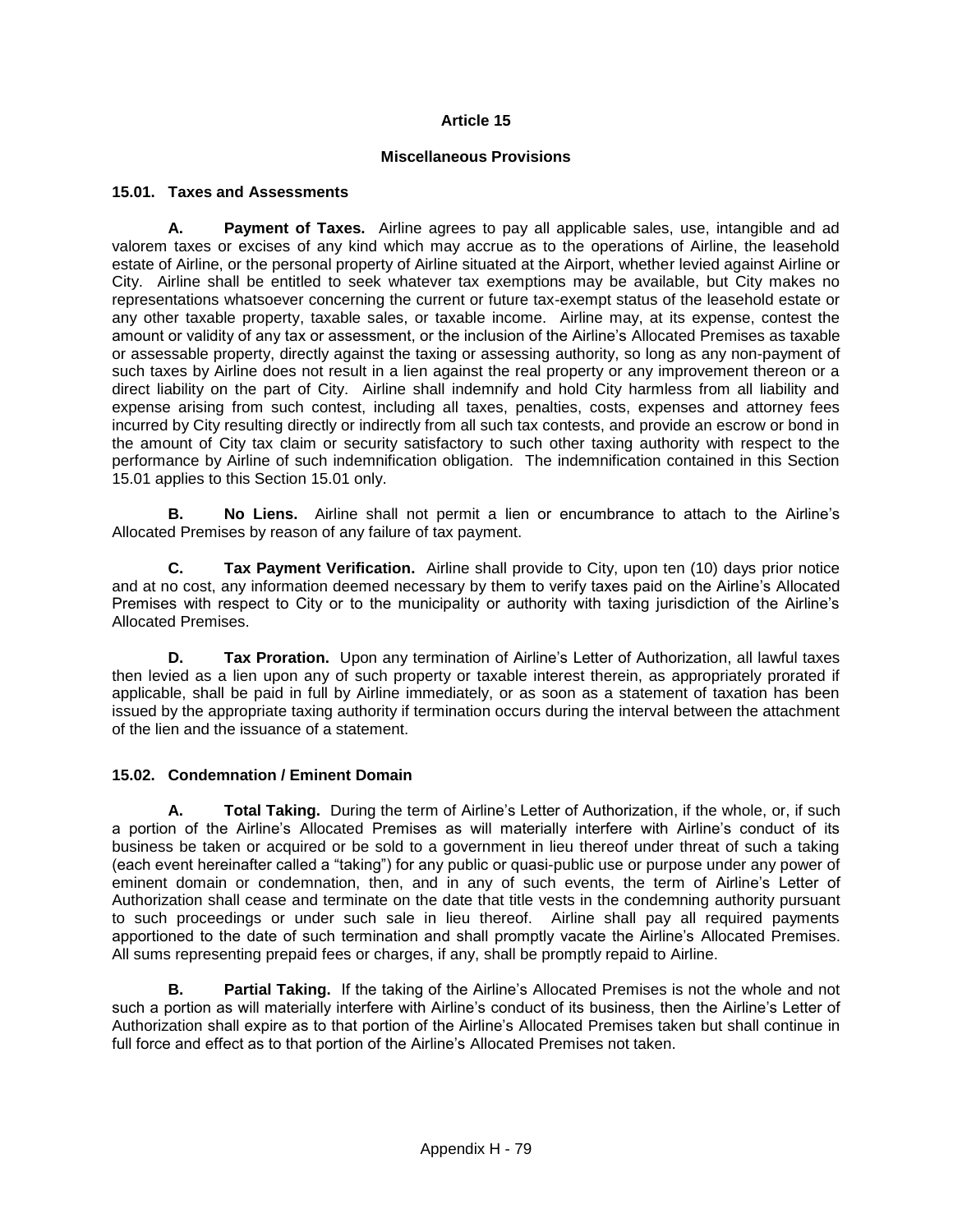# **15.03. Energy Conservation and Recycling**

**A.** City and Airline shall become familiar with and comply with all applicable local, state, and federal environmental laws and policies regarding recycling, green building, water conservation, energy conservation, renewable energy, and air quality. City has established and implemented environmental policies and principles that reflect City's priorities with respect to environmental sustainability. Such policies and procedures outline recommended criteria to efficiently manage environmental issues, establish a commitment to pollution prevention and regulatory compliance, and increase environmental awareness and stewardship by City and by all Airport tenants. These policies and principles are subject to revision in the future and Airline shall be notified in writing of revisions in a timely manner and provided an opportunity to common on any such proposed revision prior to finalizing such changes.

**B.** Airline shall use reasonable and customary efforts to comply with City's policies and programs to the extent such policies and programs are consistent with the terms and conditions of this Rates and Charges Regulation. Airline shall have the right to participate in the development of such policies and programs and City shall fully consider for incorporation Airline's comments. In furtherance of the Airport's sustainability and environmental stewardship goals, the Airlines shall appoint and maintain at least one representative to the PHL Sustainability Committee or any successor working group.

# **15.04. Certification of Non-Indebtedness**

**A. Airline Not Indebted.** Airline hereby certifies and represents that Airline and Airline's parent company(ies) and Subsidiary Airline(s) are not currently indebted to City, excluding Division of Aviation, and will not at any time during the term of Airline's Letter of Authorization be indebted to City, excluding Division of Aviation, for or on account of any delinquent taxes (including, but not limited to, taxes collected by City on behalf of the School District of Philadelphia), liens, judgments, fees or other debts for which no written agreement or payment plan satisfactory to City has been established. In addition to any other rights or remedies available to City at law or in equity, Airline acknowledges that any breach or failure to conform to this certification may, at the option of City, result in the withholding of payments otherwise due to Airline and, if such breach or failure is not resolved to City's satisfaction within a reasonable time frame specified by City in writing, may result in the offset of any such indebtedness against said payments and/or the termination of Airline's Letter of Authorization for default (in which case Airline shall be liable for all excess costs and other damages resulting from the termination).

**B. Requirement for Subcontractors.** Airline shall require all subcontractors performing work in connection with Airline's Letter of Authorization, with appropriate modifications to the language regarding the parties, to be bound in writing by the following provision and Airline shall cooperate fully with City in exercising the rights and remedies described below or otherwise available at law or in equity:

Subcontractor hereby certifies and represents that Subcontractor and Subcontractor's parent company(ies) and subsidiary(ies) are not currently indebted to City and will not at any time during the term of Airline's Letter of Authorization with City, including any extensions or renewals thereof, be indebted to City, for or on account of any delinquent taxes (including, but not limited to, taxes collected by City on behalf of the School District of Philadelphia), liens, judgments, fees or other debts for which no written agreement or payment plan satisfactory to City has been established. In addition to any other rights or remedies available to City at law or in equity, Subcontractor acknowledges that any breach or failure to conform to this certification may, at the option and direction of City, result in the withholding of payments otherwise due to Subcontractor for services rendered in connection with the Airline's Letter of Authorization and, if such breach or failure is not resolved to City's satisfaction within a reasonable time frame specified by City in writing, may result in the offset of any such indebtedness against said payments otherwise due to Subcontractor and/or the termination of Subcontractor for default (in which case Subcontractor will be liable for all excess costs and other damages resulting from the termination).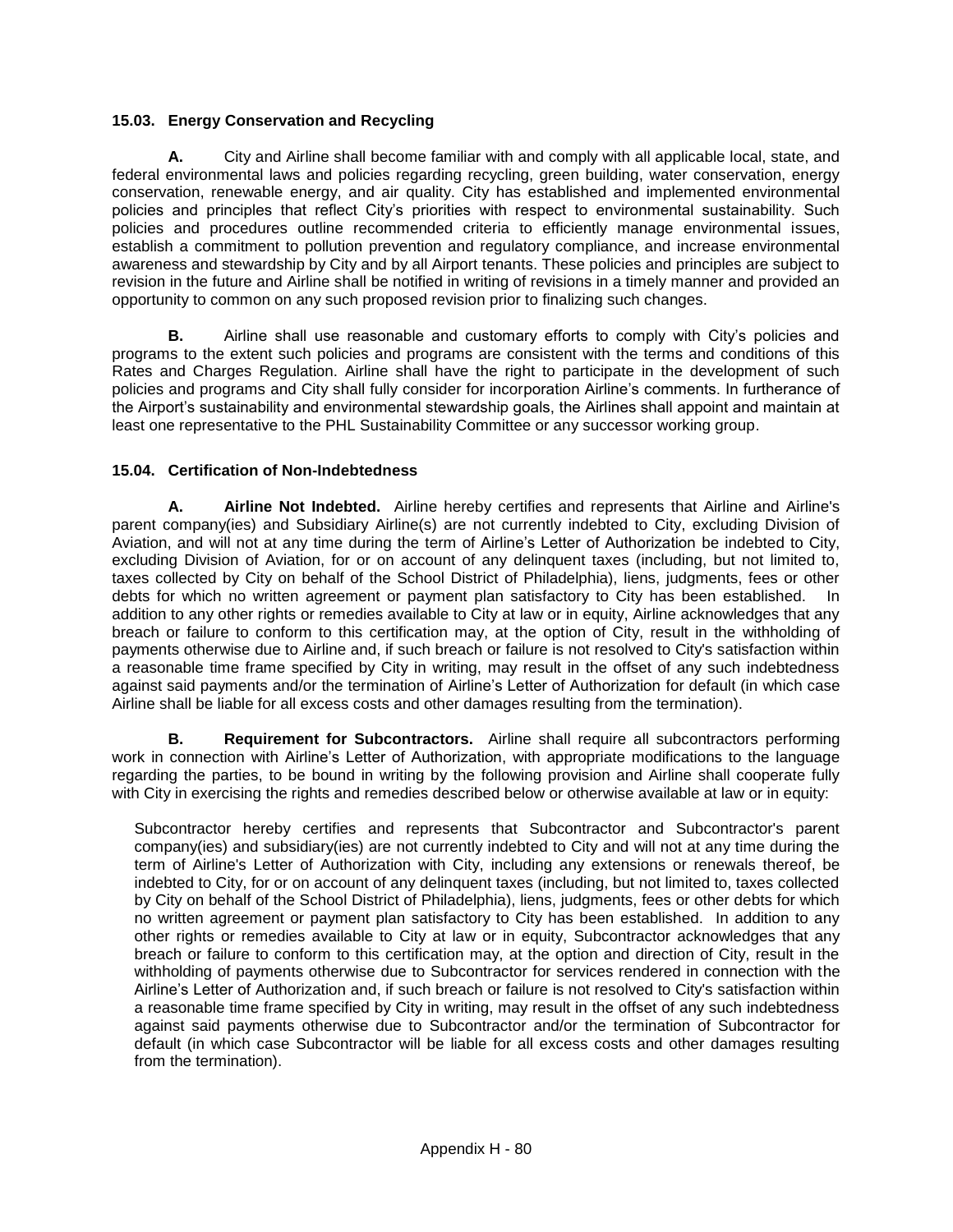## **15.05. No Recordation**

Airline's Letter of Authorization shall not be recorded in any office of public record, and the recordation hereof by Airline shall be deemed an event of default hereunder.

### **15.06. Supervening Law / Agreement with Government**

**A. No Exclusive Right.** Nothing herein contained shall be construed as granting or authorizing the granting of an exclusive right within the meaning of Section 308 of the Federal Aviation Act or any other statute, ordinance, regulation or policy of any governmental agency having jurisdiction over the Airport and/or the activities that take place at the Airport. Further, nothing contained herein shall be construed as violating PFC Assurance Number 7.

### **B. Subordination to Agreements with United States**

**1.** Airline's Letter of Authorization is subject and subordinate to the provisions of any existing or future agreement made between City and the United States relative to the operation or maintenance of the Airport, the execution of which has been made or may be required by the provisions of the Federal Aviation Act of 1958, as amended, or any future act affecting the operation or maintenance of the Airport.

**2.** All provisions of Airline's Letter of Authorization shall be subordinate to the rights of the United States to lease, occupy, use, operate or otherwise assume control of the Airport, or any part thereof, during time of war or national emergency, and any provisions inconsistent with the provision of such lease to, or assumption of control by, the United States shall be suspended.

**C. Restrictions of Record.** Airline's Letter of Authorization is subject to all restrictions of record affecting the Airport and the use thereof and all federal statutes and regulations affecting the same, and shall be subject and subordinate to the provisions of any and all existing and future agreements made between City and the Commonwealth of Pennsylvania and/or the United States relative to the operation and management of the Airport, the execution of which has been or will be required as a condition precedent to the transfer of Commonwealth or federal rights or property to City for Airport purposes, or to the granting or expenditure of Commonwealth or federal funds or PFCs for the extension, expansion, or development of the Airport, including the expenditure of federal funds for the development of the Airport in accordance with the provisions of the Airport and Airway Development Act, as it has been amended from time to time.

**D. Assurance Agreements.** Airline's Letter of Authorization is subject and subordinate to the terms of any "Sponsor's Assurance Agreement" or like agreement that has been or may be furnished to the FAA by City or required by law. In the event that the FAA or its successors require modification or changes in Airline's Letter of Authorization as a condition precedent to the granting of its approval or to the obtaining of funds for improvements at the Airport or as a requirement of any prior grants, Airline hereby approves any and all such modifications, amendments, revisions, supplements or deletions of any of the terms, conditions or requirements of Airline's Letter of Authorization as may reasonably be required.

## **15.07. Compliance with Law**

Airline agrees to observe and comply with all applicable current and future Federal, State and municipal laws, statutes, ordinances and regulations, including such ordinances, resolutions, and rules and regulations as City may from time to time promulgate or adopt relative to the use of any property owned by City, including the premises that are the subject of Airline's Letter of Authorization and the conduct of persons in, on and about such City property in order to preserve such property and to protect the public health, safety and welfare. Airline agrees to cooperate with City in the enforcement of Airport rules, regulations and policies. Nothing in this Rates and Charges Regulation shall waive, or be construed to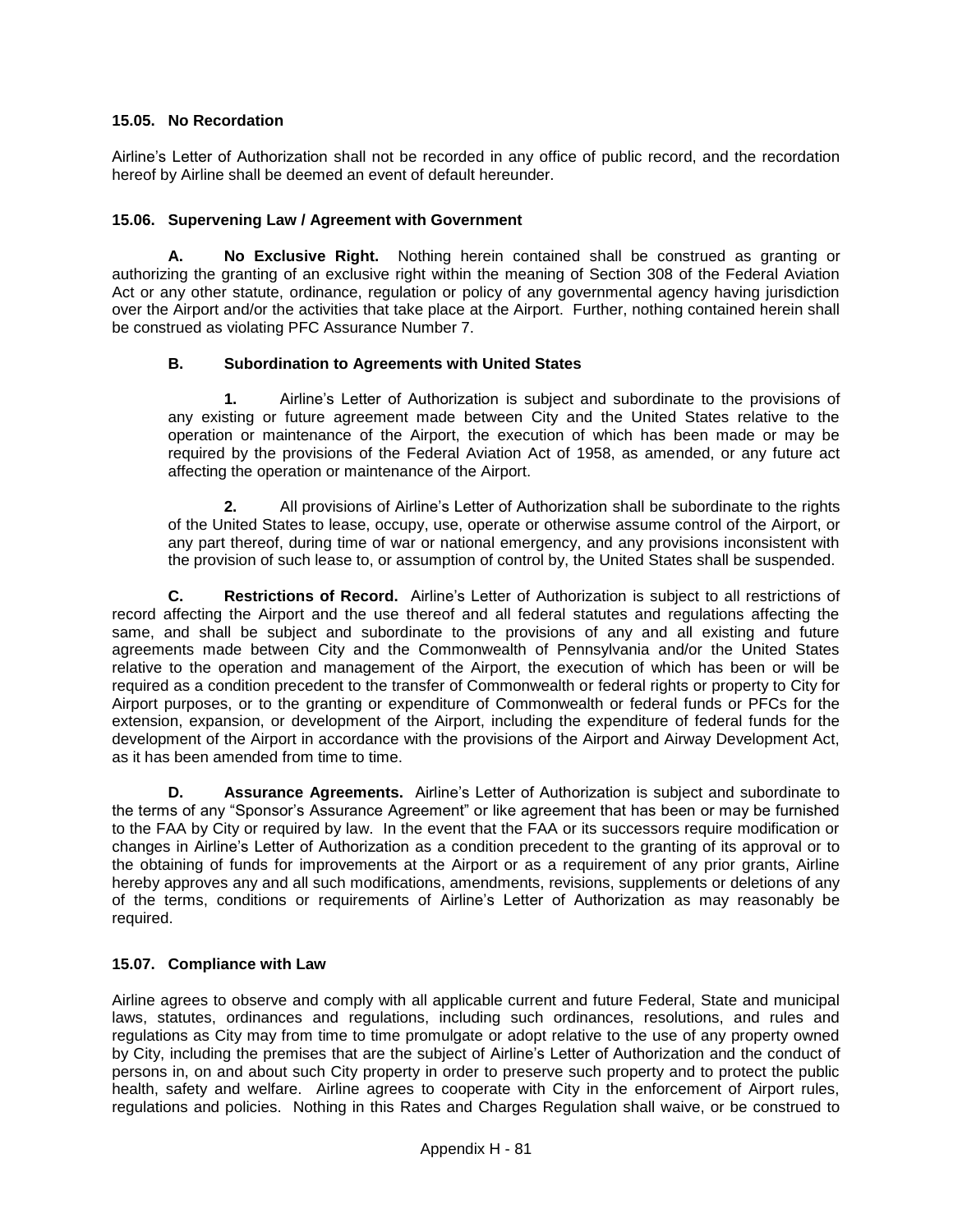waive, any power or authority of City under all applicable laws, ordinances, statues, rules and regulations.

### **15.08. Governing Law**

Unless preempted by federal law, this Rates and Charges Regulation is to be read, construed, governed and enforced in accordance with the laws of the Commonwealth of Pennsylvania.

### **15.09. Waiver of Jury Trial**

It is mutually agreed that City and Airline hereby waive trial by jury in any action, proceeding or counterclaim brought by either of City or Airline against the other as to any matters arising out of or in any way connected with this Rates and Charges Regulation.

#### **15.10. Notices**

Notices or communications required herein shall be in writing and given by personal delivery or sent by overnight delivery or United States mail, postage prepaid. Unless otherwise provided in this Rates and Charges Regulation, any notice shall be effective upon its actual receipt, but, in any event, shall be presumed to have been received by the addressee no later than forty-eight (48) hours after deposit of same in mail, or on the first working day after said forty-eight (48) hour period, whichever occurs later. Either party shall have the right, by giving notice to the other, to change the address at which its notices are to be received. Until any such change is made, notices shall be addressed and delivered as follows:

**A.** If intended for City:

Department of Commerce 1515 Arch Street, 12th Floor Philadelphia, PA 19102 Attn: Director of Commerce

Division of Aviation Terminal D/E, 3<sup>rd</sup> Floor Philadelphia International Airport Philadelphia, PA 19153 Attention: Chief Executive Officer

With a copy to:

City of Philadelphia Law Department Terminal D/E, 3<sup>rd</sup> Floor Philadelphia International Airport Philadelphia, PA 19153 Attention: Divisional Deputy City Solicitor, Transportation Division

#### **15.11. Force Majeure**

Neither City nor Airline shall be deemed to be in default hereunder if either party is prevented from performing any of the obligations imposed under this Rates and Charges Regulation by reason of strikes, boycotts, labor disputes, embargoes, shortage of energy or materials, acts of God, acts of the public enemy, acts of superior governmental authority, weather conditions, riots, rebellion, sabotage, or any other circumstances for which it is not responsible or which is beyond its control. City shall be under no obligation to furnish any service or supply any utility if and to the extent and during any period that the furnishing of any such service or the supplying of any such utility, or the use of any device or component necessary therefore, shall be prohibited or rationed by any federal or state law, rule, regulation,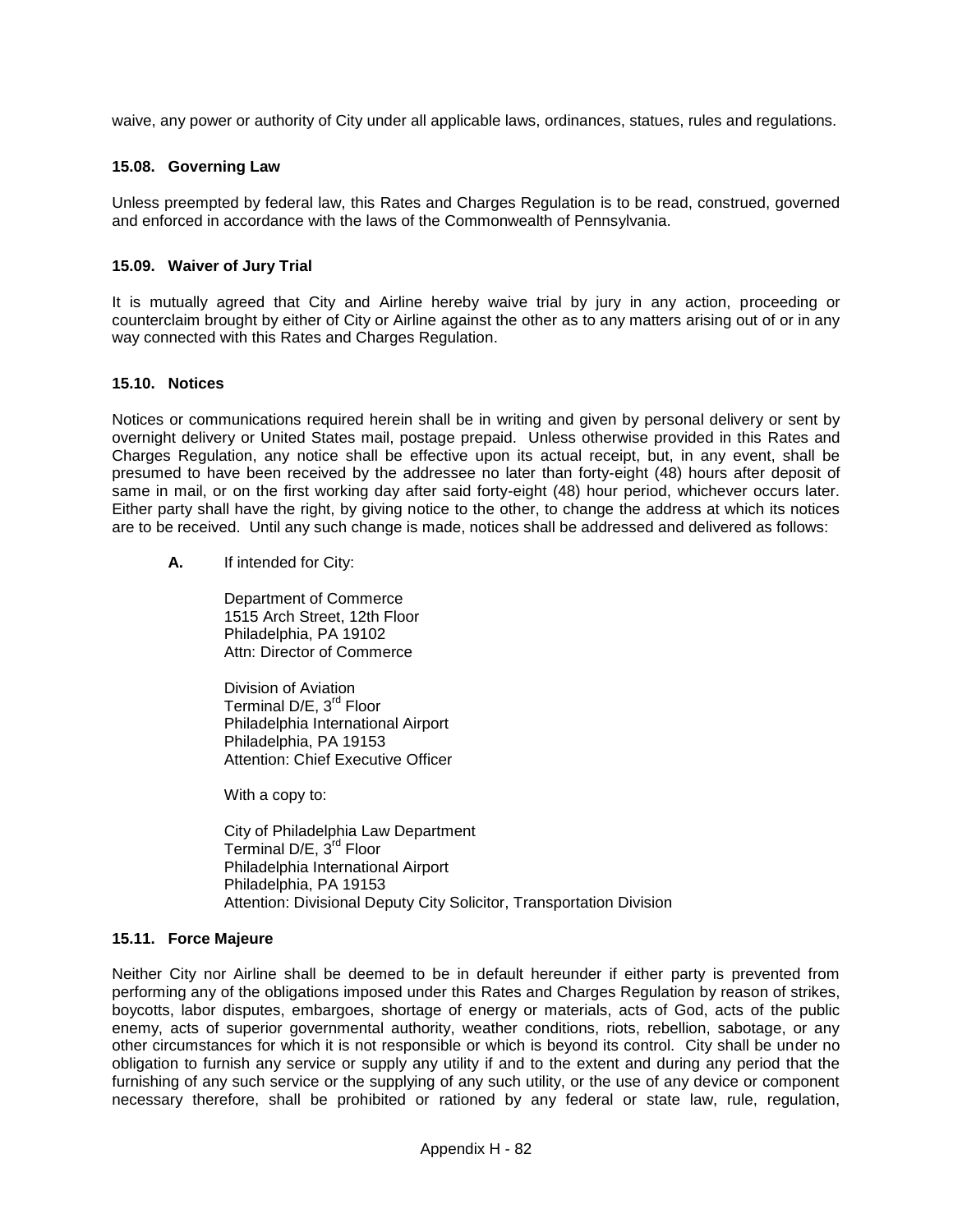requirement, order or directive. Under no circumstances shall the happening of any event provided for in this section excuse Airline from paying the fees and charges payable to City by Airline, pursuant to the terms of this Rates and Charges Regulation and during the term of Airline's Letter of Authorization. **15.12. Invalid Provisions**

If any covenant, condition, or provision herein contained is held to be invalid by any court of competent jurisdiction, the invalidity of such covenant, condition, or provision shall in no way affect any other covenant, condition, or provision herein contained, provided that the invalidity of any such covenant, condition, or provision does not materially prejudice either party hereto in its respective rights and obligations contained in the valid covenants, conditions or provisions in this Rates and Charges Regulation.

# **15.13. Non-Waiver of Rights**

No waiver of rights or of default by either party of any of the terms, covenants and conditions herein to be performed, kept and observed by the other party shall be construed as, or shall operate as, a subsequent waiver of rights or a waiver of any subsequent default of any of the terms, covenants or conditions herein contained, to be performed, kept and observed by the other party. No failure by City or Airline to insist upon the strict performance by the other of any agreement, term, condition or covenant hereof, or to exercise any right or remedy consequent upon a breach thereof, shall constitute a waiver of any subsequent breach or of such agreement, term, condition or covenant. No waiver of any breach shall affect or alter this Rates and Charges Regulation, but each and every agreement, term, condition and covenant hereof shall continue in full force and effect with respect to any existing or subsequent breach thereof.

## **15.14. Successors and Assigns**

All of the covenants, conditions and agreements contained herein shall extend to and be binding upon the legal representatives, successors and assigns of City and Airline; provided, however, that except as otherwise provided herein, no rights shall inure to the benefit of any successors of Airline unless City's prior approval for the transfer to such successor has first been obtained as herein provided.

## **15.15. Headings**

The headings of the articles and sections of this Agreement are inserted only as a matter of convenience and for reference and shall not constitute a part of this Rates and Charges Regulation and in no way define, limit, or describe the scope or intent of any provisions of this Rates and Charges Regulation and shall not be construed to affect in any manner the terms and provisions of this Rates and Charges Regulation, or the interpretation or construction thereof.

## **15.16. General Rights / No Partnership Formed/ No Lease**

Insofar as this Rates and Charges Regulation grants, permits or contemplates the use of space or facilities or the doing of any other act or thing at the Airport by Airline, such use or the doing of such act or thing is to be in connection with the operation of the Air Transportation Business of Airline for the carriage by aircraft of persons, property, cargo, and/or mail on scheduled or nonscheduled flights, whether as a joint carrier, a contract carrier, a private carrier or otherwise. City does not become a partner or of Airline in the conduct of its business or otherwise, or a joint venture or a member of a joint enterprise with Airline by virtue of this Rates and Charges Regulation. Airline has entered into Airline's Letter of Authorization solely for its own benefit; and (without limiting the right of either party to maintain suits, actions, or other proceedings because of breaches of Airline's Letter of Authorization). Airline's Letter of Authorization does not grant to any third person (excepting a successor party to City) a right to claim damages or bring any suits, action, or other proceeding against either City or Airline because of any breach hereof. Although certain provisions of this Rates and Charges Regulation may refer to "lease," spaces or areas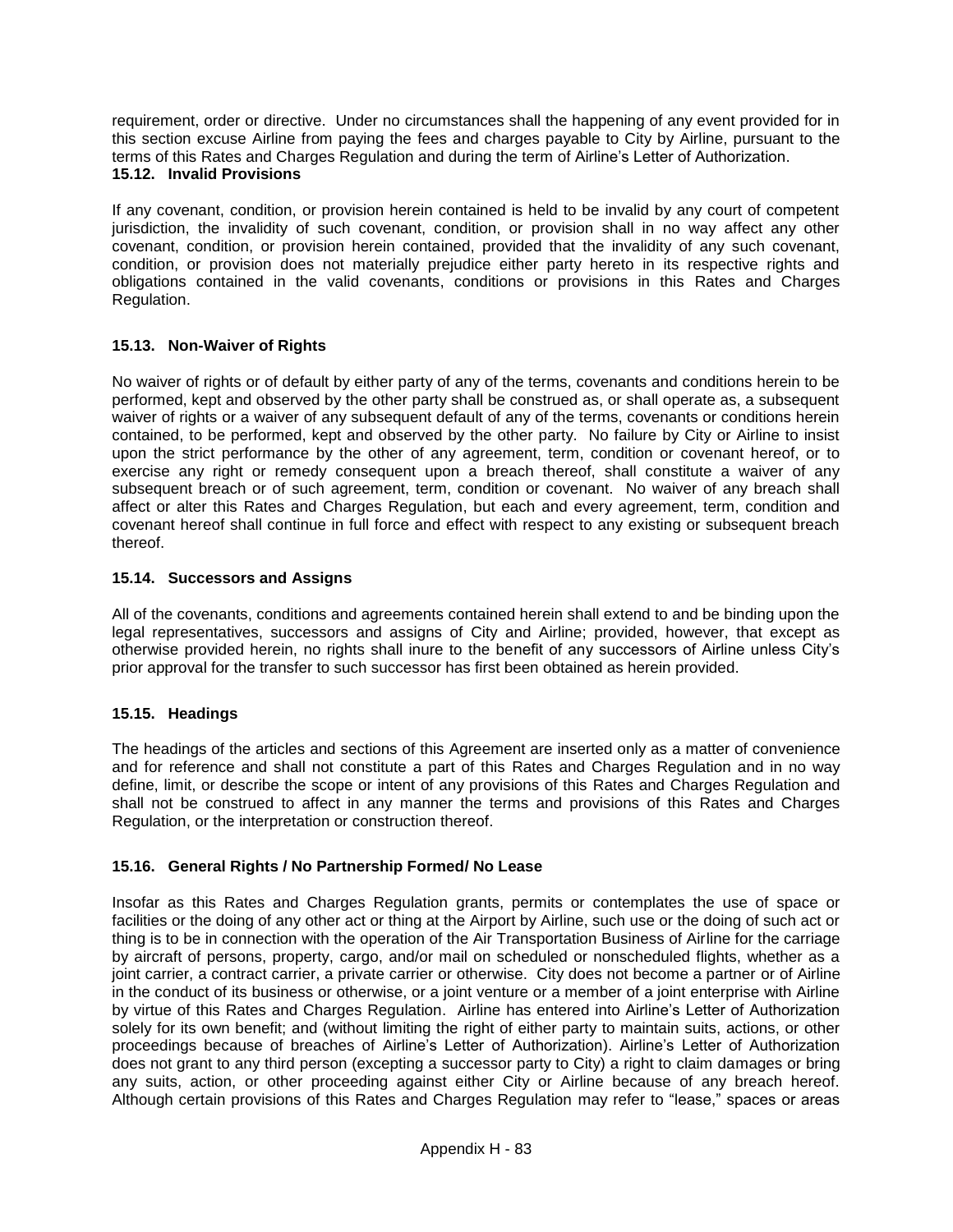"leased," "leased premises", and/or "rent" or "rentals" nothing contained herein shall construe this Rates and Charges Regulation to be a lease or granting a lease.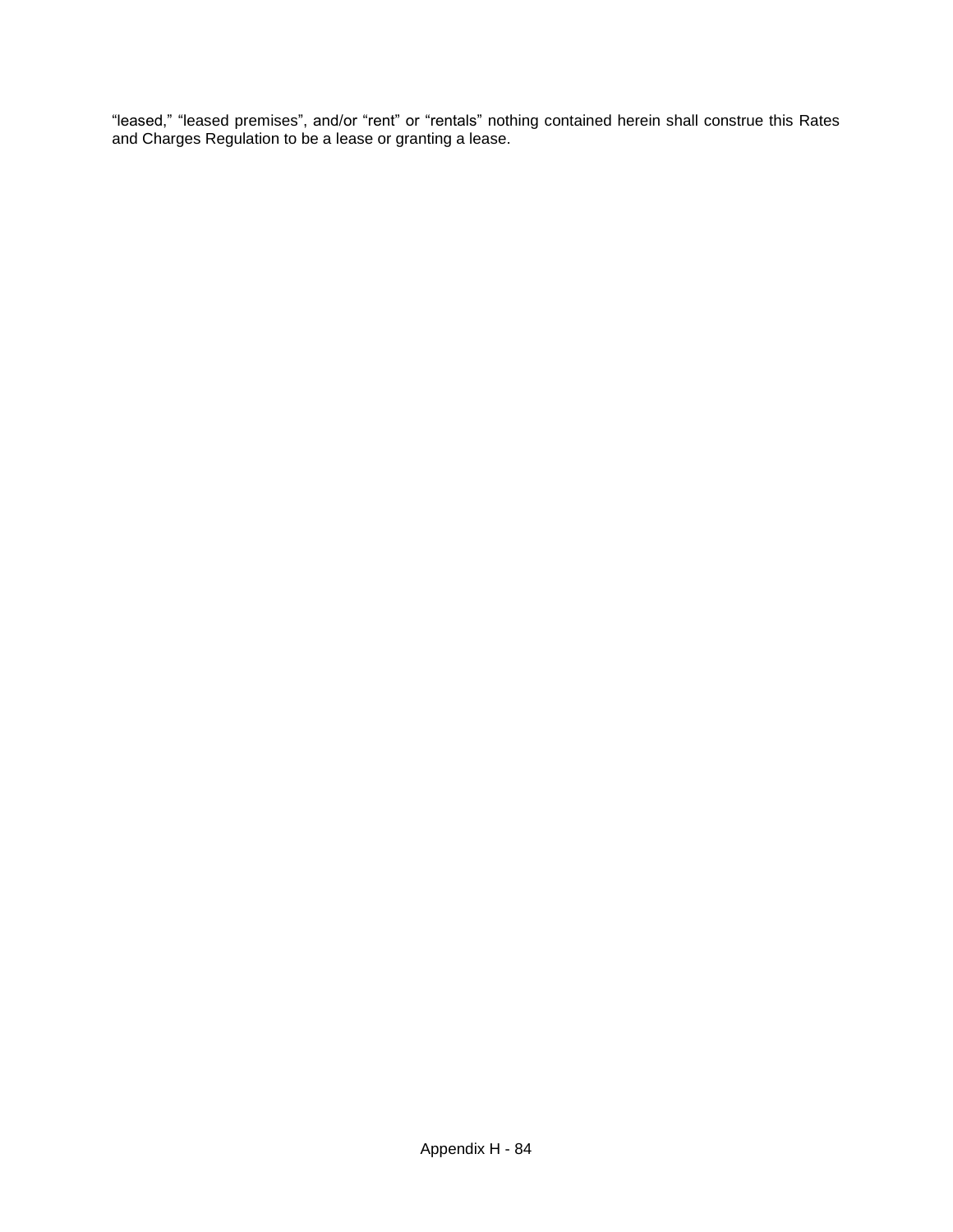# **15.17. Philadelphia 21st Century Minimum Wage and Benefits Standard**

Airline is subject to Chapter 17-1300 of the Philadelphia Code because the Letter of Authorization that Airline must obtain effective July 1, 2022 (or later date that Airline begins to operate at Airport) is a license described in Phila. Code §17-1306. Any subcontract between Airline and a subcontractor to perform Services under its Letter of Authorization is a "Service Contract," as that term is defined in Chapter 17- 1300 of the Philadelphia Code, and such subcontractors are also "Service Contractors" for purposes of Chapter 17-1300, as are any subcontract and subcontractor at any tier providing Services under the Letter of Authorization. (Chapter 17-1300 is accessible at http://www.amlegal.com/library/pa/philadelphia.shtml.) If such subcontractor at any tier is also an "Employer," as that term is defined in Section 17-1302 (more than 5 employees), and further described in Section 17-1303 of the Philadelphia Code, then absent a waiver, in addition to any applicable state and federal requirements, Airline shall provide, and shall enter into subcontracts and otherwise cause any subcontractors at any tier that are also Service Contractors to provide, respective covered Employees (persons who perform work for a covered Employer that arises directly out of a Service Contract), with at least the minimum wage standard and minimum benefits standard, and required notice thereof, stated in federal and state law and in Chapter 17-1300 of the Philadelphia Code. Airline shall, and shall cause its Service Contractors to, comply with the requirements of Chapter 17-1300 of the Philadelphia Code as those requirements exist on the date of the Airline's Letter of Authorization.

A summary of the Philadelphia Code requirements is as follows:

## **A. Minimum Wage.**

**1.** For Airline's month-to-month Letter of Authorization (until it is replaced by a Use and Lease Agreement or other agreement with the Division of Aviation, the applicable rate under Phila. Code §17-1305 on the effective date of the Letter of Authorization shall apply until the next June 30. On the next July 1, the new rate effective on that July 1 date shall apply during the period from July 1 through the following June 30. Each July 1, the rate may increase.

**2. Minimum Wage Rates.** Absent a waiver, an Employer subject to Chapter 17- 1300 shall pay each Employee an hourly wage, excluding benefits, equal to:

Effective Date between July 1, 2022, and June 30, 2023, \$15.00; and

Effective Date starting July 1, 2023, and thereafter, \$15.00 multiplied by the CPI Multiplier, provided that the minimum wage shall not be less than the previous year's minimum wage.

The CPI Multiplier is calculated annually by City's Director of Finance by dividing the most recently published Consumer Price Index for all Urban Consumers All Items Index for Philadelphia, Pennsylvania, by the most recently published Consumer Price Index for all Urban Consumers (CPI-U) of each calendar year. The then current minimum hourly wage applicable will be posted on City's website.

**B. Minimum Benefits.** Absent a waiver, if Employer (as such term is defined in Chapter 17-1300) is subject to Chapter 17-1300, to the extent the Employer provides health benefits to any of its employees, the Employer shall provide each full-time, non-temporary, non-seasonal covered Employee with health benefits at least as valuable as the least valuable health benefits that are provided to any other full-time employees of the Employer. The Employer shall also provide to each covered Employee at least the minimum number of earned sick leave days required by Section 17-1305(2) of the Philadelphia Code, which incorporates Chapter 9-4100 of the Philadelphia Code except for subsections 9-4104(1)(a) and (b). Provisions of Chapter 9-4100 as in effect on the date the Airline entered into its Letter of Authorization shall apply during the term of the Letter of Authorization and any extensions thereto, until the Letter of Authorization expires or is amended. Those applicable provisions include subsection 9- 4104(8), which provides that "The requirements of this Chapter shall not apply to an employer with respect to those employees who are covered by a bona fide collective bargaining agreement, except to the extent specifically provided [in subsection 9-4116(14) for "Public health emergency leave"]."